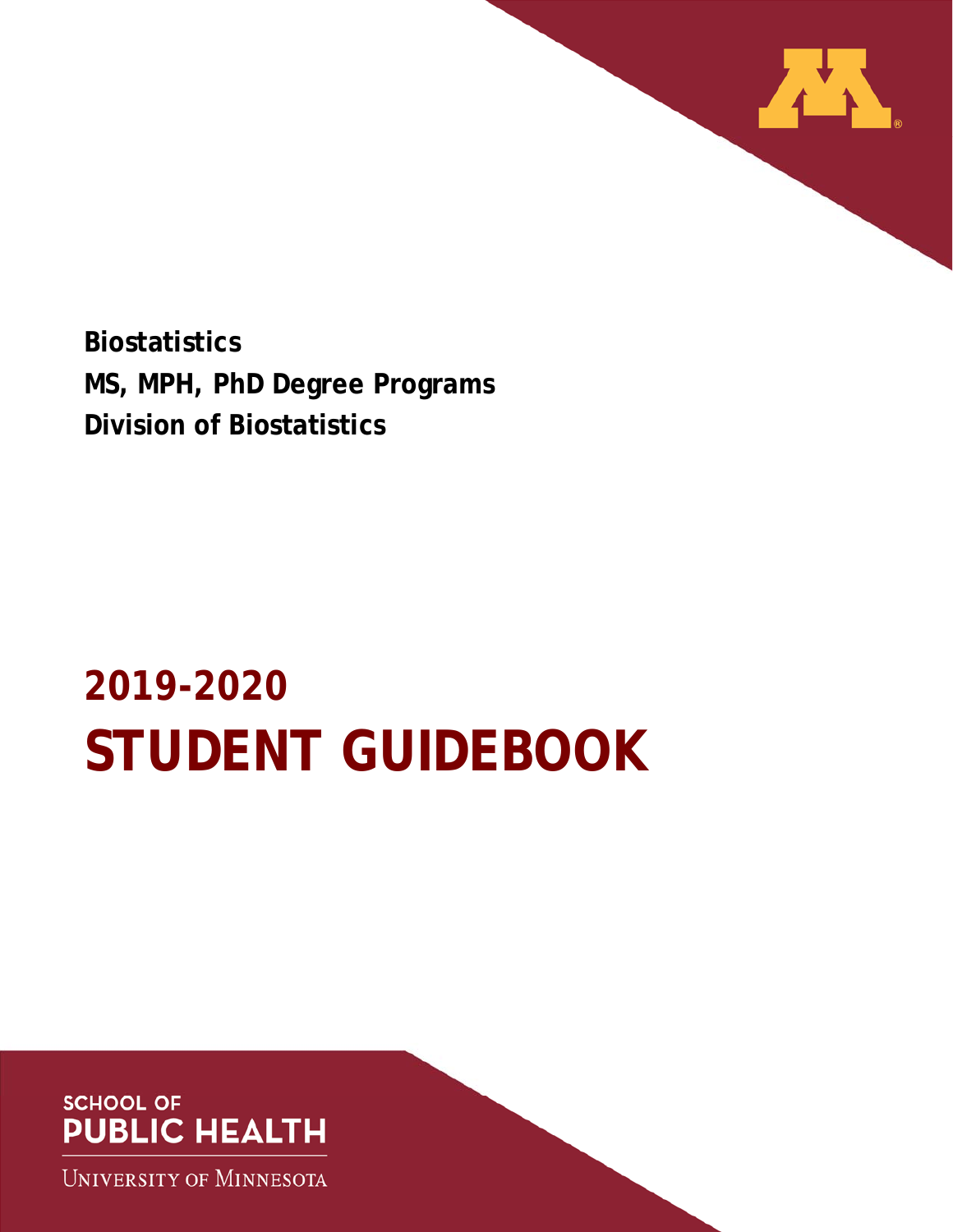### Welcome to the University of Minnesota School of Public Health!

This guidebook contains important information about SPH and University policies and resources that enable students to better navigate their academic journey and get the most out of their student experience. By combining this Guidebook with your programspecific Student Guidebook you will have a comprehensive reference that will answer most questions about academics, the University environment, policies, expectations, and the many resources available to students. Please note that this guidebook augments and is not a substitute for other sources of information. There are many additional resources available to graduate students that are listed throughout this handbook.

Refer to your Guidebook to ensure that you are informed of the essentials of student life but remember that your Universityassigned student email account is the School's official means of communication. You are responsible for managing all information sent via the student email account.

All advising faculty have access to this guidebook. Please work with your adviser when making important decisions relating to your program.

Links to many policies and procedures can be found by clicking on the "Current Students" link at sph.umn.edu/current/resources/.

*The University of Minnesota is committed to the policy that all persons shall have equal access to its programs, facilities, and employment without regard to race, color, creed, religion, national origin, sex, age, marital status, disability, public assistance status, veteran status, or sexual orientation.*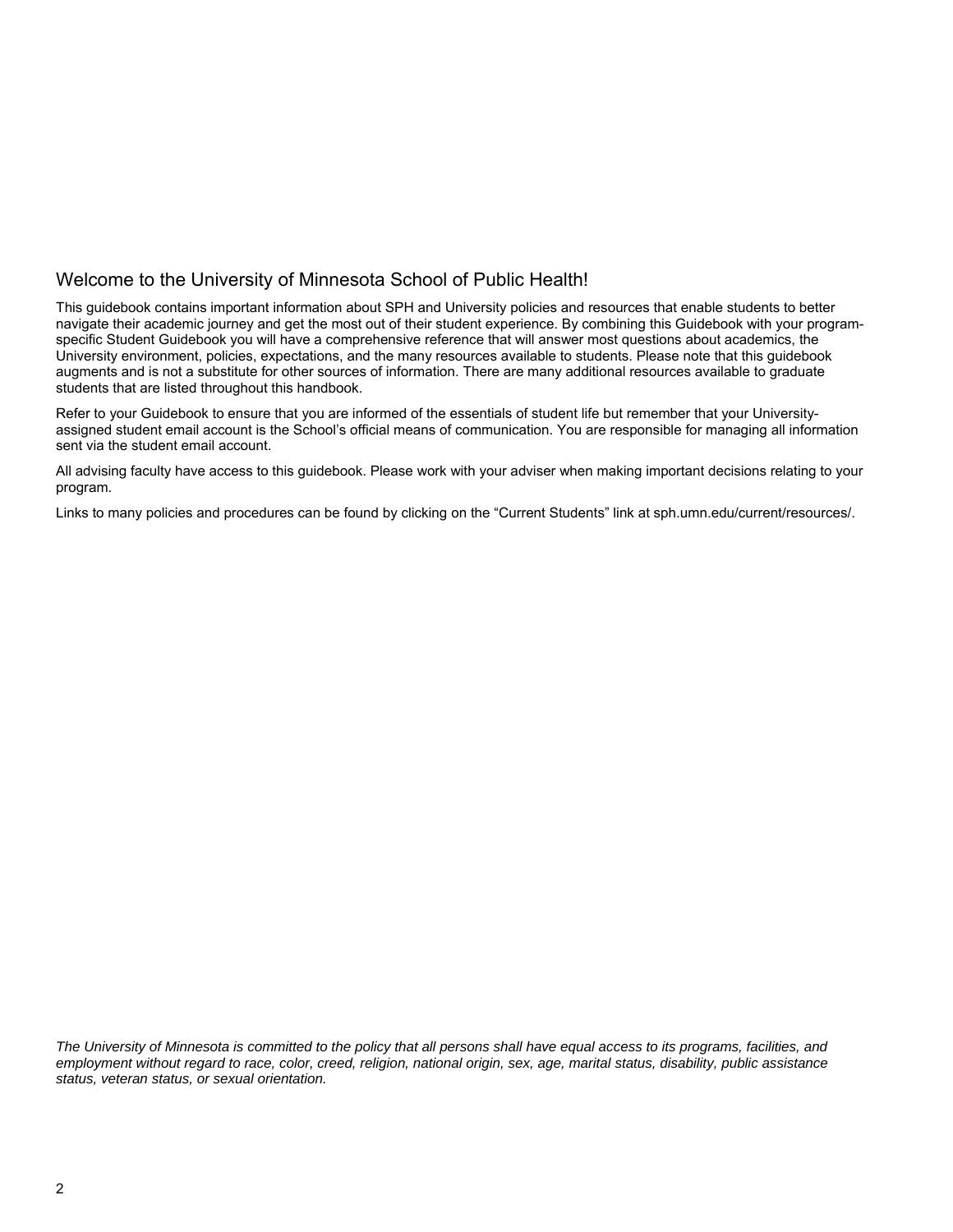This publication can be made available in alternative formats for people with disabilities. Direct requests to the Student Services Center, School of Public Health, MMC 819 Mayo, 420 Delaware Street SE, Minneapolis, MN 55455; (612)626-3500 or (800)774-8636.

### 6/26/2019

## **TABLE OF CONTENTS**

| <b>Section 1</b> |                                                                                             |  |
|------------------|---------------------------------------------------------------------------------------------|--|
| 1.1              |                                                                                             |  |
| 1.2              |                                                                                             |  |
| 1.3              |                                                                                             |  |
| 1.4              |                                                                                             |  |
| 1.5              |                                                                                             |  |
| 1.6              |                                                                                             |  |
| 1.7              |                                                                                             |  |
| 1.8              |                                                                                             |  |
| 1.9              |                                                                                             |  |
| 1.10             |                                                                                             |  |
| 1.11             |                                                                                             |  |
| <b>Section 2</b> |                                                                                             |  |
| 2.1              |                                                                                             |  |
| 2.2              |                                                                                             |  |
| 2.3              |                                                                                             |  |
| 2.4              |                                                                                             |  |
| 2.5              |                                                                                             |  |
| 2.6              |                                                                                             |  |
| 2.7              |                                                                                             |  |
| 2.8              |                                                                                             |  |
| <b>Section 3</b> |                                                                                             |  |
| 3.1              |                                                                                             |  |
| 3.2              |                                                                                             |  |
| 3.3              | Grade Option Changes, Course Additions, Withdrawals, Evaluations, and Equivalency Exams  20 |  |
| 3.4              |                                                                                             |  |
| 3.5              |                                                                                             |  |
| <b>Section 4</b> |                                                                                             |  |
| 4.1              |                                                                                             |  |
| 4.2              |                                                                                             |  |
| 4.3              |                                                                                             |  |
| 4.4              |                                                                                             |  |
| 4.5              |                                                                                             |  |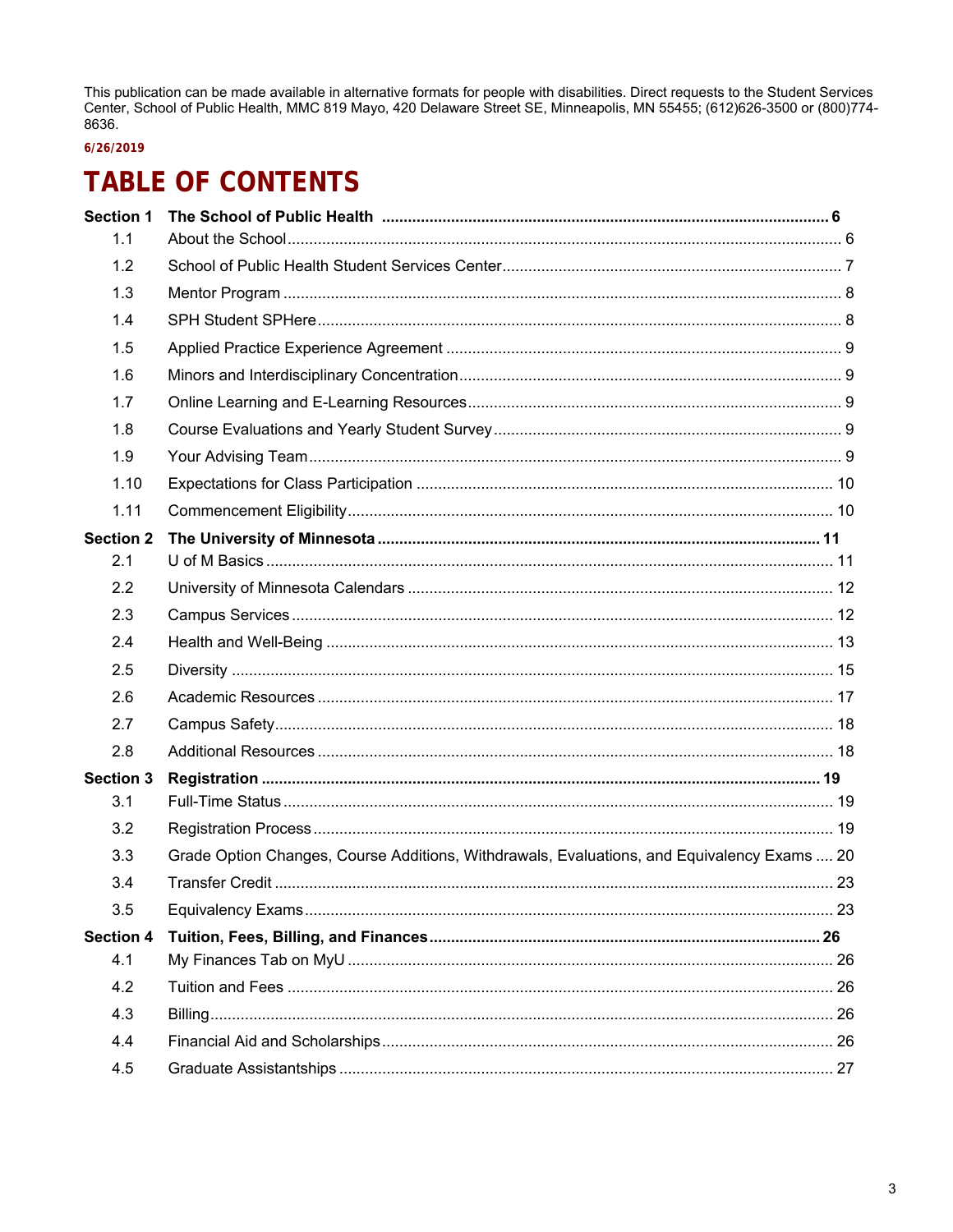| <b>Section 5</b> |                                                                           |  |
|------------------|---------------------------------------------------------------------------|--|
| 5.1              |                                                                           |  |
| 5.2              |                                                                           |  |
| 5.3              |                                                                           |  |
| 5.4              |                                                                           |  |
| 5.5              |                                                                           |  |
| 5.6              |                                                                           |  |
| <b>Section 6</b> |                                                                           |  |
| 6.1              |                                                                           |  |
| 6.2              |                                                                           |  |
| 6.3              |                                                                           |  |
| <b>Section 7</b> |                                                                           |  |
| 7.1              |                                                                           |  |
| 7.2              |                                                                           |  |
| 7.3              |                                                                           |  |
| 7.4              |                                                                           |  |
| 7.5              |                                                                           |  |
| 7.6              |                                                                           |  |
| 7.7              |                                                                           |  |
| 7.8              |                                                                           |  |
| 7.9              |                                                                           |  |
| 7.10             |                                                                           |  |
| <b>Section 8</b> |                                                                           |  |
| 8.1              |                                                                           |  |
| 8.2              |                                                                           |  |
| 8.3              |                                                                           |  |
| 8.4              |                                                                           |  |
| 8.5              |                                                                           |  |
| 8.6              |                                                                           |  |
| 8.7              | The Plan B Project/Integrative Learning Experience (ILE) and Graduating48 |  |
| <b>Section 9</b> |                                                                           |  |
|                  |                                                                           |  |
| 10.1             |                                                                           |  |
| 10.2             |                                                                           |  |
| 10.3             |                                                                           |  |
|                  |                                                                           |  |
| 11.1             |                                                                           |  |
| 11.2             |                                                                           |  |
| 11.3             |                                                                           |  |
| 11.4             |                                                                           |  |
| 11.5             |                                                                           |  |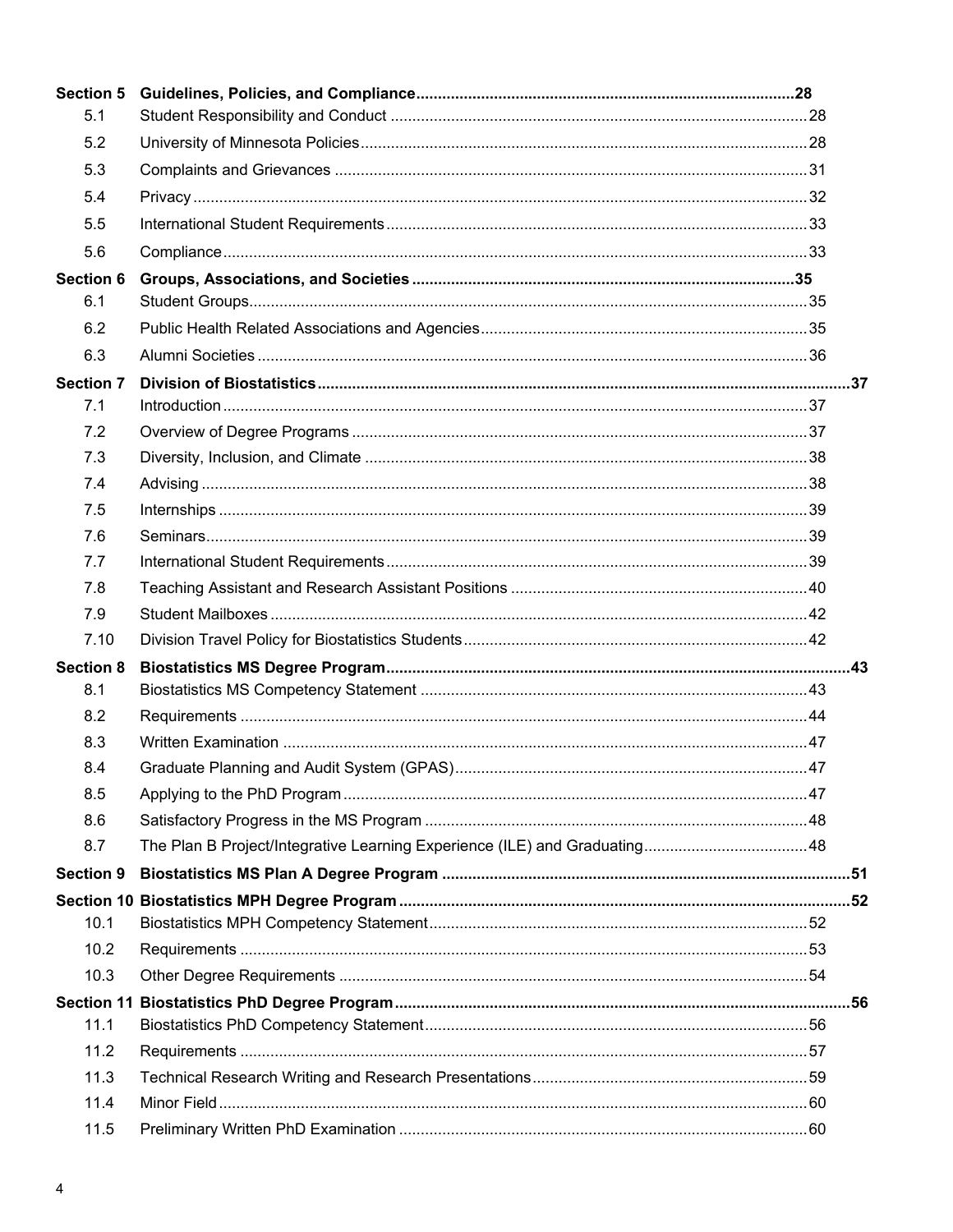| 12.2 |  |
|------|--|
| 12.1 |  |
|      |  |
| 11.9 |  |
| 11.8 |  |
| 11.7 |  |
| 11.6 |  |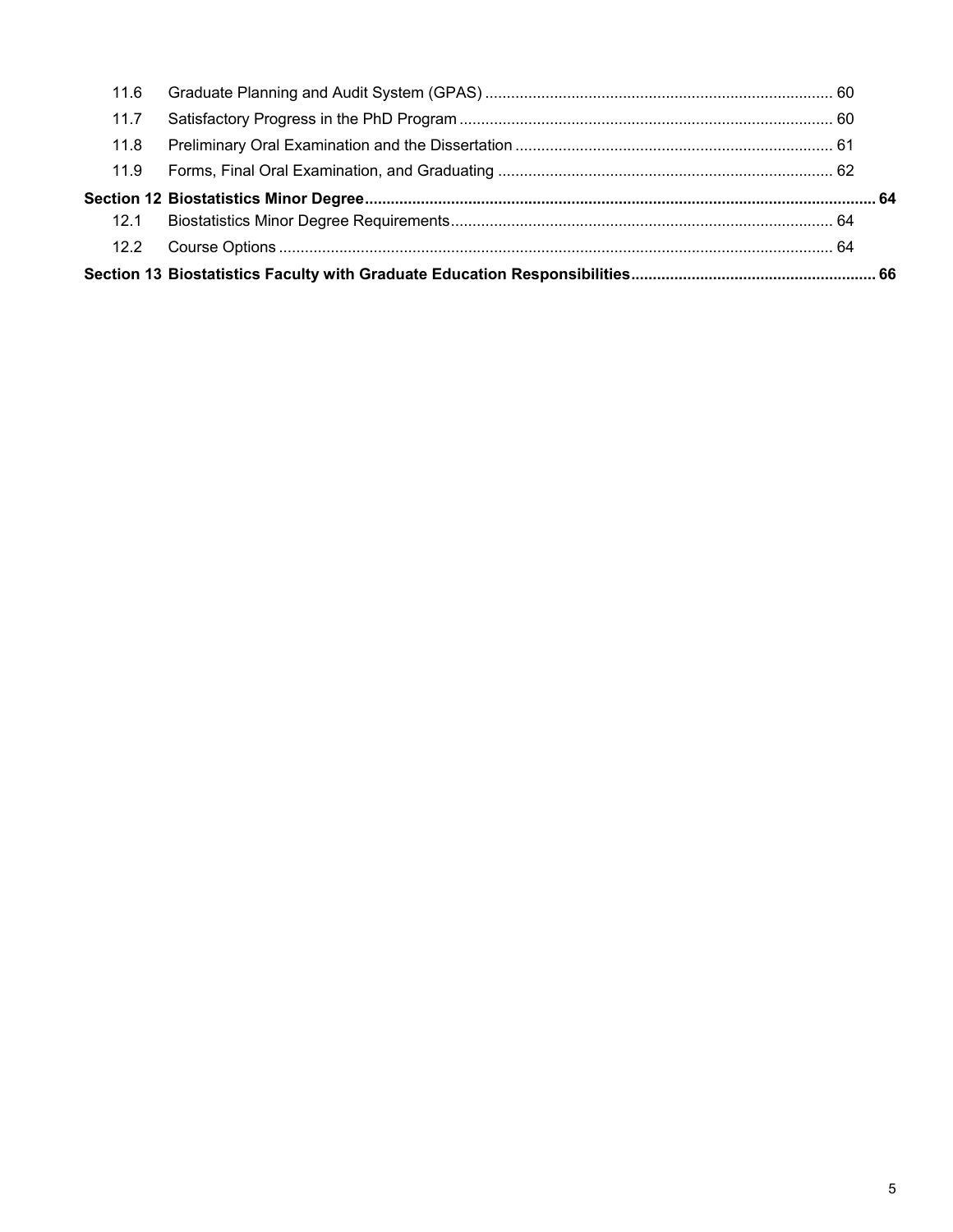## **1. THE SCHOOL OF PUBLIC HEALTH**

## **1.1 ABOUT THE SCHOOL**

Through excellence in education, research, and community engagement, the University of Minnesota School of Public Health advances health, from scientific discovery to public impact, by enhancing population health and preventing disease in the United States and globally.

In 1874, Charles Hewitt, the secretary of the Minnesota State Board of Health, began offering a class at the University of Minnesota covering topics in personal and community hygiene, epidemic diseases, and physiology. In the following decades, various University departments created programs in public health disciplines, such as biostatistics, environmental health, and epidemiology. In 1944, the University brought all these activities together under one roof and created the School of Public Health.

Today, our school, ranked #9 in the nation, serves more than 1,600 students to help meet the increasing demand for a public health workforce. We were the first in the country to grant a master's degree in hospital administration, establish a doctoral program in epidemiology, and, in 1950, launch a graduate program in maternal and child health.

At the School of Public Health, we leave no stone unturned as we tackle the world's most critical public health problems. Our faculty, staff, and students bring innovative thinking and concrete action to emerging and persistent challenges, including structural racism, gun violence, our expanding aging population, and a changing climate. As one of the premier schools of public health in the world, we prepare some of the most influential leaders in the field, and provide the knowledge health departments, communities, and policymakers need to make the best decisions about population health.

### **Proven Impact — our research has led to:**

- Minnesota's first report card for quality of life in nursing homes
- Fully accessible buildings for people with disabilities
- The first comprehensive definition of childhood abuse and neglect
- Restrictions of tanning bed use by people 18 years of age and younger
- Legislation to cover doula care through Medicaid
- Life-saving treatment protocols for HIV-positive people
- A nationwide model to track foodborne illness outbreaks
- A standard for reading ECGs in a universally acceptable way
- A model to predict probability of complications from radiation therapy.

For a listing of faculty, research and specialties refer to www.directory.sph.umn.edu

#### **Academic Health Center**

University of Minnesota health sciences form one of the largest, most comprehensive academic health centers in the nation. The Academic Health Center (AHC) is home to six colleges and schools (including the School of Public Health), more than 150 centers and institutes, and hospitals and clinics. About 70 percent of Minnesota's health care providers received their training at the University of Minnesota.

The School of Public Health is one of only three schools of public health nationwide with the support structure of an academic health center. This means that our health professionals and students work and learn together and take a skilled systems approach to some of the top health issues facing the world today. Doctors train with pharmacists, public health workers partner with veterinarians, and nurses collaborate with dentists.

#### **Accreditation**

The School of Public Health is accredited by the Council on Education and Public Health (CEPH). The benefits of accreditation are many ceph.org/constituents/students/benefits-of-accreditation/. CEPH accreditation serves multiple purposes for different constituents. In general, specialized accreditation attests to the quality of an educational program that prepares for entry into a recognized profession.

- For the public, accreditation promotes the health, safety and welfare of society by assuring competent public health professionals.
- For prospective students and their parents, accreditation serves a consumer protection purpose. It provides assurance that the school or program has been evaluated and has met accepted standards established by and with the profession.
- For prospective employers, it provides assurance that the curriculum covers essential skills and knowledge needed for today's jobs.
- For graduates, it promotes professional mobility and enhances employment opportunities in positions that base eligibility upon graduation from an accredited school or program.
- For public health workers, it involves practitioners in the establishment of standards and assures that educational requirements reflect the current training needs of the profession.
- For the profession, it advances the field by promoting standards of practice and advocating rigorous preparation.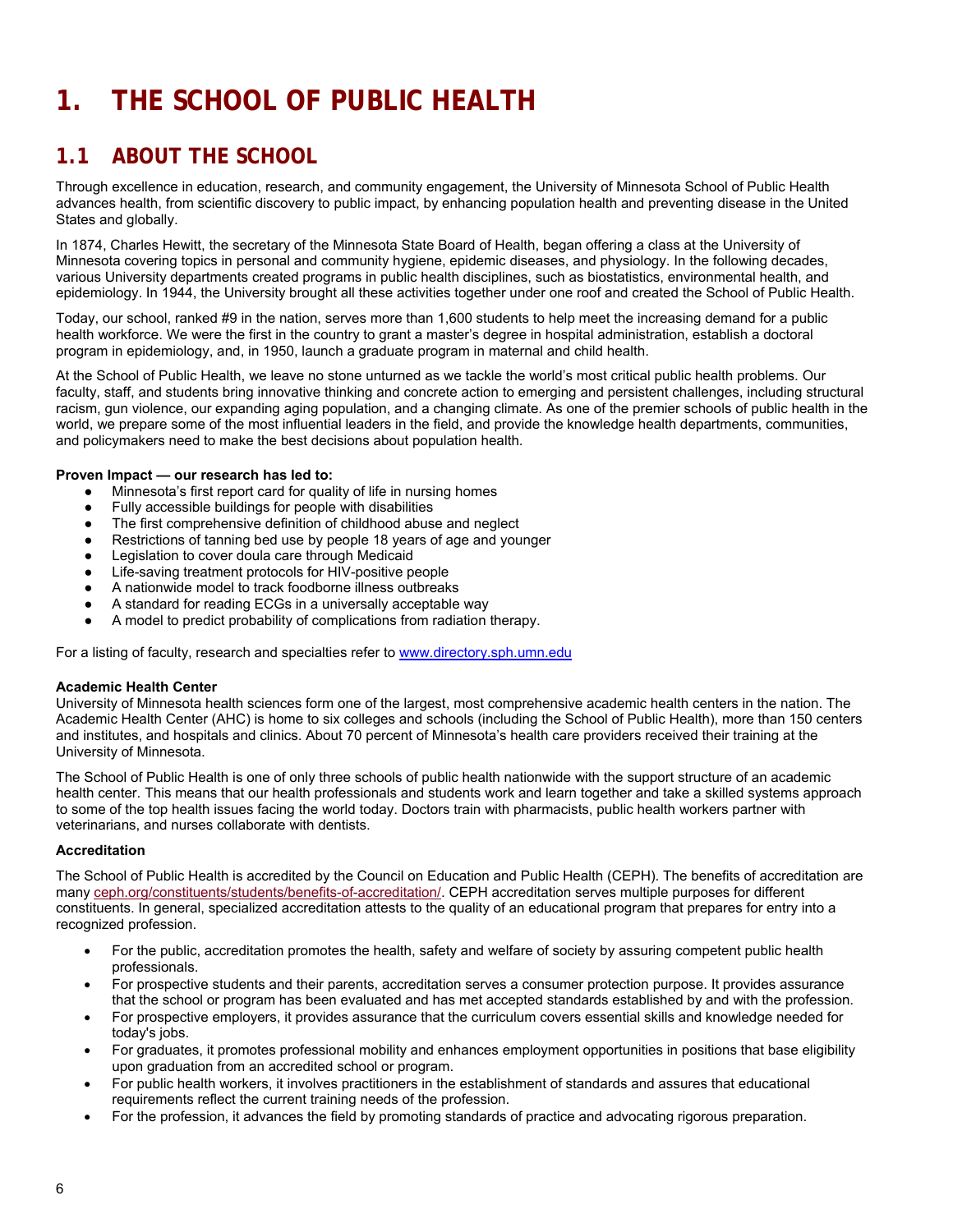- For the federal government and other public funding agencies, it serves as a basis for determining eligibility for federally funded programs and student financial aid.
- For foundations and other private funding sources, it represents a highly desirable indicator of a program's quality and viability.
- For the university, it provides a reliable basis for inter- and intra-institutional cooperative practices, including admissions and transfer of credit.
- For the faculty and administrators, it promotes ongoing self-evaluation and continuous improvement and provides an effective system for accountability.
- For the school or program, accreditation enhances its national reputation and represents peer recognition.

MPH Competencies, established and required from the Council on Education for Public Health (CEPH), can be found in Appendix A. intranet.sph.umn.edu/wp-content/uploads/2019/01/foundational-ceph-compentencies-sept-5.pdf

## **1.2 SCHOOL OF PUBLIC HEALTH STUDENT SERVICES CENTER**

#### **Location:**

Mayo Memorial Building, Room A395

**Office Hours:**  Monday – Friday, 8:00 AM - 4:30 PM

**Telephone: (**612)626-3500 or (800)774-8636 **Fax: (**612)624-4498

### **Email:** sph-ask@umn.edu

#### **Mailing Address:**

Student Services Center School of Public Health MMC 819, Rm A395 Mayo Bldg 420 Delaware Street SE Minneapolis, MN 55455-0381

#### **School of Public Health Student Services Center**

The Student Services Center (SSC) is a school-wide office that assists students with all phases of their academic journey. The SSC staff works closely with each academic division and program to administer school-wide services and policies.

The Student Services Center is dedicated to serving a diverse community of future and current SPH students by enhancing the student experience, supporting the achievement of educational and career goals, and empowering future public health leaders.

We coordinate many functions including:

- Mental Health Advocacy SPH Scholarships
- Degree Clearance
- Applications and Admissions

 Diversity, Equity & Inclusion Career & Professional Education

Student Organization Support

- Registration
- Meet the staff and learn about the services provided at the SSC by clicking HERE.

#### **Career and Professional Development**

The Career and Professional Development Center offers a variety of services and resources to assist you in your efforts to pursue advanced education and to locate and apply for professional positions from applied practice experiences, internships, and residencies to fellowships and full-time positions. Our Center believes that every individual has unique potential and should have the opportunity to pursue a meaningful and fulfilling career. Our goal is to facilitate the career and professional development process with you to ensure you have the confidence in conducting a competitive job search and help you maximize your career potential. We do so by offering one-on-one career coaching, programming, and online resources.

#### **Career and Professional Development Website**

The Career and Professional Development website at www.sph.umn.edu/careers/ has many links to help you start your new career, including:

- **One-on-One Career Coaching:** You can schedule individual appointments with one of our award-winning, evidence-based career coaches, Vic Massaglia and Darren Kaltved, to discuss any career or professional development topics, from creating a top-notch resume to ideas for field experiences, interviewing, and presentation skills. Appointments are also available via video or phone. To schedule an appointment, please visit sphcareers.appointments.umn.edu or email sphcareers@umn.edu.
- **Jobs & Internships:** Our online job posting system includes listings for internships and applied practice experiences, graduate assistantships and fellowships, volunteer, part-time, and full-time career opportunities: https://z.umn.edu/sphjobs.
- **Career Resources:** General career-related links, guides, and tip sheets on a variety of job-search related topics: www.sph.umn.edu/careers/students/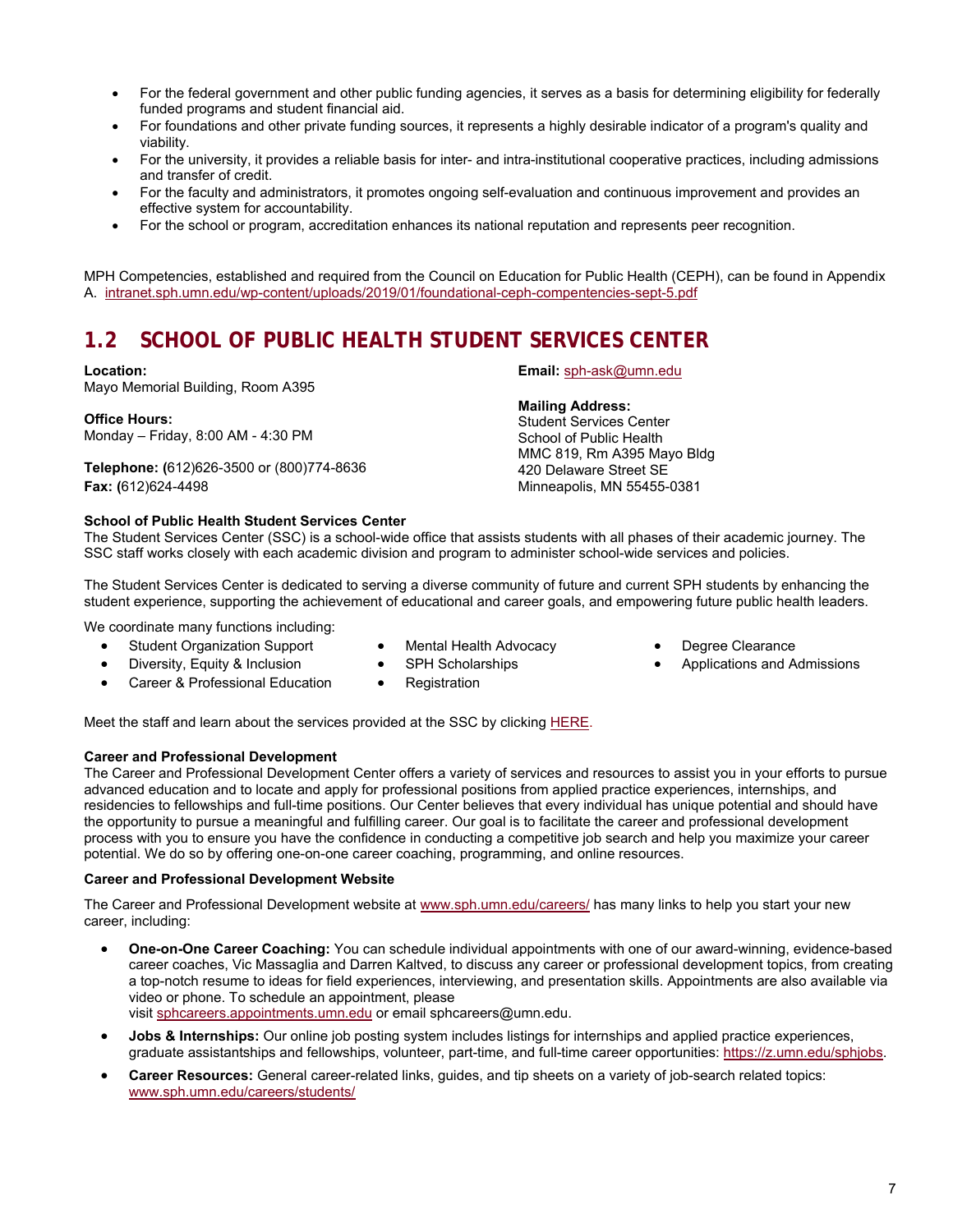## **1.3 MENTOR PROGRAM**

Our mentor program connects public health students to public health professionals to help with career and professional development. Mentoring relationships benefit both mentors and mentees. For mentees, the program can have a key impact on future career choices. For mentors, helping the next generation of public health leaders can be rewarding and impactful.

The School of Public Health boasts the largest mentor program of any school of public health, serving approximately 400 students and mentors annually with special events and helpful resources for mentor pairs. We work to provide students with diverse professional experiences and recognize the role that mentors have in training future public health leaders.

For more information, visit sph.umn.edu/current/mentor/.

## **1.4 SPH STUDENT SPHERE**

Make use of the SPH Student SPHere to relax or study with your student colleagues. All students enrolled in an SPH degree program have access to the SPH Student SPHere (Mayo A-150) via their U-Card. The SPHere has the following amenities:

- **Locker Room:** Free lockers are assigned in the Student Services Center (Mayo A-395). Students are able to renew their locker each year and need only provide their own lock.
- **Kitchen Area:** Tables, chairs, microwaves, refrigerators, and a sink are all accessible in the student kitchen. As this is a shared space, students are expected to pick up after themselves and clean any mess created during personal food preparation.
- **Lounge Area:** Couches, chairs, and wireless internet all create a perfect place for students to meet, study, or simply relax.
- **Study Room:** White boards, tables, chairs, computers with internet connectivity, Microsoft Office, SAS and STATA software and a printer are all freely available to SPH students.

Please report any issues with computer systems, printers, trash, or other problems to sph-ask@umn.edu, or stop by Mayo A-395.

Please work together to ensure that the SPHere is a comfortable and safe place.

- Keep all areas of the SPHere clean in consideration of others.
- Please protect the security of access. Do not allow anyone to enter behind you that you do not know to be a SPH student. Never prop the door open for any reason. The student commons is for SPH students only.
- If you are aware of a breach of security or if you see something in the commons that needs repair, please report it to the SSC (A-395 Mayo) as soon as possible.
- Avoid being alone in the commons during the evening or early morning.
- If you believe you are in danger or see any improper activity in progress, call 911.

#### **Printing in the SPHere**

The School of Public Health (SPH) provides \$100 worth of printing (1,000 pages) for each Fall and Spring semesters on your U Card. This value can only be used in the SPHere computer lab (Mayo A-151) and is not valid in any other campus computer lab, including the libraries.

When you swipe your card at a print release station, UniPrint will show a balance on the screen. This balance is a combination of the print value given to you by SPH and your Gopher GOLD balance. In order to determine how much print value you have left, you need to subtract your Gopher GOLD balance from the balance shown on screen. Once the \$100 SPH Print Value is exhausted, printing costs will be deducted from your Gopher GOLD account. To view your current balance and transaction history or to add value to your Gopher GOLD account online, please visit ucard.umn.edu/umtc/deposit. If you experience any printing issues or need to request a refund, please contact the lab attendant or call the SPH Student Services Center at (612)626-3500.

## **1.5 APPLIED PRACTICE LEARNING AGREEMENT**

All students pursuing a required Applied Practice (AP), or summer residency must complete an online learning agreement prior to beginning the experience. The online form provides a streamlined process that is comprehensive for you, your preceptors, your faculty advisor and your program coordinator. Please refer to the current student website for this and other resources related to the AP sph.umn.edu/current. Students exploring international AP opportunities need to begin the process six to eight weeks before departure and need to be aware of requirements specific to international travel.

More detailed information about AP can be found in the program portion of the guidebook.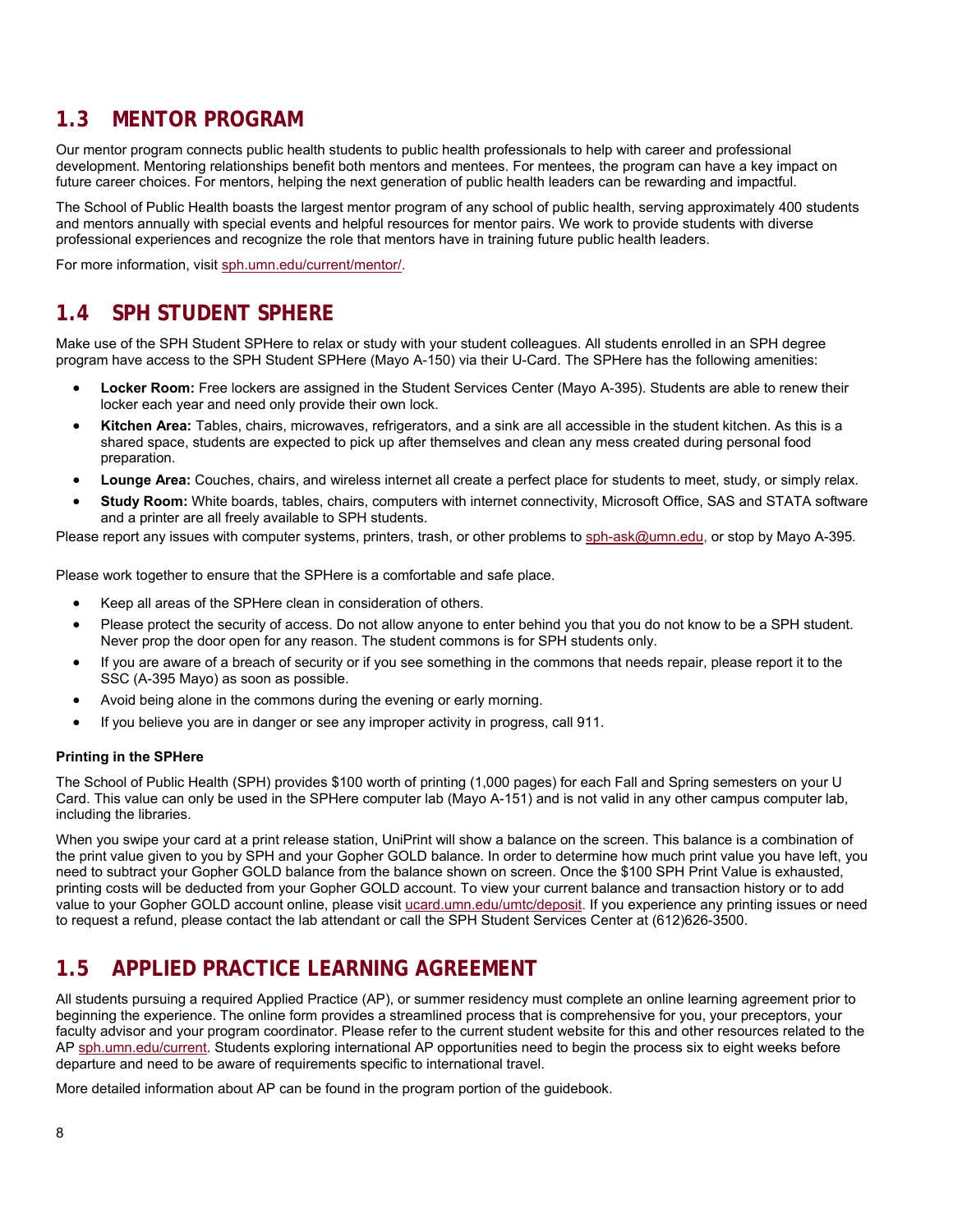## **1.6 MINORS**

#### **Minors**

SPH students pursuing an MHA, MPH, MS, or PhD are eligible to declare a minor in other areas. For a listing of graduate level minors please visit onestop2.umn.edu/pcas/viewCatalogSearchForm.do.

A current listing of SPH-related minors and instructions for declaring can be found online www.sph.umn.edu/academics/degreesprograms/minors/

## **1.7 ONLINE LEARNING AND E-LEARNING RESOURCES**

Students can access their online courses, as well as support sites for hybrid and face-to-face courses at myu.umn.edu. All students taking SPH courses are welcome to enroll in the SPH E-Learning Resources course site at z.umn.edu/sphelearningresources. You will have access to a variety of resources to support you in navigating University resources, such as the Libraries and Writing Center. You must have a university ID in order to access Moodle or Canvas (the two learning management systems in use at the University).

Students in online courses will receive a welcome email approximately one week before the semester begins, which will detail when you can access the course sites. If you have questions, please contact decsph@umn.edu.

## **1.8 COURSE EVALUATIONS AND YEARLY STUDENT SURVEY**

### **Course Evaluations**

Students provide essential input into the continued development of the School of Public Health's teaching program. Students are asked to complete evaluations for all SPH courses. Historically, SPH Students have a higher response rate than any other school or college in the university, with approximately 70% of all students reporting. This response rate is of tremendous value to faculty members and provides important information for course improvement, as well as faculty promotion or retention. Evaluations are done online at the end of each term.

#### **SPH Student Engagement Survey**

Students are also strongly encouraged to evaluate and comment on the school and its programs through our annual SPH Student Engagement Survey. The survey covers many aspects of the student experience including field placements, career services, financing, and overall service. Students in EMHA and EPHAP will receive the Student Engagement Survey during the fall term; all other students will receive the survey during the spring term.

#### **Career Survey**

Recent graduates are expected to complete the Career Survey. The survey captures important employment information, follows up on educational plans, compensation norms, and contact information. The School is required to collect this information as it relates to both accreditation standards and program improvement.

## **1.9 THE ROLES OF YOUR ADVISING TEAM**

The School of Public Health provides advising that promotes collaboration among students, staff, and faculty to enhance students' academic and professional development in the field of public health. The School's goal is to promote educational and experiential excellence that prepares students for successful careers improving the health of populations.

#### **Defining Advising**

The School of Public Health is committed to creating and sustaining high quality advising in the following four areas:

- 1. **Administrative Advising:** Advising on course planning and scheduling, policies, procedures, and benchmarks of the degree program, SPH, and the University. Your program coordinator is your first point of contact for these questions.
- 2. **Academic Advising:** General guidance on topics related to program/major including, but not limited to, program focus (may include identifying appropriate course work options), project selection and career planning. Students find their faculty advisors, coordinators, and career services staff helpful in answering these questions.
- 3. **Applied Practice/Internship/Practicum Advising:** Specific and targeted advising for Applied Practice, internship, and practicum development, placement, and completion. Your faculty advisor can assist you as you select the type of Applied Practice that best matches your goals.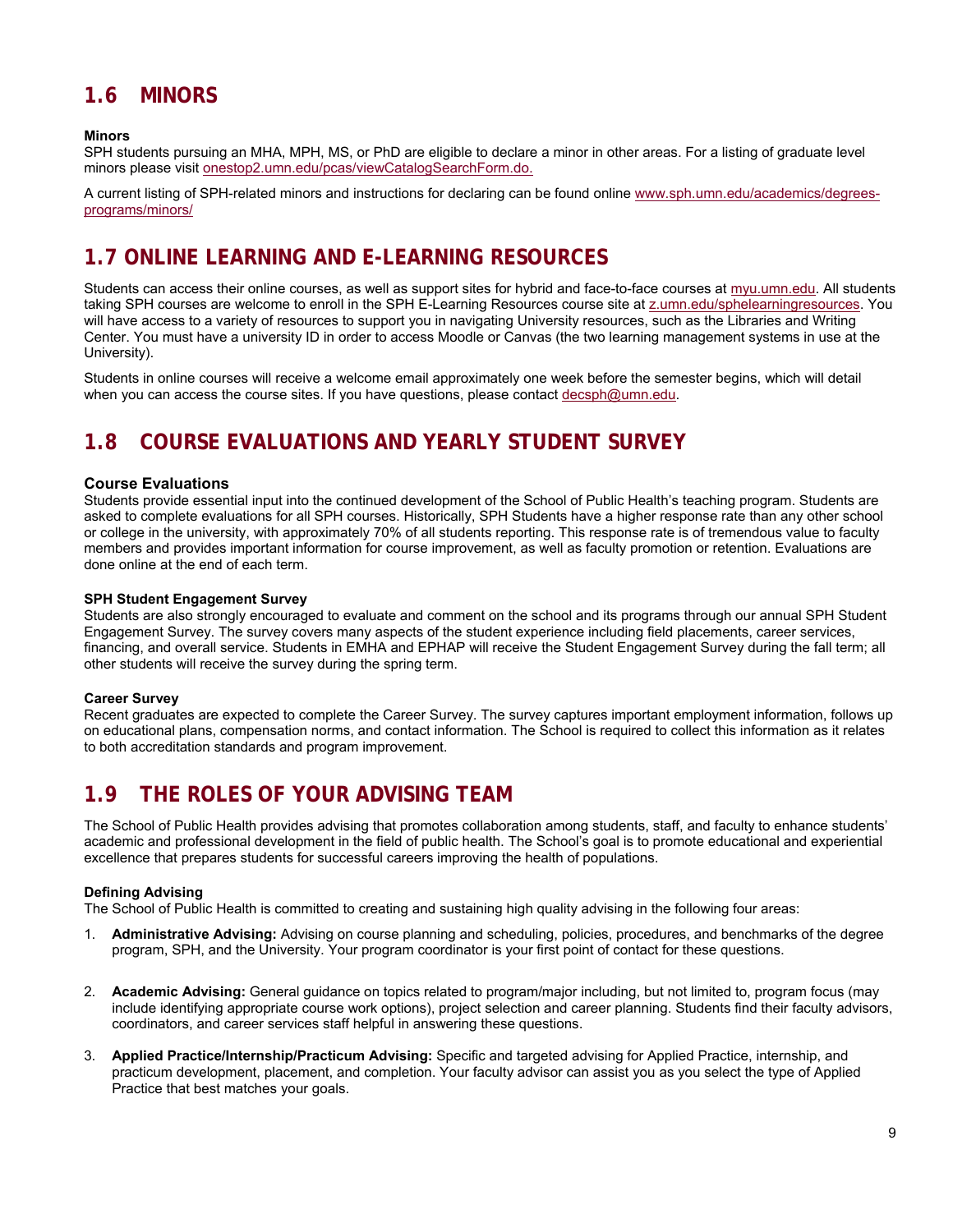4. **Masters Project/Thesis/Plan A&B/Dissertation Advising:** Specific and targeted direction on a master's project or a PhD dissertation including, but not limited to: development, completion, and in some cases publication. Your faculty advisor will assist you in developing a direction for your project or dissertation.

#### **Advising Expectations for Students**

SPH students are expected to:

- Regularly read and respond to University email; email is the official mode of communication at the University of Minnesota*.*
- Review program objectives and educational documents at least once per semester, or when directed by program coordinator or program director/Director of Graduate Studies; students are responsible for knowing the requirements of the degree program.
- Actively contribute to a welcoming and supportive student climate.
- Initiate meetings with advisors at least once per semester; regularly communicate with faculty advisors and/or program coordinator about program progress.
- Respond to inquiries from faculty or staff in a timely manner.
- Behave in a professional and courteous manner; fulfill educational and advising commitments, such as appointments, project deadlines, etc.

## **1.10 EXPECTATIONS FOR CLASS PARTICIPATION**

"Good discussion involves people trying to build on, and synthesize comments from others, and on showing appreciation for others' contributions. It also involves inviting others to say more about what they are thinking." - Dr. Stephen Brookfield of St. Thomas University, Minneapolis, MN

Employers expect their employees to work effectively on teams and this has led to a competency required for an MPH degree: "Perform effectively on interprofessional teams." Thus, a portion of your grade in class may be based on quality participation in group-based activities. We are providing the following examples\* to let you know what we expect for all communications in the class. These apply to in-person or online discussions and to interactions between both students and members of the faculty and staff.

- Imagine your interactions are with colleagues in a workplace.
- Show you are interested in what another person wrote or said.
- Encourage another person to elaborate on something they have already said.
- Provide a resource (a reading, web link, video) not covered in the syllabus that adds new information/perspectives to our learning.
- Summarize conversations so far and/or suggest new directions and questions to be explored in future.
- Summarize several people's contributions and reflects a recurring theme in the discussion.
- Comment that you found another person's ideas interesting or useful; be specific as to why.
- Paraphrase, at least partly, a point someone has already made.
- Seek assistance from others in understanding course content.
- Offer your explanations or solutions to others seeking help in understanding course content.
- Be succinct; avoid extraneous information.
- Address the point of the discussion; stay on topic.
- Provide constructive criticism where feedback or a critique is required.
- Avoid sarcasm, particularly in an online environment where it can create confusion.
- Avoid vitriol, this can create a hostile environment and does not add information.
- Keep your communication professional and refrain from using rude or offensive language.

\*We thank Dr. Brookfield of St. Thomas University, Minneapolis, for some of these tips.

## **1.11 COMMENCEMENT ELIGIBILITY**

Students enrolled in MPH, MHA, or MS programs are eligible to participate in the May Commencement Ceremony if they are on track to complete course credit requirements and the culminating experience by the end of the spring or summer semester or have completed the necessary course credit requirements and culminating experience the previous summer or fall semester.

Exceptions may be granted on an individual basis per review by the program coordinator and program director. To seek an exception, please contact your program coordinator.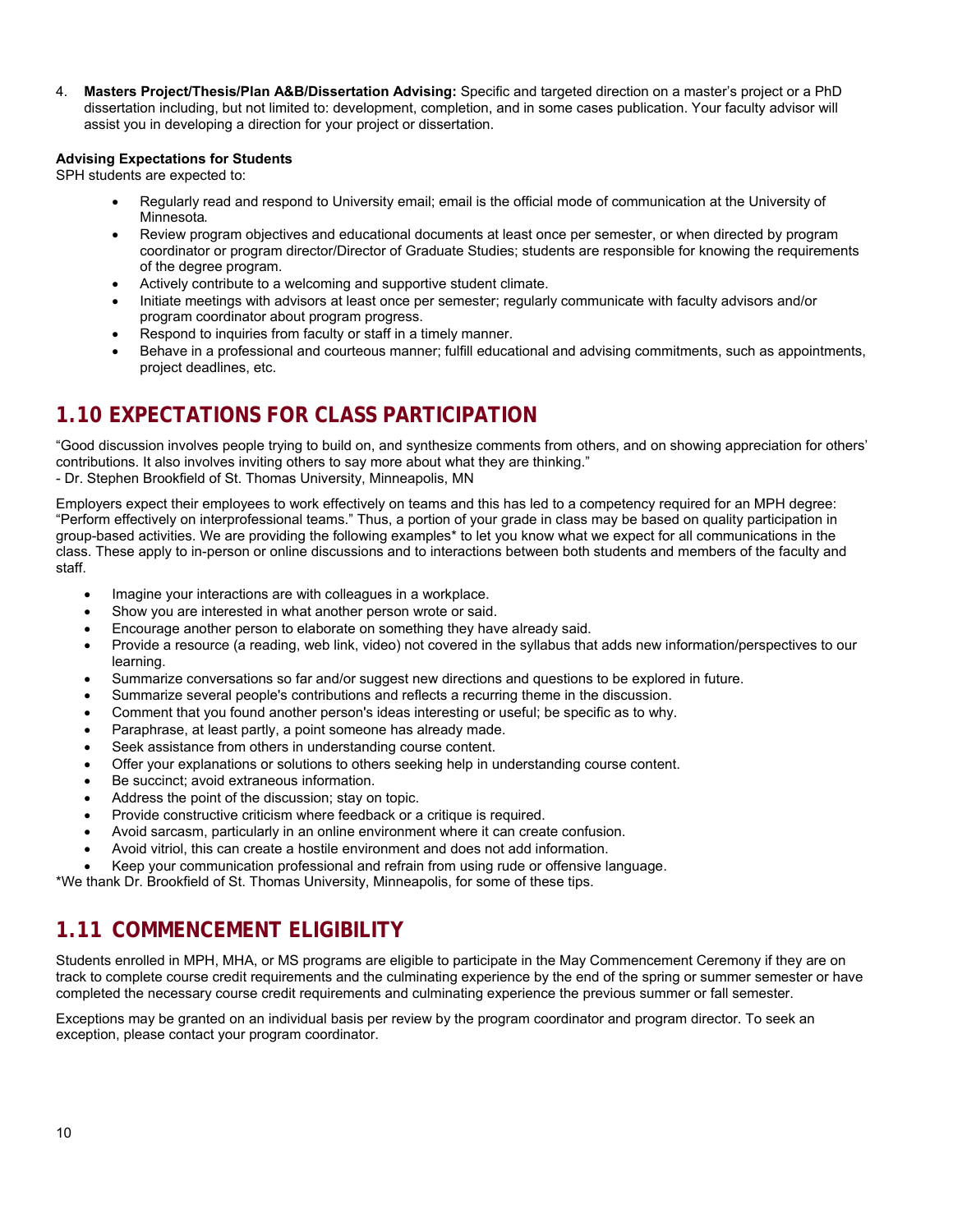## **2. THE UNIVERSITY OF MINNESOTA**

## **2.1 U OF M BASICS**

#### **University Identification Numbers and Accounts umn.edu/initiate**

All students and employees at the University of Minnesota are issued two unique identifiers. One is a seven digit student ID number which is sent to students in their acceptance letter, the other is an Internet ID (sometimes referred to as your "X500"). Your U of M Internet ID is the key to online services such as your University email account, Google apps, registration, library access, tuition, billing statements, and more.

Your ID number and Internet ID stay the same on all coordinate campuses and through any role changes (student to staff, staff to student, faculty to staff, etc.) and they will never be reassigned to another person. Each student attending the University of Minnesota must setup a student internet/email account by going to www.umn.edu/initiate or by calling the Technology Help Line at 612.301.4357 (1-HELP).

### **Email gmail.umn.edu**

The University provides students with an email account upon the student's matriculation to the institution. Your University email address is: [your Internet ID]@umn.edu. This account is free of charge and is active as long as you remain active as a student. The Office of Information Technology posts information on their website about end of life account policies. Please see it.umn.edu/google-account-end-life-policies for details about access after graduation or other times you may be an inactive student.

A University-assigned student email account is the University's official means of communication with all students. Students are responsible for all information sent to them via their University assigned email account. Course lists, immunizations, billing statements, financial aid updates, and other important information will be sent via the U of M student email address.

The School of Public Health relies heavily on email notices to students, staff, and faculty. To keep current on upcoming events, job announcements, new course announcements, scholarships, internships, the SPH newsletter, and good opportunities, students should check their email regularly.

If a student chooses to forward the provided University email account, the student is responsible for all information, including attachments, sent to any other email account. Because of this, it is strongly recommended that students use their U of M email account and do not transfer it to a personal email account.

#### **Duo Security**

The University of Minnesota is taking meaningful action to help students, faculty, and staff safeguard themselves against cybercrime. Duo Security, or two-factor authentication, is required at the University of Minnesota Sign-in page. The Sign-in page is the University's gateway to applications such as MyU, Gmail, Calendars, Docs, Canvas, and many other programs.

Enroll Now:

- Visit my-account.umn.edu and choose Password Management from the self-service menu on the left.
- Select Reset your UMN password. Follow the instructions on the page.
- As soon as you've reset your password, you will be guided through the Duo enrollment process.

If you use Duo Security to sign in to University applications, you are strongly encouraged to set up back-up devices in Duo Security so that you are prepared in the event that your primary Duo device is unavailable. Learn about back up devices at it.umn.edu/duouse-backup-device.

As a Duo user, it is your responsibility to come prepared to sign in to applications necessary for class activities, including exams and quizzes. If you are unable to sign in, you may lose points for the class activity. Failure to bring your Duo device or a back-up is not an excused absence or a valid reason for make-up work.

Learn more about Duo Security at z.umn.edu/duosecurity.

#### **One Stop onestop.umn.edu**

One Stop Student Services is your go-to resource for how things work at the University proper. One Stop falls under the umbrella of Academic Support Resources (ASR), which supports many functions for the University of Minnesota system campuses and Twin Cities Graduate School and Professional Schools. ASR also includes the Office of the Registrar, the Office of Student Finance, Office of Classroom Management, ASR- IT, and Continuity and Compliance.

The One Stop website is your source for general information about registration, financial aid, tuition and billing, grades and transcripts, dates and deadlines, financial wellness, veteran's benefits, and many other University resources.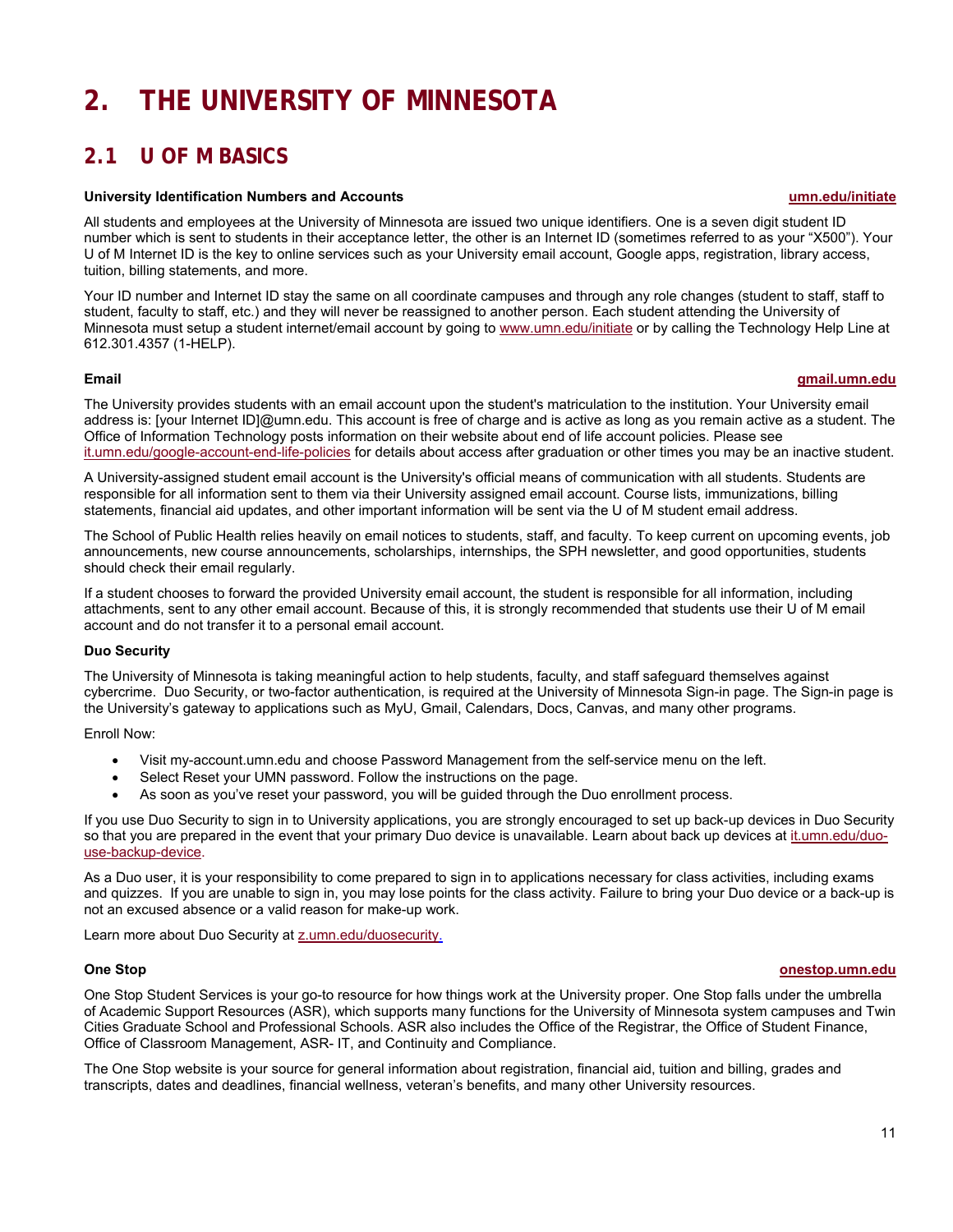One Stop counselors are also available to help you in-person at any of their three service centers: on the East Bank in Bruininks Hall, in the West Bank Skyway, or on the St. Paul campus in Coffey Hall. They provide walk-in services to students, no appointments necessary! You can also get your questions answered by calling or emailing One Stop. One Stop Counselors are certified financial managers and are available for confidential, one-on-one financial wellness appointments that cover a range of topics from budgeting, spending plans, credit, and much more. Call or email One Stop to learn more about this free service.

#### **MyU myu.umn.edu**

While you can contact One Stop or visit the One Stop website to seek out information, you will use the MyU website to complete your University business. MyU is the official University of Minnesota web portal, personalized for you. It is where you'll register for classes, manage financial aid and billing, maintain your personal info, and much more.

#### **U Card www.umn.edu/ucard**

Your U Card can give you access to campus buildings and different accounts based on your role or status at the University. Your first U Card is free and can be obtained at the U Card Office. Bring your driver's license, state ID, or passport and be prepared to have your picture taken.

#### **Accounts on the U Card**

- Meal Plan
- Student Account
- Gopher GOLD Account
- FlexDine Account
- Library Account
- Department/College Printing
- **TCF U Card Checking Account (Optional)**

#### **Additional services with your U Card**

- Parking and Transportation Services (Bus & Metro Pass) Purchase pass after you get your U Card
- **Discounts**
- Attendance verification card

#### **Building Access with U Card**

- Residential Halls
- **Recreation and Wellness Center**
- Secured Buildings

## **2.2 UNIVERSITY OF MINNESOTA CALENDARS**

The official University Calendar can be found at onestop.umn.edu. Refer to this resource for academic calendars, drop/add deadlines, and other scheduling-related needs.

Additional calendar resources:

- School of Public Health-specific events, http://www.sph.umn.edu/events-calendar/
- Academic Health Center resource hub, https://hub.ahc.umn.edu/

## **2.3 CAMPUS SERVICES**

#### **Parking and Transportation pts.umn.edu**

The University's Parking and Transportation website has a wealth of information concerning getting to and around campus. Parking is extremely limited on campus and we encourage students to bus, bike, or walk if possible.

- **Campus Shuttle Buses:** Campus shuttle buses run at no charge between the East Bank, West Bank, and St. Paul campuses with varying routes and times. Current schedule information is posted on the above listed website as well as various locations throughout the Twin Cities campus.
- **Metro Transit and the U Pass:** Take advantage of the deeply discounted Metro Transit bus pass. U-Pass is the ultimate transit pass that provides unlimited rides 24 hours a day. It is valid on all regular bus and light-rail train routes, as well as express, local, limited-stop, or Downtown Zone routes. It may not, however, be used on some special event services.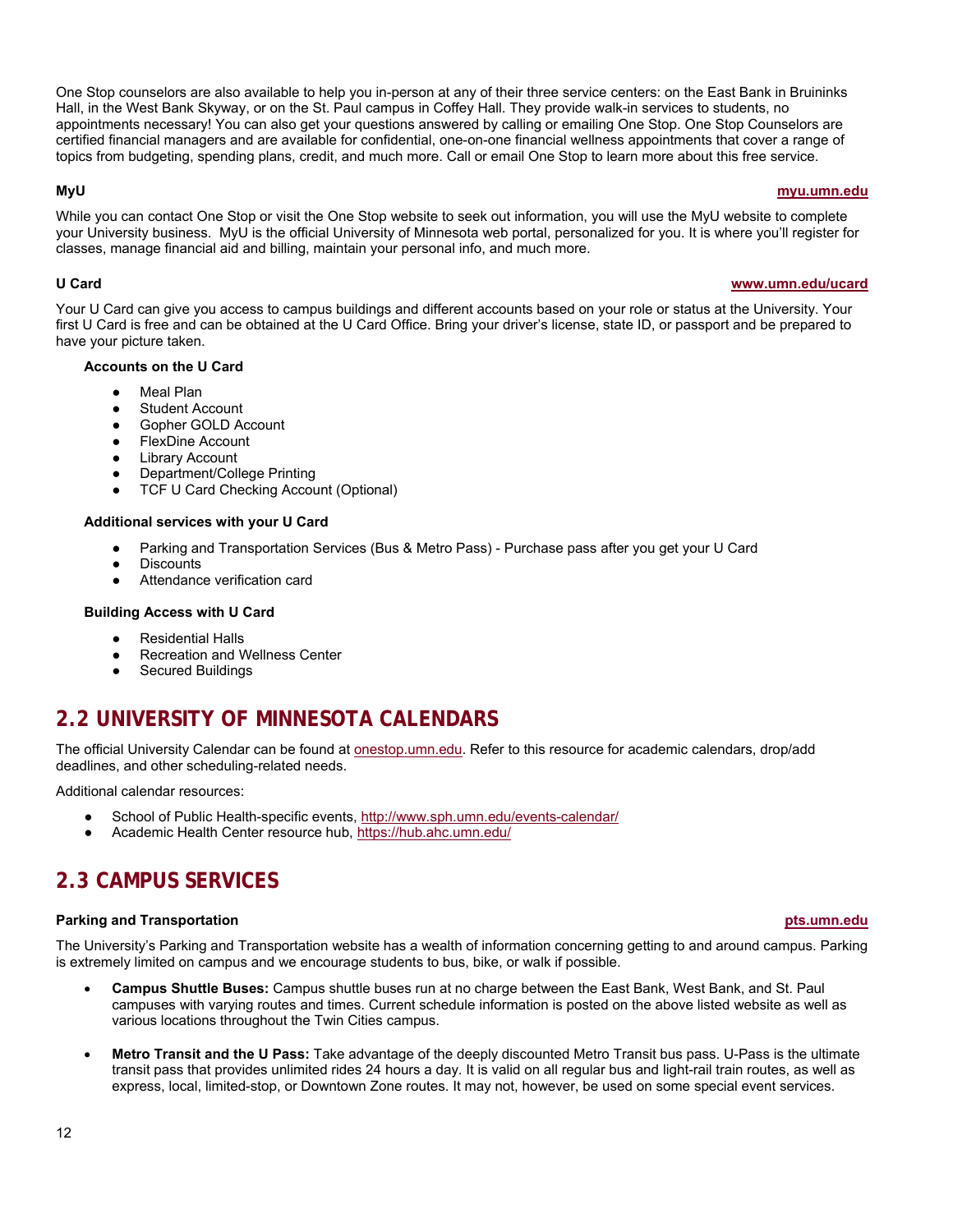spaces on the East Bank, West Bank, and St. Paul campuses. Hourly parking is available in several University public

facilities. Parking rates vary depending on proximity to campus and the facility type. Visit the Parking and Transportation website, www.pts.umn.edu, or call (612)626-PARK (7275) for more information.

The Motorist Assistance Program offers free services (unlocking vehicles, jump-starts, changing flat tires, and referral to a service station) to all customers parked in U parking facilities. Hours are Monday through Thursday from 7:00 AM to midnight, Friday from 7:00 AM. to 10:00 PM. (Service is not available on weekends or official University holidays). Call (612)626-PARK for any motorist assistance needs.

**Parking:** Contract parking for students is sold through a lottery system each semester. Locations may vary but include

Disability parking is available in many parking facilities and metered areas. Use of these designated spaces requires a state-issued permit or license plate. For additional information, call the State of Minnesota at (651)296-6911 or review the UMN Disability Parking content online at www.pts.umn.edu/park/disability.

The University's Office of Housing & Residential Life is the best resource for finding housing on or near campus.

#### **Maps campusmaps.umn.edu/**

Find the way to any University building.

### **Digital Signage**

The School of Public Health has two different digital signs that provide information specific to the public health students. These can be found on the 3<sup>rd</sup> floor of the Mayo building near the Dean's office in Mayo A-302 and the 3<sup>rd</sup> floor of the WBOB building.

### **Dining www.dining.umn.edu/**

University Dining Services offers a wide variety of dining experiences throughout the Twin Cities campus.

## **2.4 HEALTH AND WELLBEING**

#### **University-Sponsored Student Health Benefit Plan shb.umn.edu**

The University requires all students to have health care coverage to ensure they have access to medical care and can maintain good health, which is essential for academic success. This requirement is University-wide and not specific to the School of Public Health.

The Office of Student Health Benefits (OSHB), a unit of the Office for Student Affairs, administers health, dental, and other benefits and enrollment for all eligible University students, residents, fellows, and interns.

All students who are admitted to a degree program and registered for six or more credits per semester (or three or more credits during summer term) that count towards the automatic assessment of the Student Services Fee are required by the University of Minnesota to have health plan coverage. Students who meet both criteria are automatically enrolled in the University-sponsored Student Health Benefit Plan (SHBP). The Student Health Benefit Plan is a cost-effective, comprehensive health plan designed to meet the unique needs of students. Students may choose to waive the University-sponsored Student Health Benefit Plan by providing proof of enrollment in an alternative Eligible Health Plan. Please contact the Office of Student Health Benefits to determine your exact eligibility status.

Graduate Assistants (GA), Teaching Assistants (TA), and Research Assistants (RA) may be eligible for the Graduate Assistant Health Plan (GAHP), which is different from the standard SHBP. Please consult the OSHB for more details.

The University also requires all international students and their dependents to purchase the University-sponsored Student Health Benefit Plan unless they are eligible for a waiver. International scholars visiting the University for more than 31 days are also required to enroll in the University-sponsored Student Health Benefit Plan. Scholars who will be at the University for 31 days or less may choose not to enroll in the University-sponsored Student Health Benefit Plan, but are required to carry their own health plan coverage for the duration of their visit to the University and must meet J-1 U.S. Federal regulation requirements.

13

**Housing housing.umn.edu**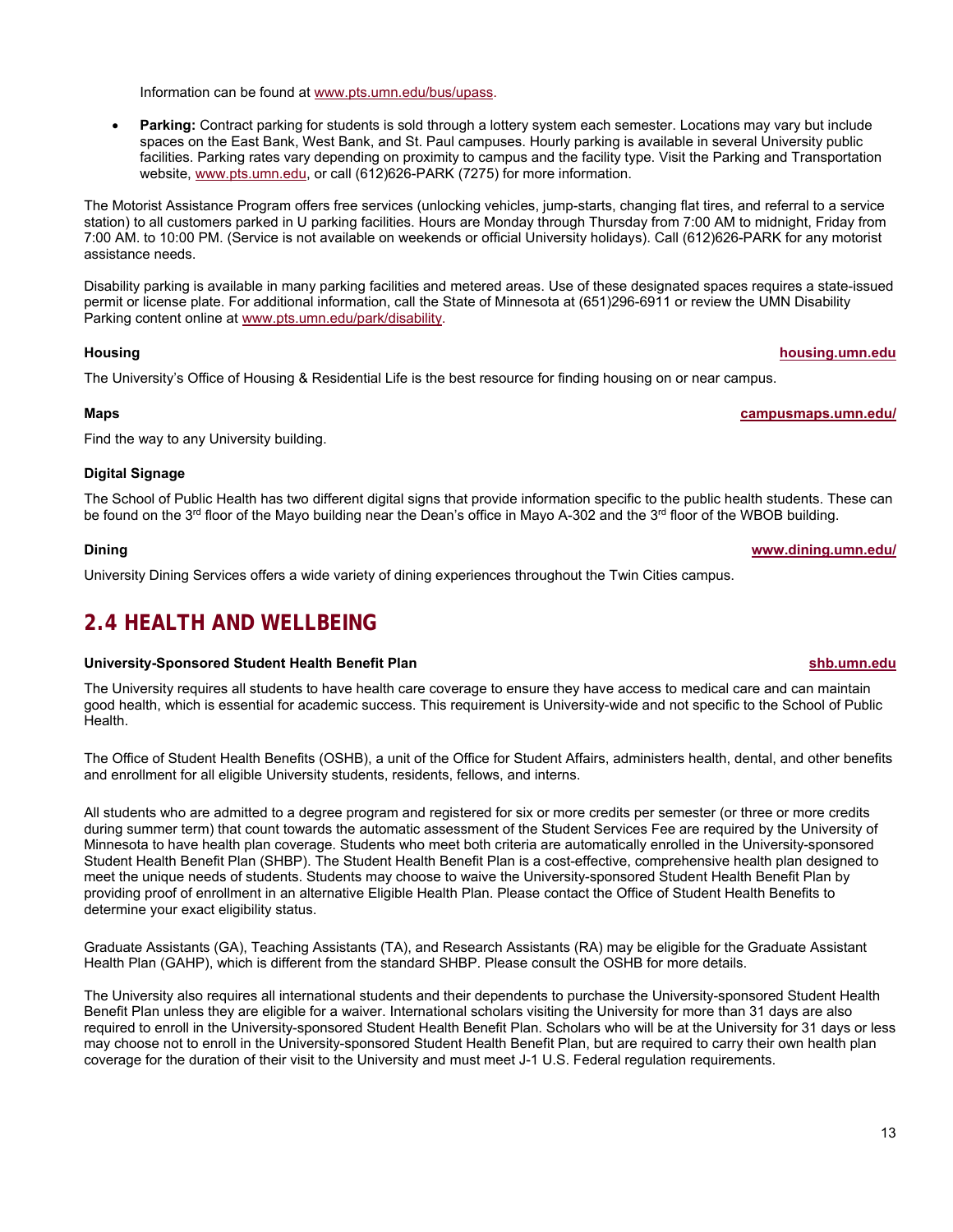**Long Term Care Disability Insurance Fee shb.umn.edu/students-and-scholars/ahc-disability**

Academic Health Center students, which includes the School of Public Health, enrolled in a qualifying AHC program will be automatically covered under a group Long Term Disability plan while a student. This coverage is not optional. They will see a charge for this coverage on their student account once at the beginning of each fall and spring semester. Payment of this fee for two consecutive semesters provides year around coverage until graduation from their program.

#### **Questions and More Information**

Office of Student Health Benefits University of Minnesota 410 Church Street S.E., N323 Minneapolis, MN 55455

Phone: (612)624.0627 or 1(800)232-9017 Fax: (612)626-5183 or 1(800)624-9881 E-mail: umshbo@umn.edu www.shb.umn.edu

#### **Boynton Health Services bhs.umn.edu/**

Located on the University of Minnesota Twin Cities campus, Boynton Health (BHS) is a primary healthcare clinic serving University students, staff, and faculty. BHS accepts clients from most health insurance plans.

Boynton provides quality, comprehensive health care services, counseling, and education, beyond the scope of most primary health care clinics:

- Primary and urgent care
- Mental health services
- Dental and eye clinics
- Pharmacy needs
- Women's health
- Physical and massage therapy
- Health promotions such as flu shots and nutrition services

#### **Student Mental Health Resources mentalhealth.umn.edu**

As a student you may experience a range of issues that could result in barriers to learning such as strained relationships, increased anxiety, alcohol/drug problems, feeling down, difficulty concentrating, and/or lack of motivation. These mental health concerns or stressful events may lead to diminished academic performance or reduce a student's ability to participate in daily activities. University of Minnesota services are available to assist you with addressing these and other concerns you may be experiencing. You can learn more about the broad range of confidential mental health services available on campus via the Student Mental Health Website at http://www.mentalhealth.umn.edu.

This website helps connect students to crisis help, counseling services, support groups, and offers tips on helping others who are experiencing stressful events and/or mental health challenges.

#### **If you or someone you know is having a mental health crisis and/or is in immediate danger, please call 911.**

**If the mental health crisis you are experiencing is not dangerous, but you wish to talk to someone immediately for assistance about what to do next, call or text this 24-hour helpline:** 

#### **Crisis Connection**

(612)301-4673 (or from a campus phone 1-4673)

**U of M Textline**  Text "UMN" to 61222

#### **SPH Mental Health Advocates**

For non-urgent, confidential situations where consultation is desired, the School of Public Health also has several trained Mental Health Advocates who are available to chat about any concerns you as a student are experiencing, or you can consult with them about a colleague or classmate who you believe may need assistance or resources. This consultation can be found in the Student Services Center, Mayo A-395. Drop-in to see if an advocate is available or to make an appointment. You can also email questions to sph-ask@umn.edu with a subject of "Mental Health Advocate", or you can call (612)626-3500 and ask to see if an advocate is available or to make an appointment.

#### **Smoke-free University**

The University of Minnesota, Crookston, Duluth, Rochester, and Twin Cities are smoke- and tobacco-free campuses. All students, staff, faculty, and visitors are prohibited from smoking and using, selling, free distributing, and advertising tobacco products and electronic cigarettes in all facilities and on all University property.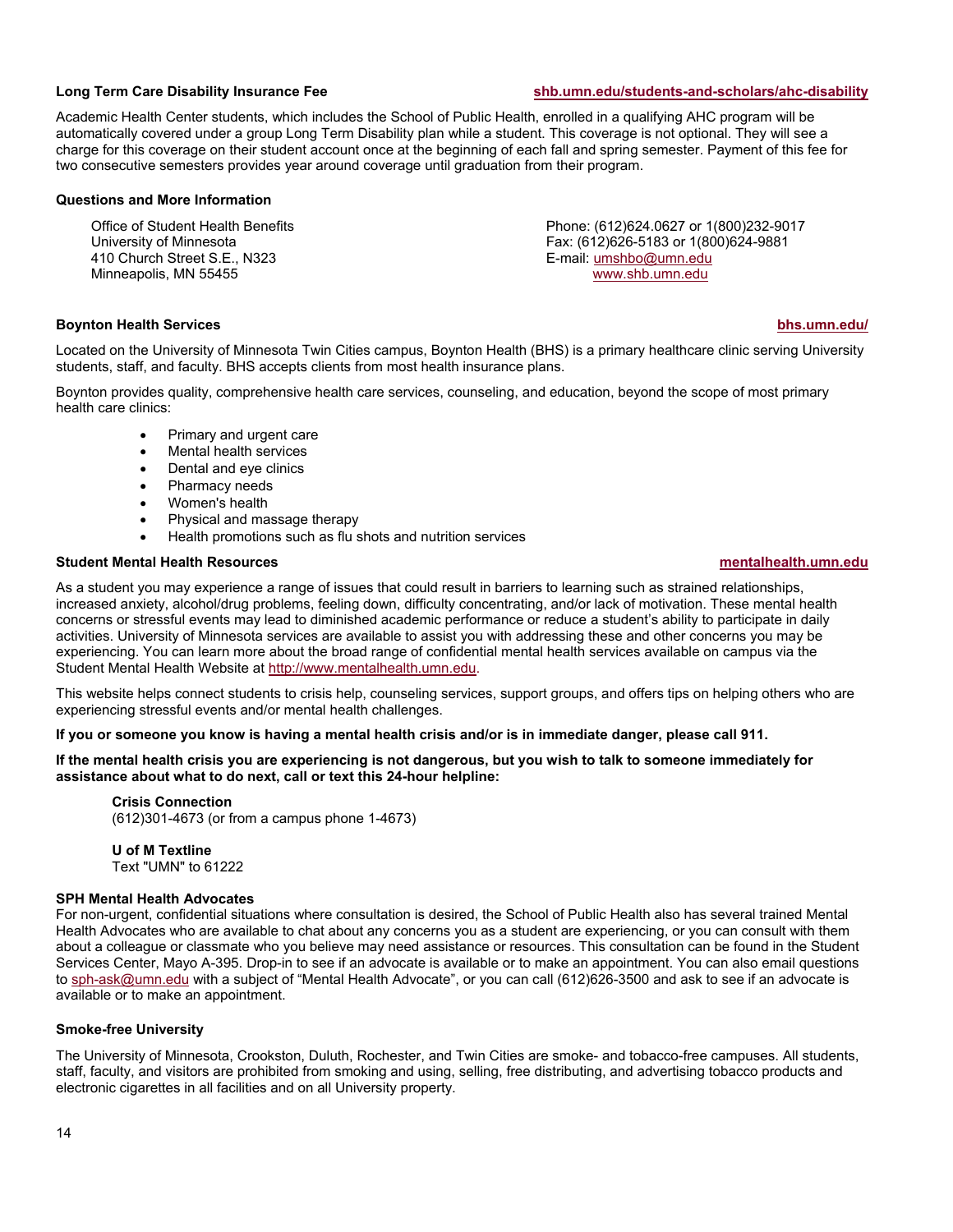The success of this policy will depend upon the thoughtfulness, consideration, and cooperation of everyone on campus. All members of the University community are responsible for enforcing this policy. Students, faculty, staff, and visitors who violate this policy should be reminded of the policy and asked to comply. Repeated violation of this policy may be cause for disciplinary action in accordance with applicable student or employee codes of conduct. Visitors who refuse to comply with this policy may be asked to vacate campus property.

#### **The Aurora Center umn.edu/aurora**

The Aurora Center for Advocacy and Education provides crisis intervention and advocacy services to victim and survivors of sexual and relationship violence, harassment, and stalking. The staff and volunteers are also available to provide prevention training and education on a variety of issues.

### **Lactation Spaces lacspaces.umn.edu/**

Spaces are available on campus offering private and comfortable rooms that are designed specifically for nursing mothers to pump and store breast milk. If you have questions and concerns about lactation spaces or resources, please contact Susan Warfield at warfi002@umn.edu.

### **Recreation & Wellness Center recwell.umn.edu/**

The University Recreation and Wellness Center, commonly referred to as the RecWell, is a free resource for all students. Located on the University of Minnesota's East Bank Campus, the facility serves between 3,000 and 5,000 patrons on an average weekday during the academic year. The Department of Recreational Sports also offers opportunities for the following activities:

Outdoor Recreation

• Aquatics

Intramurals

- Wellness
- 

 Fitness Golf

Sport Clubs

**2.5 DIVERSITY** 

The University of Minnesota is committed to achieving excellence through equity and diversity. We believe that a diverse student body enhances the academic and social environment for all students and prepares students to thrive in an increasingly diverse workforce and society. Equitable access to education is critical to preparing students for the responsibilities of citizenship and civic leadership in a heterogeneous society. The University strives to provide equitable access and opportunity in its programs, facilities, and employment. The University will also establish and nurture an environment for faculty, staff, students, and visitors that actively acknowledges and values difference and is free from racism, sexism, ageism, homophobia, and other forms of prejudice, intolerance, or harassment**.**

The global, population-based nature of public health demands that the School of Public Health (SPH) seek and train students of all racial, ethnic, economic, and educational backgrounds. We believe such diversity enriches the learning experience and helps build excellence in public health leadership. The SPH is dedicated to providing our students with a supportive and welcoming academic experience in and out of the classroom. The student led Diversity Matters, and faculty led Health Equity Work Group organizations are designed to address and explore issues of diversity that impact both our school and society at large.

We also strive to create a community that is actively engaging in the areas of diversity and inclusion to create an excellent educational environment. The SPH defines inclusion as all-embracing of the fullness of humanity. Our goal is to recognize differences, address disparities, and to help cultivate understanding within the SPH community. This sense of inclusiveness recognizes that diversity is not limited to a select number of categorical elements of a person but encompasses all of person's attributes as well as their intersections.

The SPH Coordinator of Diversity, Equity, and Inclusion, Lauren Eldridge, works with students, staff, faculty, and community members to advance equity and diversity within the SPH. Her office is in A395-3 Mayo Memorial Building and she can be contacted at leldridg@umn.edu or at (612) 624-9970.

For more information please visit:

- University policy on Equity & Diversity: regents.umn.edu/sites/default/files/policies/Equity\_Diversity\_EO\_AA.pdf
- Office for Equity and Diversity: diversity.umn.edu/eoaa/home
- SPH info and resources for Diversity & Inclusion: sph.umn.edu/about/diversity-inclusion/

In addition, the University has several offices across campus whose purpose is to support underrepresented students and promote diversity. The following is a list of some of those offices:

Location: 108 McNamara Alumni Center, 200 Oak Street SE (East Bank) Phone: (612)626-1333 (Voice/TTY)

**Disability Resource Center diversity.umn.edu/disability/**

- - Youth Programs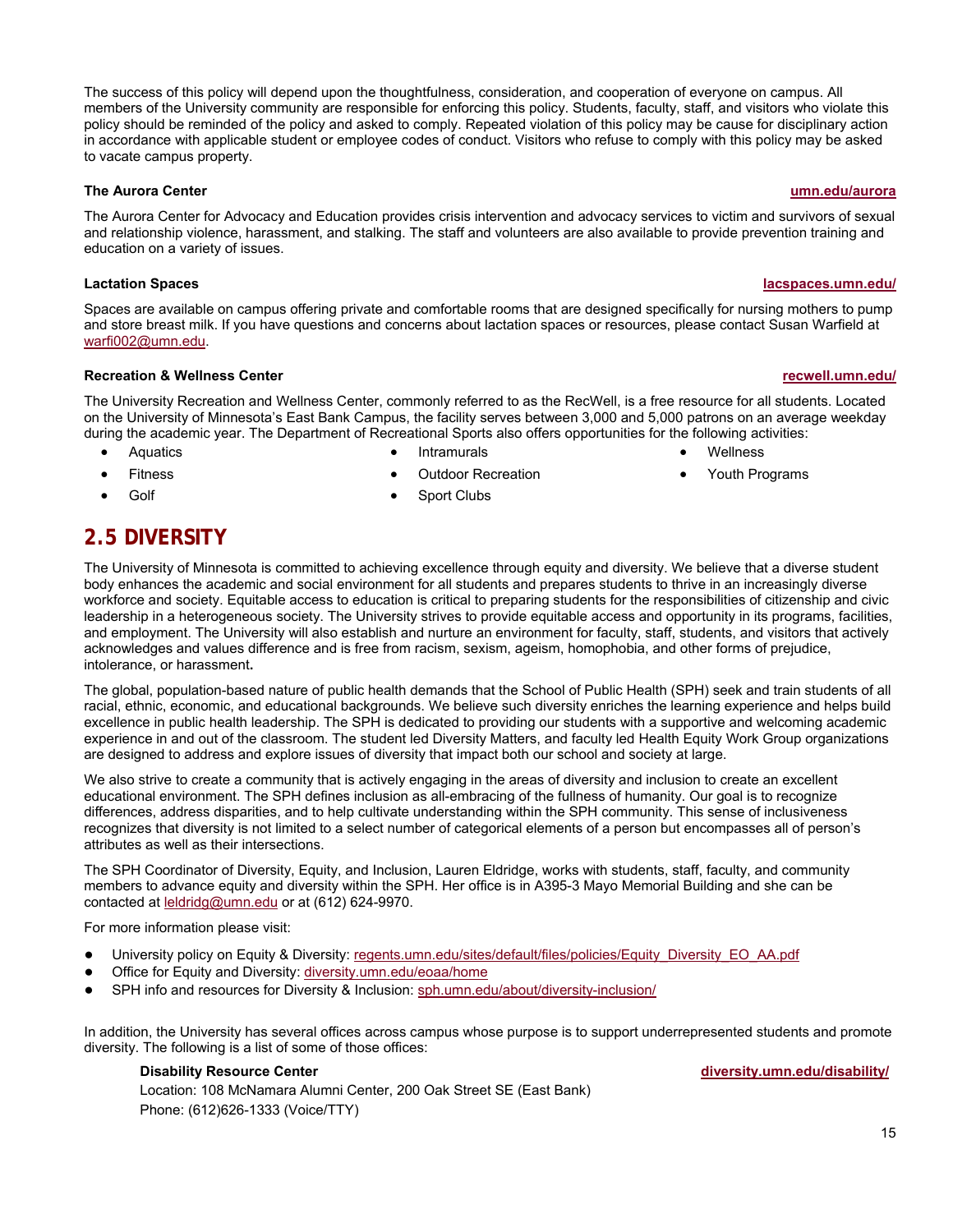Disability Resource Center promotes access and equity for students with disabilities (e.g., physical, learning, psychiatric, sensory or systemic) and assists the University in achieving its mission to provide optimal educational opportunities for all students as well as obligations under federal and state statutes. Students are responsible for contacting Disability Services for more information or to arrange accommodations.

#### **Graduate School Diversity Office grade.under and a set of the grade grad.umn.edu/diversity**

Location: 333 Johnston Hall, 101 Pleasant Street SE (East Bank) Phone: (612)625-6858

The Graduate School Diversity Office coordinates and leads the University's initiatives in the recruitment, funding, retention and graduation of a diverse graduate and professional student body. The office is situated within with The Graduate School and works with other units connected to diversity and multiculturalism.

#### **The Gender and Sexuality Center for Queer and Trans Life diversity.umn.edu/glbta/**

Location: 46 Appleby Hall, 128 Pleasant Street SE (East Bank) Phone: (612)625-0537

The Gender and Sexuality Center for Queer and Trans Life is dedicated to transforming campus climate for University of Minnesota students, staff, faculty, alum and community members by developing and supporting more inclusive understandings of gender and sexuality through education, advocacy, outreach and support.

#### **International Student and Scholar Services isss.umn.edu/**

Location: 109 Hubert H. Humphrey School, 301 19<sup>th</sup> Avenue S (West Bank) Phone: (612)626-7100

International Student and Scholar Services (ISSS) is the office dedicated to serving the University's international community. Its primary mission is to assist international students and scholars in successfully accomplishing the goals that brought them to the University, by using all available resources. Services include:

- Counseling and advising
- Immigration and visa regulation advising
- Newsletters
- Career services
- Academic opportunities for university students
- Tax return information

### **Multicultural Center for Academic Excellence diversity.umn.edu/multicultural/**

Location: 140 Appleby Hall, 128 Pleasant Street SE (East Bank) Phone: (612)624-6386

The Multicultural Center for Academic Excellence (MCAE) is a campus-wide resource that promotes an inclusive atmosphere to foster and enrich multicultural understanding among all members of the University community. MCAE's commitment to creating such a climate is driven by a student-first culture in which students are the highest priority.

#### **Office of Equity and Diversity diversity diversity.umn.edu/ office of Equity and Diversity.umn.edu/**

Location: 432 Morrill Hall, 100 Church Street SE (East Bank) Phone: (612)624-0594

The mission of the Office of Equity and Diversity (OED) is to leverage the transformative power of equity and diversity to advance excellence in teaching, research and community engagement at the University of Minnesota. OED envisions a University where equity and diversity are:

- 1. Integrated into the work and lives of every student, faculty and staff member.
- 2. Recognized as core institutional values, and will inform thinking, policies and practices throughout the University.
- 3. Inherently intertwined with academic excellence and the development of leaders for a globally inclusive society.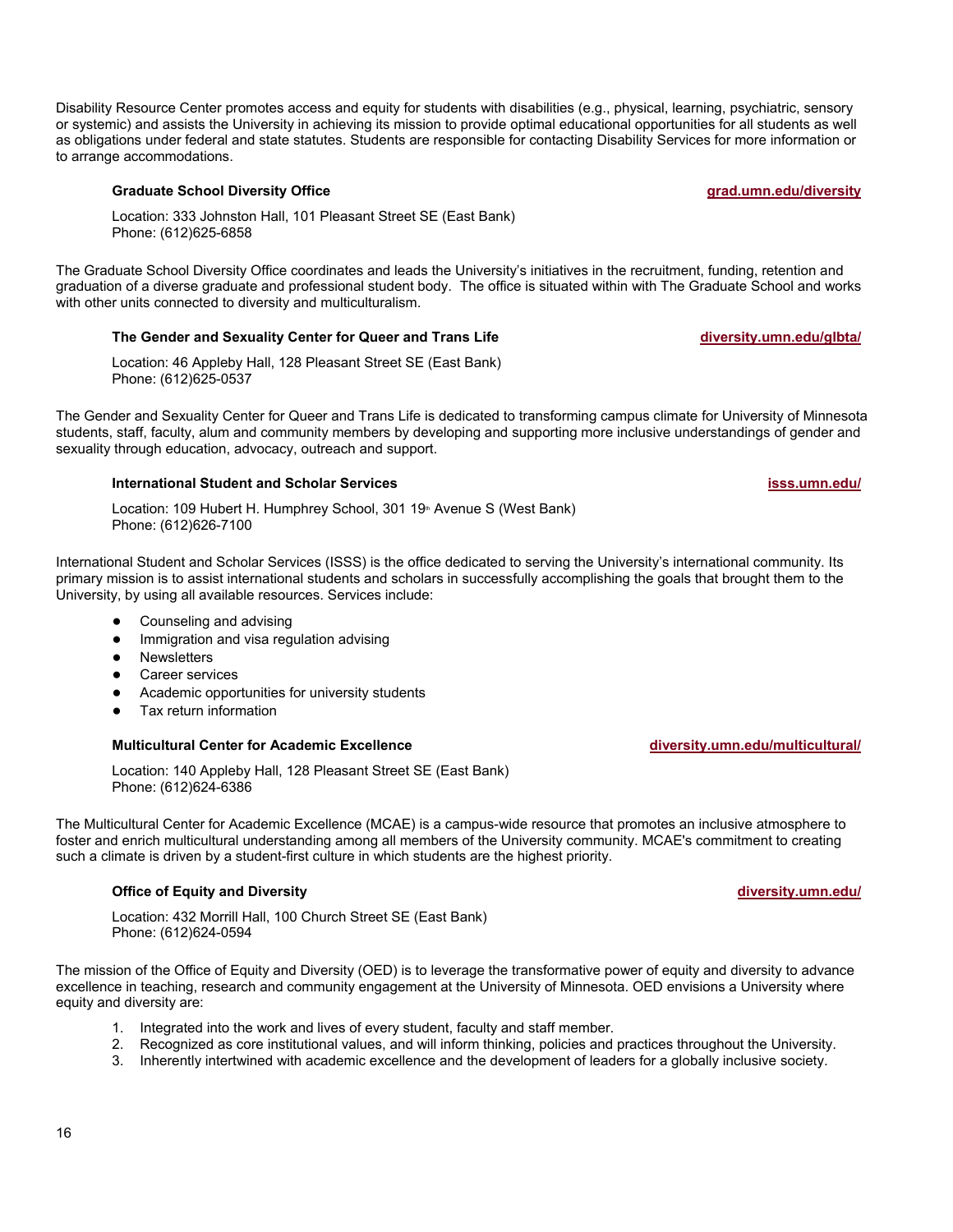#### **Office of Equal Opportunity and Affirmative Action diversity.umn.edu/eoaa/**

Location: 274 McNamara Alumni Center, 200 Oak Street SE (East Bank) Phone: (612)624-9547

The Office of Equal Opportunity and Affirmative Action (EOAA) was founded in 1972 to ensure that all University community members uphold federal and state civil rights laws and regulations, as well as University equal opportunity policies. The EOAA Office envisions a University community that is equitable, one that values the diversity of its workforce and student body and is free from discrimination and harassment.

#### **Student Conflict Resolution Center sos.umn.edu/**

Location: 254 Appleby Hall, 128 Pleasant St. SE (East Bank) Phone: (612)624-7272

The Student Conflict Resolution Center (SCRC) offers informal and formal conflict resolution services to resolve students' University-based problems and concerns. An ombudsman provides confidential, neutral, and informal options. An advocate is available to assist students in formal grievance or disciplinary proceedings.

#### **Women's Center diversity.umn.edu/women/**

Location: 64 Appleby Hall, 128 Pleasant Street SE (East Bank) Phone: (612)625-9837

The Women's Center advances equity for women students, staff, faculty, and alumni across identities. The Women's Center increases connections for women's success, cultivates socially responsible leaders, and advocates for organizational culture change toward excellence for all.

## **2.6 ACADEMIC RESOURCES**

The Bio-Medical Library is located in Diehl Hall and contains materials in the areas of allied health, medicine, mortuary science, nursing, pharmacy, public health, and the basic life sciences. In addition, the library provides numerous resources and services such as library instructional classes, research workshops, reference consultations, library mediated searches, and citation clarification. The Mathematics library (https://www.lib.umn.edu/math), located in Vincent Hall, contains materials in the area of mathematics and statistics.

Information on other University libraries and collections can be found at www.lib.umn.edu.

The Subject Librarian for the School of Public Health is Shanda Hunt. Please email hunt0081@umn.edu or call (612)301-1318 to set up an appointment.

#### **Bookstore bookstore.umn.edu**

The University of Minnesota Bookstore, located in Coffman Union, sells texts for all Public Health courses. Course materials can also be ordered online.

#### **Center for Educational Innovation cei.umn.edu/about/about-cei**

The Center for Educational Innovation (CEI) was created in 2014 by Provost Karen Hanson to strengthen instructional and academic technology collaboration and support across the University. By combining the Center for Teaching and Learning and the Office of eLearning, the CEI provides expertise that supports curricular and pedagogical innovation in campus classrooms and in online courses and programs.

### **Center for Writing writing.umn.edu/**

The Center for Writing provides free writing instruction for all University of Minnesota students at all stages of the writing process. In collaborative consultations, they help students develop productive writing habits and revision strategies. Assistance can be found via appointments or online.

The Online Writing Center offers online tutoring to students taking Writing-Intensive courses at the University of Minnesota. Online tutoring is conducted via the Web and consists of comments and feedback offered by experienced writing tutors.

#### **University Libraries hsl.lib.umn.edu/biomed**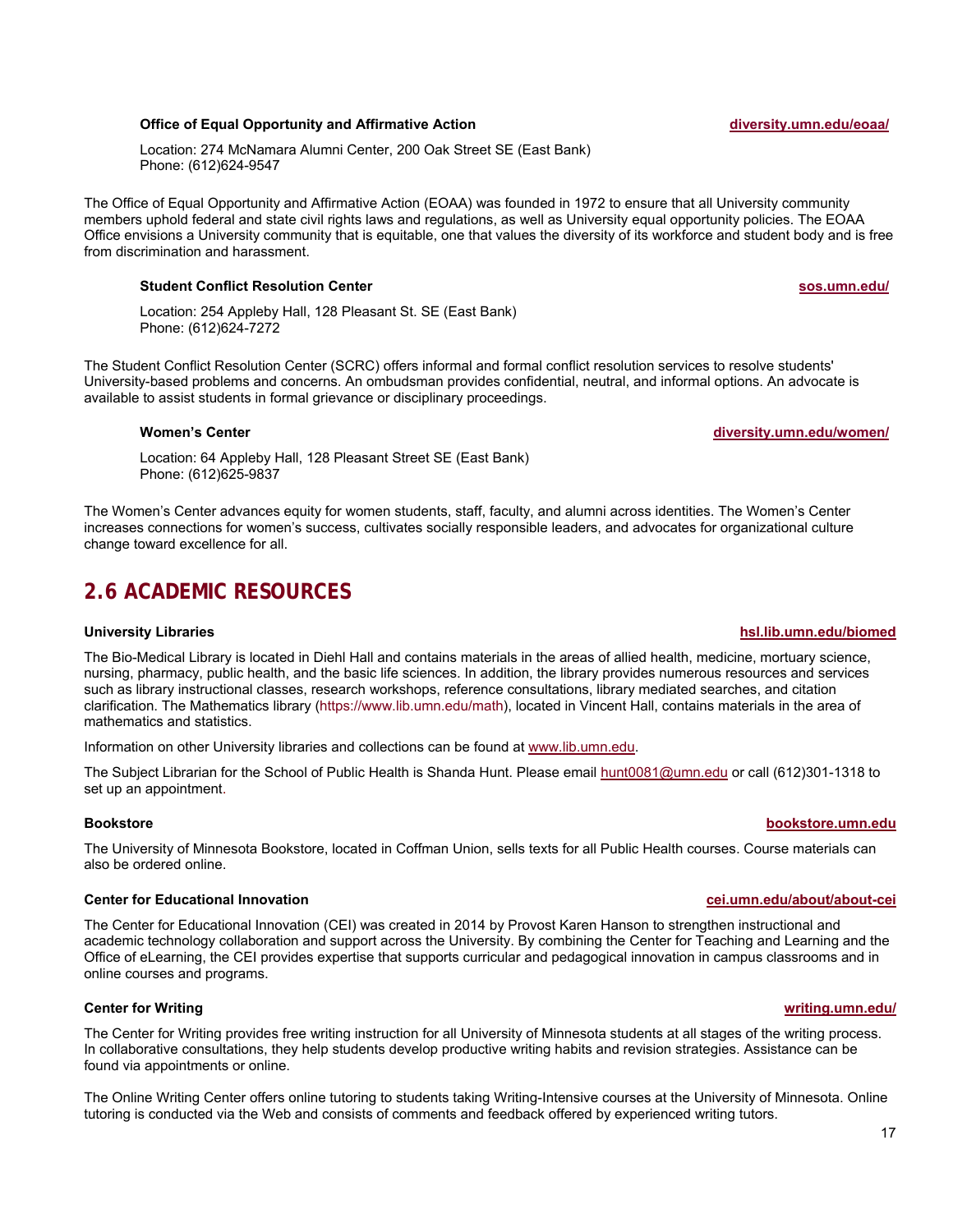Tutors are trained in fields such as composition, speech communication, scientific and technical communication, and rhetoric, and many of them are instructors at the university. Tutors review the writing you submit by offering comments and suggestions for improvement; however, they will comment mainly on the areas students specify.

#### **Information Technology it.umn.edu**

Technology Help is your first point of contact for hardware, software, and internet support. You can contact Technology Help for assistance even if you are not yet on campus.

IT@umn.edu can help you initiate and manage your student internet account, get connected to Wi-Fi on campus, explore discounted or free devices and software available to students, as well as show you how to keep your computers, mobile devices, and data safe, both at home and at the University.

## **2.7 CAMPUS SAFETY**

#### **Police publicsafety.umn.edu/**

The University of Minnesota has a full-service police department; in the event of an emergency dial 9-1-1.

### **Security Monitor Program umn.edu/police/escort.html**

The Security Monitor Program offers a walking and biking escort service to and from campus locations and nearby adjacent neighborhoods. This service is available at no charge to students, staff, faculty, and visitors to the University of Minnesota – Twin Cities campus. To request an escort by a trained student security monitor, please call (612)624-WALK (9255) shortly before the desired departure time and walk safe.

### **Safe-U Emergency Notification https://safe-u.umn.edu/**

The safety of students, faculty, staff, and visitors is of highest priority at the University of Minnesota. A multi-pronged, collaborative effort is in place to promote on-campus safety, while working with our community partners to ensure proper resources are dedicated to making off-campus neighborhoods safe as well.

Safe-U text messaging system provides students, faculty, and staff timely emergency notifications so that our community can stay informed about critical campus safety issues.

Safe-U will be used infrequently and specifically for real emergency situations.

#### **Campus Wide Emergency Alert System**

The Campus Wide Emergency Alert System includes 21 outdoor loudspeakers mounted on poles and rooftops on the West Bank and East Bank and in St. Paul. The system will project an alert tone and vocal instructions in the event of a campus emergency.

## **2.8 ADDITIONAL RESOURCES**

A full-service U.S. Post Office is located on the ground floor of Coffman Union.

#### **Copies/Fax Machines printing.umn.edu**

A University Copy Center is located in Mayo D104 as well as other locations throughout the University.

#### **Student Legal Service umn.edu/usls/**

University Student Legal Service (USLS) provides legal representation and legal advice to eligible students on the Twin Cities campus.

**Post Office sua.umn.edu/locations/postal-stations/**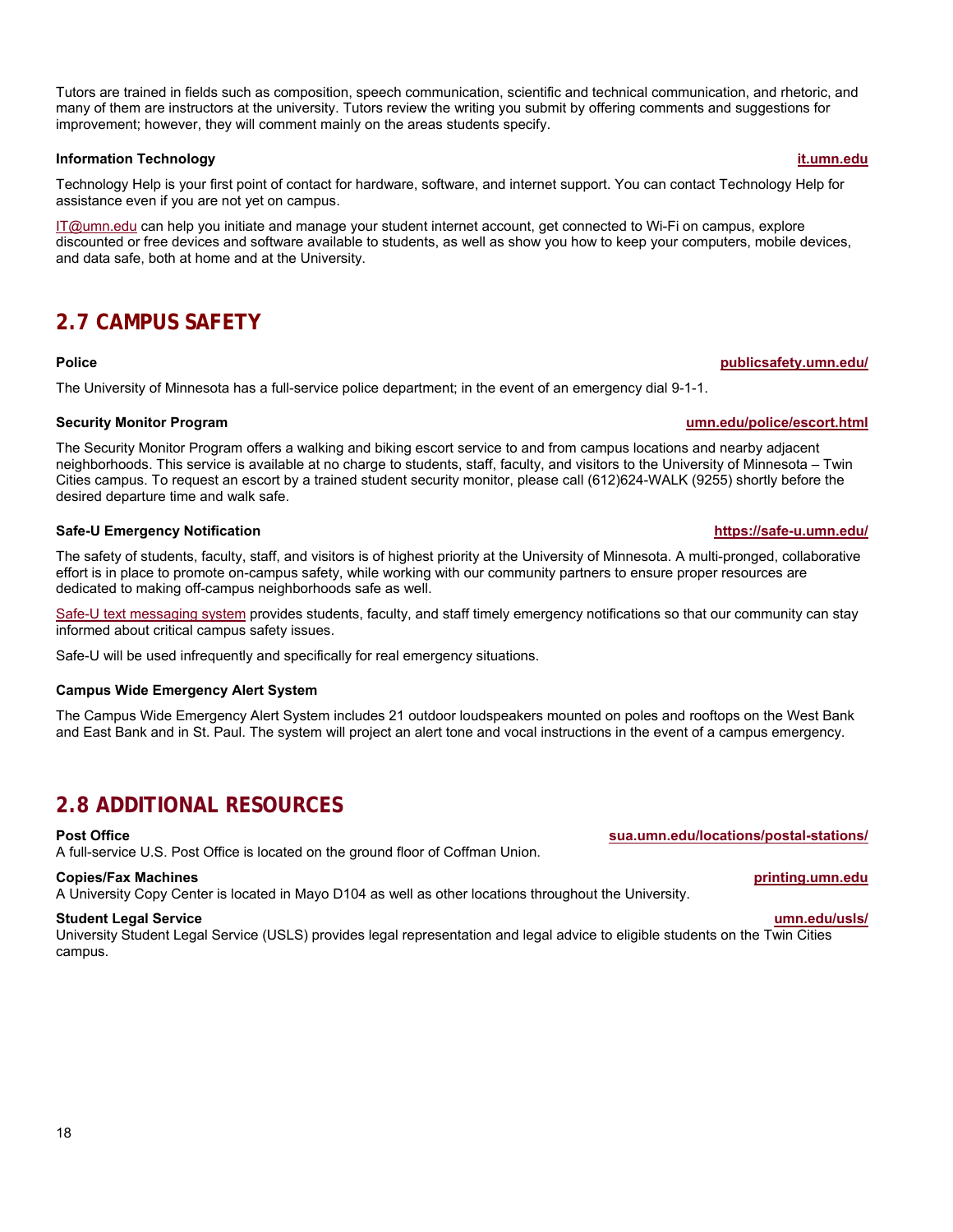## **3. REGISTRATION**

## **3.1 FULL-TIME STATUS**

All SPH students need to register for at least six credits in fall and spring semester to be considered full-time. In the summer, MHA and MPH students must be registered for six credits to be considered full-time and three credits to be considered half-time.

Note: The Office of Financial Aid or external agencies may require students to be registered for more than three or six credits to be considered full-time; check with these agencies to verify their requirements.

## **3.2 REGISTRATION PROCESS**

#### **How-To Guides**

The University of Minnesota provides how-to guides for many common procedures on the Onestop website, including registering and enrolling for classes. These guides provide visuals as well as text.

### **Step One**

Select courses for the term with your advisor before registering. Please make an appointment at the earliest convenient time. To view available courses:

1. Log into MyU.

- 2. Select the **My Academics** tab, then the **My Classes** sub-tab.
- 3. Click on **Class Search** (in the Enrollment Tools section).

4. Determine search criteria; you must select your campus (Institution), term, and at least two additional criteria. Students in the School of Public Health will find the majority of their courses listed under the subject "PUBH".

Note: 5000- through 8000-level courses are considered graduate-level. 1000- and 3000-level courses are for undergraduates and will not receive approval for graduate credit. Under some circumstances, with approval of the student's major field, 4000-level courses may also be applied toward a MPH degree as long as they are taught by a member of the graduate faculty.

5. View your search results. To see only classes that are open, select Show Open Classes Only.

6. To continue searching, click **New Search** or **Modify Search**. If you hit the back button, you will lose your search results. Click the class number to see more details. You can search for a subject by entering subject code or clicking **Select Subject**. For more search options, expand **Additional Search Criteria**. When you are satisfied with your criteria, click **Search**.

#### **Step Two**

After selecting your courses, run through the checklist below before registering. Frustrating delays can be avoided by following these hints:

- If instructor consent is necessary for any of your selected course(s), get a permission number from the course instructor or his/her designee before registering. This number permits registration for the course through the second week of the semester; after the second week, it expires. Note that the number is specific to the student it is given to and the course requiring instructor consent. Once a number is used to register, it becomes invalid and cannot be used for another course or by another student.
- You will not be able to register if you have any holds on your University record. Notice of any hold, including the name of the department or office where it may be cleared, is available at myu.umn.edu.
- You can find your registration queue date and time on the web at myu.umn.edu.
- You will need your X500 login and password to register. If you have forgotten your password, call 612.301.4357 to have your password reset. You can also call this number if you have problems logging in to register.

#### **Step Three**

Register via the web at myu.umn.edu or go to One Stop Student Services Center in 333 Robert H. Bruininks Hall on the East Bank Campus to register in person. Students having difficulty with self-registration should contact the registration help-line at (612)624- 1111 (M-F 8:00-4:00) or email onestop@umn.edu. You may also contact your Program Coordinator or the School of Public Health Student Services Center at (612)626-3500. Please note the following when registering:

 Most courses give the option of either an A/F or S/N (pass/fail) grading option. Be sure to select the grade option desired for the course. Note that there may be a limit to the number of credits a student can take S/N (pass/fail); see the program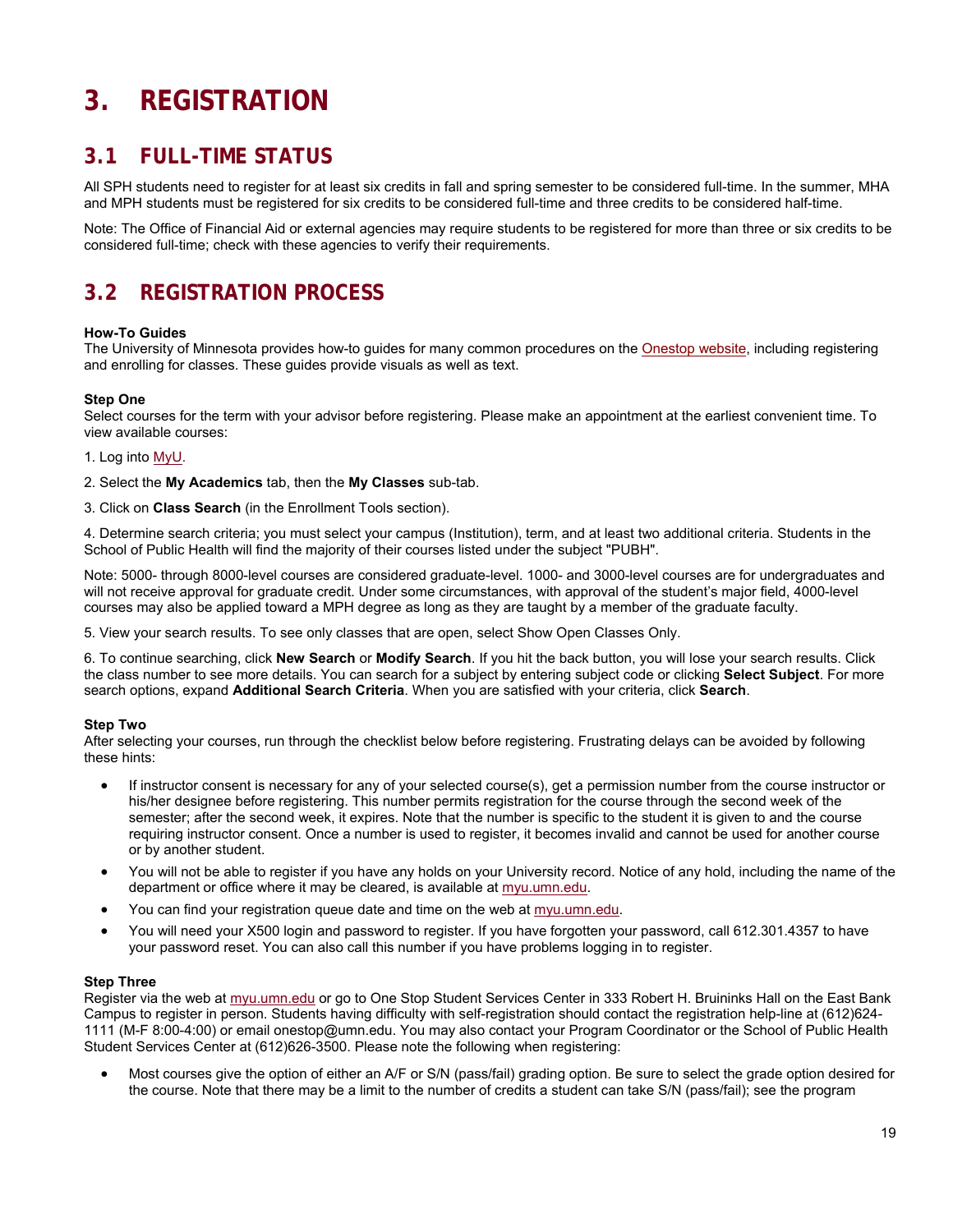guidebook for more information. Stricter policies may be enforced by individual majors/programs. There is a strict and early deadline for when grading options can be changed.

 Some courses have variable credits. Before selecting the number of credits, students should make sure they agree with the instructor as to the number of credits appropriate for the work proposed.

## **3.3 GRADES, COURSE ADDITIONS, WITHDRAWAL AND EVALUATIONS**

#### **Change of Grade Option**

For full-semester courses, students may change their grade option, if applicable, through the second week of the semester. After that, grading options cannot be changed. Grade option change deadlines for other terms (i.e. summer and half-semester) can be found at onestop.umn.edu. For more information about grading policies, see the University Senate Grading and Transcripts: Twin Cities, Crookston, Morris, and Rochester Policy.

#### **Grading Scale**

The University uses plus and minus grading on a 4.000 cumulative grade point scale in accordance with the following, and you can expect the grade lines to be drawn as follows:

| Grade     | <b>GPA</b> |                                                                                                                                                                                                                                                                      |  |
|-----------|------------|----------------------------------------------------------------------------------------------------------------------------------------------------------------------------------------------------------------------------------------------------------------------|--|
| A         | 4.000      | A = achievement that is outstanding relative to the level necessary to meet course<br>requirements.                                                                                                                                                                  |  |
| A-        | 3.667      |                                                                                                                                                                                                                                                                      |  |
| $B+$      | 3.333      | $B =$ achievement that is significantly above the level necessary to meet course<br>requirements.                                                                                                                                                                    |  |
| B         | 3.000      |                                                                                                                                                                                                                                                                      |  |
| <b>B-</b> | 2.667      |                                                                                                                                                                                                                                                                      |  |
| $C+$      | 2.333      | $C$ = achievement that meets the course requirements in every respect.                                                                                                                                                                                               |  |
| C         | 2.000      |                                                                                                                                                                                                                                                                      |  |
| $C-$      | 1.667      |                                                                                                                                                                                                                                                                      |  |
| D+        | 1.333      | $D$ = achievement that is worthy of credit even though it fails to meet fully the course                                                                                                                                                                             |  |
| D         | 1.000      | requirements.                                                                                                                                                                                                                                                        |  |
| F         | 0          | $F =$ failure because work was either (1) completed but at a level of achievement that is<br>not worthy of credit or (2) was not completed and there was no agreement between the<br>instructor and the student that the student would be awarded an I (Incomplete). |  |

 $S$  = achievement that is satisfactory, which is equivalent to a  $C$ - or better

 $N =$  achievement that is not satisfactory and signifies that the work was either 1) completed but at a level that is not worthy of credit, or 2) not completed and there was no agreement between the instructor and student that the student would receive an I (Incomplete).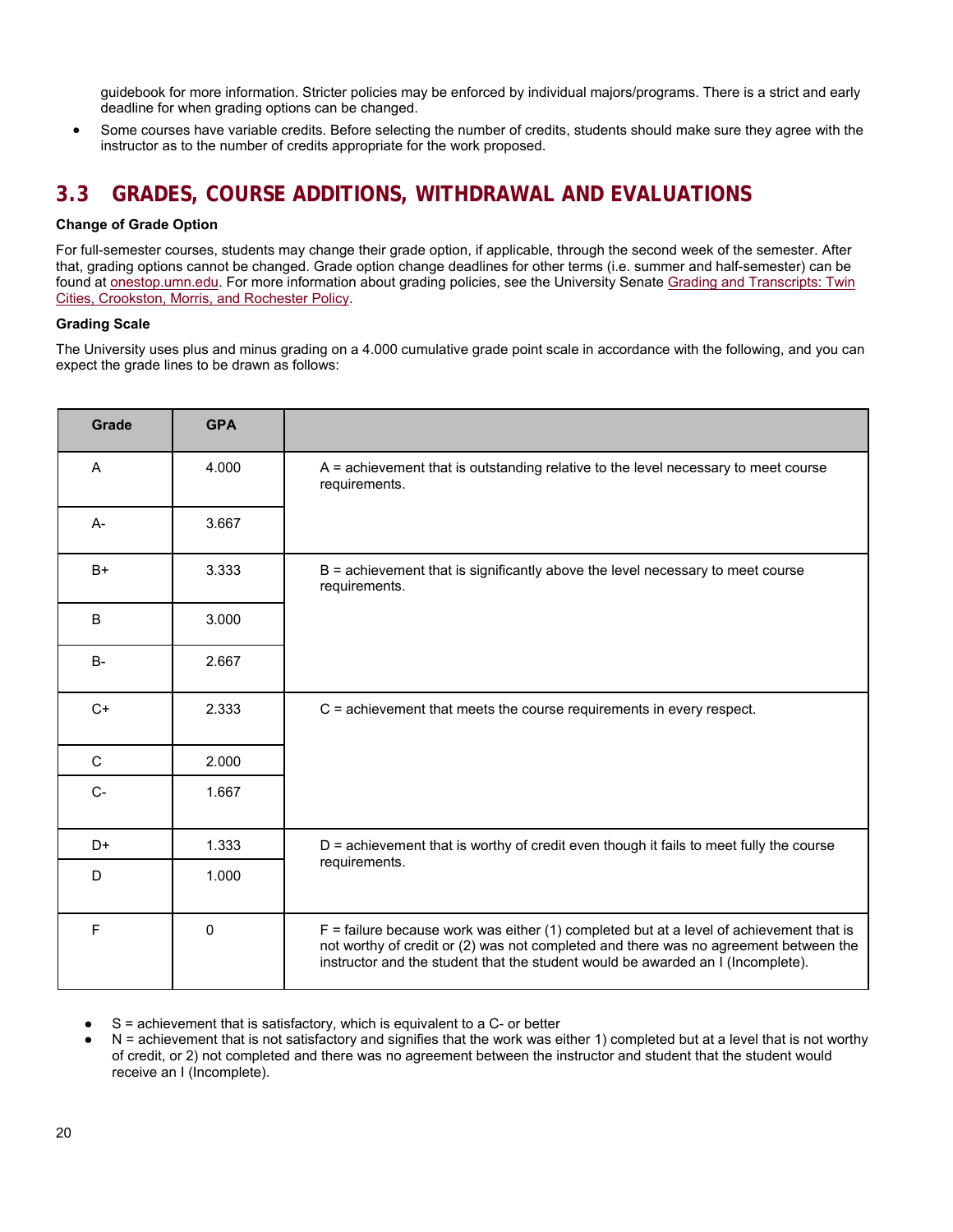#### **Other Transcript Symbols**

### ● **Incomplete [I]**

- There shall be a temporary symbol I, **incomplete**, awarded to indicate that the work of the course has not been completed. The I shall be assigned at the discretion of the instructor when, due to extraordinary circumstances, the student was prevented from completing the work of the course on time. The assignment of an I requires a written contract between the instructor and student specifying the time and manner in which the student will complete the course requirements. In no event may any such written agreement allow a period of longer than one year to complete the course requirements. The Incomplete contract can be found at http://secure.ahc.umn.edu/publichealth/sphgrades/
- For graduate/professional students, an I is to remain on the transcript until changed by the instructor or department.
- When an I is changed to another symbol, the I is removed from the record.
- A student does not need to be registered at the University in order to complete the work necessary to convert an I to a grade with credit in the time and manner previously agreed upon between the student and the instructor. The instructor is expected to turn in the new grade within four weeks of the date the work was submitted by the student.
- o **Interpretation of Policy on Incompletes for Students Called to Active Military Duty** 
	- When appropriate, instructors may prefer to arrange for the student to take an incomplete. Senate policy requires that an incomplete be made up within one calendar year of the end of the term in which the incomplete is given. When students are called to active military duty and reach agreement with their instructor(s) to take an incomplete, they will have up to one calendar year following their discharge from active duty to complete their incomplete(s). Complete policies and procedures are available in the SPH Student Services Center.

### ● **Transfer [T]**

- There shall be a symbol T, **transfer**, posted as a prefix to the original grade, to indicate credits transferred from another institution or from one college or campus to another within the University when reevaluation is required.
- **Withdrawal [W]** 
	- If a student officially withdraws from a course during the first two weeks of classes, there shall be no record of that course registration entered on the student's transcript. There shall be a symbol W, **withdrawal**, entered upon a student's record when the student officially withdraws from a course in accordance with procedures established by the student's college or campus\*. The W will be entered on the transcript irrespective of the student's academic standing in that course if the student withdraws from the course during the third through eighth week of class (second or third weeks of summer sessions). Withdrawal in the ninth or later week of classes (fourth or later in summer sessions) shall require approval of the college and may not be granted solely because a student is failing the course; there must be extenuating non-academic circumstances justifying late withdrawal.
- **Continuation [X]** 
	- There shall be a symbol X, indicating a student may continue in a continuation course in which a grade cannot be determined until the full sequence of courses is completed. The instructor shall submit a grade for each X when the student has completed the sequence.
- **In Progress [K]** 
	- There shall be a symbol K, assigned by an instructor to indicate the course is still in progress and that a grade cannot be assigned at the present time.

#### **Grade Submission**

All grades for all courses each term shall be submitted to the Office of the Registrar no later than 72 hours after the last final examination for that term. Students can view their grades online at myu.umn.edu 24 hours after they are posted by the course instructor.

### **Grade Point Average**

Students must achieve a grade point average of no less than 3.0 (B) across their entire program to receive the graduate or professional degree.

#### **SPH Incomplete Policy**

The maximum time allowed for a student to fulfill incomplete course requirements is one year or as specified on the incomplete contract, agreed upon by the instructor and student. Students who fail to meet incomplete contract deadlines as determined by instructor and student will receive a grade of F or N (depending on grade option) to be entered by the SPH Student Services Center. Instructors are notified via email that an F or N was submitted due to failure in meeting the incomplete contract deadline.

Graduating students who, in consultation with their academic advisor and course instructor, determine not to finish course requirements may request that the incomplete permanently remain on their official transcript (if the course is not required for graduation).

### **Graduate Planning and Audit System (GPAS)**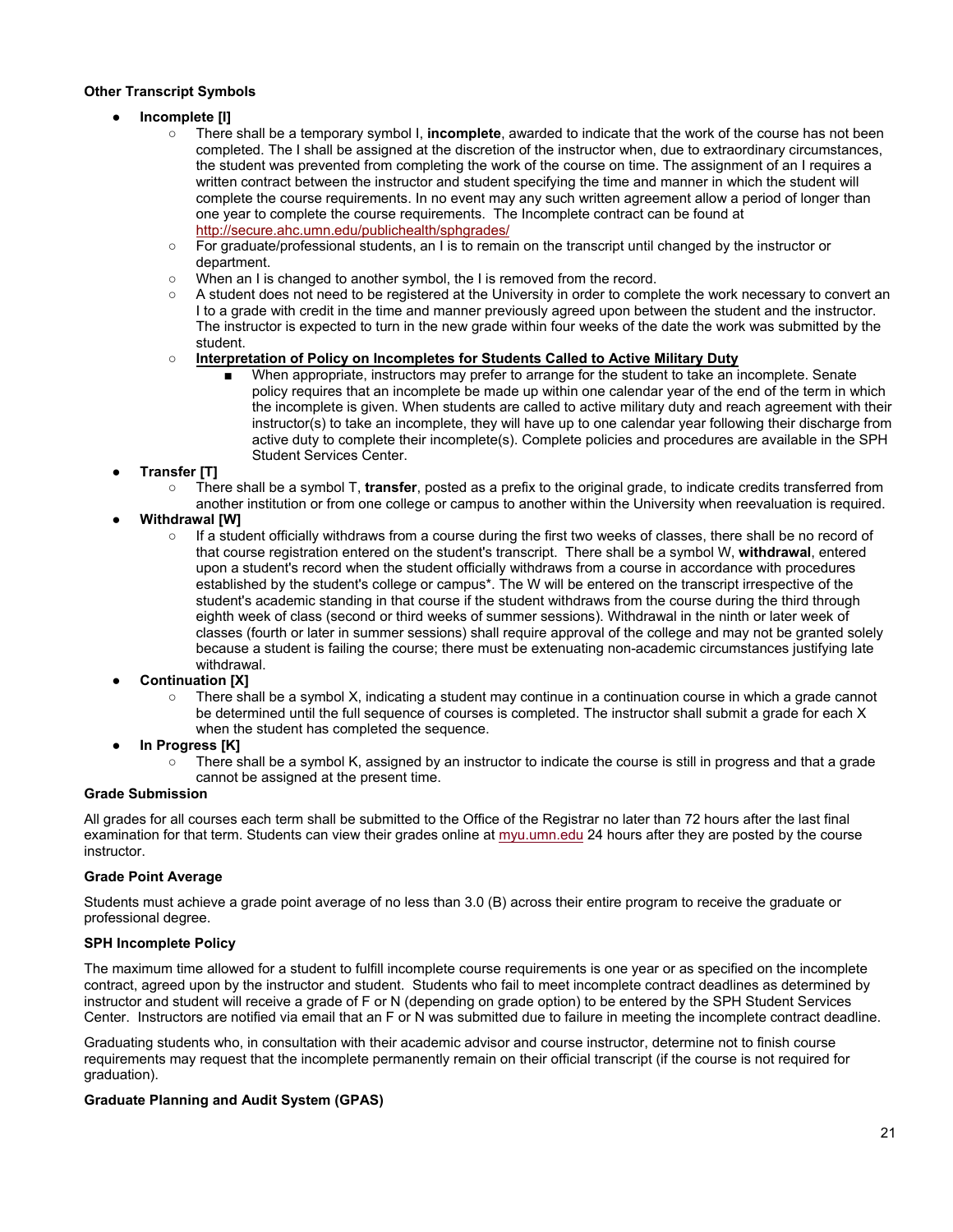The Graduate Planning & Audit System (GPAS) allows graduate and professional students to plan future coursework and view student degree progress. You only need to add coursework that you plan on taking because the audit (advisement report) will already track completed coursework and requirements. If you want to add or remove a graduate minor, you will need to submit a separate form.

GPAS allows Program Coordinators, Program Directors, and Director of Graduate Studies to approve students' coursework plans electronically.

Students will work closely with their academic programs to complete and submit GPAS for review and approval. onestop.umn.edu/academics/gpas

#### **Probation**

At the end of the semester, the Director of Academic and Student Affairs identifies all SPH students with a cumulative GPA of less than 3.0 enrolled in an SPH program. Students will receive a letter of scholastic probation prepared by the Director of Academic and Student Affairs, to be approved and signed by the Associate Dean. The terms of this letter are the following: students will be placed on probation and informed that they must maintain a term GPA of 3.0 for each subsequent term. Students must achieve letter grades for all courses (incompletes are unacceptable while on probationary status) they are enrolled in during that semester. This written notice will inform the student that the GPA must be raised to a minimum of 3.0 to be removed from probationary status and to be awarded a degree. Students on probationary status who do not receive at least a 3.0 GPA for each subsequent term will be dismissed from the program by the Associate Dean.

Students who have been dismissed from the SPH and are interested in reapplication to the School are allowed to do so 12 months after the date of dismissal. The dismissal becomes part of the reapplication and is considered in any admission decision.

#### **S/N Grade Option**

Students may take no more than 20% of their coursework on an S/N grading basis, exclusive of those topics, seminars, and experience courses offered only on an S/N basis.

#### **Adding a Course After It Starts**

No approval is required to add a course during the first week of classes. Instructor approval is required during week two. After the second week of classes, instructor and college scholastic committee approval is required. Deadlines for adding a course for other terms (i.e. summer and half-semester) can be found at onestop.umn.edu.

#### **Registration Requirement and Exceptions**

Students are required to register for at least two semester and 20 credits in the School of Public Health.

Students must complete a formal request to change their registration (e.g., add, drop, change your grade basis) after a deadline or to register for more than 18 credits. Students must consult with their program coordinator prior to submitting any forms. Approval is not automatic.

#### **Course Cancellation and Withdrawal**

Students should refer to the Refund and Drop/Add Deadlines for the particular term at onestop.umn.edu for information and deadlines for withdrawing from a course. As a courtesy, students should notify their instructor and, if applicable, advisor of their intent to withdraw.

Students wishing to withdraw from a course after the noted final deadline for a particular term must contact the School of Public Health Student Services Center at sph-ask@umn.edu for further information.

#### **Course Prerequisites**

Any college or campus may set special scholastic or other standards for registration in a particular course, for scholastic probation, admission, honors, continued residence, degrees, and other purposes they deem appropriate.

#### **Course Evaluations**

Student feedback on course content and faculty teaching skills are an important means for improving our work. Please take the time to complete a course evaluation for each of the courses for which you are registered. The SPH collects student course evaluations electronically using a software system called CoursEval: sph.umn.edu/students/current/course-eval-grades/. The system will send email notifications to students when they can access and complete their course evaluations. Students who complete their course evaluations promptly will be able to access their final grade as soon as the faculty member renders the grade in SPHGrades: www.sph.umn.edu/grades. All students will have access to their final grades through OneStop two weeks after the last day of the semester regardless of whether they completed their course evaluation or not.

Note: Responses will remain anonymous and will not be released to the course instructor until after final grades have been submitted. This is School of Public Health procedure, not a University-wide policy, and therefore applies to Public Health courses only.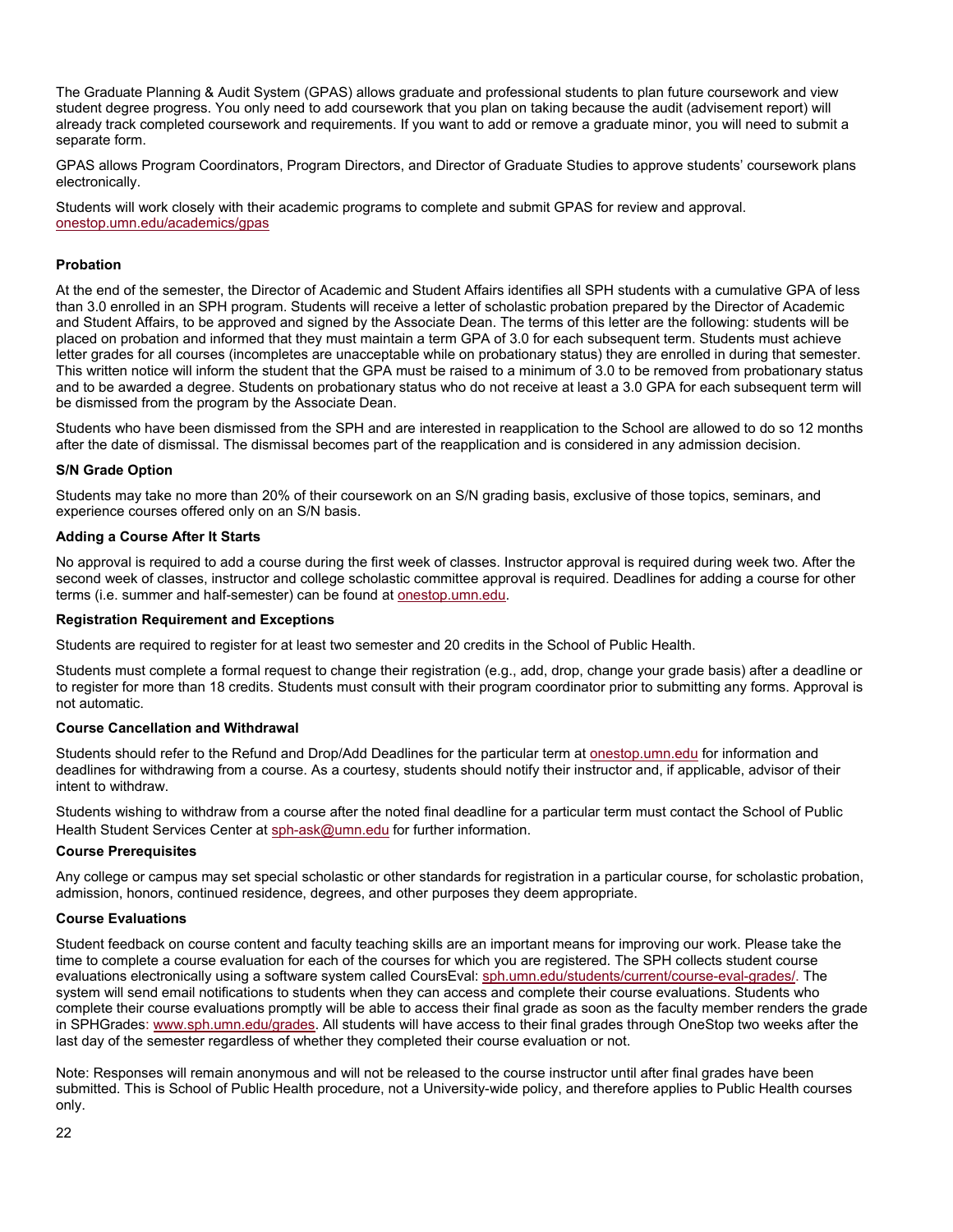## **3.4 TRANSFER CREDIT**

### **Course Credit Transfer Policy**

Course credits may be used to satisfy public health core or other program requirements as jointly approved by the Program Director and the Associate Dean of Education. No course credits older than 5 years from the date of the student's matriculation will be accepted for transfer. A grade of "B-" or better is required for each course requested for transfer credit.

SPH students who have completed graduate-level coursework at the University of Minnesota or another college or university may petition to transfer those courses toward their SPH degree. To be considered for transfer, graduate level coursework must have been taken at an accredited graduate institution.

Higher standards of achievement and stricter policies may be enforced by individual programs.

Students must:

- 1. Meet with their academic advisor to discuss the petitioning process. If the petition is acceptable to the advisor, the student will complete and sign the Academic Policy Petition form and attach an official transcript on which the final grade has been posted.
- 2. Submit the Academic Policy Petition form to the Program Coordinator for processing. The Academic Policy Petition form can be found at www.sph.umn.edu/current/resources/.
- 3. The Program Coordinator will forward the petition to the Program Director for approval and signature and then to the Student Services Center for the Associate Dean of Education for final evaluation and/or approval.

The Academic Policy Petition forms may be used for other academic reasons. Students are encouraged to discuss petition issues with their academic advisor or Program Coordinator to determine the appropriate process and procedure.

## **3.5 EQUIVALENCY EXAMS**

#### **Equivalency Exams**

MPH students must satisfy competency requirements in the seven core areas of public health: administration, behavioral science, biostatistics, environmental health, epidemiology, ethics, and foundations. Courses designated as part of the public health core can only be taken for a letter grade (A-F). Students are required to achieve no less than a B- grade in each course taken on an A-F basis. Students may retake public health core courses with the exact same numbered course only once.

Students have the option of taking the equivalency exams in any of the following core areas; however, students can only take the exam one time in each core area. Students who pass the exam(s) are waived from taking the required course and must make up the credits per their area of study and degree requirements. Students who do not pass the exam(s) are required to take the appropriate core course area to satisfy the competency requirements.

#### **Administration**

PubH 6751 Principles of Management in Health Services Organizations (2 cr)

#### **Behavioral Science**

PubH 6020 Fundamentals of Social and Behavioral Science (2 cr) PubH 6050 Community Health Theory and Practice I [CHE students only] (3 cr) PubH 6914 Community Nutrition Intervention [PubH Nutr students only] (3 cr)

#### **Biostatistics**

PubH 6414 Biostatistical Literacy **(3 cr)** [Fall 2014 and beyond] **AND** a programming class from the following list [students must check with their program advisor or coordinator to ensure they are taking the correct required programming course]

PubH 6107 Excel and Access in Public Health Settings (1 cr)

PubH 6325 Data Processing with PC-SAS (1 cr)

PubH 6420 Introduction to SAS Programming (1 cr)

PubH 6470 SAS Procedures and Data Analysis (3 cr)

PubH 6617 Practical Methods for Secondary Data Analysis (3 cr)

PubH 6755 Planning and Budgeting for Public Health (2 cr)

PubH 6813 Managing Electronic Health Information (2 cr)

PubH 6845 Using Demographic Data for Policy Analysis (3 cr)

PubH 7200 Fundamentals Exploring and Visualizing Data in R (1 cr)

PubH 7461 Exploring and Visualizing Data in R (2 cr)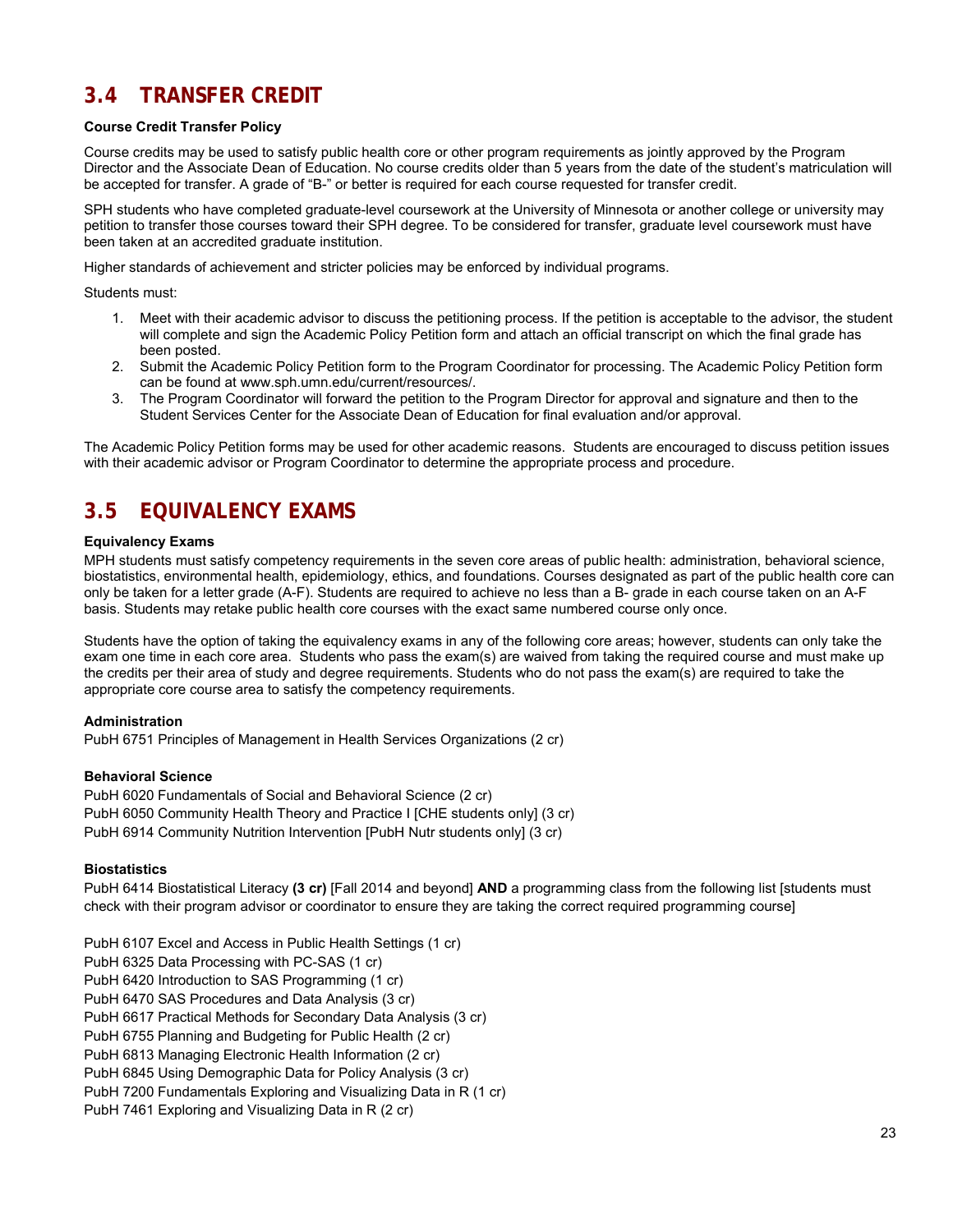### **OR**

PubH 6450 Biostatistics I (4 cr)

### **Environmental Health**

PubH 6102 Issues in Environmental and Occupational Health (2 cr)

### **Epidemiology**

PubH 6320 Fundamentals of Epidemiology (3 cr) **OR** 

PubH 6341 Epidemiologic Methods I (3 cr)

#### **Ethics**

PubH 6741 Ethics in Public Health: Professional Practice and Policy (1 cr)

### **Foundations**

PubH 6250 Foundations of Public Health (2 cr) – equivalency exam not available

Equivalency examinations are given at least twice each year (January and August). Students have the option of taking the equivalency exams in any of the following core areas; however, students can only take the exam one time in each core area. Students who pass the exam(s) are waived from taking the required course and must make up the credits per their area of study and degree requirements. A notation on the student's transcript will be documented if the student passes an equivalency exam. Students who do not pass the exam(s) are required to take the appropriate core course area to satisfy the competency requirements. Equivalency exams satisfy competency requirements for the following core courses only:

### **PubH 6020 Fundamentals of Social and Behavioral Science**

#### Contact: Toben Nelson at tfnelson@umn.edu

| Number of questions on exam |        |
|-----------------------------|--------|
| Type of questions           |        |
| Open or closed book         | ------ |

#### **PubH 6751 Principles of Management in Health Services Organizations**

#### Contact: Jim Begun at begun001@umn.edu

| Number of questions on exam |                                                               |
|-----------------------------|---------------------------------------------------------------|
| Tvpe of questions           | 25 multiple choice, 3 essay, 1 case analysis with 4 questions |
| Open or closed book         | Closed                                                        |

#### **PubH 6102 Issues in Environmental and Occupational Health**

### Contact: Matt Simcik at msimcik@umn.edu

| Number of questions on exam | 200             |
|-----------------------------|-----------------|
| Type of questions           | Multiple choice |
| Open or closed book         | Closed          |

### **PubH 6320 Fundamentals of Epidemiology**

### Contact: Rachel Widome at widom001@umn.edu

| Number of questions on exam |                                          |
|-----------------------------|------------------------------------------|
| Type of questions           | Multiple choice, show-your-work problems |
| Open or closed book         | Open                                     |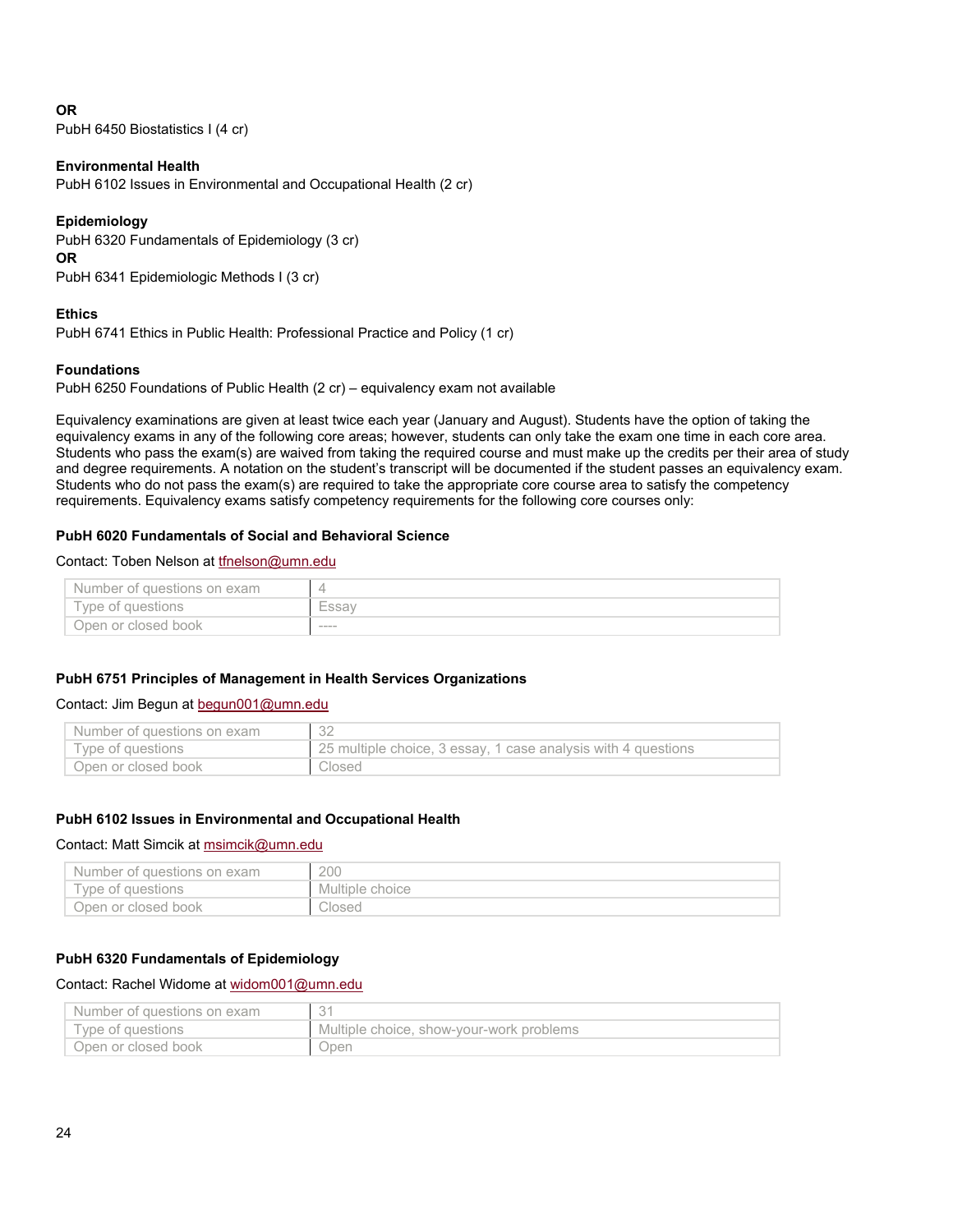### **PubH 6450 Biostatistics I**

### Contact: Sally Olander at brown198@umn.edu

| `Number of questions on exam | 60-75                                                      |
|------------------------------|------------------------------------------------------------|
| l Tvpe of questions          | Multiple choice, short answer, and show-your-work problems |
| Open or closed book          | Open                                                       |

### **PubH 6741 Ethics in Public Health: Professional Practice and Policy**

### Contact: Sarah Gollust at sgollust@umn.edu

| Number of questions on exam |                           |
|-----------------------------|---------------------------|
| Type of questions           | Short answer              |
| Open or closed book         | Open (no internet access) |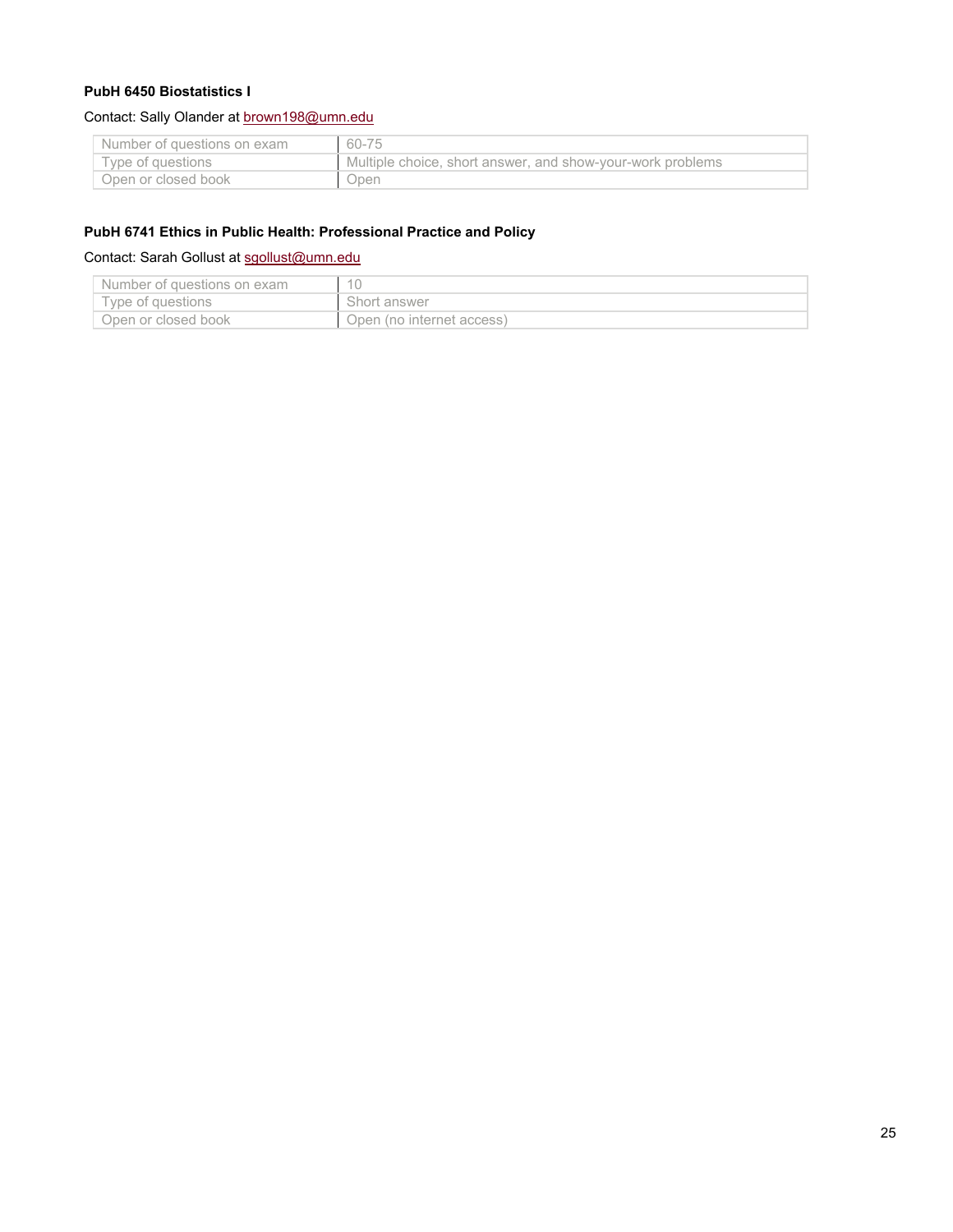## **4. TUITION, FEES, BILLING, AND FINANCES**

## **4.1 MY FINANCES TAB ON MYU**

The My Finances tab in MyU.umn.edu is where you'll find information about billing, payment, and financial aid.

The My Finances tab allows you to view account charges and billing statements. It is also where you can submit an online payment using the preferred and free e-check method. Don't forget to sign up for Direct Deposit. For residents of Wisconsin, North Dakota, South Dakota, and Manitoba, remember to apply for reciprocity through your home state or province so your bill will have the correct amounts.

OneStop hosts "how-to guides" for common transactions. You can find financial how-to guides here: onestop.umn.edu/howguides#accord-3

## **4.2 TUITION AND FEES**

Please go to onestop.umn.edu/ for complete tuition and fee information.

## **4.3 BILLING**

Your billing statement details your amount due (tuition, fees, housing, books, and other campus charges) and your payment due date. You will receive a notice in your University email account when it is ready to view. If you have account charges on more than one campus, you will receive separate billing notices for each campus.

You may opt into a payment plan when your first bill is available, which will divide your payments over three billing periods throughout the semester. Make sure you always pay your bills on time to avoid late fees or cancellation of future class registration

Your billing statement is a snapshot of the charges and credits applied to your account as of the date the statement was created. For the most up-to-date account activity information, you can check your student account on the My Finances tab in MyU.

#### **Third Party Billing onestop.umn.edu/finances/third-party-billing**

When an organization, not owned by you or a family member, makes a commitment to pay your educational expenses, they are considered a third-party sponsor by the University of Minnesota. When payment is due on your student account, the sponsor is billed by the University. This payment process is termed "third party billing."

Sponsor's payments are subject to the same federal reporting requirements as other financial aid. Some sponsorships don't require a billing invoice and are administered by the University through One Stop Student Services.

Whether you are a student or a sponsor, you will find answers in the frequently asked questions about how the third-party billing processes these payments at the links on the left. In addition, you can view current tuition and fee information.

If you have more questions or need further information, please contact the third-party billing office at tpbill@umn.edu or (612)625- 8559.

## **4.4 FINANCIAL AID AND SCHOLARSHIPS**

A variety of resources to assist students in financing their education can be found at www.sph.umn.edu/prospective/tuitionfinances/paying-for-your-education/. Scholarships specific to SPH Divisions and/or Programs can be found in the Division and/or program guidebook.

Information on financial aid can be found at onestop.umn.edu (Finances tab) or by emailing onestop@umn.edu.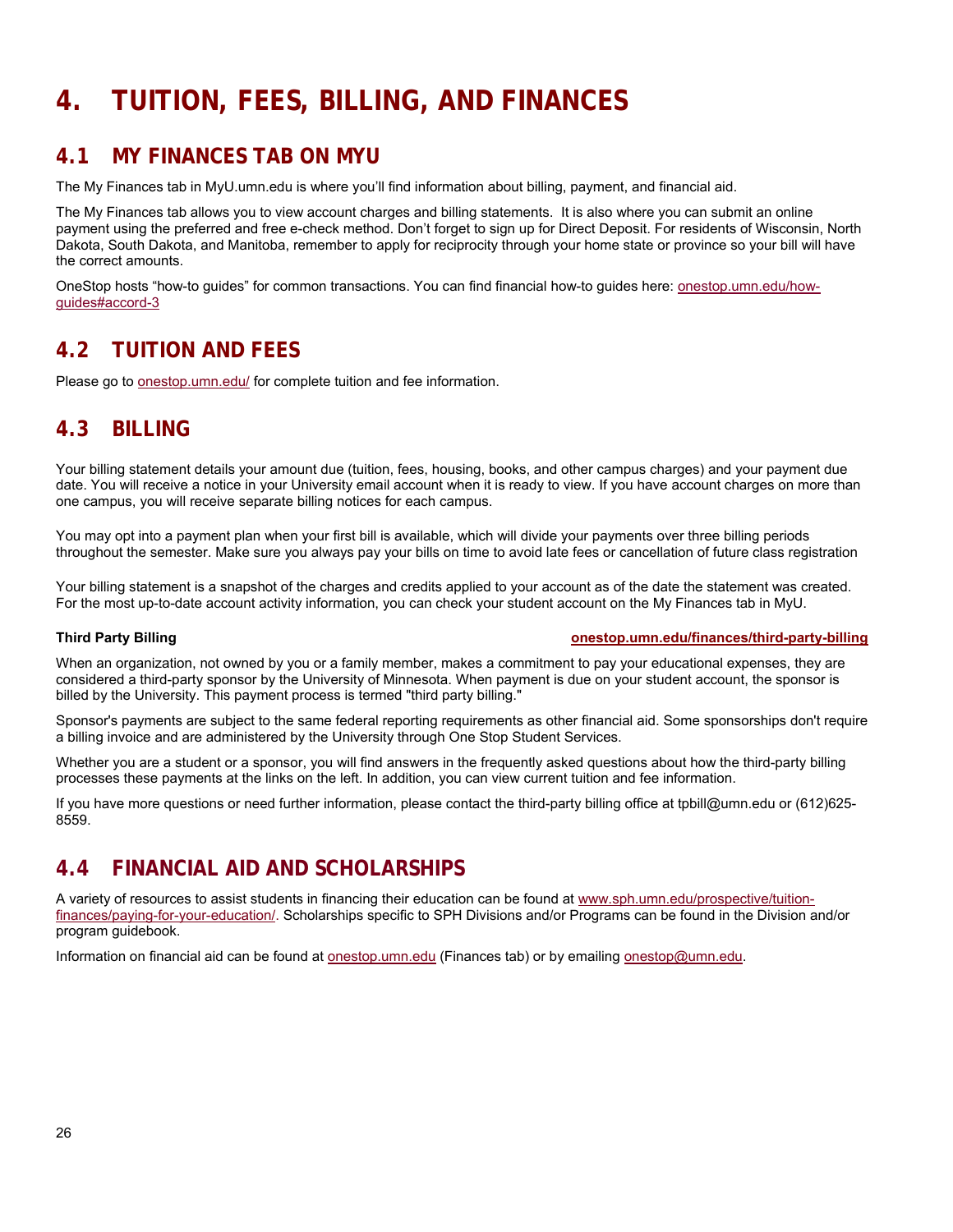Students having questions about the status of their financial aid should refer to the appropriate contact below:

| AID TYPE                                                                                                       | CONTACT                                        | <b>EMAIL ADDRESS</b> |
|----------------------------------------------------------------------------------------------------------------|------------------------------------------------|----------------------|
| Division/Major Specific Awards and<br>Traineeships, Division-related donor<br>scholarships, Dean's Scholarship | Your Program Coordinator                       |                      |
| Medical Scholarships, MN Tuition Scholarship,<br>General donor funded scholarships.                            | <b>SPH Student Services</b>                    | sph-ask@umn.edu      |
| Federal Loans, Financial Aid Package                                                                           | Liz Holm - Office of<br><b>Student Finance</b> | holmx029@umn.edu     |

### **Loan Deferment**

A temporary postponement of loan payments is available only under certain conditions; some loans do not accrue interest in deferment, such as subsidized loans policy.umn.edu/forms/fa/fa830.pdf.

Students requesting a loan deferment can get their form signed by One Stop Student Services onestop.umn.edu.

### **Financial Aid Exit Counseling**

Exit counseling sessions are required of all borrowers of federal and University-administered student loan programs. Exit counseling provides you information regarding the rights and responsibilities of a borrower and a lender/servicer. You learn about repayment, deferment, and cancellation of your loan. These sessions prepare you to be responsible and effective in repayment of your educational loans.

**You are required to complete exit counseling when you:** 

- Are about to graduate.
- Leave the University (even if it is just temporary).
- Drop your registration below half-time enrollment.
- Transfer to another school.
- Leave for a National Student Exchange (NSE) experience.

Once you have been selected for the exit process, you will receive an email with instructions to complete your exit counseling online. Make sure you respond by completing your exit counseling in a timely manner! A hold will remain on your student record until your exit counseling is complete, delaying your diploma, preventing registration, and preventing access to your transcripts.

For more information about student loan exit counseling, contact Student Account Assistance at onestop.umn.edu

## **4.5 GRADUATE ASSISTANTSHIPS**

Many SPH students use graduate assistantships to help finance their education. These are campus working/learning positions that take the form of research, teaching, or administrative appointments. Degree-seeking students in the SPH registered for six or more credits, including international students, are eligible to apply for an assistantship on campus. Because many assistantships are funded by grants, the research activity of SPH faculty may result in numerous opportunities across the school; you are encouraged to check with your faculty to see if, or when, they may be posting new grant-related assistant positions.

Graduate assistantships include an hourly wage, tuition benefits, subsidized insurance coverage, and may include resident tuition rates for student and dependents.

For graduate assistant policies and benefits, go to www1.umn.edu/ohr/gae.

The tuition benefits are particularly attractive to students. Graduate assistants who work at least 25% time from the beginning to the end of the official semester appointment dates are eligible to receive tuition benefits (tuition remission and resident rates) during that semester.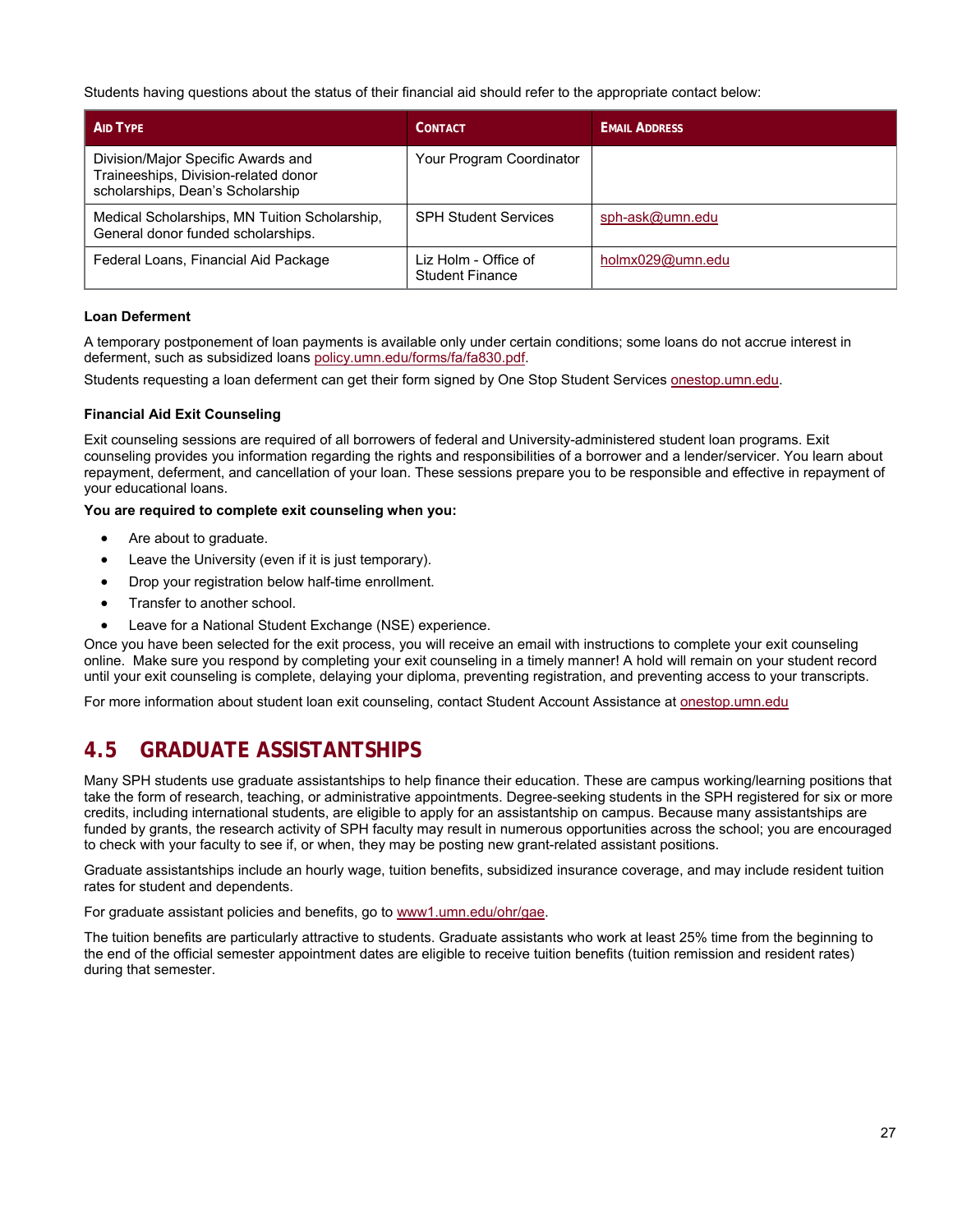## **5. GUIDELINES, POLICIES, AND COMPLIANCE**

## **5.1 STUDENT RESPONSIBILITY AND CONDUCT**

Students are ultimately responsible for the level of success that they achieve in their program of study and for the time it takes to complete that program. Students should:

- Attend fall orientation and understand the information distributed.
- Understand and follow University, School of Public Health, Division, and Program rules and procedures for completion of degree requirements.
- Read email messages frequently for announcements from the Program Coordinators, Program Directors and Director of Graduate Studies, Student Services Center, and Career Center. These announcements may involve changes in the University, School or Division rules, and procedures for completion of degree requirements; students are responsible for reading and understanding these announcements.
- Check their student mailbox often for printed informational materials.
- Contact a Program Coordinator, Program Directors, or Director of Graduate Studies if they are not getting reasonable assistance from their academic and/or master's project/thesis advisor.
- Initiate and maintain contact each semester with their academic advisor to review progress toward the completion of their degree.
- Complete the degree in a timely fashion.

The School of Public Health emphasizes three principles of student conduct in all of its degree programs:

- 1. **Respect Others:** Students are expected to behave in a respectful and professional manner with other students, faculty, and staff in the classroom and on campus.
- 2. **Honor Privacy:** Every student's course grades are private and are not to be shown to anyone else. This also applies to the grades of students in courses for which you are a Teaching Assistant.
- 3. **Present Your Work Honestly:** Plagiarism is defined as the presentation of another's writing or ideas as your own. For a helpful discussion of preventing plagiarism, please consult University policies and procedures regarding academic integrity: writing.umn.edu/tww/preventing/definitions.html. Students should be careful to properly attribute and cite others' work in their writing. For guidelines for correctly citing sources, go to tutorial.lib.umn.edu.

The Associate Dean for Learning Systems and Student Affairs is responsible for managing all School of Public Health issues and investigations of academic misconduct.

## **5.2 UNIVERSITY OF MINNESOTA POLICIES**

As part of the larger University of Minnesota community, students in the School of Public Health are responsible for abiding by the Board of Regents policies and other University-wide administrative policies. These policies can be found in full at policy.umn.edu.

This policy library holds policies that apply to the entire University system (all five campuses), as well as policies that apply to the Twin Cities campus. The site also displays Board of Regents policies, which are managed through the Board office.

In an effort to avoid potential duplication, omission, or transcription errors, we direct SPH students to read the policies at the original source. We encourage you to particularly become aware of the following:

### **Student Conduct Code**

This policy governs the expected standards of behavior for students and applies to all students and student organizations at the University of Minnesota, whether or not the University is in session.

The Office for Community Standards is the unit of the university that works to educate the community about the policies governing student behavior and resolve reported violations of the Student Conduct Code. The process they follow is designed to resolve issues in a way that is fair to all community members.

#### https://communitystandards.umn.edu/

Below are the Student Conduct Code's guiding principles:

1. The University seeks an environment that promotes academic achievement and integrity, that is protective of free inquiry, and that serves the educational mission of the University.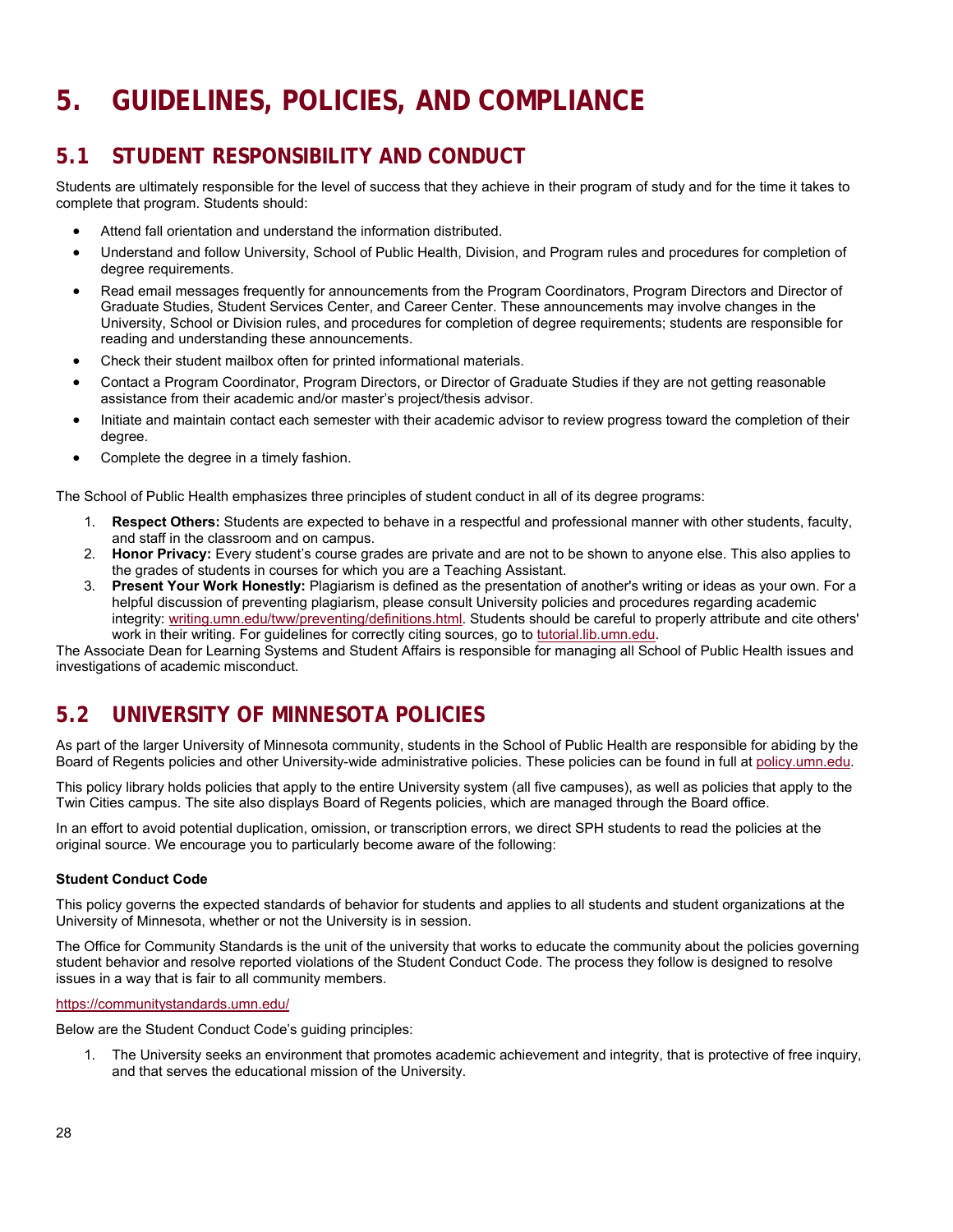- 2. The University seeks a community that is free from violence, threats, and intimidation; that is respectful of the rights, opportunities, and welfare of students, faculty, staff, and guests of the University; and that does not threaten the physical or mental health or safety of members of the University community.
- 3. The University is dedicated to responsible stewardship of its resources and to protecting its property and resources from theft, damage, destruction, or misuse.
- 4. The University supports and is guided by state and federal law while also setting its own standards of conduct for its academic community.
- 5. The University is dedicated to the rational and orderly resolution of conflict.
- 6. Students are entitled to the rights and responsibilities of other citizens with regard to freedom of speech, peaceable assembly, and right to petition. Students are entitled to exercise their rights to inquire and dissent, speak freely, and peaceably assemble and protest to the extent permissible under both the First Amendment and the Student Conduct Code.
- 7. Students are entitled to due process and procedural fairness protections, including the prompt notification of charges, the opportunity to respond, the right to an advocate of choice, and the right to the resolution of a case within a reasonable period of time.

Any student or student group found to have committed, attempted to commit, or assisted or abetted another person or group to commit the following misconduct is subject to appropriate disciplinary action under this policy:

- Scholastic Dishonesty.
- Disruption of the Academic Environment.
- Falsification.
- Refusal to Identify and Comply.
- Attempt to Injure or Defraud.
- Harm to Person.
- Bullying.
- Sexual Misconduct.
- Disorderly Conduct.
- Illegal or Unauthorized Possession or Use of Weapons.
- Illegal or Unauthorized Possession or Use of Drugs or Alcohol.
- Providing Alcohol to Minors.
- Unauthorized Use of University Facilities or Services.
- Theft, Property Damage, or Vandalism.
- Unauthorized Access.
- Disruptive Behavior.
- Hazing.
- Rioting.
- Violation of University Rules.
- Violation of Local, State, or Federal Laws or Ordinances.
- Persistent Violations.

### **Scholastic Dishonesty and Plagiarism**

Students are responsible for maintaining scholastic honesty in their work at all times. Students engaged in scholastic dishonesty will be penalized, and offenses will be reported to the Office for Community Standards.

The University's Student Conduct Code defines scholastic dishonesty as "plagiarism; cheating on assignments or examinations; engaging in unauthorized collaboration on academic work; taking, acquiring, or using course materials without faculty permission; submitting false or incomplete records of academic achievement; acting alone or in cooperation with another to falsify records or to obtain dishonestly grades, honors, awards, or professional endorsement; altering, forging, misrepresenting, or misusing a University academic record; or fabricating or falsifying data, research procedures, or data analysis."

- Copying information word for word from a source without using quotation marks and giving proper acknowledgement by way of footnote, endnote, or in-text citation;
- Representing the words, ideas, or data of another person as one's own without providing proper attribution to the author through quotation, reference, in-text citation, or footnote;
- Producing, without proper attribution, any form of work originated by another person such as a musical phrase, a proof, a speech, an image, experimental data, laboratory report, graphic design, or computer code;
- Paraphrasing, without sufficient acknowledgment, ideas taken from another person that the reader might reasonably mistake as the author's; and
- Borrowing various words, ideas, phrases, or data from original sources and blending them with one's own without acknowledging the sources.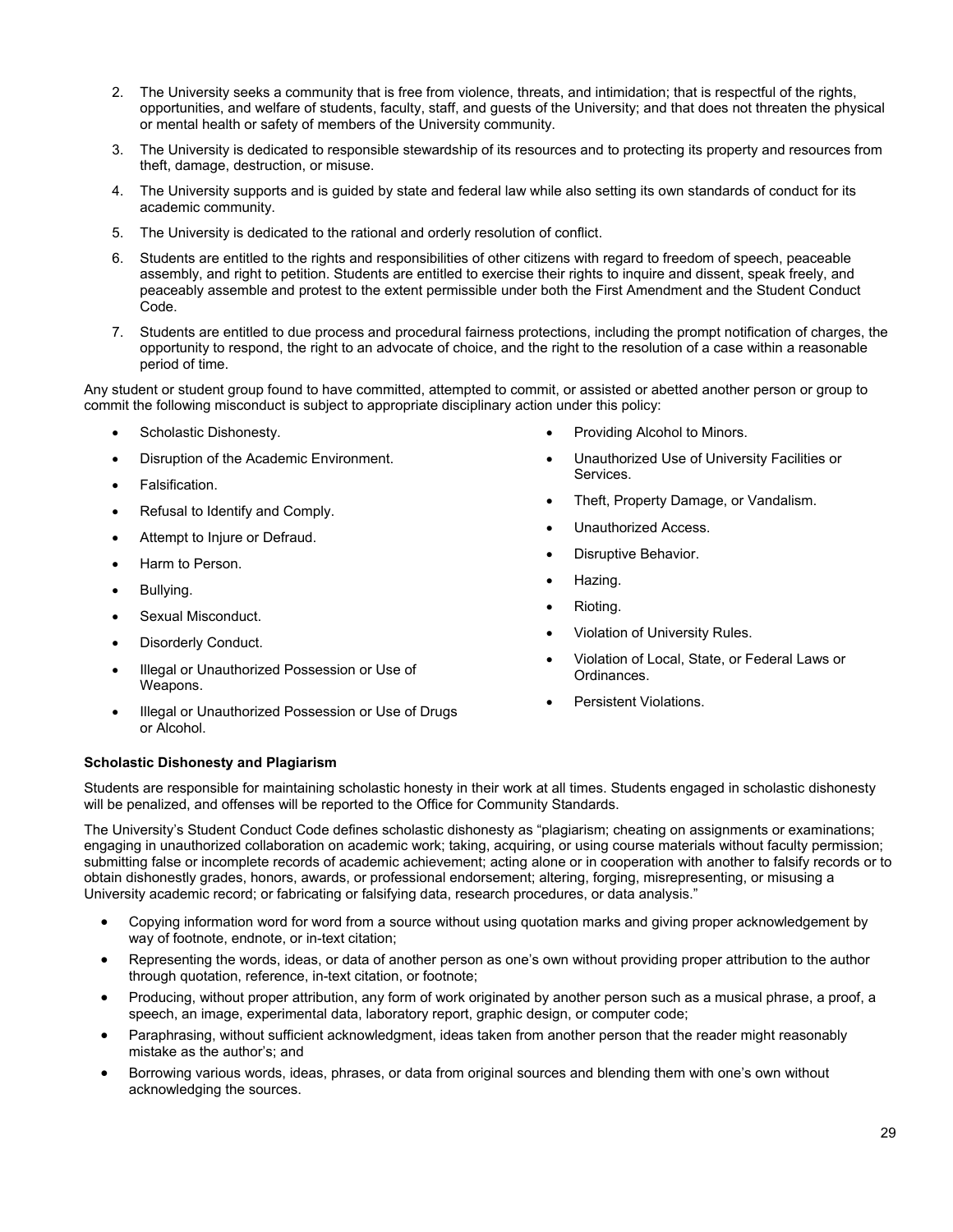It is the responsibility of all students to understand the standards and methods of proper attribution and to clarify with each instructor the standards, expectations, and reference techniques appropriate to the subject area and class requirements, including group work and internet use. Students are encouraged to seek out information about these methods from instructors and other resources and to apply this information in all submissions of academic work."

Serious, intentional plagiarism will result in a grade of "F" or "N" for the entire course. For more information on this policy and for a helpful discussion of preventing plagiarism, please consult University policies and procedures regarding academic integrity: https://communitystandards.umn.edu/

Students are urged to be careful that they properly attribute and cite others' work in their own writing. For guidelines for correctly citing sources, go to www.lib.umn.edu/instruction/tutorials and click on "Organizing and Citing Research."

In addition, original work is expected in all coursework. It is unacceptable for students to hand in assignments for any course for which they received credit in another course unless by prior agreement with the instructor. Building on a line of work begun in another course or leading to a thesis, dissertation, or final project is acceptable.

All issues relating to academic misconduct in the School of Public Health are referred to the Associate Dean of Education.

#### **Sexual Harassment, Sexual Assault, Stalking and Relationship Violence**

This policy governs the commitment to the prevention and awareness of and response to sexual harassment at the University of Minnesota.

The University of Minnesota and the School of Public Health are committed to creating a respectful community that is free of harassment. If you see or experience sexual misconduct during a divisional, school, or university related event, or at a professional event (such as at a conference), please consult with a University employee with whom you feel comfortable, or directly report to the Office of Equal Opportunity and Affirmative Action (EOAA) so that they can review the situation. The EOAA will work with you to determine the best course of action to prevent any further misconduct or retaliation.

If you would like more information about sexual misconduct or would like to talk through an experience, The Aurora Center, Student Counseling Services, and Boynton Health Center provide confidential services and resources to help you better understand your rights and the resources available on campus.

#### **Research Involving Human Subjects**

This policy governs all research involving human subjects conducted at the University of Minnesota or by University faculty, staff, or student researchers.

Any research you conduct while a student at the University of Minnesota may be subject to review and approval by the University's Institutional Review Board (IRB) for the protection of human research subjects. This applies to projects conducted inside or outside the University. For research conducted outside of the University, students may still need IRB approval from the University even if approval has been obtained from an external agency. Any research involving human subjects must be reviewed by the IRB.

The IRB is a committee of faculty, students, and community members that follows federal regulations and ethical principles in order to protect human research subjects.

If your proposed research project is subject to IRB review, you must submit an application to the IRB before you begin. **You cannot begin any regulated research until you have IRB approval**. This includes sending out recruitment flyers or emails, accessing private data, or doing any aspect of your research. You may not be permitted to use any data that was collected without prior IRB approval. The IRB does not have the authority to approve a study *after* it has begun.

The IRB approval process may take as little as one week, but **can take up to 2 months or longer**. "Last minute" approvals are not possible, so it is important to plan ahead. Applications for international research, research with children, research about illegal or stigmatizing behavior, research with vulnerable populations, or research that incorporates deception often require more review time.

#### **IRB Contact Information**

(612)626-5654

irb@umn.edu

research.umn.edu/units/irb

Projects that are not subject to IRB review include studies that rely on existing publicly available data, such as US Census data. If you are only doing an analysis of publicly available data (i.e., data you can download from a public website) you do not need IRB approval to use it. Technically, such work is research but does not involve living individuals from whom you collect information. On the other hand, an oral history study may not require IRB because it is not a systematic investigation designed to contribute to generalizable knowledge. However, there are many grey areas, so students proposing such work are strongly encouraged to contact the IRB to determine whether their project requires approval.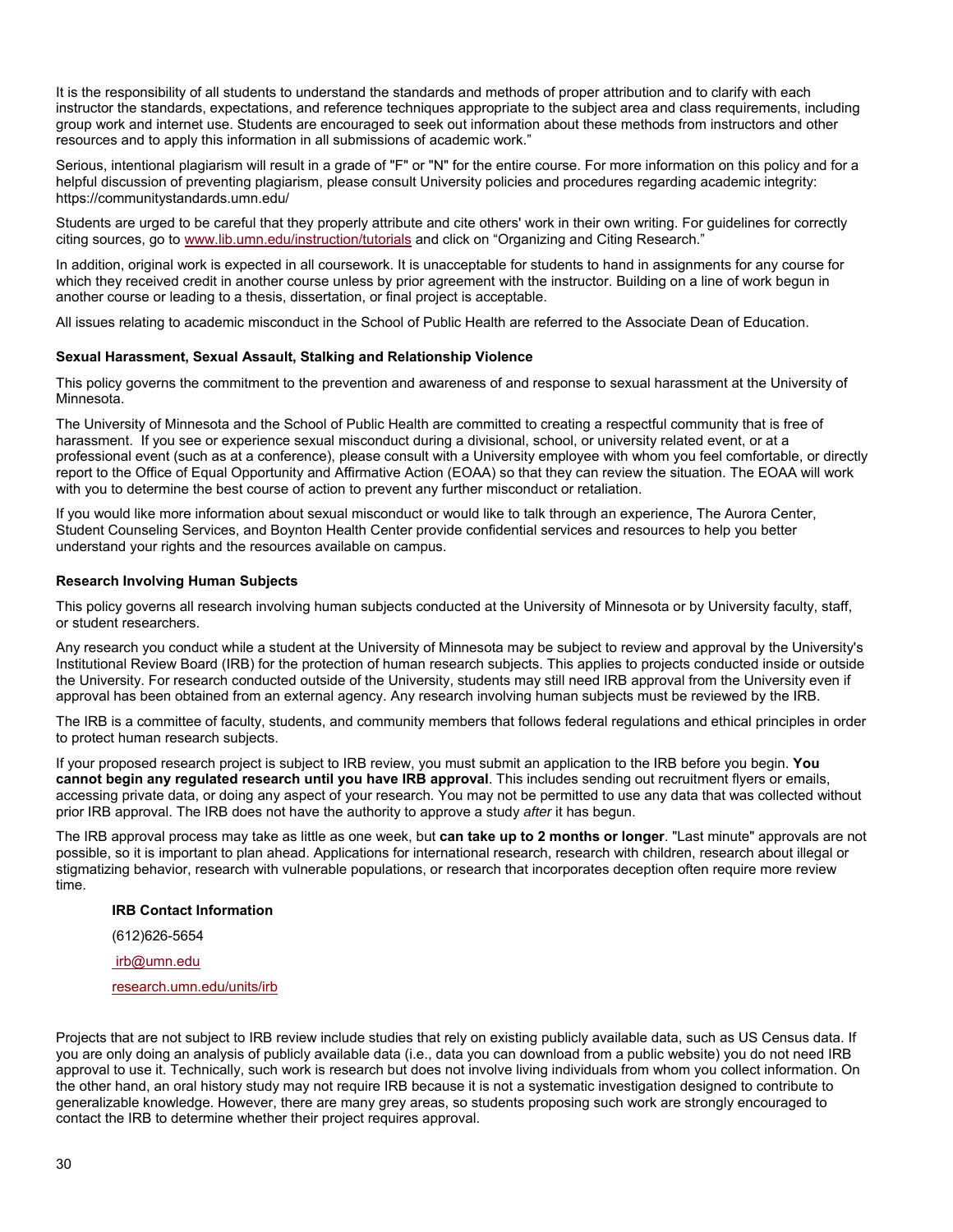Additional guidelines for students involved in international fieldwork

If you plan to use data collected as part of your international field experience for your culminating experience project, you are strongly encouraged to contact the IRB before your field experience begins to ensure that your project is approved in a timely manner. You will not be allowed to take data out of the host country without IRB approval.

### **Grading & Transcript Policy**

This policy covers University-wide grading standards and the meaning of transcript symbols. A standard grading system establishes a common understanding of the meaning of grades and promotes uniformity in assigning them. Defining grades and their associated meaning (grade points and assessment of achievement) allows for comparison and for computation of the term and cumulative grade point average.

#### **Leave of Absence**

Graduate students who experience circumstances that prevent them from maintaining active status through continuous registration (excluding summer term), and who, through consultation with their Director of Graduate Studies (DGS), Program Director, advisor(s), and relevant offices determine that a leave of absence (LOA) is appropriate, must request a LOA from their college office using this form. Graduate students must receive approval for an official Leave of Absence.

Forms must be submitted to the School of Public Health Student Services Center, A395 Mayo Memorial Building, MMC 819, 420 Delaware Street SE, Minneapolis, MN 55455.

## **5.3 COMPLAINTS AND GRIEVANCES**

The SPH seeks to be aware of and responsive to student issues and complaints. There are numerous ways for you to channel your academic and student life concerns:

- Provide comments on the yearly student survey released every March.
- Meet with your advisor and/or program coordinator.
- Raise the issue with your program director or director of graduate studies, either individually or in a meeting set up for this kind of feedback.

The SPH takes all student concerns seriously and we welcome your input in any of these ways. If the matter is not handled satisfactorily by any of these methods, or if the issue is particularly widespread or serious, please make an appointment with Dr. Kristin Anderson, Associate Dean for Learning Systems and Student Affairs, at ander116@umn.edu.

The University provides resources as well. Report incidents of bias, discrimination, or harassment to the University Office of Equal Opportunity and Affirmative Action at eoaffact.umn.edu. For student issues that are not resolved through SPH channels or for which you seek external support, the Student Conflict Resolution Center will assist in resolving campus-based problems or concerns sos.umn.edu.

#### **Bias Grievance Process**

**Purpose:** The School of Public Health strives to value and respect all that our students bring to the SPH community. However, events or conflicts may occur both in and out of the classroom that are deemed inappropriate and inconsistent with this value. Students have a right to report these concerns or incidents of bias. In order to address student reports in a confidential and supportive manner, the SPH developed a basic process that is outlined below. Specifically, if you are a student within the SPH, and feel you have been a victim of discrimination or bias based on your identity or beliefs; please reach out to the Coordinator of Diversity, Equity, and Inclusion.

**Intent:** Students may not know all the resources available on campus to address bias-related issues, or they may not feel comfortable reporting these issues or concerns to university offices. Moreover, students may simply wish to talk through an experience before making any other decision. The Coordinator of Diversity, Equity and Inclusion (DEI) can serve as this point of discussion and referral.

**Process:** Below is set of process points related to addressing grievances. This is not an exhaustive list of steps, but an outline of critical pieces, meant to give both students and administrators an understanding of what may happen.

- 1. The Coordinator of DEI, or another SPH administrator, will meet with the aggrieved student to collect information regarding an incident or issue.
- 2. The Coordinator, or other SPH administrator, may then talk with faculty, staff, or other students to ascertain the context of the incident, as well as the intent and impact of the situation as a whole. It is our intent to move expeditiously, but this process may take several days depending on the schedules of the involved parties.
- 3. Consult with related office(s). Coordinator of DEI will use all of the available information to help determine whether the situation should be handled by another office or individual (ex: Equal Opportunity and Affirmative Action).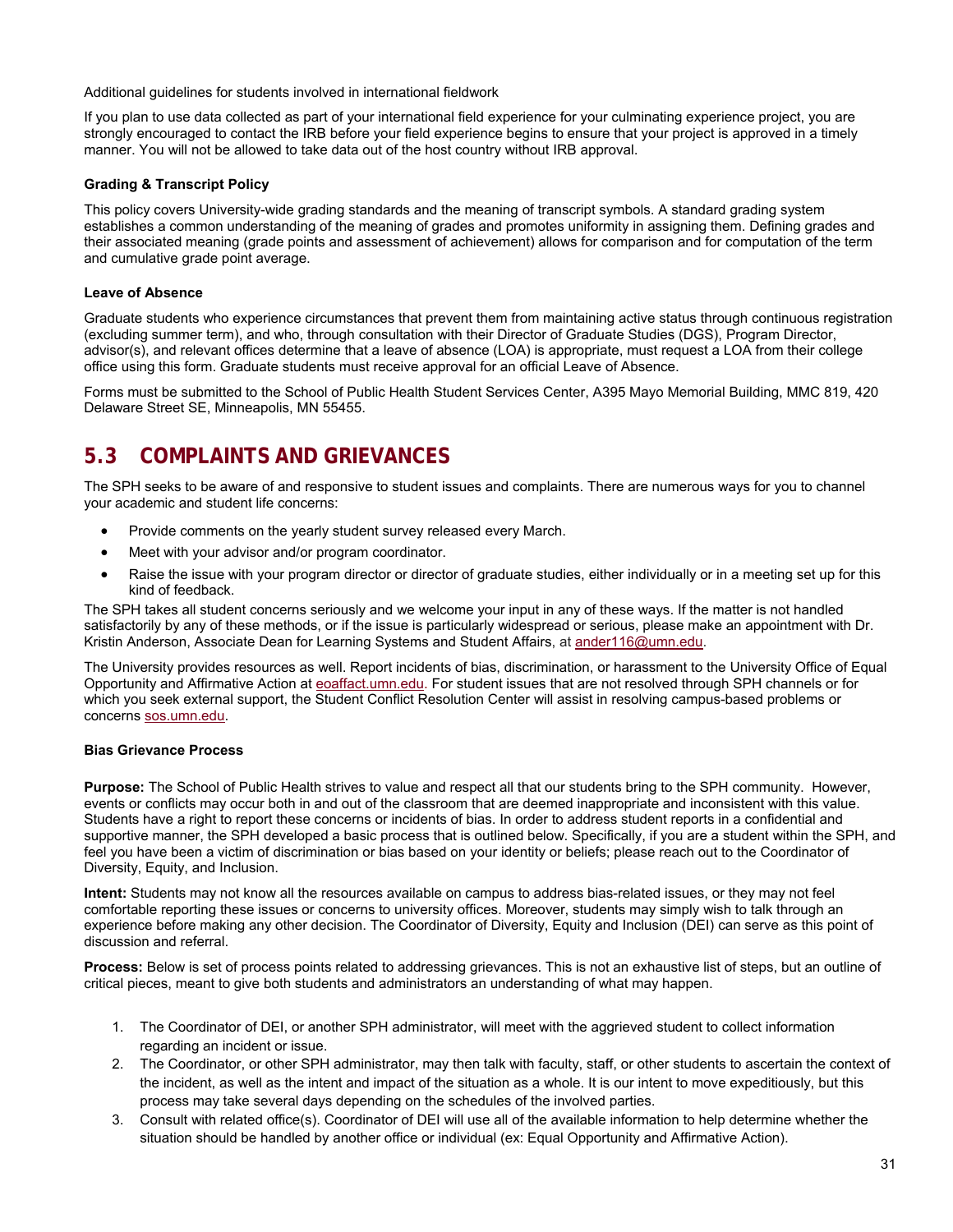- 4. Where applicable, the Coordinator will identify and recommend options for resolution.
- 5. The Coordinator will consult back with student and communicate next steps. These may include (but are not limited to) referral to another campus office or administrator, offer for facilitation or mediation, or a class change.

Our hope is to find reasonable resolutions that will make the aggrieved party/parties feel heard, understood**,** and continuously welcomed in the SPH community. The coordinator can also provide informal support while the student works with another office to find a resolution.

Note regarding retaliation: The University of Minnesota and the School of Public Health prohibit retaliation against anyone who raises concerns about discrimination, harassment, sexual violence, or nepotism; opposes such practices; or participates in an investigation. Retaliation may include intimidation or harassment. If you feel you have been a victim of retaliation in regards to a report please communicate with the Coordinator of DEI or another administrator in the School of Public Health.

## **5.4 PRIVACY**

The School of Public Health is committed to protecting the privacy of students, staff, and research participants. Students have privacy rights that assure confidentiality of their student records. In addition, research participants have many rights that guarantee their safety and privacy.

Often School of Public Health students work as Teaching Assistants or Research Assistants; both roles may require access to confidential or private information. Please be aware of privacy laws, complete assigned/required privacy trainings, and act with the highest honor towards all private information.

For further information, go to privacy.ahc.umn.edu.

### **FERPA (Family Educational Rights and Privacy Act): Student Records**

FERPA grants four specific rights to a post-secondary student:

- 1. To see the information that the institution is keeping on the student.
- 2. To seek amendment to those records and in certain cases append a statement to the record.
- 3. To consent to disclosure of his/her records.
- 4. To file a complaint with the FERPA Office in Washington.

In addition:

- U of MN Faculty and Staff have a legal responsibility, under FERPA, to protect the confidentiality of your student educational records.
- Student educational records are considered confidential and may not be released without written consent of the student.
- Student information stored in electronic format must be secure and available only to those entitled to access that information.

## **5.5 INTERNATIONAL STUDENT REQUIREMENTS**

Note: International student requirements may change over time. For up-to-date information go to isss.umn.edu.

### **Global Gopher Online Orientation**

The Global Gopher Online Orientation is a tool to help new international students prepare for their arrival at the University by learning about certain expectations and requirements. Students are required to complete the Global Gopher Online Orientation at least one week before their Immigration Check-In.

#### **Immigration Check-In**

All new international students must visit the University of Minnesota International Student & Scholar Services office (ISSS) shortly after arrival in Minnesota. See isss.umn.edu for directions, office hours, and services. ISSS will review immigration documents, register new students for the International Student Orientation Program, and provide information on how to release registration holds. These processes are mandated by the Department of Homeland Security (DHS); formerly known as Immigration and Naturalization Service (INS).

International students are allowed to enter the U.S. only within 30 days of their program start date. Regulations and SEVIS requirements provide strict guidelines regarding this date, to coincide with the term of admission.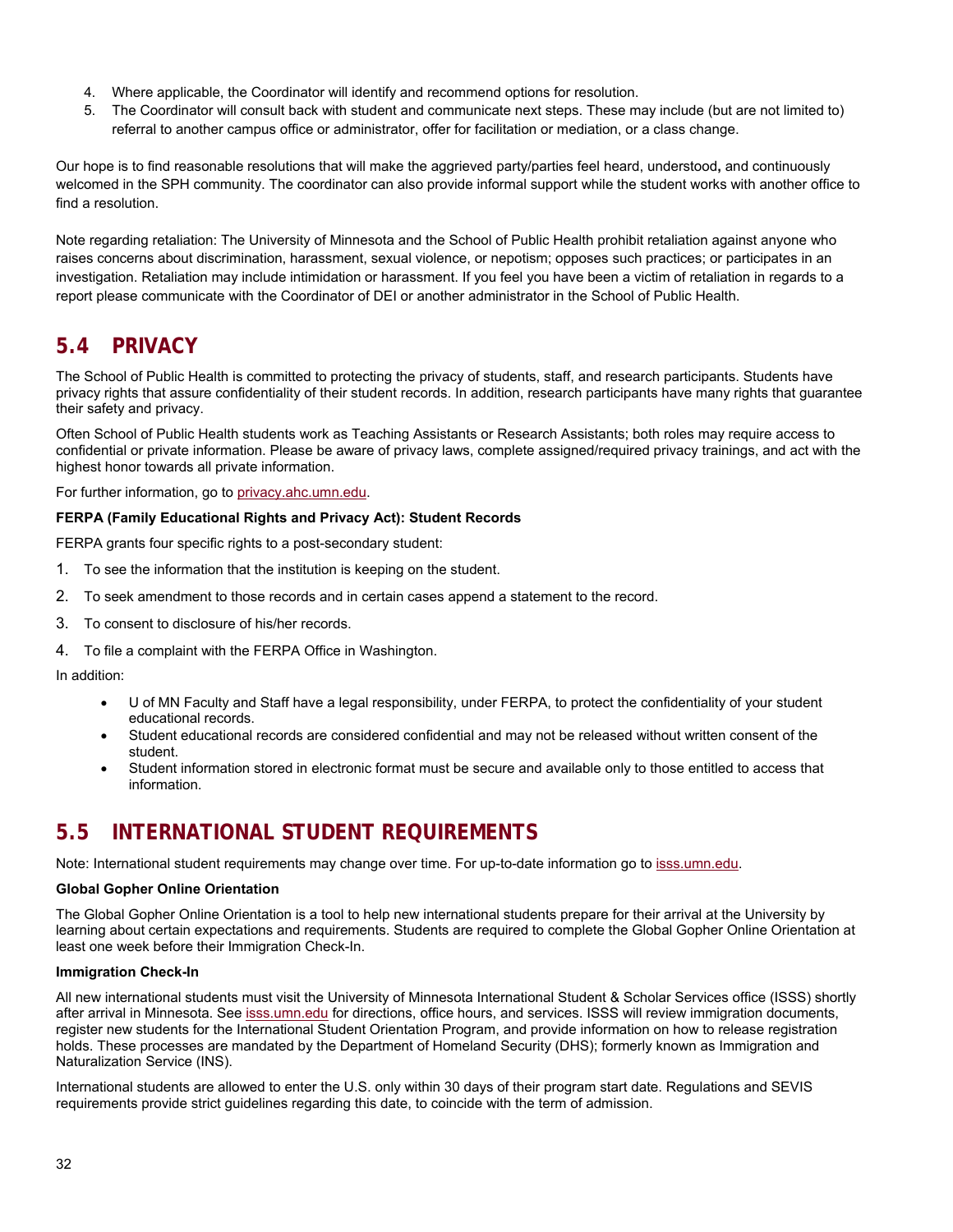#### **Student and Exchange Visitor Information System (SEVIS)**

SEVIS is an electronic reporting system that provides the Department of Homeland Security with information on international students and scholars in the United States who hold F, J, and M visas. This internet-based record-keeping system maintains electronic data on all international students. The system tracks entries into and departures from the U.S.

In addition to the information routinely reported on I-20 and DS-2019 forms, other information is reported, including but not limited to: academic status, employment, and residential address.

For more information on SEVIS requirements, including those listed below, go to isss.umn.edu.

#### **Academic Status**

International students must maintain full-time status. MPH students must register for at least six credits each semester. Under special conditions, students may apply for an exemption from the full-time status rule at the ISSS office. Students must apply for the exemption before registering for less than a full course of study.

#### **Address Change**

International students MUST update their address within ten days of a change of address to maintain their legal immigration status. For more information go to isss.umn.edu/INSGen/address.html.

## **5.6 COMPLIANCE**

#### **Immunizations bhs.umn.edu/immunization-requirements.htm**

According to OSHA regulations, CDC guidelines, and University of Minnesota policy, Academic Health Center (AHC) students are required to have a health clearance as a condition of enrollment. You must complete this requirement by the 6th week of the semester or a registration hold will be placed on your student account. In addition, Internship or Applied Practice Experience locations may require additional immunizations based on the location and/or work being performed. Finally, international experiences may also require other immunizations; international requirements are listed here: Travel

More details and the downloadable Student Immunization Record form are available from Boynton Health Service at boynton.umn.edu/immunization-requirement. You can also stop by Boynton to schedule services, click here for more information boynton.umn.edu.

#### **HIPAA (Health Insurance Portability and Accountability Act)**

HIPAA is a federal law related to the privacy of an individual's health care information.

All students in the Academic Health Center (AHC), including School of Public Health students, must complete the University's online HIPAA Privacy training. The University of Minnesota provides online training courses on proper handling of health information and information security; everyone must complete this training, even if they don't work directly with Protected Health Information. This is because students may have incidental contact with Protected Health Information, and because students may encounter HIPAA violations, and are required to know how to respond to these violations.

This training consists of two separate training courses that you may complete online: (HIP016) HIPAA Training; and (ISA17) University Information Security Awareness Training.

Login to https://training.umn.edu/ and select My Training to see if you have been assigned the training, or click Course Catalog and enter the course name or number above.

#### **Criminal Background Checks**

Students should be aware that Minnesota law may require certain facilities to conduct a criminal background check for all personnel with direct, and/or unsupervised client contact. Facilities that are covered by this law include hospitals, boarding care homes, outpatient surgical centers, nursing homes, home care agencies, residential care homes, board/lodging establishments providing health supervision services, and work with minor aged children. Students seeking internships or Applied Practice may be required to undergo a background check as well, depending on the agency or facility's internal policies. The School will assist students with these requirements; students should call the Student Services Center at (612)626-3500 or go to A-395 Mayo for assistance.

#### **Community Engagement Agreement**

Many students in the School of Public Health volunteer in the community. Liability insurance is available through the University provided that the student registers for PUBH 0020 (a zero-credit class) and has the approval of their academic faculty advisor. Registration for PubH 0020 will be officially documented on the student's transcript; however, the zero-credit course has no tuition, no fees, no credits, and no grades. It is important to understand that a zero-credit registration for a community engagement activity is not a substitute for a required course or field experience.

Prior to registration, students are required to provide information about the experience by completing the Community Engagement Agreement available at secure.ahc.umn.edu/publichealth/sphcommunity. The agreement is complete once it has been approved by the student's advisor and the Registrar and Director of Academic and Student Affairs.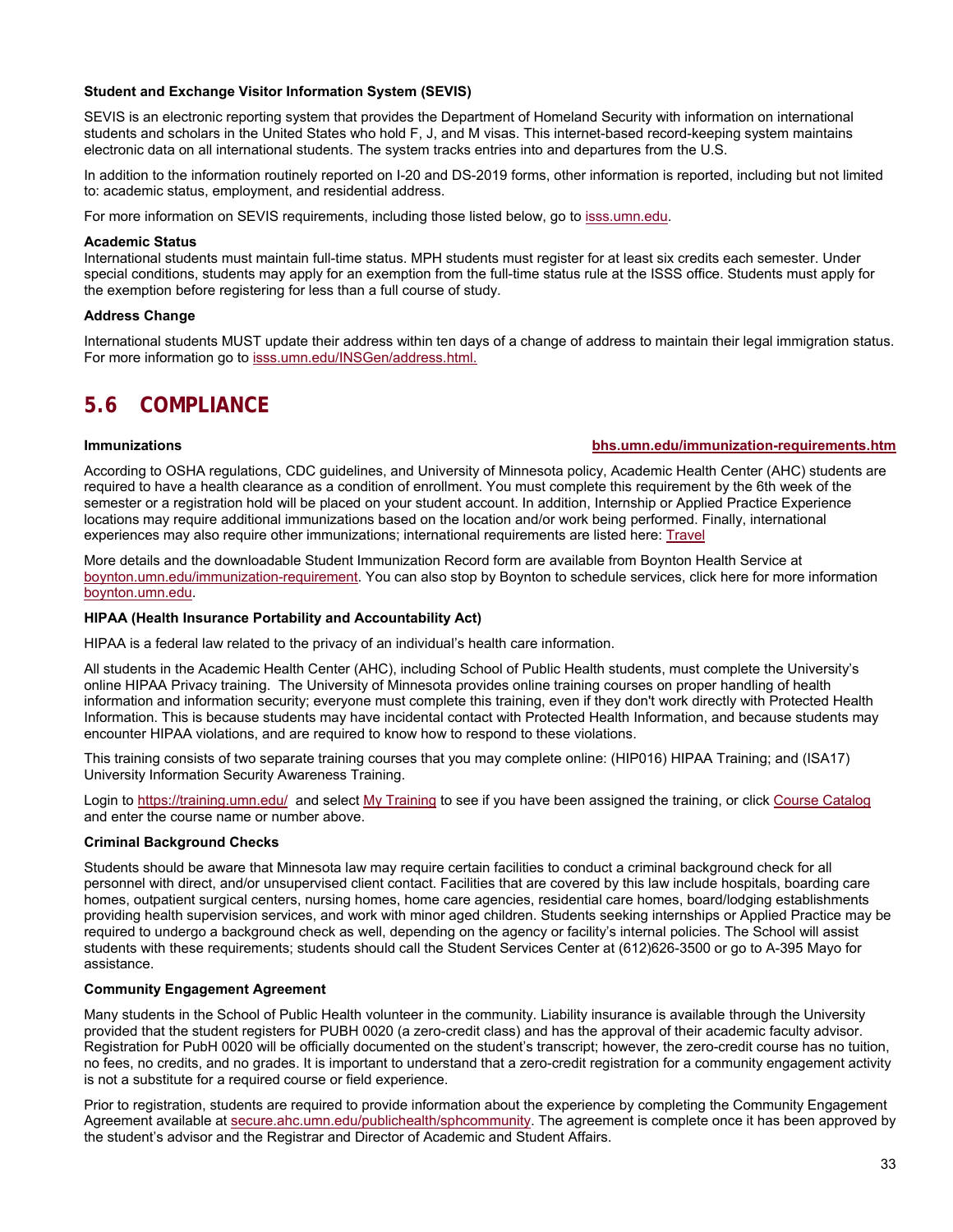To complete the Student Engagement Agreement a student must provide the following information:

- Name of the organization
- Address
- Organization phone number
- Supervisor within the organization
- Description of the activity
- Description of how this activity relates to their development as a public health professional
- Semester and date of experience
- Electronic signature of academic advisor

When the agreement is approved, the student will be contacted by email and provided with a registration permission number.

#### **Health Insurance Requirement for AHC Students Participating in Applied Practice/Clerkship/Practicum Experiences**

School of Public Health students are expected to have health insurance coverage while participating in their Applied Practice, clerkship, or practicum experiences. This is a University of Minnesota Academic Health Center requirement. A school/program or site may ask a student for proof of health insurance while participating in their AP, clerkship, or practicum experience. If the student cannot provide proof of health insurance, indicating they are not in compliance with this requirement, they will be pulled from the experience.

The complete policy can be found at on the AHC Office of Education website.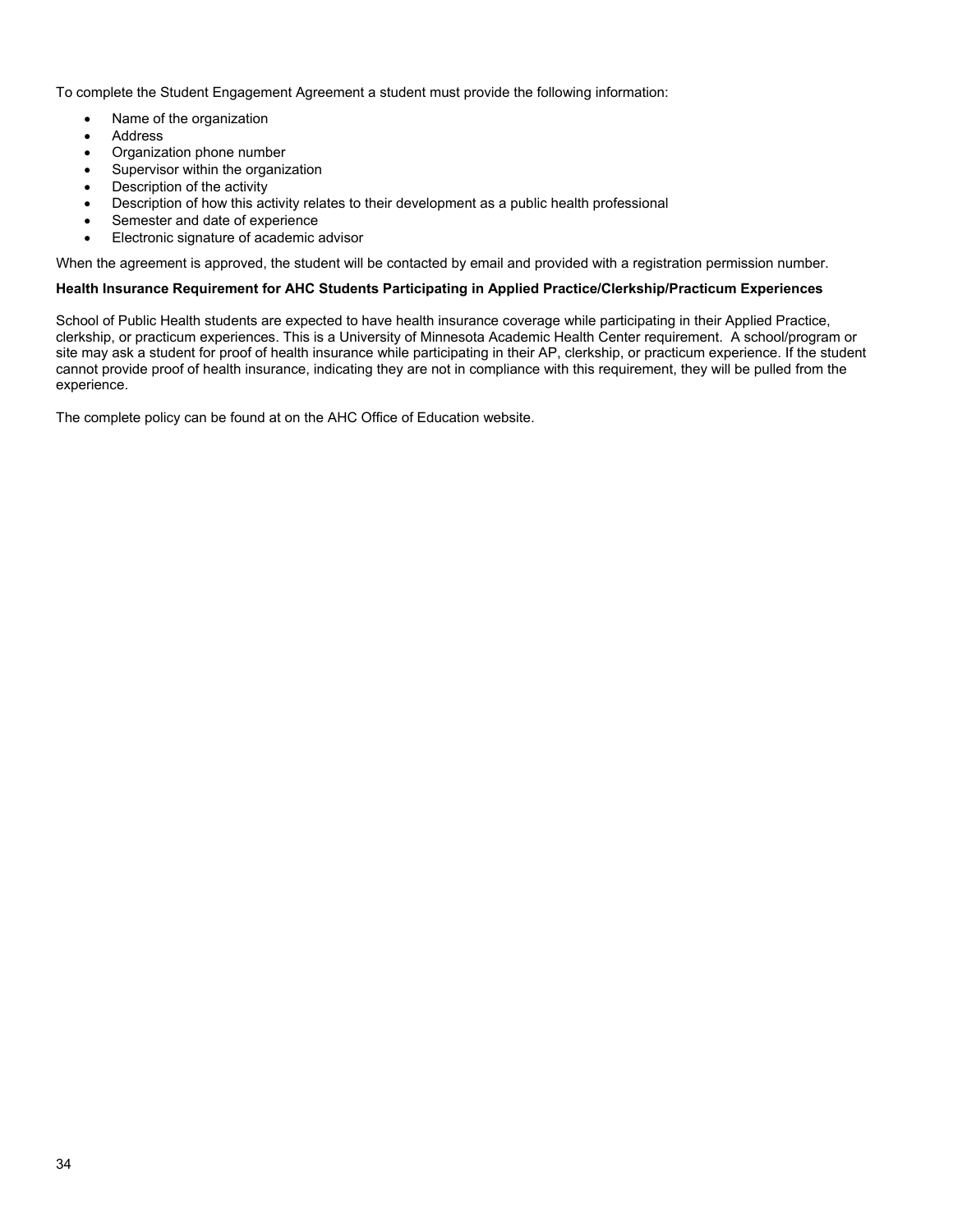## **6. GROUPS, ASSOCIATIONS AND SOCIETIES**

## **6.1 STUDENT GROUPS**

#### **School of Public Health Student Senate sph.umn.edu/current/senate/ sph.umn.edu/current/senate/**

The Student Senate is comprised of graduate students from within the School of Public Health: it strives to serve as a representative body for students in SPH. The Student Senate provides a voice for students and allows them to get involved in university government, plan social activities, network with departments, work with faculty, demonstrate leadership skills, assist student organizations in hosting school-wide events, and develop creative solutions to new challenges. Student Senate also provides various grants to students and SPH student groups.

#### **Professional Student Government umnpsg.org/**

The professional student governance on the Twin Cities campus of the University of Minnesota rests with the Professional Student Government (PSG). All currently registered professional students at the University of Minnesota are members of PSG.

PSG represents and serves students in the Carlson School of Management, Law School, Medical School, Dental School, School of Nursing, College of Pharmacy, School of Public Health, College of Veterinary Medicine, College of Education and Human Development, and Humphrey School of Public Affairs. PSG is a resource for its 10-member Councils, the primary contact point for administrative units, a professional student policy-making and policy-influencing body, and as a center of inter- and intra-collegiate interaction among professional students.

#### **Council of Graduate Students (COGS) cogs.umn.edu**

The Council of Graduate Students (COGS) is the official student governing board of the Graduate School, representing all Graduate Students at the U of M. The U administration looks to COGS for consultation and direction on all matters pertaining to the Graduate School experience, including Graduate Assistant issues.

#### **Center for Health Interdisciplinary Programs (CHIP) chip.umn.edu/** chip.umn.edu/

The Center for Health Interdisciplinary Programs or CHIP is a department of the Office of Education in the Academic Health Center Senior Vice President's Office. The CHIP Student Center serves all AHC students. CHIP exists to foster interdisciplinary relationships and teamwork between Academic Health Center students. CHIP provides educational, leadership, and service opportunities for students.

#### **Minnesota International Student Association (MISA)** and the student of the student of the student of the student of the student of the student of the student association (MISA) and the student of the student of the studen

The Minnesota International Student Association (MISA) is a non-profit organization that aims at working in the interest of international students at the University of Minnesota. MISA represents the international community of the University of Minnesota Campus. There are over 6000 international students on this campus, whose length of stay varies from three months to several years. MISA plays a vibrant role in students' social lives, by being the forum for international students on the U of M campus and by organizing events throughout the year.

SPH is home to a number of student organizations. Some are registered campus groups and others are more focused on a division or program. In addition, there are more than 400 student groups on campus are registered with the University's Student Unions and Activities Office, including academic societies, cultural centers, sports clubs, political action groups and fraternities and sororities. These organizations provide students with endless involvement opportunities and the chance to interact with others who share a similar interest.

If you want to know more about current SPH groups or are interested in forming a group within the School of Public Health, please contact sph-ask@umn.edu.

## **6.2 PUBLIC HEALTH RELATED ASSOCIATIONS AND AGENCIES**

#### **American College of Healthcare Executives ache.org**

The American College of Healthcare Executives is an international professional society of more than 30,000 healthcare executives who lead hospitals, healthcare systems and other healthcare organizations.

#### **American Public Health Association apha.org**

The American Public Health Association (APHA) is the oldest and largest organization of public health professionals in the world, representing more than 50,000 members from over 50 occupations of public health.

### **Other Groups sua.umn.edu/groups/ Other Groups sua.umn.edu/groups/**

#### 35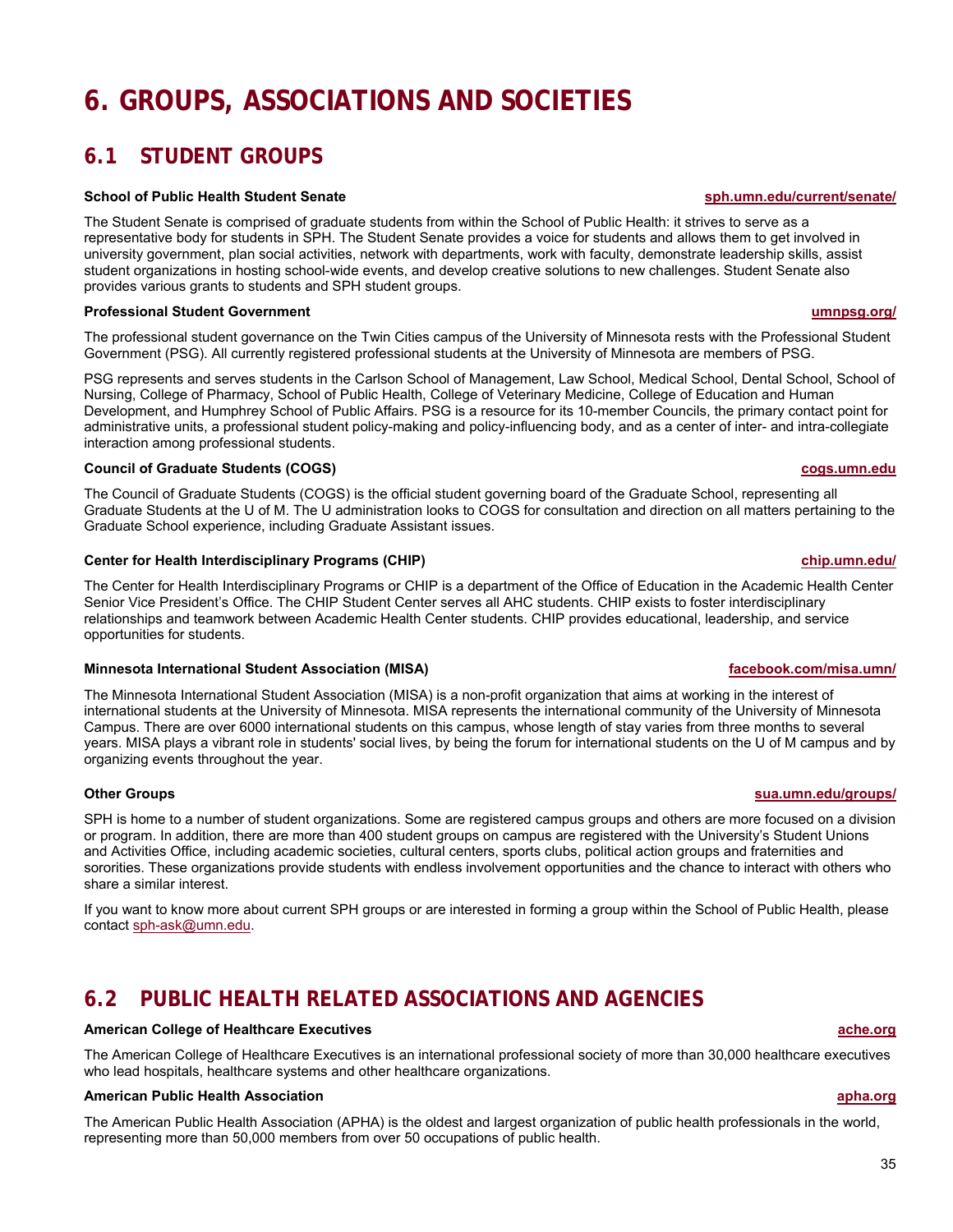### **Association of Schools and Programs of Public Health aspph.org/**

The Association of Schools and Programs of Public Health (ASPPH) is the only national organization representing the deans, faculty, and students of the accredited member schools of public health and other programs seeking accreditation as schools of public health.

#### **Centers for Disease Control and Prevention cdc.gov**

The Centers for Disease Control and Prevention (CDC) is recognized as the lead federal agency for protecting the health and safety of people - at home and abroad, providing credible information to enhance health decisions, and promoting health through strong partnerships. CDC serves as the national focus for developing and applying disease prevention and control, environmental health, and health promotion and education activities designed to improve the health of the people of the United States.

#### **Council on Education for Public Health ceph.org**

The Council on Education for Public Health (CEPH) is an independent agency recognized by the US Department of Education to accredit schools of public health and public health programs offered in settings other than schools of public health.

#### **Commission on Accreditation of Healthcare Management Education healthcareadministrationedu.org**

The Commission on Accreditation of Healthcare Management Education (CAHME) the only organization that accredits individual academic programs that grant master's degrees in healthcare management in the United States and Canada.

#### **Minnesota Public Health Association mpha.net/**

Founded in 1907, the Minnesota Public Health Association (MPHA) is a statewide professional organization actively serving Minnesotans, our members, and the public health profession through its efforts and activities. MPHA is an affiliate of the American Public Health Association.

#### **National Institutes of Health nih.gov**

Originally a one-room Laboratory of Hygiene in 1887, the National Institutes of Health today is one of the world's foremost medical research centers, and the Federal focal point for medical research in the U.S.

#### **National Board of Public Health Examiners nbphe.org**

National Board of Public Health Examiners (NBPHE) established in 2005 as an independent organization, the purpose of which is to ensure that public health professionals have mastered the foundational knowledge and skills relevant to contemporary public health.

## **6.3 ALUMNI SOCIETIES**

#### **School of Public Health Alumni Society sphalumni.umn.edu**

The University of Minnesota School of Public Health Alumni Society has members around the world. Consisting of 12,000+ alumni, the SPH Alumni Society plays a key role in the School and public health community as they continue to shape public health policy, conduct ground-breaking research, lead innovative public health solutions and contribute to the future of public health.

Since its inception in 1982, the School of Public Health Alumni Society has worked to serve alumni and students, promote excellence in programs and serve the needs of the School. Membership is automatically conferred upon all graduates, former students who have completed a minimum of 12-18 credits, faculty and administrators of the school.

The SPH Alumni Society is committed to building relationships with students through various activities, including the SPH Mentor Program, partnering with SPH Student Senate, and bringing alumni to students to provide professional development opportunities to students.

#### **MHA Alumni Association mhaalumni.umn.edu**

The Minnesota MHA Alumni Association was established in 1948 to facilitate ongoing support of the Healthcare Administration program and to continue fellowship among alumni. With 3200+ alumni members, the Association supports MHA students through scholarships, professional connections, and learning opportunities, and strives to provide MHA alumni with ongoing opportunities for education, engagement and philanthropy.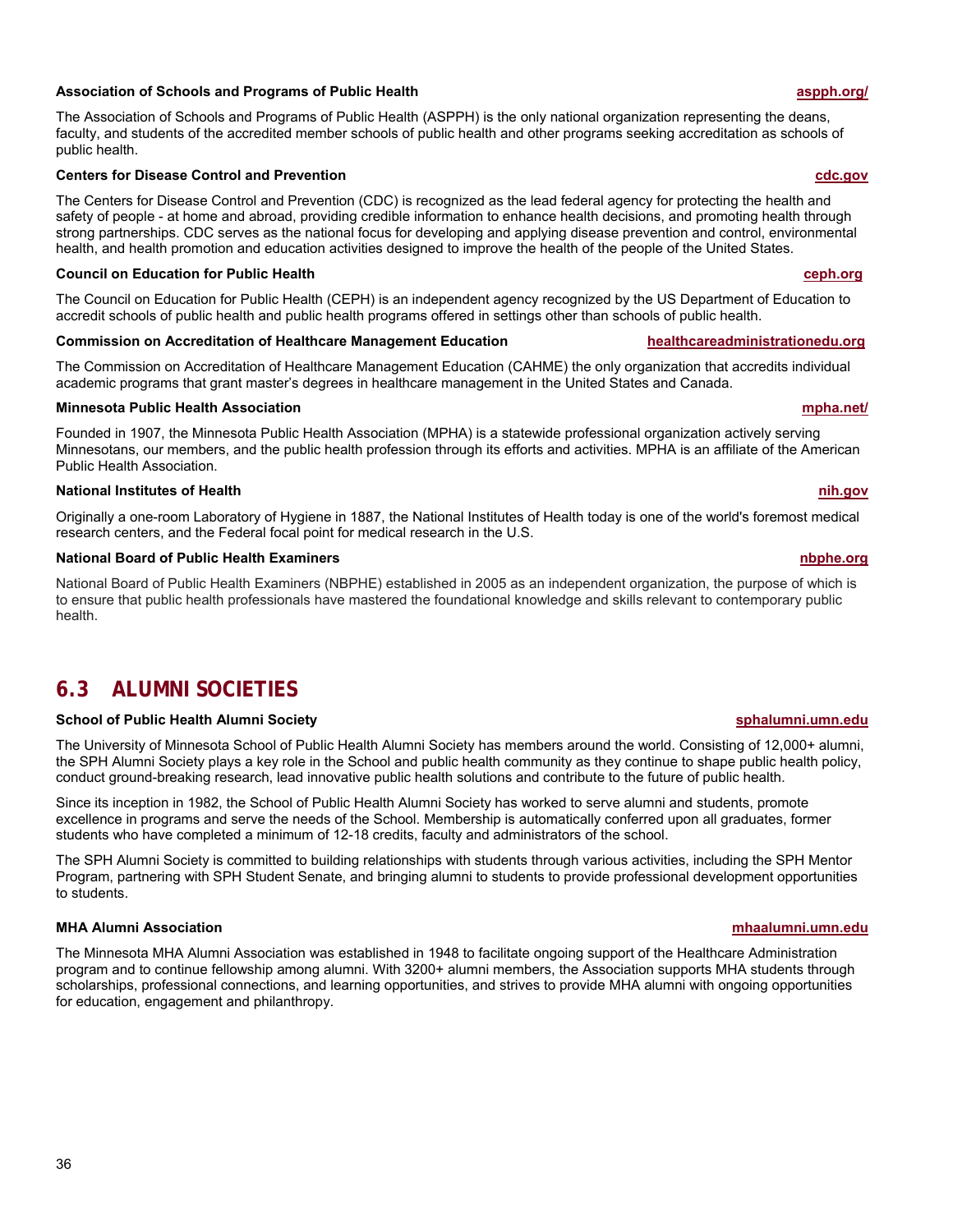# **7. DIVISION OF BIOSTATISTICS**

# **7.1 INTRODUCTION**

J. Arthur Harris and Edna Lockwood of the Botany Department taught the first biostatistics course at the University of Minnesota in 1924. Biostatistics courses continued in the Botany Department until 1936, when the biostatistics group became the Biometry Division, headed by Alan Treloar, in the new Department of Preventive Medicine and Public Health. By 1965, when Biometry opened a computer center for students and faculty, Biometry was the largest division in the School of Public Health. The Division head at the time was Jacob Bearman, who has endowed an annual student award. Byron Brown headed the Division from 1965- 1968, followed by Richard McHugh until 1972. Marcus Kjelsberg was Division Head until 1986, when Biometry became Biostatistics, with Thomas A. Louis as its new Division head. In 1999, Richard Tweedie became head of Biostatistics. Following Dr. Tweedie's sudden death in June 2001, John Connett became the Division head of Biostatistics. In May 2010, Bradley Carlin began his role as Biostatistics Division Head until he retired in June 2018. Joe Koopmeiners is currently serving as interim Division Head.

During the 2019-2020 academic year, there will be 34 faculty with Biostatistics Graduate Education responsibilities and 92 graduate students: 49 in the PhD program and 43 in the Masters degree programs. Our website at www.sph.umn.edu/biostatistics/ has notes on the faculty and their research and collaborative projects.

# **7.2 OVERVIEW OF DEGREE PROGRAMS**

Biostatistics has four different graduate degree programs and one graduate minor program:

- Master of Science (MS) Plan B (*section 8*)
- Master of Science (MS) Plan A (*section 9)*<br>■ Master of Public Health (MPH) (*section 10*)
- Master of Public Health (MPH) (*section 10*)
- Doctor of Philosophy (PhD) (*section 11)*<br>■ Craduate Minor in Biostatistics (Section
- Graduate Minor in Biostatistics (Section 12)

The MS-Plan B program takes two academic years for full-time students, but we also accept part-time students and will help plan a schedule for completing the MS. The first year consists of two courses in applied biostatistics methods with computing in SAS and R, two semesters of statistical theory, and a health science foundation course. At the end of the first year, there is a written exam covering the two theory and two methods courses. During the summer many students gain experience at an internship in industry or research. In the second year, students take courses in clinical trials, analysis of survival data, plus eight biostatistics elective credits. The MS is completed with a project during the final semester.

The MS-Plan A is primarily pursued by students who already have a research degree in a closely related field, for example, a PhD in mathematics. The MPH has additional requirements beyond those for the MS-Plan B, including an Applied Practice Experience (internship) and coursework in all of the Public Health core areas.

The PhD program is designed to be completed in 4-5 years. Required PhD-level coursework includes semester courses in linear models, probability models, advanced statistical inference and Bayesian decision theory. Students entering the PhD program without an MS in Biostatistics/Statistics complete one year of preparatory coursework and a first-year exam before taking PhD-level courses during their second year. The summer after completing required PhD courses, students take the PhD preliminary written exam given near the end of August. The remainder of the program consists of completing biostatistics electives and performing dissertation research.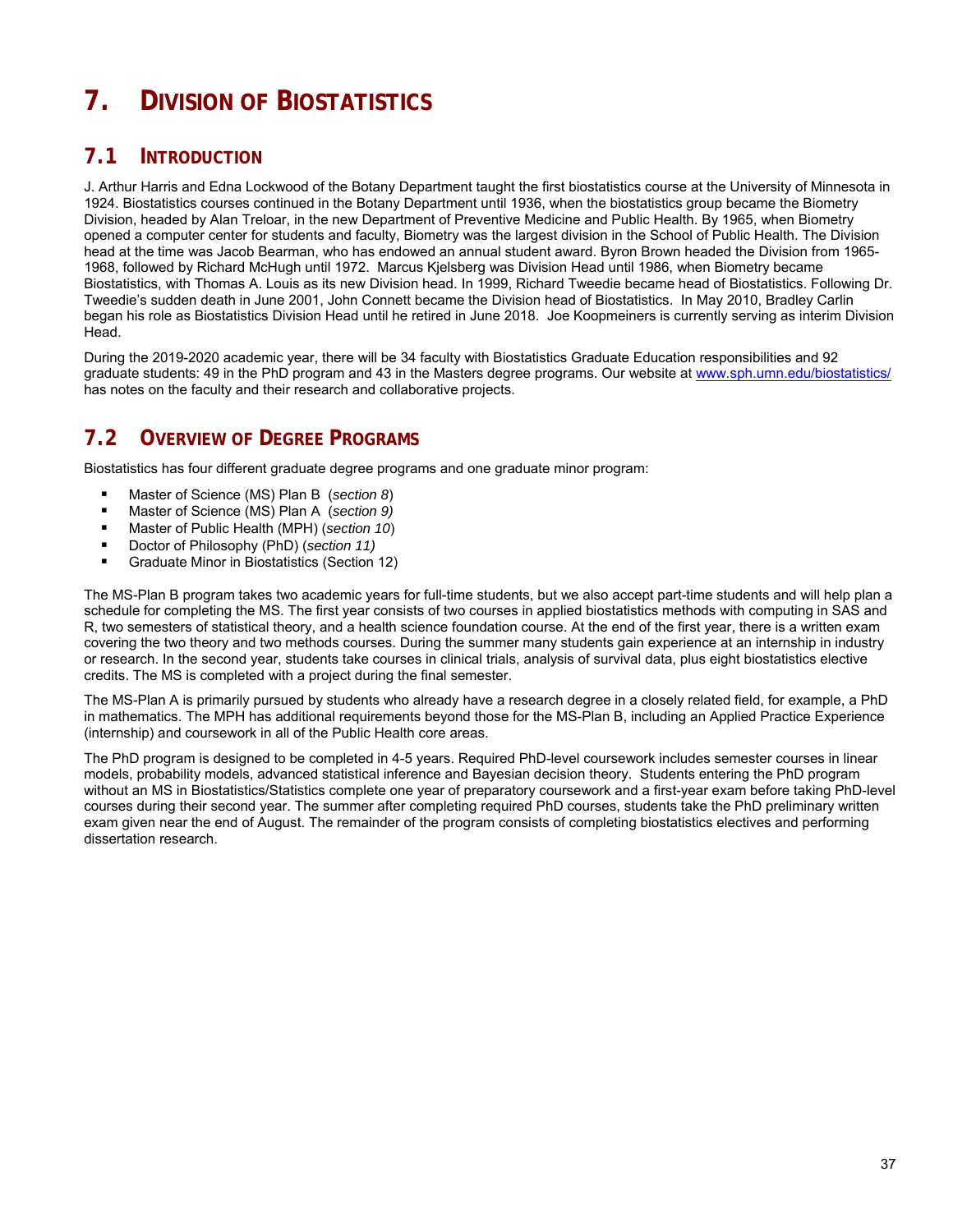# **7.3 DIVERSITY, INCLUSION, AND CLIMATE**

The Division of Biostatistics are committed to creating a diverse, welcoming, and supportive community that is free of harassment. Students, faculty, and staff in the Division of Biostatistics are expected to treat others with respect and behave in a courteous and professional manner at all times. We explicitly reject bias, discrimination, and exclusion on the basis of race, color, creed, religion, national origin, sex, age, marital status, disability, public assistance status, veteran status, sexual orientation, gender identity, or gender expression. The academic environment has many explicit and implicit power structures, and it is important for community members, particularly those in leadership positions, to be vigilant to prevent abusive or coercive behavior.

If you see or experience misconduct, bias, or discrimination during any on-campus event or at an off-campus professional event (such as at a conference), you can report the incident to please consult with a University employee with whom you feel comfortable, or directly report to the University's Office of Equal Opportunity and Affirmative Action (EOAA). Per University of Minnesota policy, University employees must report certain types of prohibited conduct they are made aware of (including sexual harassment, sexual assault, stalking, relationship violence, and related retaliation) to the EOAA; see the University's Policy on Sexual Harassment, Sexual Assault, Stalking and Relationship Violence for further details. The EOAA will review the situation and work with you to determine the best course of action, and help ensure that University rules prohibiting retaliation against individuals reporting misconduct are respected.

If you would like more information or would like to discuss an experience, several University resources are available: Student Counseling Services and Boynton Health Center provide confidential consultations, and the Aurora Center is a confidential resource for understanding sexual misconduct and supporting its victims. SPH Student Services can help you better understand your rights and the resources available on campus. If you have general concerns about the working environment in the Division of Biostatistics, or suggestions for how to build a more inclusive community, please contact the Division Head, the Director of Graduate Studies, a trusted faculty or staff member, or SPH Student Services.

For additional information and resources students can refer to the SPH section 2.5.

## **7.4 ADVISING**

The Division of Biostatistics is committed to creating and sustaining high quality advising in the following four areas. For additional information and resources students can also refer to the SPH section 1.9:

- **Administrative Advising**: advising on course planning and scheduling, policies, procedures and benchmarks of the degree program/major, SPH, and the University. (In Biostatistics this is the Program Coordinator.)
- **Academic Advising**: general guidance on topics related to program/major including, but not limited to program focus (may include identifying appropriate course work options), project selection and career planning. (Academic advisors are assigned to new students at random and students may switch advisors at any time by contacting the Program Director/Director of Graduate Studies.)
- **Applied Practice Experience (AP)/Internship/Practicum Advising**: specific and targeted advising for Applied Practice Experience (AP)/internship/practicum development, placement and completion. A faculty advisor can assist a student as they select the type of field experience that would best match their goals. Careers Services staff can help a student to learn how to network with other students and alums to explore possible field experiences sites.
- **Masters Integrative Learning Experience (ILE) Project/Thesis/Plan A&B/Dissertation Advising**: specific and targeted direction on a master's integrative learning experience project or a PhD dissertation including, but not limited to development, completion and publication. MS students choose their project advisor for their Plan B project/Integrative Learning Experience (ILE) during the second year. This does not need to be the same person as their academic advisor. When PhD students choose their dissertation advisor, this faculty member also becomes their academic advisor.

Students will be assigned to an advising team consisting of the program coordinator, faculty advisor, project advisor and program chair. All members of the team share responsibility for creating a successful advising relationship.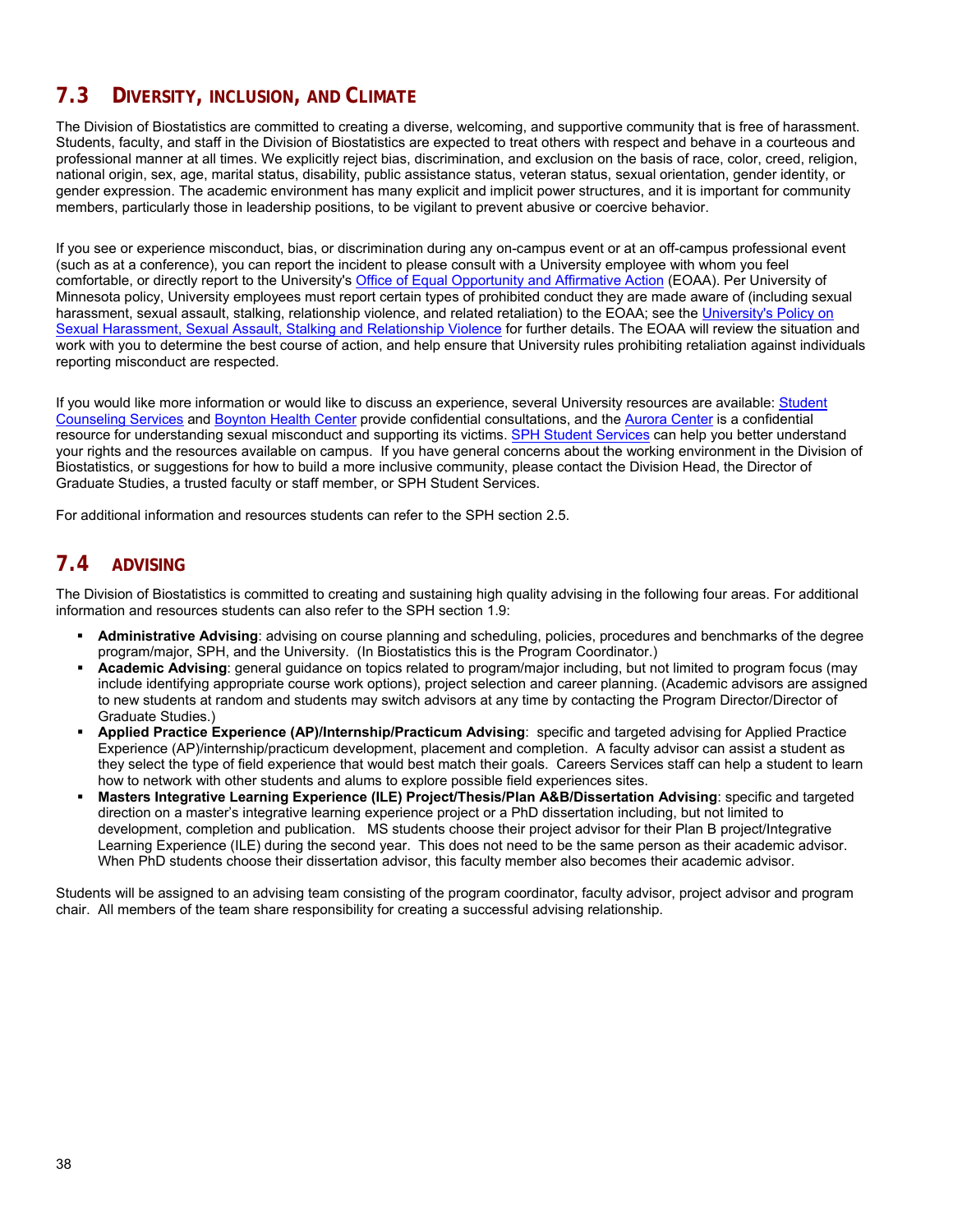### **Advising Expectations for Students**

Biostatistics students are expected to…

- Actively contribute to a welcoming and supportive SPH climate by treating all others with respect and behaving in a professional and courteous manner at all times
- Regularly read and respond to University email; email is the official mode of communication at the University of Minnesota Review program objectives and educational documents (i.e. Student Guidebook, etc.), as needed, or when directed by
- program coordinator or program chair; students are responsible for knowing the requirements of the degree program
- Initiate meetings with advisor(s) at least once per semester; regularly communicate with faculty advisor(s) and/or program coordinator about program progress
- Respond to inquiries from faculty or staff in a timely manner
- Fulfill educational and advising commitments, such as appointments, project deadlines, etc.

### **Advising Expectations for Faculty**

Faculty advisors are expected to…

- Actively contribute to a welcoming and supportive SPH climate by treating all others with respect, behaving in a courteous and professional manner at all times, and identifying and reporting inappropriate behavior
- Serve as a model and example of respectful behavior
- Refer advisee to Program Coordinator for course planning/scheduling, policy and procedural information
- Review program objectives and educational documents at least on an annual basis, (i.e. Student Guidebook, etc.), or when directed by Program Coordinator or Program Chair
- Initiate meetings with advisees at least once per semester; regularly communicate with students on progress
- Respond to student inquiries in a timely manner
- Provide reasonable office hours and/or appointments and be generally available to student inquiries; communicate with students about extended absences or travel
- Provide referrals to school and university resources when appropriate (e.g. Student Mental Health Services)

# **7.5 INTERNSHIPS**

A summer internship at the Centers for Disease Control, a medical or pharmaceutical company, or at a research institution, can be a valuable experience and a great help on a resume.

Start looking early: The time to start looking for an internship for the summer after the first year is during the December-January break between semesters. The January issue of *Amstat News* lists internship opportunities, as does the following website: www.amstat.org/jobweb/index.cfm

Federal regulations apply to international students who wish to hold internships; see *section 7.6*.

# **7.6 SEMINARS**

An advantage of being in a major research program like ours is the opportunity to learn what other top biostatisticians, from both academia and industry, are doing; divisional seminars provides such an opportunity.

The Division of Biostatistics offers research seminar talks, usually on Wednesday afternoons at 3:30, preceded by an informal reception at 3:00. All students are strongly encouraged to attend seminars; PhD students are required to attend. The schedule of seminars is at: http://www.sph.umn.edu/academics/divisions/biostatistics/bioevents/seminars/.

The School of Statistics also offers research seminars. Further information can be found at www.stat.umn.edu.

# **7.7 INTERNATIONAL STUDENT REQUIREMENTS**

## **Document Check**

Students must visit the International Student and Scholar Services (ISSS) office to have their documents checked upon arrival in the U.S. The ISSS has a web page of orientation information for international students at http://www.isss.umn.edu/new/default.html.

### **Health Insurance**

The University of Minnesota requires all international students and their spouses and children to enroll in the Student Health Benefit Plan (SHBP) unless they are covered by a United States-based-employer-sponsored health plan or the Graduate Assistant Insurance Plan (GA Plan) provided by the University of Minnesota. If you have questions or need further information, please contact the Student Health Benefits Office (612.624.0627) located in room N323 at Boynton Health Service studins@bhs.umn.edu**.**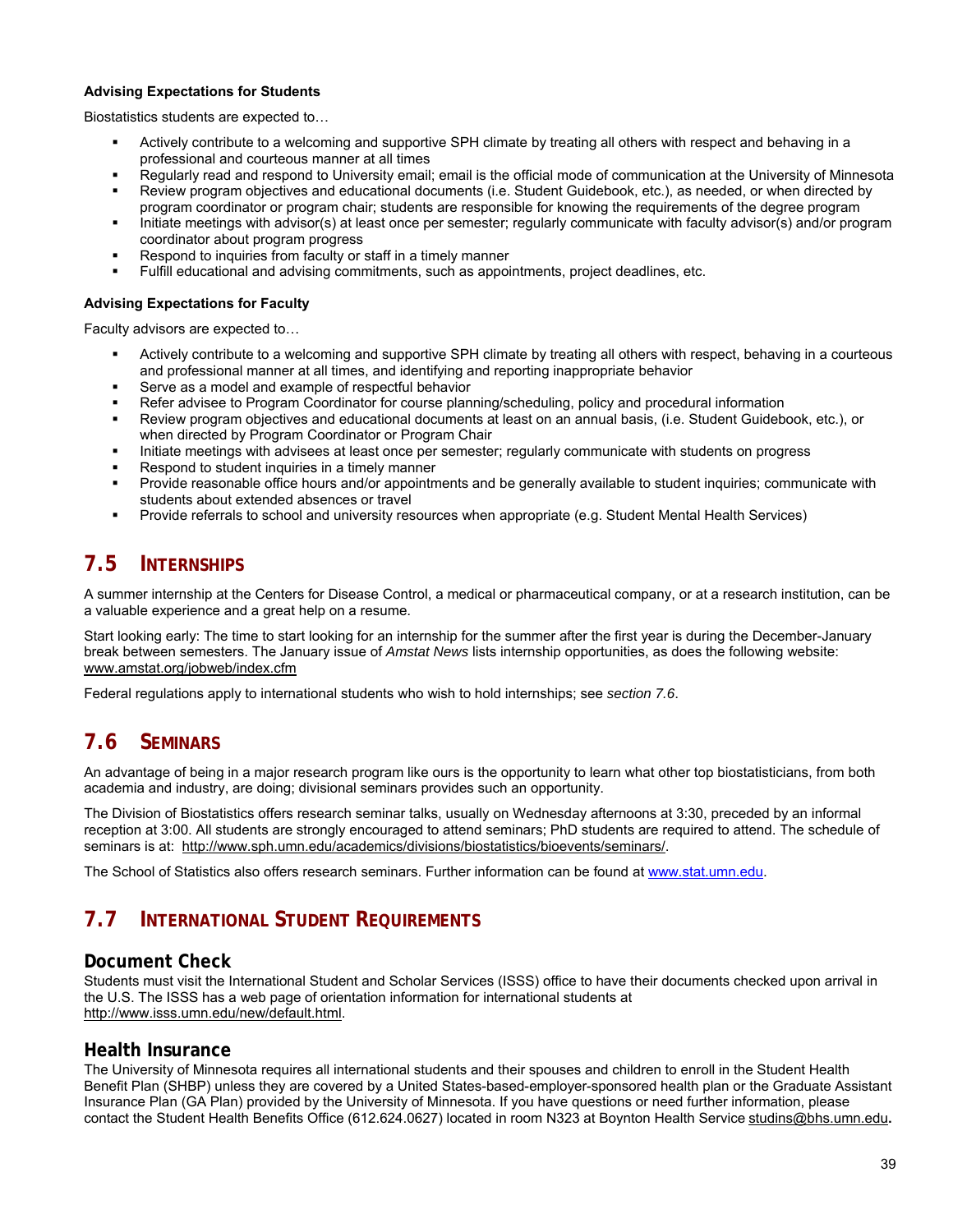# **Spoken English Testing and English Proficiency**

Students for whom English is a second language must demonstrate proficiency in spoken English. All Biostatistics students must have an ELP proficiency rating of 1 or 2. Proficiency is assessed in one of the following ways:

- English Language Proficiency (ELP) rating earned through coursework with the Center for Educational Innovation (CEI)
- Speaking subscore of ibTOEFL(internet-based Test of English as a Foreign Language).
- SETTA (Spoken English Test for Teaching Assistants) test (TC campus).

More information can be found at https://cei.umn.edu/setta-information.

It is best to confirm one's ELP rating with the Center for Educational Innovation during fall semester of the first year. TOEFL scores are not automatically uploaded to the CEI office. Students must make an appointment with the CTL office and provide proof of their TOEFL score.

Students who do not have a rating of 1 or 2 must take the SETTA test or a course in Classroom Communication Skills. Masters students who do not have a 1 or 2 proficiency rating are much less likely to be awarded Graduate Assistantships.

## **Maintain Full-Time Student Status**

Students must register for at least 6 credits each semester. Under special conditions, they may apply for an exemption from the 6 credit rule at the ISSS office. Students must apply for the exemption before registering for fewer than 6 credits.

## **Notification of Changes**

Students should immediately notify the Program Director/Director of Graduate Studies if their visa type changes or there is a change in their graduate assistantship. We will work with you to help solve any problems that arise.

### **Internships**

Students who find an internship opportunity during their graduate program may apply with the ISSS to hold an internship under **Curricular Practical Training** (CPT). The federal requirements are:

- Students must find a Biostatistics faculty member who will act as "sponsor." This faculty sponsor signs the ISSS application, and agrees to assess the student's work during the internship. The student and faculty sponsor should agree in advance on the terms of this assessment; a brief written report is usual.
- Students must register for PubH 8494 Biostatistics: Directed Research (1 credit), with the faculty sponsor.

There is another program called **Optional Practical Training** (OPT) that may be used after students have finished all requirements for their degree. As with CPT, a faculty sponsor and assessment are also needed for Optional Practical Training and the student may need to register for Grad 0999 (free, no-credit). However, a student who spends 12 months or more in full-time Curricular Practical Training is not eligible for Optional Practical Training. Please contact the ISSS for more details.

# **7.8 TEACHING ASSISTANT AND RESEARCH ASSISTANT POSITIONS**

The Division of Biostatistics gives financial support in several ways, but mostly through graduate assistantships: Teaching Assistant (TA) or Research Assistant (RA) positions or a combination of both. Graduates use skills from both types of work, so there is an effort to assign each supported student to both at some time during their program. The Program Director/Director of Graduate Studies in consultation with the faculty makes TA and RA assignments.

## **Teaching Assistantship (TA)**

Teaching assistants are usually assigned to one or two courses each semester, and are expected to work 10 hours each week (25% appointment) for each assigned course working one-on-one with students to answer questions, grading papers and exams, or helping in the computer lab.

## **Research Assistantship (RA)**

Research assistants are assigned to research projects under the supervision of faculty and staff. Research assistants are expected to work 10 hours each week for a 25% appointment or 20 hours each week for a 50% appointment.

The levels of financial support depend on the highest academic degree held by the student: Level I for students with a BA or BS; Level II for students with an MA, MS, higher degree or students in the Biostatistics PhD program.

Should a Level 1 student earn a Master's degree during an appointment period as an RA or TA, the student's salary will increase at the start of the next pay period after the degree is conferred.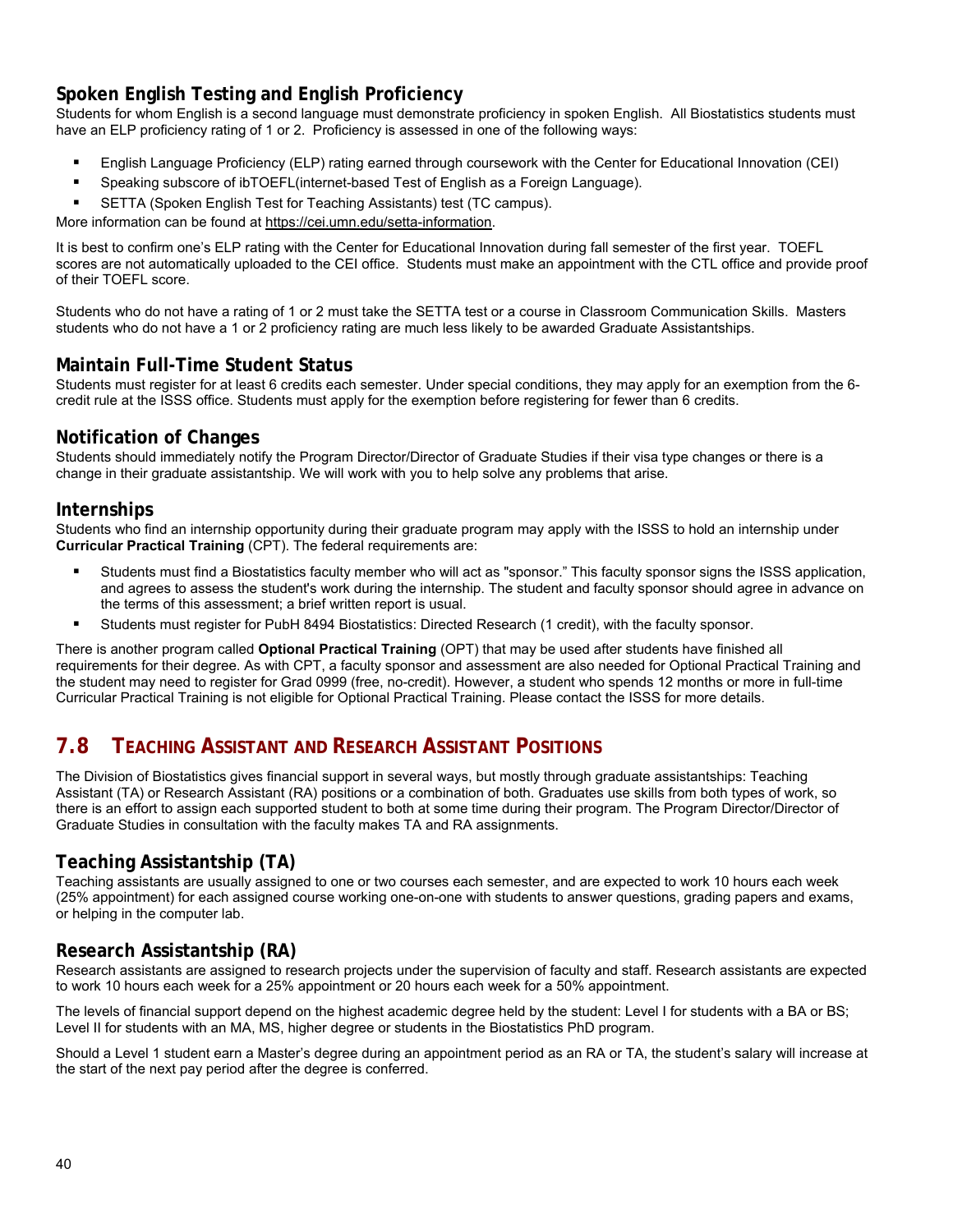The following table summarizes the salary, benefits, and expectations for half-time (25%) and full-time (50%) support for the ninemonth school year during the 2019-2020 academic year. Further details of benefits are at www1.umn.edu/ohr/gae/benefits/index.html

|                                        | <b>Half-Time Support</b>            | <b>Full-Time Support</b> |
|----------------------------------------|-------------------------------------|--------------------------|
|                                        | 25% Appointment                     | 50% Appointment          |
| <b>Hours of Work Per Week</b>          | 10 hours                            | 20 hours                 |
| MS/PhD Tuition [14 credits/semester] * | 50% tuition benefit, resident rate* | 100% tuition benefit*    |
| <b>Medical Benefit</b>                 | 47.5% coverage                      | 95% coverage             |
| Minimum 9-Month Salary [Level I]       | \$7,671                             | \$15,343                 |
| Minimum 9-Month Salary [Level II]      | \$9.941                             | \$19,882                 |

The maximum tuition benefit is defined by the Graduate School tuition plateau. For 2019-20 the tuition plateau cap will be \$8,790.00 per semester for a 50% appointment.

MPH students may calculate the tuition benefit with the following method:

- Multiply your actual appointment percentage times two to determine tuition benefit percentage
- Multiply the maximum tuition benefit by your calculated tuition benefit percentage
- Subtract this amount from your total tuition (number of registered credits times \$1,014 resident or \$1,332 nonresident tuition).

| Example 1: 25% appointment                      |                                                                                                                 | Example 2: 50% appointment               |                                                                                               |
|-------------------------------------------------|-----------------------------------------------------------------------------------------------------------------|------------------------------------------|-----------------------------------------------------------------------------------------------|
| 25%<br>$\underline{X}2$                         | (Appointment Percentage)                                                                                        | 50%<br>X <sub>2</sub>                    | (Appointment Percentage)                                                                      |
| 50%                                             | (Tuition Benefit Percentage)                                                                                    | 100%                                     | (Tuition Benefit Percentage)                                                                  |
| \$8,790.00<br>50%<br>X.<br>\$4,395.00           | (Maximum 2019-2020 Tuition Benefit)<br>(Tuition Benefit Percentage)<br>(Tuition Benefit)                        | \$8,790.00<br>100%<br>\$8,790.00         | (Maximum 2019-2020 Tuition Benefit)<br>(Tuition Benefit Percentage)<br>(Tuition Benefit)      |
| \$12,168,00<br><u>- 4,395.</u> 00<br>\$7,773.00 | $(12 \text{ cr. at } $1,014 \text{ SPH}$ resident rate)<br>(Tuition benefit)<br>(Tuition billed to MPH student) | \$12,168.00<br>$-8,790.00$<br>\$3,378.00 | (12 cr. at \$1,014 SPH resident rate)<br>(Tuition benefit)<br>(Tuition billed to MPH student) |

## **Dates of Employment for Graduate Assistantships**

RA and TA positions actually start a week before classes begin in the fall, and continue a week after classes end in the spring. There is no official vacation in December. Under the University rules, all graduate assistants are expected to be present to work during the entire term they are employed, so this means that **vacation time must be negotiated in advance with the supervisor**. Here are the time periods when graduate assistants are employed:

|                             | <b>Start Date</b> | <b>End Date</b> |
|-----------------------------|-------------------|-----------------|
| <b>Fall Semester 2019</b>   | August 26, 2019   | January 8, 2020 |
| <b>Spring Semester 2020</b> | January 9, 2020   | May 24, 2020    |

Students who terminate a graduate assistantship before the contracted ending date will be required to "pay back" a prorated amount of tuition and health insurance.

### **Summer Support**

Summer RA/TA positions generally do not cover summer tuition costs.

## **Length of Financial Support**

PhD students, who have completed their MS degree and make satisfactory progress (see section 11.5), will receive financial support for up to four years. All other students in the PhD program will be supported for a maximum of 5 years. If funding is available, we will support MS and MPH students for up to two years, as long as they make satisfactory progress (see section 8.5). Since future research funding is always uncertain and because of our increasing student body, we may not be able to promise this funding for future MS/MPH students. Students assigned a graduate assistantship will receive a letter of appointment before the appointment date (semester) describing their assignment. The Division cannot make a commitment to continue that assistantship longer than the payroll appointment letter outlines.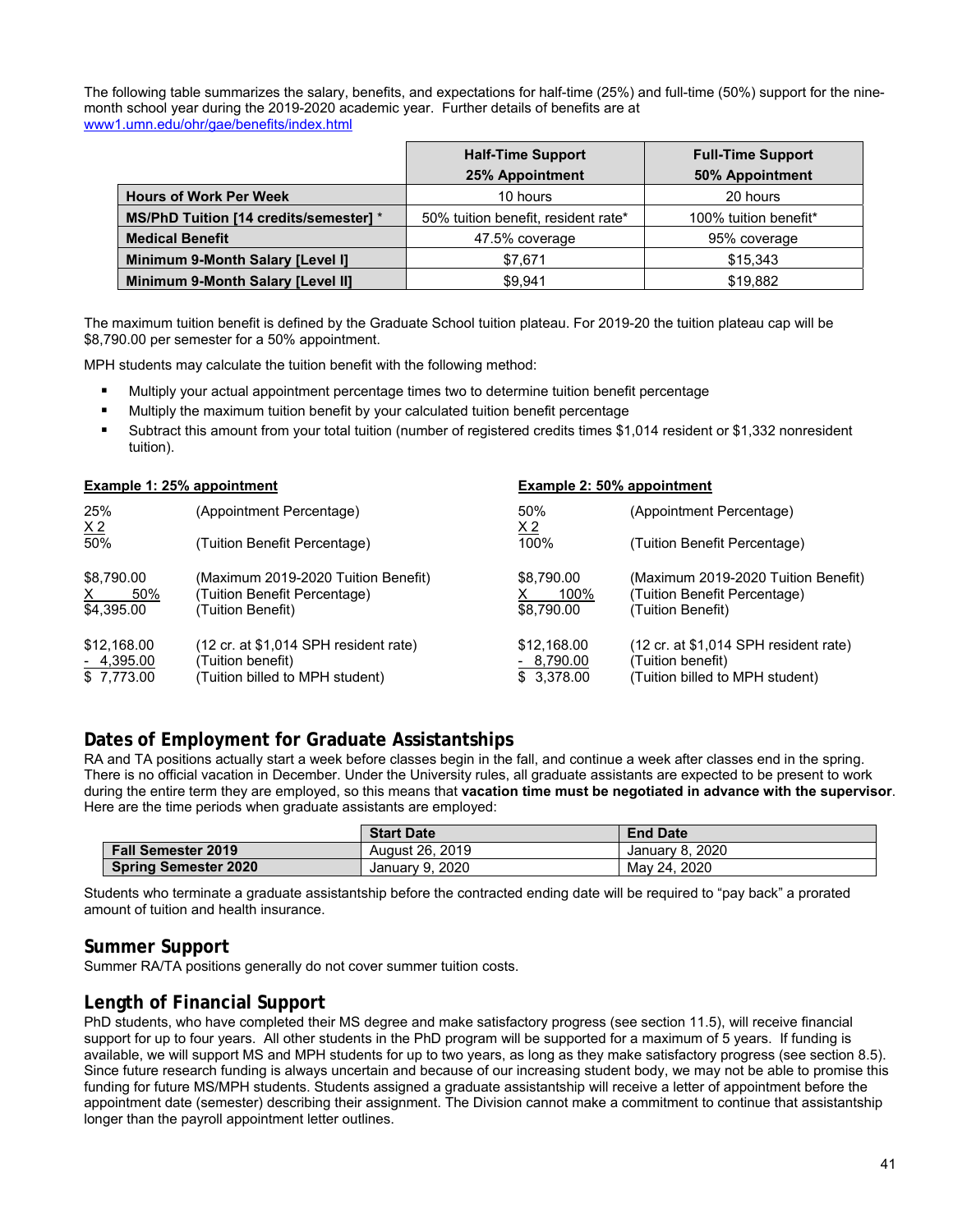## **Finding Other Assistantships**

Students admitted to the MS or PhD programs without financial support are eligible to apply for any graduate assistantship within the University. All graduate assistants receive the benefits listed above, although salaries may differ. All graduate assistant openings are listed at https://humanresources.umn.edu/content/find-job

# **7.9 STUDENT MAILBOXES**

All division students have a mailbox and should check it frequently for information. Mailboxes are located in Mayo A446. This room is locked at all times. The combination to the door can be obtained from the Biostatistics Mayo staff (Megan Schlick or Sally Olander).

# **7.10 DIVISION TRAVEL POLICY FOR BIOSTATISTICS STUDENTS**

The 2019-2020 (July 1, 2019 – June 30, 2020) Division policy for Biostatistics student travel is as follows:

- 1. All students giving a contributed invited, or poster presentation of their research at a conference (ENAR, JSM, etc.) will be eligible for up to \$800 in support.
- 2. For those who obtain external matching funds (say, an ENAR Student Travel Award, any of the JSM student travel awards sponsored by the various ASA sections, etc), the amount of expenses eligible for reimbursement will increase to \$1600. Students may elect to split this funding across more than one meeting -- say, using \$900 to supplement JSM travel and the remaining \$500 to supplement ENAR or other travel.

Prior to travel, email all requests for approval to use these funds to interim Division Head, Joe Koopmeiners (koopm007@umn.edu) with a copy to Janet Bendickson (j-bend@umn.edu). When you return from your travel, you will need to submit your reimbursement via *Chrome River*. To upload your receipts, go to MyU.umn.edu, under Key Links near the top, click on U Travel in the drop down box.

Per University reimbursement policy, expenses for reimbursement must be submitted within 60 days of the expense date or trip return date. (https://policy.umn.edu/finance/travel-proc02). In addition, if you travel on UMN business and you arrive/depart earlier/later than the meeting time for personal time, the Research Compliance office requires that several airfare quotes are included in the backup material if you add vacation or personal days to your airfare. One quote should show the cost of the airfare for the specific days of the business travel. Additional quotes would indicate the cost of airfare with the additional personal days (https://policy.umn.edu/finance/travel).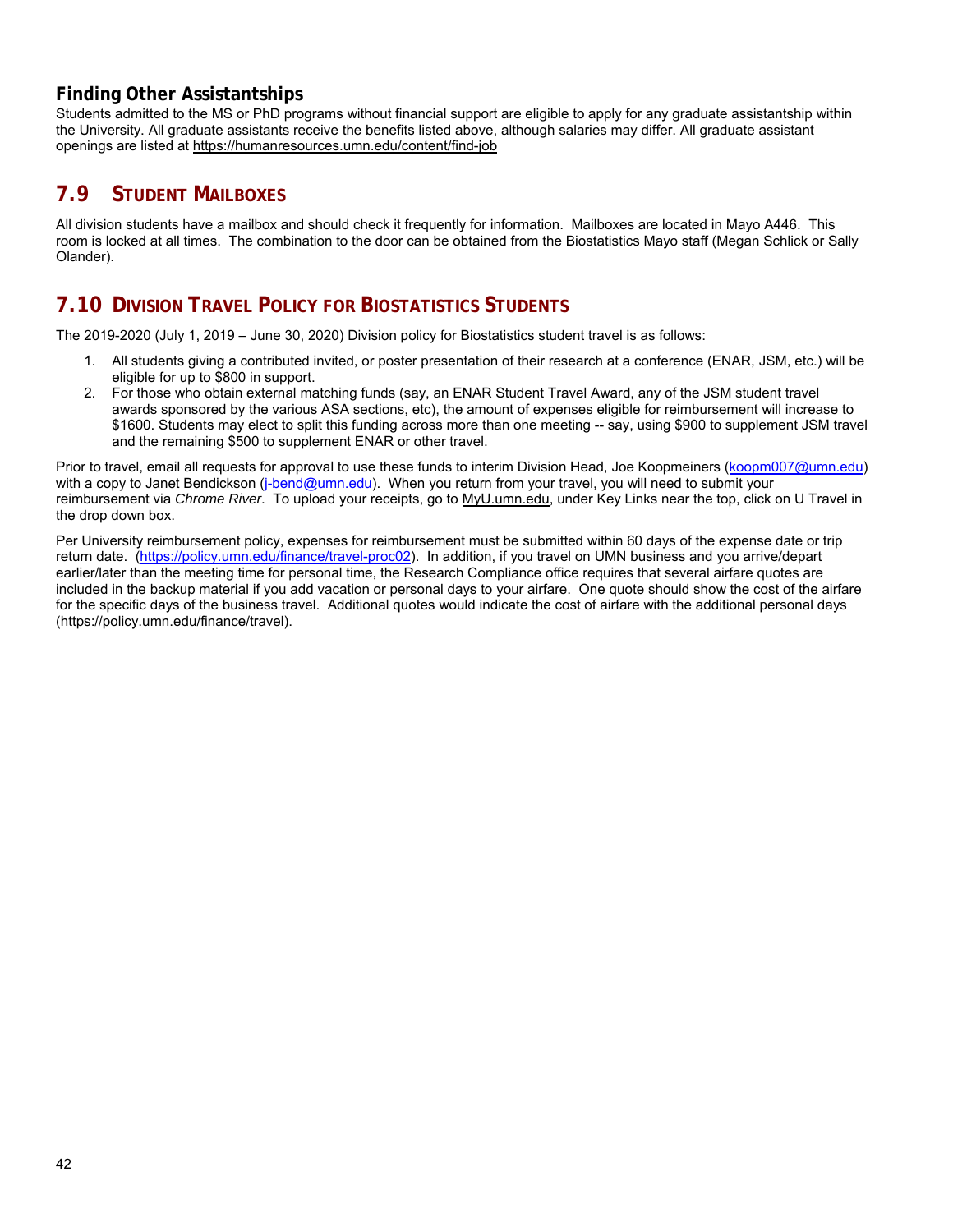# **8. BIOSTATISTICS MS PLAN B DEGREE PROGRAM**

# **8.1 BIOSTATISTICS MS COMPETENCY STATEMENT**

Biostatisticians are key collaborators in scientific research, providing expert advice on and direct involvement in study design, implementation, analysis, and communication. The Biostatistics program balances education in applied and theoretical biostatistics, mathematical statistics, and computing, all within the context of public health, medicine, and clinical translational research. The objectives of the MS program in Biostatistics are (1) to expose students to the basic principles of the core areas in public health, (2) to prepare them for careers involving application of statistical methods to public health problems, and (3) to prepare them for possible later work toward a PhD degree in biostatistics. Upon graduation, a student with an MS degree should be able to apply basic scientific and statistical principles to the design and analysis of both experimental and observational studies.

| <b>Biostatistics MS</b><br><b>Competencies</b>                                                                                      | PUBH 6250 Foundations in Public<br>Health | PUBH 7405 Biostatistics: Regression | PUBH 7406 Advanced Regression<br>and Design | PUBH 7420 Clinical Trials: Design,<br>Implementation, and Analysis | PUBH 7450 Survival Analysis | PUBH 7494 Integrative Learning<br>Experience (i.e. Plan B) | STAT 5101 Theory of Statistics | STAT 5102 Theory of Statistics II | STAT 8101 Statistical Theory | STAT 8102 Statistical Theory II |
|-------------------------------------------------------------------------------------------------------------------------------------|-------------------------------------------|-------------------------------------|---------------------------------------------|--------------------------------------------------------------------|-----------------------------|------------------------------------------------------------|--------------------------------|-----------------------------------|------------------------------|---------------------------------|
| Use a general understanding of public<br>health research, practice, and ethics to<br>inform biostatistical practice.                | X                                         |                                     |                                             | $\mathsf{X}$                                                       | X                           |                                                            |                                |                                   |                              |                                 |
| Collaborate in the design of research<br>studies of human health and disease.                                                       |                                           | X                                   | X                                           | X                                                                  | X                           |                                                            |                                |                                   |                              |                                 |
| Implement tabular and graphical<br>displays of quantitative information in<br>ways that are clear to non-statistical<br>scientists. |                                           | $\times$                            | X                                           |                                                                    |                             | $\mathsf{X}$                                               |                                |                                   |                              |                                 |
| Draw inferences from quantitative data.                                                                                             |                                           | $\mathsf{X}$                        | X                                           | $\mathsf{X}$                                                       | X                           | X                                                          | X                              | X                                 | X                            | $\mathsf{X}$                    |
| Communicate those inferences and<br>their interpretation to non-statistical<br>scientists                                           |                                           | X                                   | X                                           | $\mathsf{X}$                                                       | X                           | X                                                          |                                |                                   |                              |                                 |
| Write programs in two or more<br>statistical packages.                                                                              |                                           | $\times$                            | X                                           |                                                                    | X                           |                                                            |                                |                                   |                              |                                 |
| Address a public health or research<br>question with statistical analysis and/or<br>simulation study.                               |                                           |                                     | X                                           | X                                                                  |                             | X                                                          |                                |                                   |                              |                                 |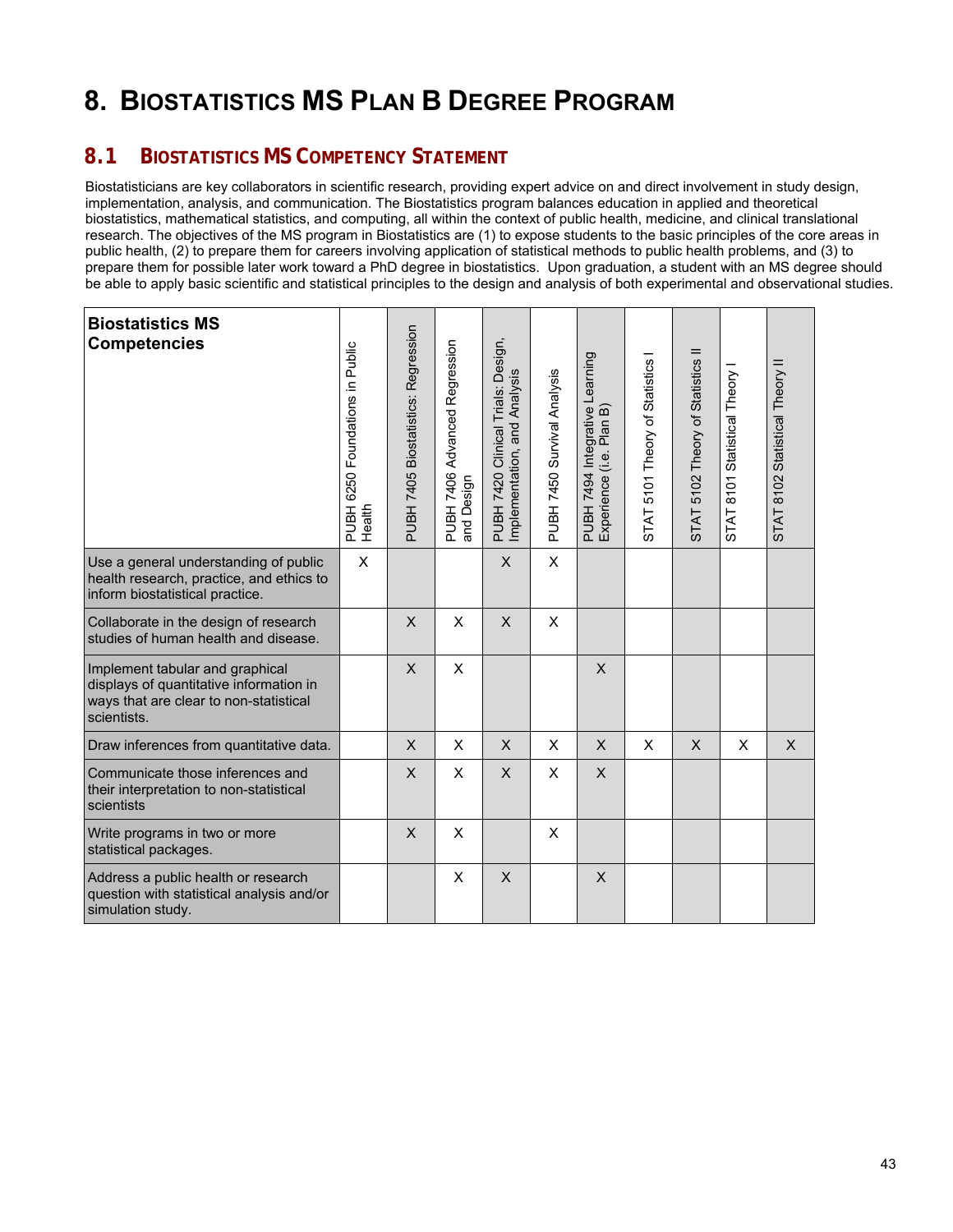# **8.2 REQUIREMENTS**

## **Coursework**

For the MS-Plan B program, students must complete a minimum of 30 credits to include:

- Six core biostatistics courses: Regression (PubH 7405), Advanced Regression and Design (PubH 7406), Theory of Statistics I and II (Stat 5101, 5102; or Stat 8101, 8102), Survival Analysis (PubH 7450), and Clinical Trials, (PubH 7420).
- **Three biostatistics electives (at least 8 credits total), usually taken during the second year.**
- PubH 6250, usually taken during the first year.
- PubH 7494 Integrative Learning Experience (ILE): Biostatistics (3 credits), taken while completing Plan B project/Integrative Learning Experience (ILE).
- Students who are not native speakers of English must show proficiency in spoken English; see section 7.6.
- Additional requirements include: maintain a GPA of 3.0, pass a comprehensive written exam, complete the Plan B Integrative Learning Experience (ILE) project, and pass the final oral exam. All courses in the MS-Plan B program must be taken with the A/F grading option.

## **Standard MS-Plan B Course Schedule**

### **Fall Semester – Year One**

| <b>Course</b>                              | Title                                                            | <b>Credits</b> |
|--------------------------------------------|------------------------------------------------------------------|----------------|
| PubH 7405                                  | Regression                                                       |                |
| <b>Stat 5101</b><br>or<br><b>Stat 8101</b> | Theory of Statistics I (5101)*<br>Theory of Statistics I (8101)* | 4              |
| PubH 6250                                  | Foundations of Public Health                                     |                |

### **Spring Semester – Year One**

| PubH 7406              | Advanced Regression and Design  |     |
|------------------------|---------------------------------|-----|
| <b>Stat 5102</b><br>or | Theory of Statistics II (5102)* |     |
| <b>Stat 8102</b>       | Theory of Statistics II (8102)* | 3   |
| Varies                 | <b>Biostatistics Elective**</b> | 2-4 |

### *Comprehensive Written Exam to be taken after finals of Spring Semester*

### **Fall Semester – Year Two**

| <b>Course</b> | <b>Title</b>                    | Сı      |
|---------------|---------------------------------|---------|
| PubH 7450     | <b>Survival Analysis</b>        | ັ       |
| Varies        | <b>Biostatistics Elective**</b> | $2 - 4$ |
| Varies        | <b>Biostatistics Elective**</b> | $2 - 4$ |

#### **Spring Semester – Year Two**

| . . |           |                                 |     |
|-----|-----------|---------------------------------|-----|
|     | PubH 7420 | <b>Clinical Trials</b>          |     |
|     | PubH 7494 | Master's Project: Biostatistics |     |
|     | Varies    | <b>Biostatistics Elective**</b> | 2-4 |

\* CHOOSING BETWEEN STAT 5101-5102 AND STAT 8101-8102: Student may take either the theory sequence Stat 5101-5102 or the theory sequence Stat 8101-8102. Students should consider taking Stat 8101-8102 if they have a strong background in mathematics and especially if they are considering going on for a PhD in Biostatistics.

\*\* Biostat Electives: Students are required to complete 3 Biostatistics elective courses (at least 8 credits). There are several opportunities in the standard MS curriculum for students to register for these courses.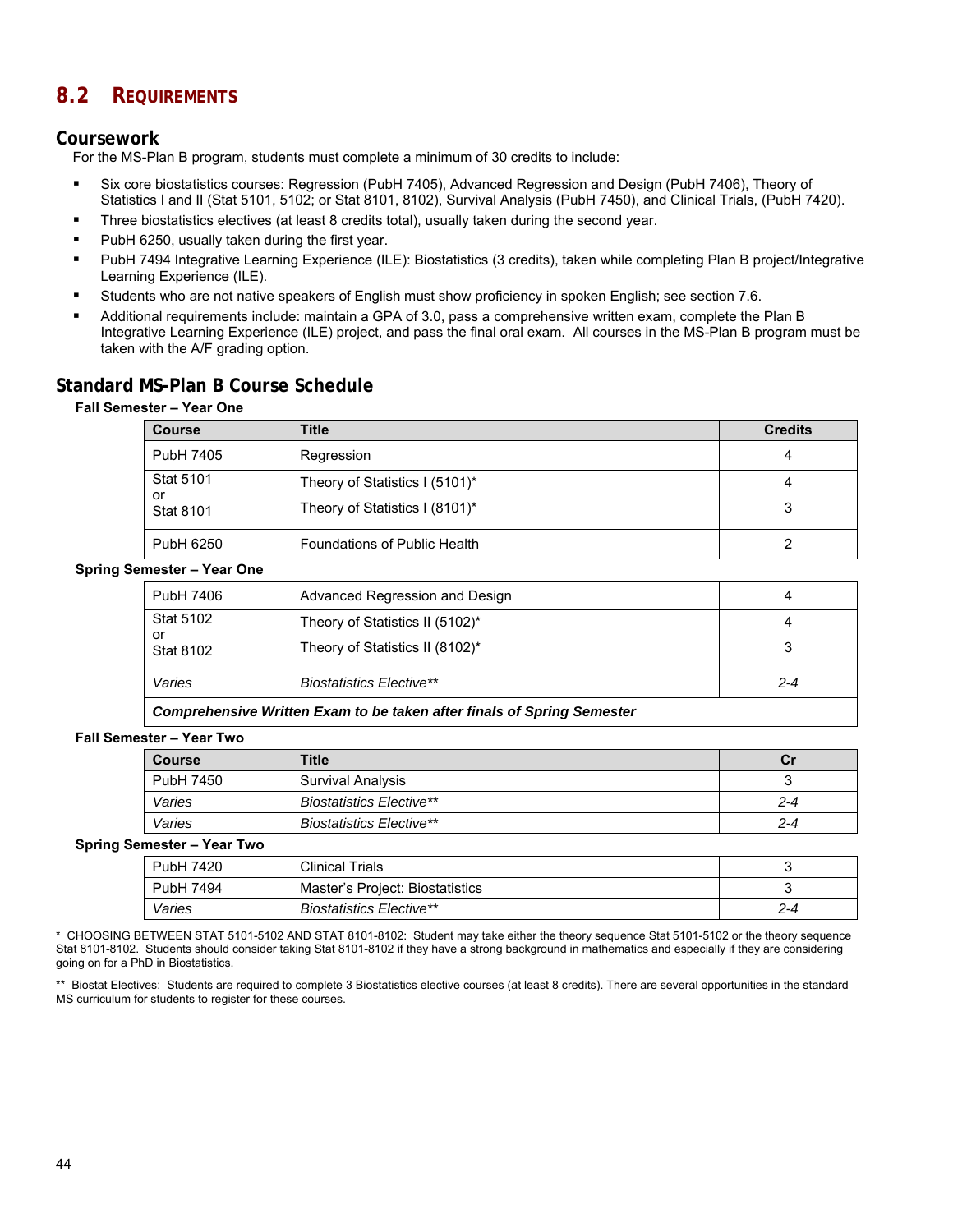# **Accelerated (1.5 year) MS-Plan B Course Schedule**

For highly motivated students, the existing Biostatistics MS program can be completed in 1.5 years. If a student selects this option, the student should discuss their curriculum plan with their academic advisor and program coordinator.

### **Fall Semester – Year One**

| <b>Course</b>          | <b>Title</b>                    | <b>Credits</b> |
|------------------------|---------------------------------|----------------|
| PubH 7405              | Regression                      | 4              |
| <b>Stat 5101</b>       | Theory of Statistics I (5101)*  | 4              |
| or<br><b>Stat 8101</b> | Theory of Statistics I (8101)*  | 3              |
| PubH 6250              | Foundations of Public Health    | 2              |
| Varies                 | <b>Biostatistics Elective**</b> | 1-4            |

### **Spring Semester – Year One**

| PubH 7406                                                                     | Advanced Regression and Design  | 4       |  |
|-------------------------------------------------------------------------------|---------------------------------|---------|--|
| <b>Stat 5102</b>                                                              | Theory of Statistics II (5102)* | 4       |  |
| or<br><b>Stat 8102</b>                                                        | Theory of Statistics II (8102)* | 3       |  |
| PubH 7420                                                                     | <b>Clinical Trials</b>          |         |  |
| Varies                                                                        | <b>Biostatistics Elective**</b> | $2 - 4$ |  |
| <b>Comprehensive Written Exam to be taken after finals of Spring Semester</b> |                                 |         |  |

### **Summer between Years 1 and 2 (optional registration opportunity)**

| $\overline{\phantom{a}}$<br>anes' | c Elective***<br>,,,<br>⊶.<br>энсе<br>.            | -د. |
|-----------------------------------|----------------------------------------------------|-----|
|                                   | statistics****<br>BIO <sup>r</sup><br>∩∩ان<br>IVI: |     |

### **Fall Semester – Year Two**

| <b>Course</b> | <b>Title</b>                                           | C۱      |
|---------------|--------------------------------------------------------|---------|
| PubH 7450     | <b>Survival Analysis</b>                               |         |
| PubH 7494     | Master's Project (if not registered during the summer) |         |
| Varies        | <b>Biostatistics Elective**</b>                        | $2 - 4$ |
| Varies        | <b>Biostatistics Elective**</b>                        | $2 - 4$ |

\* CHOOSING BETWEEN STAT 5101-5102 AND STAT 8101-8102: Student may take either the theory sequence Stat 5101-5102 or the theory sequence Stat 8101-8102. Students should consider taking Stat 8101-8102 if they have a strong background in mathematics and especially if they are considering going on for a PhD in Biostatistics.

\*\* Biostat Electives: Students are required to complete 3 Biostatistics elective courses (at least 8 credits). There are several opportunities in the standard MS curriculum for students to register for these courses.

\*\*\* PubH 6250 (Foundations in Public Health) could be taken online during the summer.

\*\*\*\* The Plan B could be started during the summer.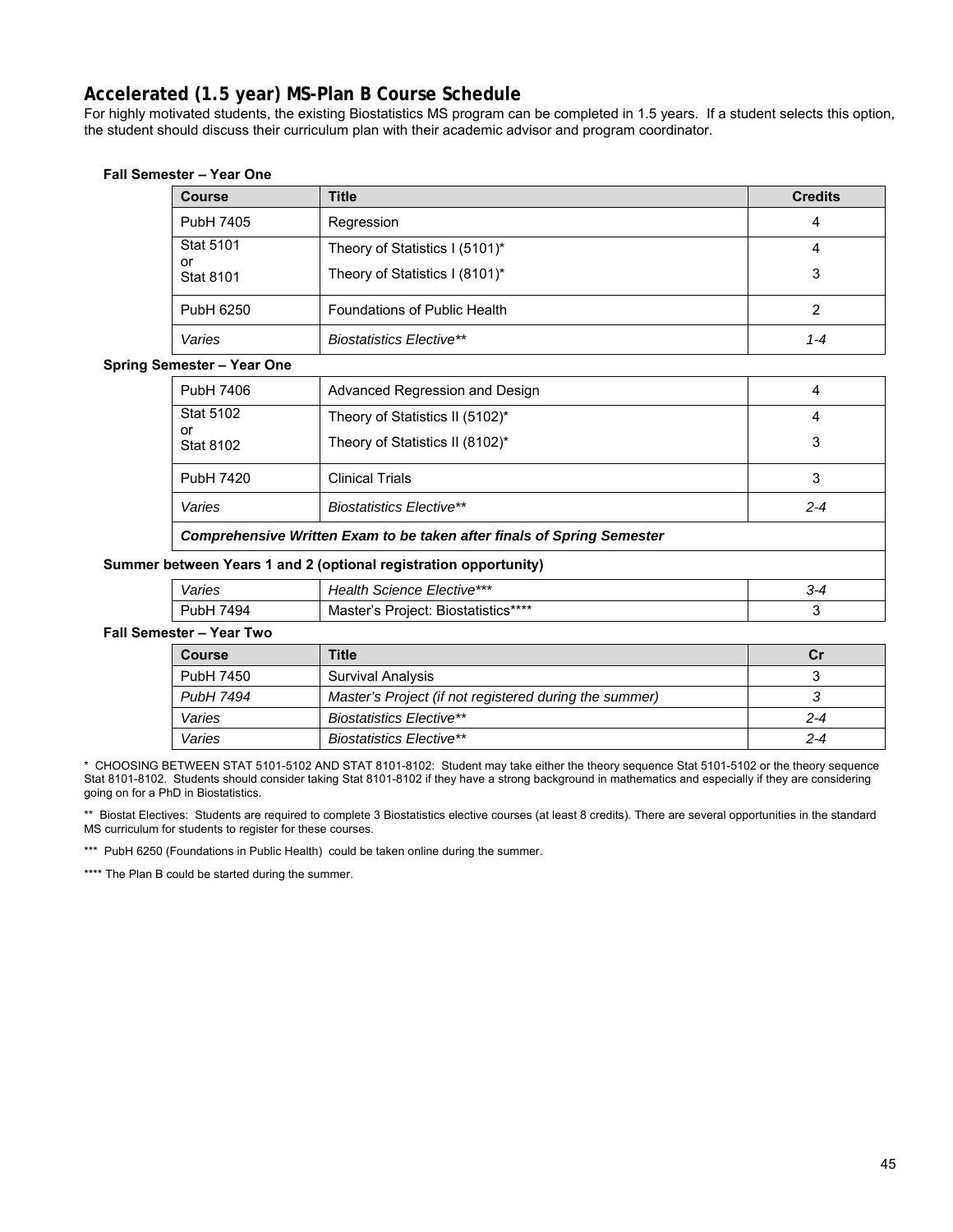## **Biostatistics Electives**

Students need **three** biostatistics elective courses (at least 8 credits) chosen from the list below. The courses are grouped into topics, but students may choose any three courses. To use a course not listed below for a biostatistics elective, a students will need approval from their advisor and the Program Director/Director of Graduate Studies *before* registering for the course.

|  | <b>Biostatistical Methods</b> |
|--|-------------------------------|
|  |                               |

| <b>Course</b>    | Title                                                     | <b>Credits</b> |
|------------------|-----------------------------------------------------------|----------------|
| PubH 7430        | <b>Statistical Methods for Correlated Data</b>            | 3              |
| PubH 7440        | Introduction to Bayesian Data Analysis                    | 3              |
| PubH 7445/8445   | Statistics in Genetics and Molecular Biology              | 3              |
| PubH 7460        | <b>Advanced Statistical Computing</b>                     | 3              |
| PubH 7461        | Exploring and Visualizing Data in R                       | $\overline{2}$ |
| PubH 7462        | Advanced Programming and Analysis in R                    | 2              |
| PubH 7465        | <b>Biostatistics Consulting</b>                           | 3              |
| PubH 7470        | Study Designs in Biomedical Research                      | 3              |
| PubH 7475/8475   | Statistical Learning and Data Mining                      | 3              |
| PubH 7485/8485   | Methods for Causal Inference                              | 3              |
| <b>PubH 8422</b> | Modern Non-parametrics (requires PhD level prerequisites) | 3              |
| PubH 8472        | Spatial Biostatistics (requires PhD level prerequisites)  | 3              |
| <b>Stat 5401</b> | <b>Applied Multivariate Methods</b>                       | 3              |
| <b>Stat 5601</b> | Nonparametric Methods                                     | 3              |

## **Preparation for the Biostatistics PhD Program [see section 8.4]**

| 5615H<br>Math | าors<br>⊤to Analvsıs<br>Introduction<br>. וטד    |  |
|---------------|--------------------------------------------------|--|
| 5616H<br>Math | ≧to Analvsıs II<br>Honors.<br>roduction<br>Intro |  |

## **Related Software**

| . <i>. .</i> .             | Arc/Info<br>oduction<br><b>Intro</b><br>to                 |  |
|----------------------------|------------------------------------------------------------|--|
| <b>--^</b><br>חח≏הׄ<br>556 | Science<br>Principles<br>∶ Information<br>Geographic<br>0t |  |

## **Technical Writing in English for Non-native Speakers**

| <b>Writ 5051</b> | Research Writing Practice for Non-native Speakers                                   |  |
|------------------|-------------------------------------------------------------------------------------|--|
| <b>Writ 5052</b> | Research Presentations and Conference Writing for Non-native Speakers<br>of English |  |

## **Health Science Course Requirement**

All Biostatistics MS students are required to complete PubH 6250 (Foundations in Public Health). The 2 credit course is offered as an online course.

## **Minor Field**

A *minor field* is optional, with extra requirements. Students must complete 6 or more credits in a single field outside biostatistics and need approval from the Program Director/Director of Graduate Studies in the minor field.

## **Transferring Credits**

Coursework from other institutions or programs may be transferred to the Biostatistics MS program with approval from the student's advisor and the Program Director/Director of Graduate Studies. Rules for transferring courses are given in the online Graduate Education Catalog at http://www.policy.umn.edu/Policies/Education/Education/GRADCREDITDEGREE.html. The Petition Form can be found at: https://onestop.umn.edu/node/136601/attachment.

## **Registration Requirement and Student Status**

MS students must register for at least six credits each semester to be certified by the Office of the Registrar as a full time Graduate School student. Full-time status is required to hold a graduate assistantship.

Students should maintain active student status from the beginning of their program until they graduate. To maintain active student status, a student must register every fall and spring semester. Students who have completed all required courses may register for Grad 0999, which is free, zero-credit, non-graded and fulfills the registration requirement. See https://onestop.umn.edu/academics/special-registration-categories-graduate-and-professional-students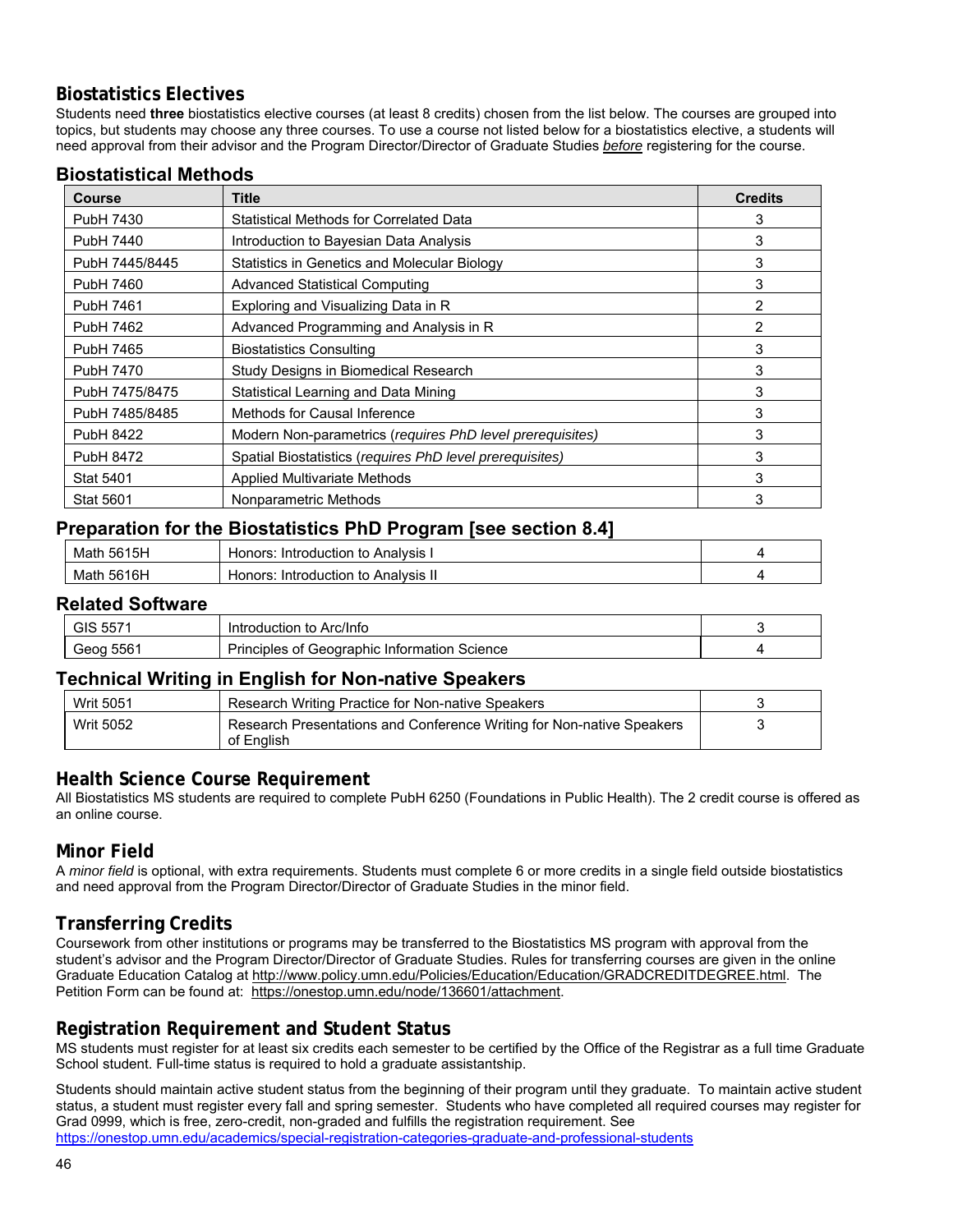Students who do not register for one semester lose their student status with the Graduate School. To regain student status, they must reapply; see http://www.sph.umn.edu/site/docs/isph/Change-of-Status-Request.pdf for details.

# **8.3 WRITTEN EXAMINATION**

The written examination is given in May (the Thursday, 1 week after spring semester final exams). The written exam covers material from the two methods courses, (PubH 7405-7406) and the two statistical theory courses (Stat 5101-5102, for which Stat 8101-8102 is also more than adequate). Students are expected to take the exam the first time it is given after the student completes these courses. Students who are expected to take the exam but do not, will be officially recorded as failing the written exam. Exemptions can only be granted by the academic advisor and the Program Director/Director of Graduate Studies, in consultation with the Division Head. To help students prepare, previous years' written exams and answer keys are available for review and photocopying in the Division office.

The written exam is a three-hour, closed book exam. Students are issued hand calculators for the exam and may not use their own calculator. Students are assigned individual code letters when the test is given, and only this code appears on the student's test. Each test is scored independently by two faculty. Faculty meet within two weeks after the exam to decide the passing score, which takes into account the difficulty of the exam relative to previous years' exams. Only after the passing score is set are the faculty unblind to which student had which code letter. Academic advisors inform students whether or not they passed the exam. Faculty do not reveal scores or score rankings to the students. The exam's answers are made available to students after the passing score is set. Students may request additional information on their exam performance from their academic advisor.

Students have two chances to pass the exam. If they do not pass the first time, they must take the exam one year later. A student who fails on the second try or does not take the exam will not be allowed to continue in the MS program.

# **8.4 GRADUATE PLANNING AND AUDIT SYSTEM (GPAS)**

In January of a student's final term (or at least twelve weeks before their final oral exam) students must submit their Graduate Planning and Audit System (GPAS) planner. This form collects all the required coursework for the MS degree, both courses completed and those not yet taken.

## **8.5 APPLYING TO THE PHD PROGRAM**

Students who are enrolled in the MS program and who wish to continue to the PhD program must apply through the SOPHAS application process. Students should refer to the School of Public Health admissions website for the most up to date application process (https://www.sph.umn.edu/prospective/application-process/):

- 1. Discuss plans with their academic advisor and the Program Director/Director of Graduate Studies during their first year or after the Masters written examination.
- 2. Take the prerequisite, *Math 5615H Real Analysis I (or MATH 4603 for those students who have had no exposure to Real Analysis)* during fall semester of year two.
- 3. There are 2 application processes a student can choose depending on how early one submits an application. Both application processes are through SOPHAS.
	- First option, a student can submit their application as early as July 15 (one entire year before beginning the PhD program). If an applicant chooses this process, their original MS application information is still available in SOPHAS. The applicant will need to have 2 letters of recommendation from Biostat faculty submitted with their application by July 15. Letter writers will have the opportunity to update their recommendations during fall semester, before the file is reviewed. A third letter of recommendation, from the Math 5615/Math 4603 instructor (see below), should be submitted directly to the Division of Biostatistics during fall semester. Please note: the admissions committee will not review the application until all updated materials have been received by the Division of Biostatistics.
	- Second option, a student can begin a new application in SOPHAS and submit the complete application by December 1.
- 4. For either application process, applicants are encouraged to submit a recommendation letter from the Math 5615/Math 4603 instructor and at least one from a Biostatistics faculty member.
- 5. If a student's PhD application states that they plan to finish their MS degree, it is important that they do so before the first semester after admission to the PhD program. This includes specifically finishing the Plan B project/Integrative Learning Experience (ILE) before the start of the fall semester of the PhD study. If the student does not complete the MS program by that time, they may forfeit chances of having a graduate assistantship until completion of all MS requirements.

If students have additional questions, they are encouraged to talk with the Biostatistics Program Coordinator.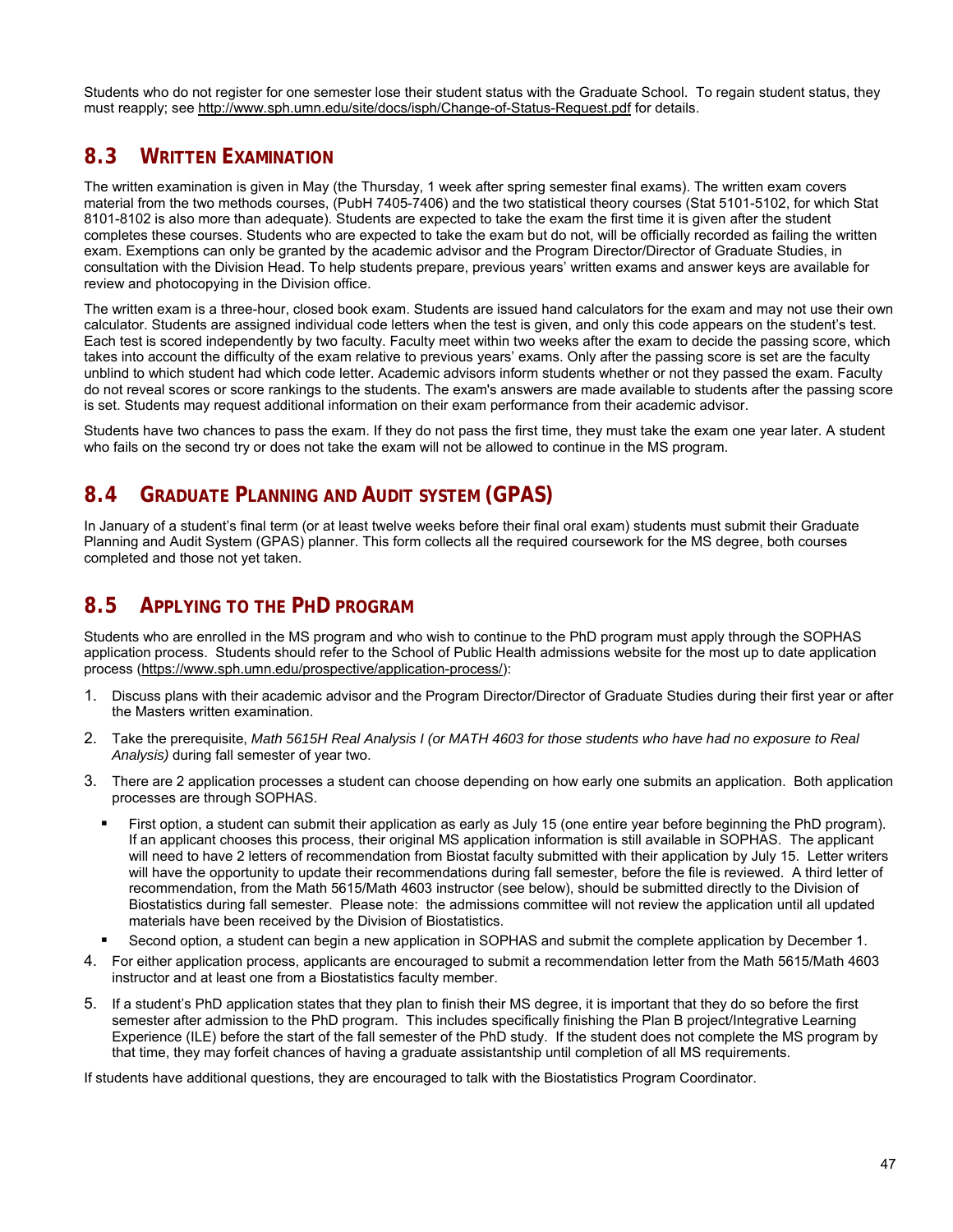# **8.6 SATISFACTORY PROGRESS IN THE MS PROGRAM**

Students are expected to advance steadily towards graduation, which is called making "satisfactory progress." To make satisfactory progress in the MS program, students should:

- Register for courses every fall and spring semester until course requirements are completed. Students with graduate assistantships must register for at least 6 credits to maintain their full-time status, or lose their assistantship.
- Maintain a GPA of at least 3.0 in the MS core courses and the MS required elective courses, and make up all grades of I (incomplete) within one year.
- Take the written exam the first time it is given after the student completes PubH 7405-7406 and Stat 5101-5102 (or Stat 8101-8102). Students who are expected to take the exam but do not will be officially recorded as failing the written exam. Exemptions can only be granted by the academic advisor and the Program Director/Director of Graduate Studies, in consultation with the Division Head.
- Submit Graduate Planning & Audit System (GPAS) planner 1 semester before intended graduation; see section 8.7.
- Complete Plan B project/Integrative Learning Experience (ILE)/Integrative Learning Experience and pass the final oral examination within one semester of completing all required coursework.

In June, current students receive a letter from their academic advisor assessing their progress, and explaining any unfulfilled requirements for satisfactory progress.

If a student needs an exemption from these requirements, they must make a written request to both their academic advisor and the Program Director/Director of Graduate Studies. The request must include a written plan for finishing the MS program.

Students who fail to make satisfactory progress will be asked to meet with their academic advisor and the Program Director/DGS, to discuss the requirements for continuing in the program. These requirements and the time limit for fulfilling them will be given to the student in writing. If the requirements are not met within the deadline, the graduate faculty will vote to decide whether to dismiss the student from the program.

# **8.7 PLAN B PROJECT/INTEGRATIVE LEARNING EXPERIENCE (ILE)**

## **AND GRADUATING**

Plan B project/Integrative Learning Experience (ILE) should involve a combined total of approximately 120 hours (the equivalent of three full-time weeks) of work. Common topics for Plan B project/Integrative Learning Experience (ILE) include application and assessment of new methodology, a novel analysis of an interesting dataset, or a simulation study to compare statistical methods. As examples, written projects from previous students are in the Biostatistics Reading Room.

In Biostatistics, there are three requirements for Plan B project/Integrative Learning Experience (ILE):

- 1. A written report, with a review of the relevant biostatistical literature, technical explanation of the biostatistical method, and a clear exposition of the scientific background relevant to any data used. Computer code written for the project should be listed in an appendix, and carefully documented. The student should do all work on the project.
- 2. A 25-minute oral presentation of the project at a seminar, followed immediately by a final oral examination by the student's approved committee. The seminar is open to the public; the oral exam is not.
- 3. Students must register for PubH 7494 *Integrative Learning Experience: Biostatistics*, for a total of 3 credits with the S/N grading option.

From start to finish (graduation), Plan B project/Integrative Learning Experience (ILE) requires at least six weeks, and many students take four or five months to complete their project. Below is a list of steps in carrying out a Plan B project/Integrative Learning Experience (ILE). If necessary, some steps can be finished quickly, but some cannot be rushed. A fixed deadline is that *students must give a complete final copy of their project, approved by their project advisor, to their oral examination committee two weeks before the seminar and final oral exam*. The student's Plan B project/Integrative Learning Experience (ILE) advisor decides when the written project is ready to give to the committee and this may take longer than many students expect. A student may find them self in a difficult situation if they accept a job with a fixed starting date before their advisor says they are ready to schedule their seminar and final oral exam. Here is a suggested timeline:

## **During Fall Semester of Year Two:**

Find a **Plan B project/Integrative Learning Experience (ILE) advisor** and a topic.

The Plan B project/Integrative Learning Experience (ILE) advisor is a member of the Biostatistics faculty with Graduate Education Responsibilities who is responsible for supervising the student's work, and approving the scope and content of the student's project. Students may choose their academic advisor as their project advisor, or they may choose another Biostatistics faculty member.

Another possibility is for the student to work on their project with a faculty member in a health science field outside Biostatistics, supervised by their Plan B project/Integrative Learning Experience (ILE) advisor in Biostatistics. This outside advisor would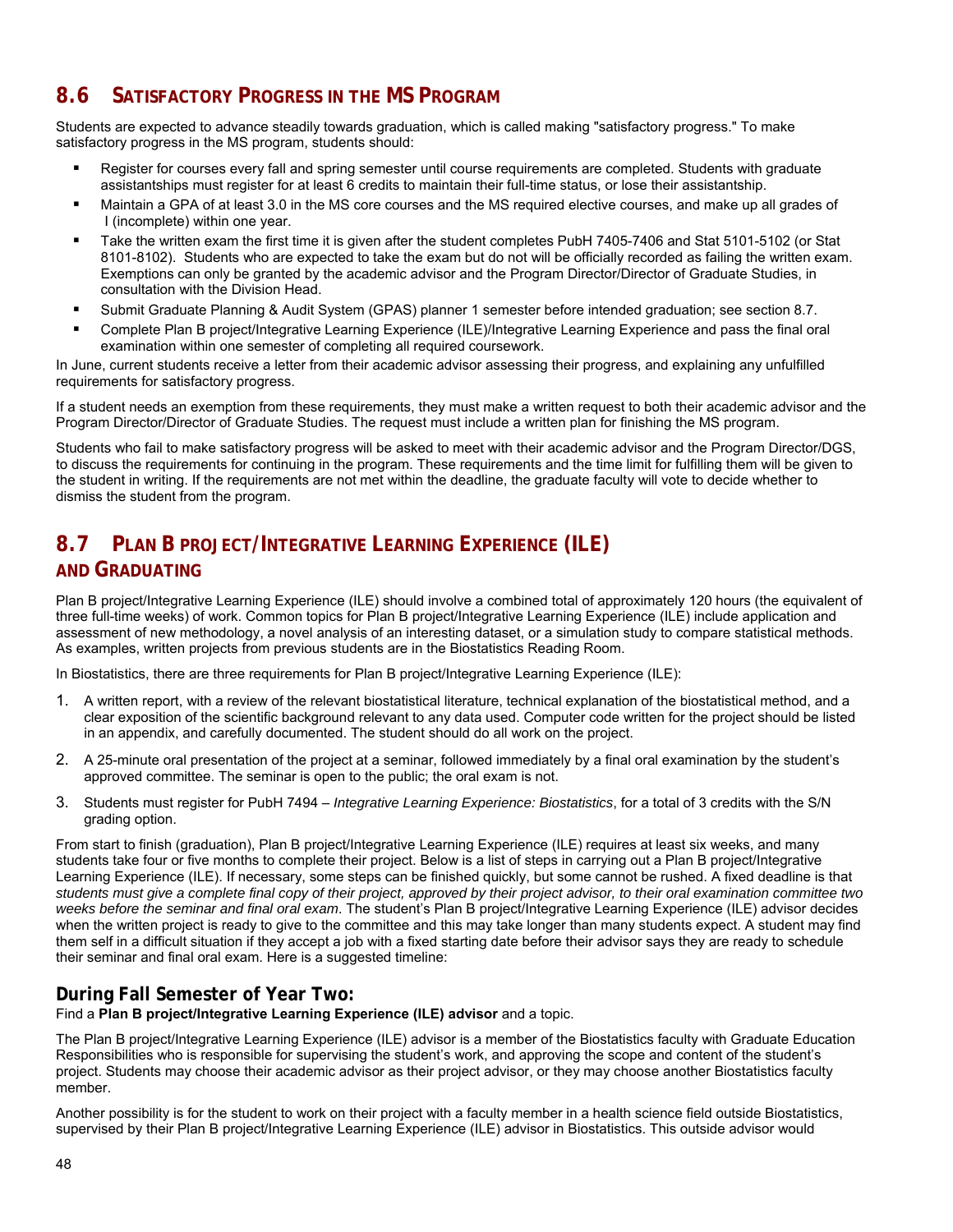normally be a member of the final oral examination committee. In order to serve on this committee, the outside advisor must be listed as a Faculty member with Graduate Education Responsibilities with the Graduate School

(https://apps.asr.umn.edu/faculty\_roles/); please see the Program Coordinator to check on this. If they are not listed as a Faculty with Graduate Education Responsibilities, they will not be able to serve on a Biostatistics student's final oral examination committee.

## **During Spring Semester of Year Two, or about two months before graduation:**

MS students are required to submit numerous on-line forms to the Graduate School to report details about their degree coursework, examining committee members, and to obtain approvals at each step. It is important to initiate the required forms far enough in advance to allow time for automated routing for approvals and allow for delays. The Graduate Student Services and Progress office will not allow students to defend the master's project until all required forms have been submitted and approved.

- 1. In early January (or one semester prior to your degree completion) submit your Graduate Planning and Audit System (GPAS) planner. Student GPAS planner guide: https://onestop.umn.edu/academics/how-use-gpas-planner
- 2. Once a student's GPAS is approved by the Graduate School, a student can assign members to their master's final exam committee. This is submitted online at https://onestop.umn.edu/academics/examination-committees#accord-5. This step should be completed 8 weeks before a student plans to complete their Final Oral Exam.

The committee must have a minimum of 3 members; 2 members of the Biostatistics faculty including the student's academic advisor and 1 faculty member from outside Biostatistics. All committee members must be listed as a Faculty with Graduate Education Responsibilities with the Graduate School (https://apps.asr.umn.edu/faculty\_roles/). Typically the committee is made up of the Plan B/Integrative Learning Experience advisor, the academic advisor (or some other Biostatistics faculty when the Plan B advisor is also the academic advisor), and a non-biostatistics faculty member whom the student had as a professor for a class or who has some relationship with the project.

For students declaring a minor, a faculty member from the minor department must be included and will fulfill the external member requirement.

- 3. Complete a first draft of the project and submit to the project advisor. For the format of the written project, please see recent students' projects in the Biostatistics Reading Room (Mayo A460). Students may need to revise this draft several times. Plan B project/Integrative Learning Experience (ILE) advisor decides when a student's written project is close enough to finished, and then gives the student permission to schedule the seminar and final oral examination.
- 4. Most students complete their projects and their final oral examination during spring semester of their second year or during the summer following this. If the project takes longer and the final oral examination will be scheduled during fall semester of your third year, then the student must register for fall semester to maintain active student status. Registering for Grad 0999, which is free, zero-credit, non-graded course, fulfills the registration requirement. If a student loses active student status they will not be able to graduate until they reapply and pay the application fee.

5. Download the Graduation Packet from the Graduate Student Services and Progress office (https://apps.grad.umn.edu/secure/gradpacket/). A student must have an approved GPAS and approved final exam committee on file before the Graduate Student Services and Progress office will release the Graduation Packet. The student should make sure that all the courses listed in GPAS and their final oral examination committee are correct. If the student has taken different courses than originally listed on their Graduate Planning and Audit System planner, then they should contact the Biostatistics Program coordinator.

The Graduation Packet contains all the forms and instructions a student will need to finish including: Graduation Instructions, the *Final Examination Report* request, and the Application for Degree.

## **The Final Oral Examination and Graduation**

The Graduate School awards degrees administratively every month. The earliest a student can graduate is at the end of the month of the student's seminar and final oral examination. Here are the final steps to finish:

- 1. **Before the first day of the month in which a student wants to graduate:** Complete the Application for Degree process via MyU (https://onestop.umn.edu/academics/apply-graduate).
- 2. When a student completes the Application for Degree process, the Graduate Student Services and Progress staff will check the student's *GPAS*. If the Graduate Student Services and Progress staff finds that the student has outstanding degree requirements, then the student will not be able to graduate until all requirements are met. All Graduate School requirements for the MS must be completed by the last working day of the month the student intends to graduate.
- 3. The student needs to choose a date and time for the final presentation with their committee. Inform Megan Schlick (in A460 Mayo) of this date once confirmed with the committee. Megan will arrange a room for the presentation, as well as coordinate access to the online exit interview form. The exit interview is a way for graduating students to give comments on the Biostatistics program. Students may also schedule a meeting with the Division Head to discuss their experiences and provide feedback on the program, if desired.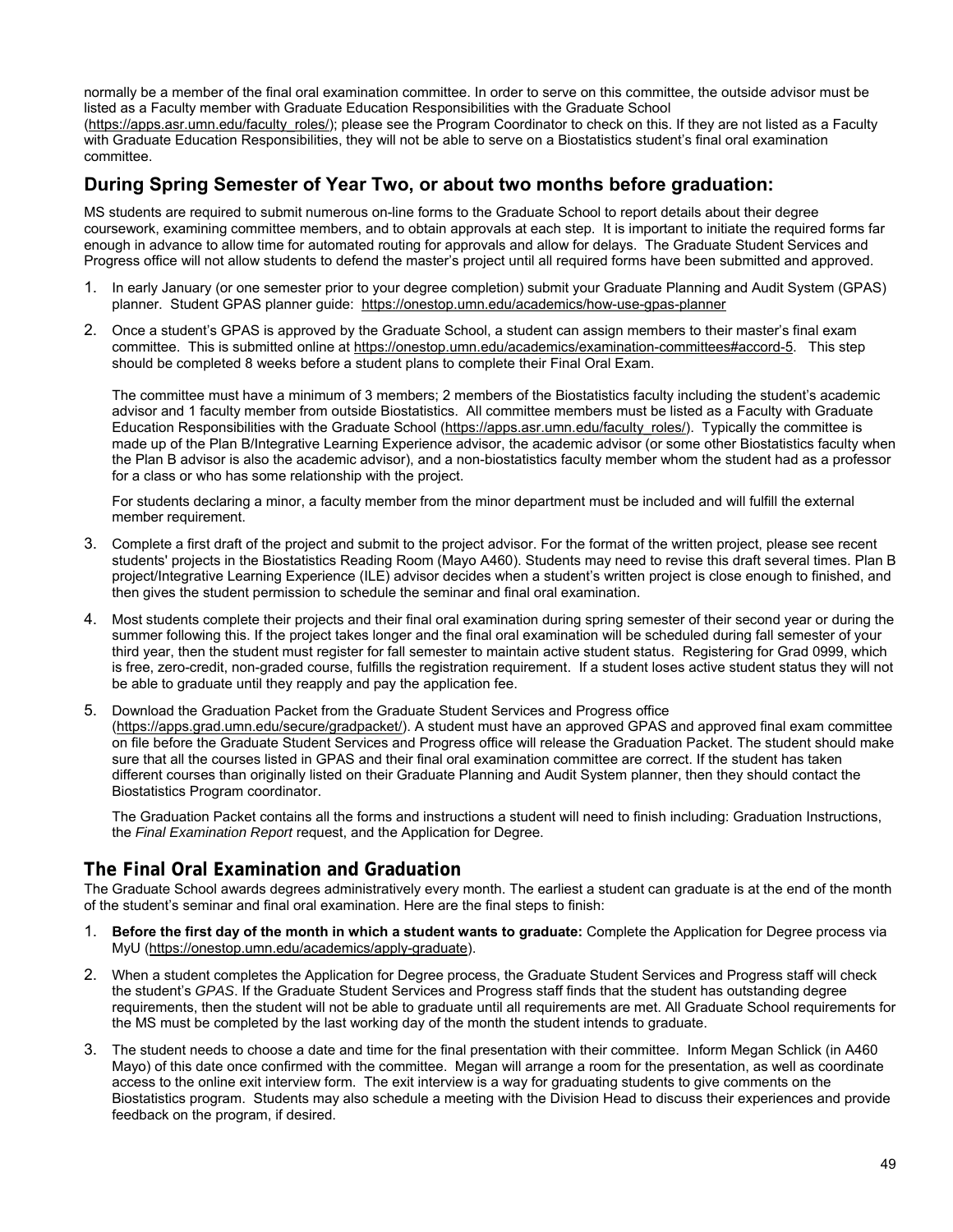- 4. **Two weeks before the student's seminar and final oral examination:** The student should give a complete final copy of their project, approved by their Plan B project/Integrative Learning Experience (ILE) advisor, and to each member of their oral examination committee.
- 5. **At least 1 week before the student's seminar and final oral examination:** The student should submit *Final Examination*  form to the chair of their final exam committee. Students will have access to the *Final Exam* form in their graduation packet. Once the student completes the Final Exam form, the committee chair will receive an email with a link to the form.
- 6. **After a student passes the final oral exam:** Following the exam, the student's committee chair will electronically record the votes of each committee member listed on the form*.* Once the chair submits the form, the student is immediately notified of the committee's final decision.
- 7. The student will need to make all revisions in their written project that were required by their committee. When the student's Plan B project/Integrative Learning Experience (ILE) advisor accepts the revisions, the student should email the completed Plan B written project to Megan Schlick (adam0489@umn.edu) in the Biostatistics office.
- 8. If a student wishes to attend a commencement ceremony, the School of Public Health holds commencement every May. (https://www.sph.umn.edu/current/commencement/)
- 9. Students must complete the School of Public Health Alumni Survey at: https://secure.ahc.umn.edu/PublicHealth/careersurvey.
- 10. Finally, the Biostatistics office will give all graduating student an *Alumni Information* form. Students are asked to fill out the contact information so we can keep in touch. Students should copy any files from their biostat network computer account, and return any Reading Room materials. Students must also return all University keys to the Biostatistics Division office.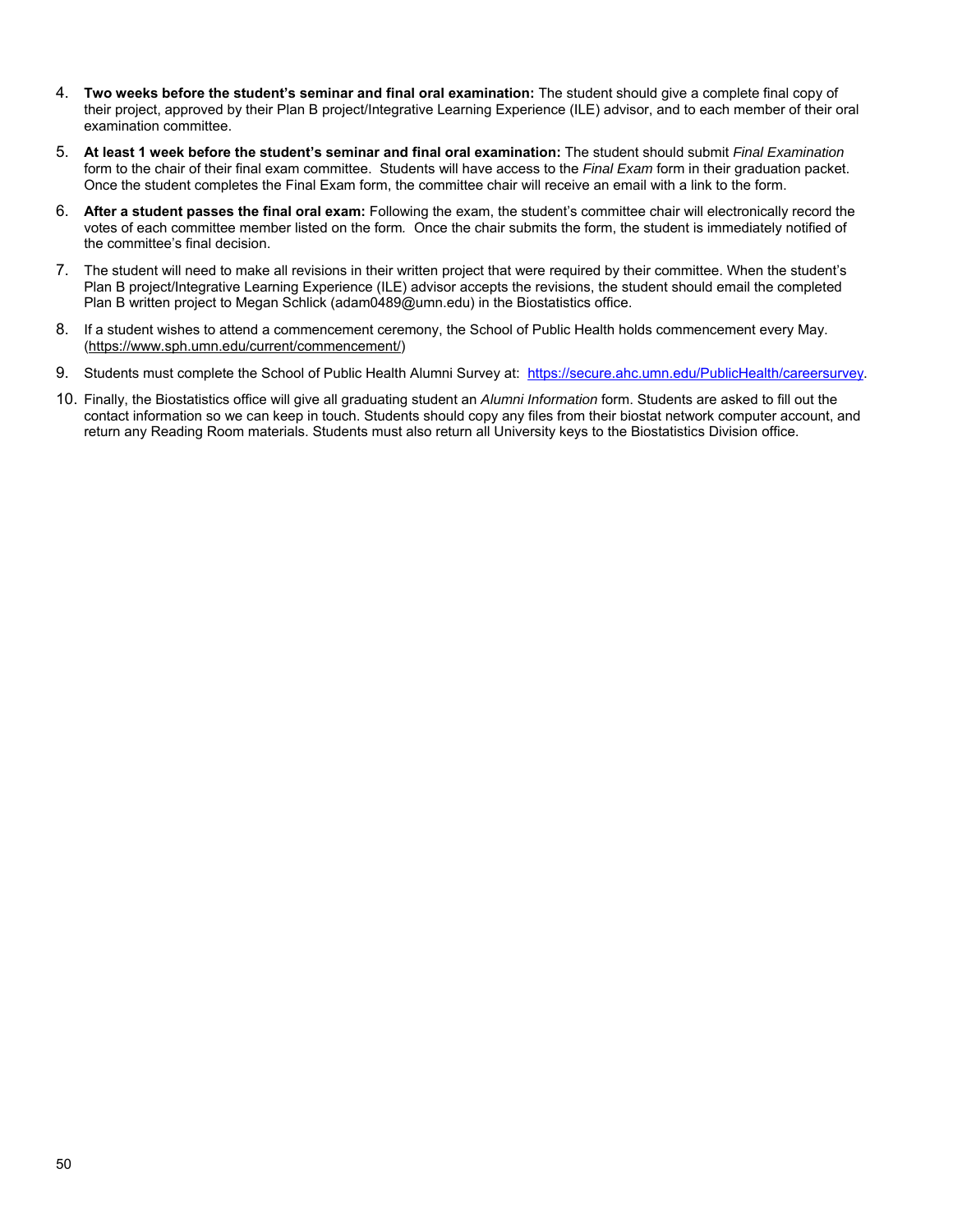# **9. BIOSTATISTICS MS PLAN A DEGREE PROGRAM**

The Plan A Master's program requires that a student complete at least 20 credits with a GPA of 3.0, pass the MS written exam (see *section 8.2*), complete the thesis project and pass the final oral exam.

The required courses for the MS Degree Plan B do not prepare a student to write a thesis, that is, to do original research in biostatistics methodology. This is why nearly all students choose to do a written project (Plan B/Integrative Learning Experience) rather than a thesis. Only students with an advanced background in mathematics or theoretical statistics should consider Plan A.

Please consult http://policy.umn.edu/education/masterscompletion for detailed rules imposed by the Graduate School on the Plan A MS program. Here is a brief outline: Guided by the advisor and with the agreement of the Program Director/Director of Graduate Studies, the student selects at least 20 semester credits with at least 14 semester credits in biostatistics courses and at least 6 semester credits in a minor area or coordinated/related fields. All credits included in the official Graduate Planning and Audit System planner must be in graduate-level courses. A 3.00 minimum GPA must be maintained for all courses in the program. Students are expected to make satisfactory progress toward graduation; see *section 8.5*. Students who are not native-speakers of English must demonstrate proficiency in spoken English; see *section 7.6*.

The student must pass the MS written exam (see *section 8.2*) before starting the thesis under the guidance of the advisor. Students must also register for a minimum of 10 master's thesis credits (PubH 8777), but these cannot be used to meet course credit requirements. There is a final oral exam that consists of a defense of the thesis. A final copy of the thesis should be given to the Biostatistics office and the Graduate Student Services and Progress office.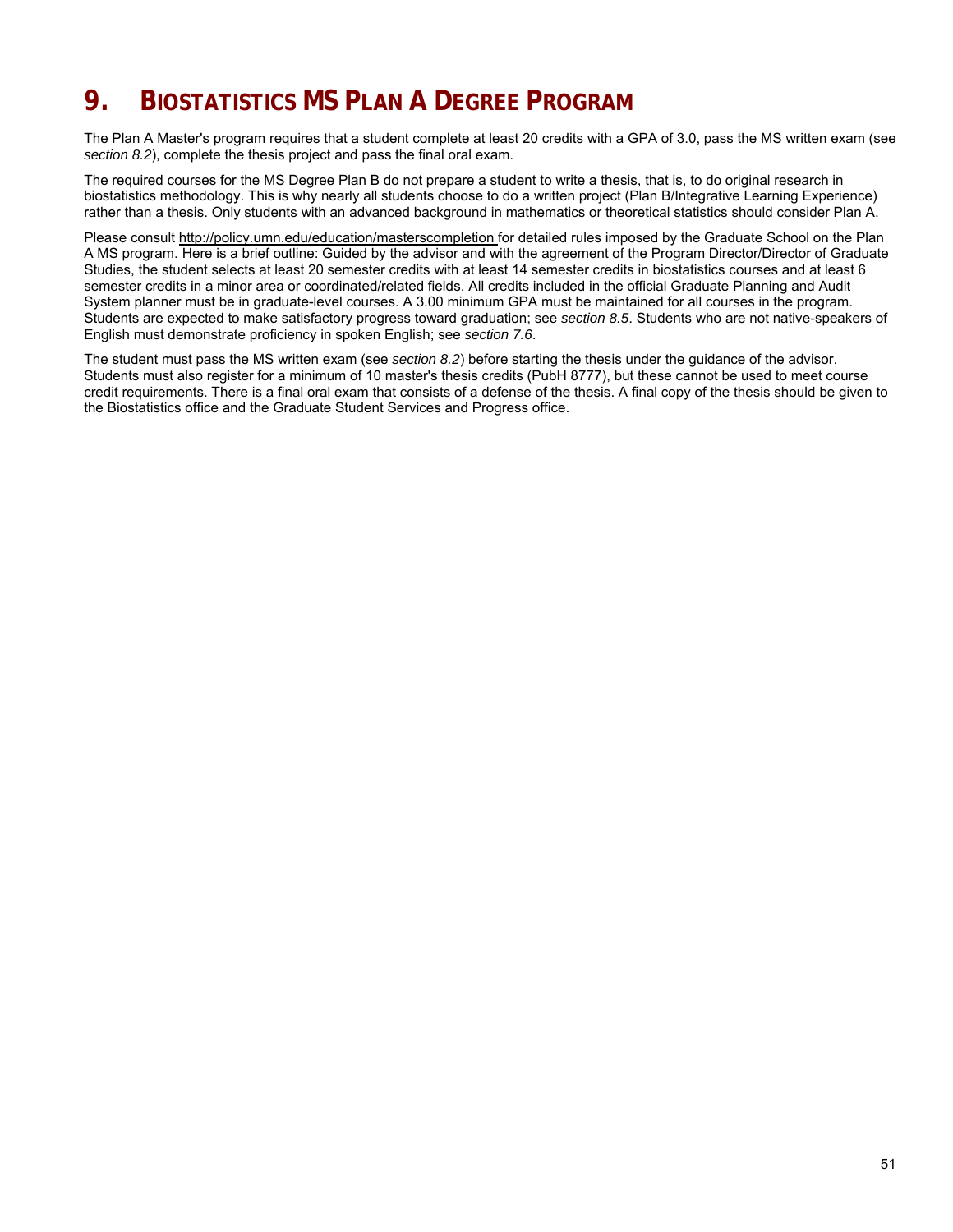# **10. BIOSTATISTICS MPH DEGREE PROGRAM**

The Biostatistics MPH program require that students meet the Association of Schools of Public Health (ASPH) Core Competencies in seven core public health areas, including administration, behavioral science, biostatistics, environmental health, and epidemiology, ethics, and foundations. These competencies are met through the SPH core courses.

The Master of Public Health (MPH) program has different course requirements than the MS plan B. In place of the 4 elective courses (PubH Foundations and 3 Biostatistics elective courses) which are required in the MS Plan B, the MPH requires six public health courses (1 taken from each public health core area listed below). The MPH program also requires students to complete an Applied Practice Experience (AP) (similar to an internship) **in addition** to a written master's project like the MS Plan B/Integrative Learning Experience (ILE) written project. Unlike the MS Plan B, the MPH does not have a comprehensive written exam requirement.

# **10.1 BIOSTATISTICS MPH COMPETENCY STATEMENT**

Biostatisticians are key collaborators in scientific research, providing expert advice on and direct involvement in study design, implementation, analysis, and communication. The Biostatistics program balances education in applied and theoretical biostatistics, mathematical statistics, and computing, all within the context of public health, medicine, and clinical translational research. Employers' requirements are periodically assessed by surveys of and informal discussions with alumni and their employers, and the curriculum is often modified as a result of that feedback. No biostatistics or statistics professional organizations have developed competency sets for graduate programs. Thus, the Biostatistics programs' competencies reflect the views of the faculty and alumni on the critical knowledge and skills needed by biostatisticians, as well as review of peer programs' curricula.

| <b>Biostatistics MPH</b><br><b>Program Competencies</b>                                                                                       | PUBH 6020 Fundamentals of Social<br>and Behavioral Science | PUBH 6102 Issues in Environmental<br>and Occupational Health | of Public<br>PUBH 6250 Foundations<br>Health | PUBH 6320 Fundamentals of<br>Epidemiology | PUBH 6341 Epi Methods I | PUBH 6741 Ethics in Public Health:<br>Professional Practice and Policy | PUBH 6751 Management in Health<br>Organizations | PUBH 7405 Biostat Regression | PUBH 7406 Advanced Regression<br>and Design | PUBH 7420 Clinical Trials: Design,<br>Implementation, and Analysis | PUBH 7450 Survival Analysis | PUBH 7494 Applied Practice<br>Experience (AP) (i.e. field experience) | PUBH 7496 Integrative Learning<br>Experience (ILE) (i.e. Plan B) | STAT 5101 Theory of Statistics | STAT 5102 Theory of Statistics II |
|-----------------------------------------------------------------------------------------------------------------------------------------------|------------------------------------------------------------|--------------------------------------------------------------|----------------------------------------------|-------------------------------------------|-------------------------|------------------------------------------------------------------------|-------------------------------------------------|------------------------------|---------------------------------------------|--------------------------------------------------------------------|-----------------------------|-----------------------------------------------------------------------|------------------------------------------------------------------|--------------------------------|-----------------------------------|
| Use a general understanding of<br>public health research, practice,<br>and ethics to inform biostatistical<br>practice.                       | $\mathsf{X}$                                               | X                                                            | X                                            | $\mathsf{X}$                              | X                       | $\sf X$                                                                | X                                               |                              |                                             | X                                                                  | X                           |                                                                       |                                                                  |                                |                                   |
| Collaborate in the design of<br>research studies of human health<br>and disease.                                                              |                                                            |                                                              |                                              | X                                         | X                       |                                                                        |                                                 | $\mathsf{X}$                 | X                                           | X                                                                  | X                           |                                                                       |                                                                  |                                |                                   |
| Implement tabular and graphical<br>displays of quantitative<br>information in ways that are clear<br>to non-statistical scientists.           |                                                            |                                                              |                                              |                                           |                         |                                                                        |                                                 | $\sf X$                      | X                                           |                                                                    |                             | X                                                                     | X                                                                |                                |                                   |
| Draw inferences from<br>quantitative data and<br>communicates those inferences<br>and their interpretation to non-<br>statistical scientists. |                                                            |                                                              |                                              |                                           |                         |                                                                        |                                                 | $\mathsf{X}$                 | X                                           | $\sf X$                                                            | X                           | $\times$                                                              | X                                                                | $\times$                       | $\mathsf{x}$                      |
| Write programs in two or more<br>statistical packages.                                                                                        |                                                            |                                                              |                                              |                                           |                         |                                                                        |                                                 | $\mathsf{X}$                 | X                                           |                                                                    | X                           |                                                                       |                                                                  |                                |                                   |
| Address a public health or<br>research question with statistical<br>analysis and/or simulation study.                                         |                                                            |                                                              |                                              | $\mathsf{X}$                              | X                       |                                                                        |                                                 |                              | X                                           | X                                                                  |                             |                                                                       | X                                                                |                                |                                   |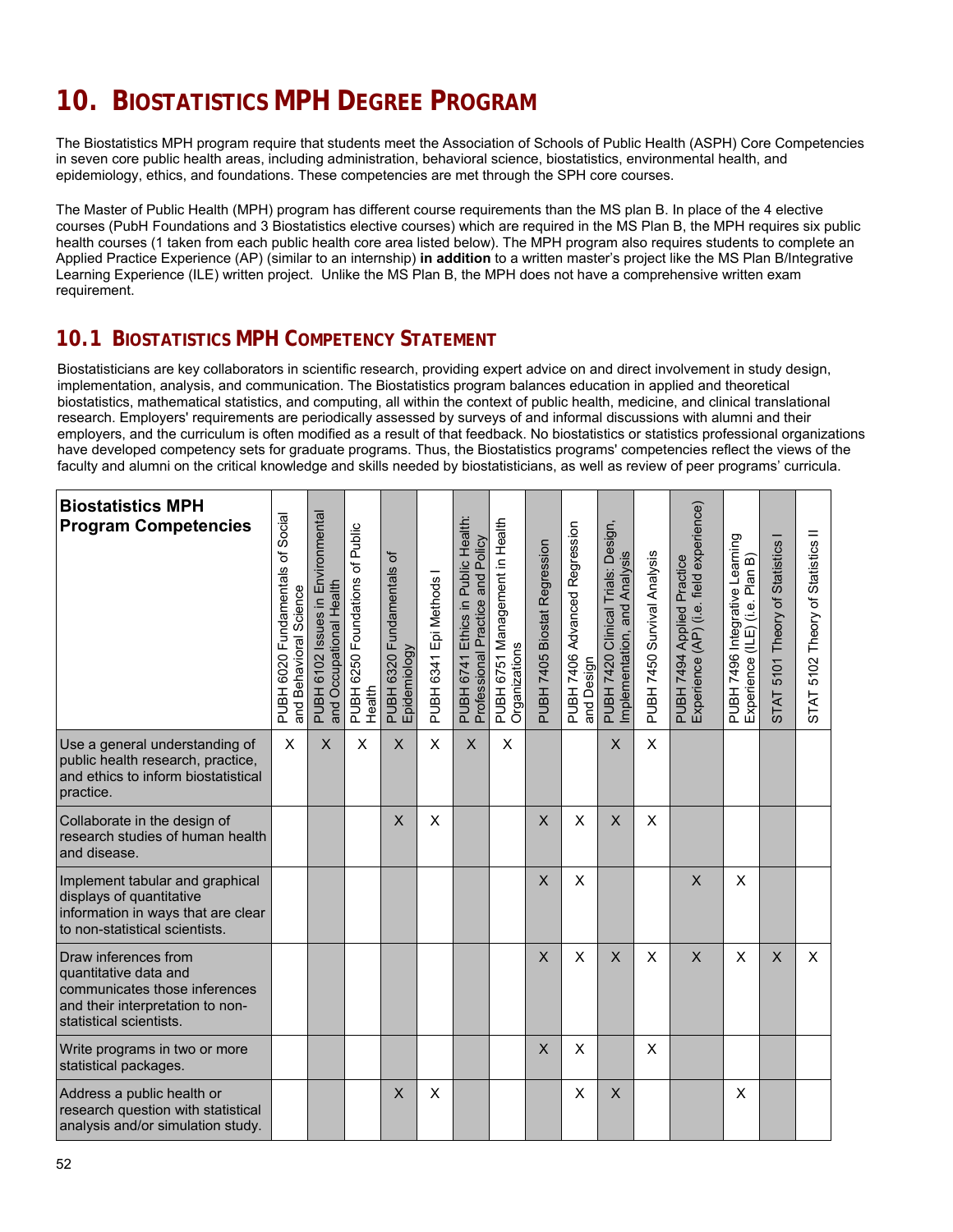# **10.2 REQUIREMENTS**

MPH students must complete a minimum of 42 credits, including the required courses shown below. Additional credits needed to total 42 may be taken from any of the following: graduate-level courses related to biostatistics, statistics, or public health (including University of Minnesota minor degrees), PubH 7494 (ILE), and PubH 7496 (AP).

- Six core biostatistics courses (22 credits): Regression (PubH 7405), Advanced Regression and Design (PubH 7406), Theory of Statistics I and II (Stat 5101, 5102), Survival Analysis (PubH 7450), and Clinical Trials, (PubH 7420).
- Six public health core courses (12 credits): Administration (PubH 6751), Behavioral Science (PubH 6020), Environmental Health (PubH 6102), Epidemiology (PubH 6320 or 6341), Ethics (PubH 6741), Foundations (PubH 6250).
- Complete a formal, supervised Applied Practice Experience (AP) consisting of at least 90 hours.
- Complete a written Integrative Learning Experience (ILE) consisting of approximately 120 hours.
- Pass the final oral exam.
- Students who are not native speakers of English must show proficiency in spoken English; see section 7.6.

## **Suggested MPH Course Schedule**

### **Fall Semester – Year One**

| <b>Course</b>    | Title                  | <b>Credits</b> |
|------------------|------------------------|----------------|
| PubH 7405        | Regression             |                |
| <b>Stat 5101</b> | Theory of Statistics I |                |
| Varies           | SPH Core Course(s)     | 1-3            |

### **Spring Semester – Year One**

| PubH 7406        | Advanced Regression and Design |     |
|------------------|--------------------------------|-----|
| <b>Stat 5102</b> | Theory of Statistics II        |     |
| Varies           | SPH Core Course(s)             | 1-3 |

### **Fall Semester – Year Two**

| <b>Course</b> | <b>Title</b>                     | Сı  |
|---------------|----------------------------------|-----|
| PubH 7450     | Survival Analysis                |     |
| PubH 7496     | Applied Practice Experience (AP) | 1-3 |
| Varies        | SPH Core Course(s)               | 1-3 |

### **Spring Semester – Year Two**

| PubH 7420 | <b>Clinical Trials</b>                                    |     |
|-----------|-----------------------------------------------------------|-----|
| PubH 7494 | Integrative Learning Experience (ILE)                     | 1-3 |
| Varies    | SPH Core Course(s)                                        | 1-3 |
| Varies    | Remaining coursework to fulfill the 42 credit requirement | 1-3 |

## **Public Health Core Courses** [12 credit hours]

| <b>Administration</b> [one course]                                |                                                           |   |  |  |  |  |  |
|-------------------------------------------------------------------|-----------------------------------------------------------|---|--|--|--|--|--|
| PubH 6751                                                         | Management in Health Services Organizations               | 2 |  |  |  |  |  |
| Behavioral Science [one course]                                   |                                                           |   |  |  |  |  |  |
| PubH 6020<br><b>Fundamentals of Social and Behavioral Science</b> |                                                           |   |  |  |  |  |  |
|                                                                   | <b>Environmental Health [one course]</b>                  |   |  |  |  |  |  |
| PubH 6102                                                         | Issues in Environmental and Occupational Health           | 2 |  |  |  |  |  |
| Epidemiology [one course]                                         |                                                           |   |  |  |  |  |  |
| PubH 6320 or                                                      | <b>Fundamentals of Epidemiology</b>                       | 3 |  |  |  |  |  |
| PubH 6341                                                         | Epidemiological Methods I                                 | 3 |  |  |  |  |  |
| <b>Ethics</b> [one course]                                        |                                                           |   |  |  |  |  |  |
| PubH 6741                                                         | Ethics in Public Health: Professional Practice and Policy |   |  |  |  |  |  |
|                                                                   | <b>Public Health Foundation [one course]</b>              |   |  |  |  |  |  |
| PubH 6250                                                         | <b>Foundations of Public Health</b>                       | 2 |  |  |  |  |  |
|                                                                   |                                                           |   |  |  |  |  |  |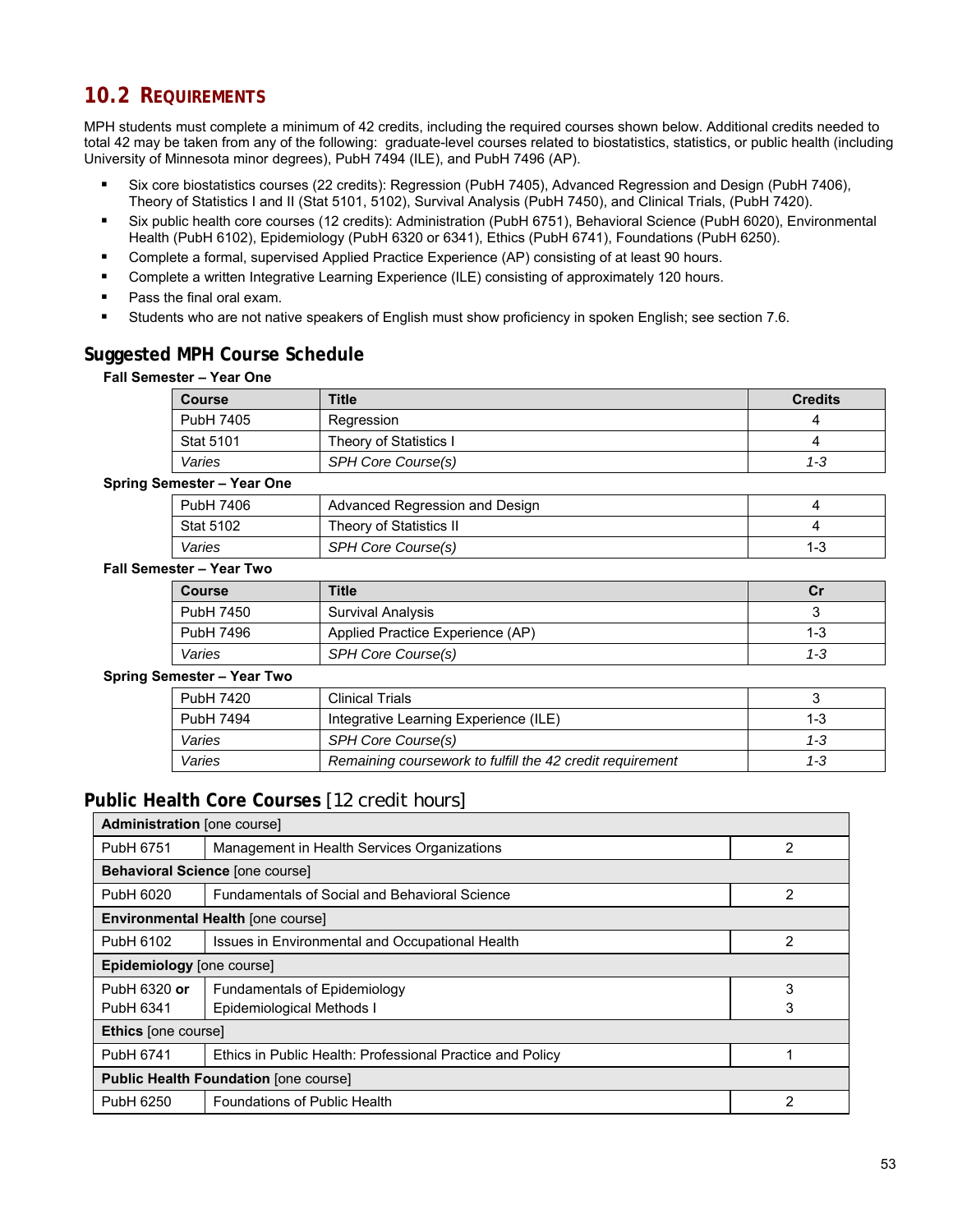# **10.3 OTHER MPH DEGREE REQUIREMENTS**

## **Public Health Core Area Requirements**

Students working towards an MPH degree must satisfy competency requirements in the seven core areas of public health – administration, behavioral science, biostatistics, environmental health, epidemiology, ethics, and a foundation course. This is accomplished by satisfactorily passing (with a grade of B- or better) the public health core courses. Students can also refer to section 3.5 for other options.

## **Applied Practice Experience (AP)**

All students matriculating in a MPH program must complete a formal, supervised Applied Practice Experience consisting of at least 90 hours in order to graduate. The Applied Practice Experience (AP) is a hands-on opportunity to implement your public health knowledge and skills in a real-world setting. The goal of the AP is to demonstrate the application or practice of at least five public health competencies, as established by the Council on Education for Public Health (CEPH). At least three of the competencies must be foundational. The other two competencies may be specific to Biostatistics. Foundational competencies are available online: https://drive.google.com/file/d/19H18bxdk6z9VIJS8XuIq8GghrACUAUOO/view. Neither prior professional degrees nor prior work experience in a field not closely related to the MPH degree program are sufficient grounds for waiving the Applied Practice Experience requirement.

Each major has established requirements for completion of AP. These requirements include criteria for type of experience, site selection, and preceptor; how students should initiate and arrange the AP; role of faculty supervisor; method of evaluation; and credit and course enrollment. Fieldwork requirements can take whatever form is deemed appropriate to the major, including internships, master's projects completed in a practice setting, or coursework with significant field or community work done under the guidance of a community preceptor. Guidelines for Biostatistics are found at http://sph.umn.edu/site/docs/biostats/Biostats-MPH\_Practicum.pdf.

All students must complete an AP module prior to beginning the experience. The online agreement provides streamlined, comprehensive for the student, their preceptors, and faculty advisor. Please refer to the current student Web site for this and other resources related to the AP http://www.sph.umn.edu/careers/fe/. Similarly, an evaluation of the AP by both the preceptor and the student must be completed prior to receiving a satisfactory grade.

## **Graduate Planning and Audit System (GPAS)**

Students are required to submit their GPAS to their Program Coordinator at least one semester prior to their anticipated completion of coursework. Earlier submission (e.g. in the second to last semester) is suggested to allow the Program Coordinators to review the study plan and notify students if they are missing any requirements prior to their last term of study. For more information refer to section 3.3.

## **Integrative Learning Experience (ILE)**

Students must complete an Integrative Learning Experience (ILE), demonstrating synthesis of foundational and concentration competencies. Students in consultation with their faculty advisor select foundational and concentration-specific competencies appropriate to the student's education and professional goals. The ILE should involve a combined total of approximately 120 hours (the equivalent of three full-time weeks) of work. See section 8.6 for a description of the project as it is the same as the MS Plan B project/Integrative Learning Experience (ILE).

## **Satisfactory Progress**

Students are expected to advance steadily towards graduation, which is called making "satisfactory progress." To make satisfactory progress in the MPH program, students should:

- Register for courses every fall and spring semester until course requirements are completed. Students with graduate assistantships must register for at least 6 credits, or lose their assistantship.
- Maintain a GPA of at least 3.0 in the Biostatistics core courses, the MPH core courses, and additional courses to reach the 42 credit minimum, and up all grades of I (incomplete) within one year.
- Complete the AP and ILE and pass the final oral examination within one semester of completing all required coursework.

In June, current students receive a letter from their academic advisor assessing their progress, and explaining any unfulfilled requirements for satisfactory progress.

If you need an exemption from these requirements, you must make a written request to both your academic advisor and the MPH Program Director. Your request must include a written plan for finishing the MPH program.

Students who fail to make satisfactory progress will be asked to meet with their academic advisor and the MPH Program Director, to discuss the requirements for continuing in the program. These requirements and the time limit for fulfilling them will be given to the student in writing. If the requirements are not met within the deadline, the graduate faculty will vote to decide whether to dismiss the student from the program.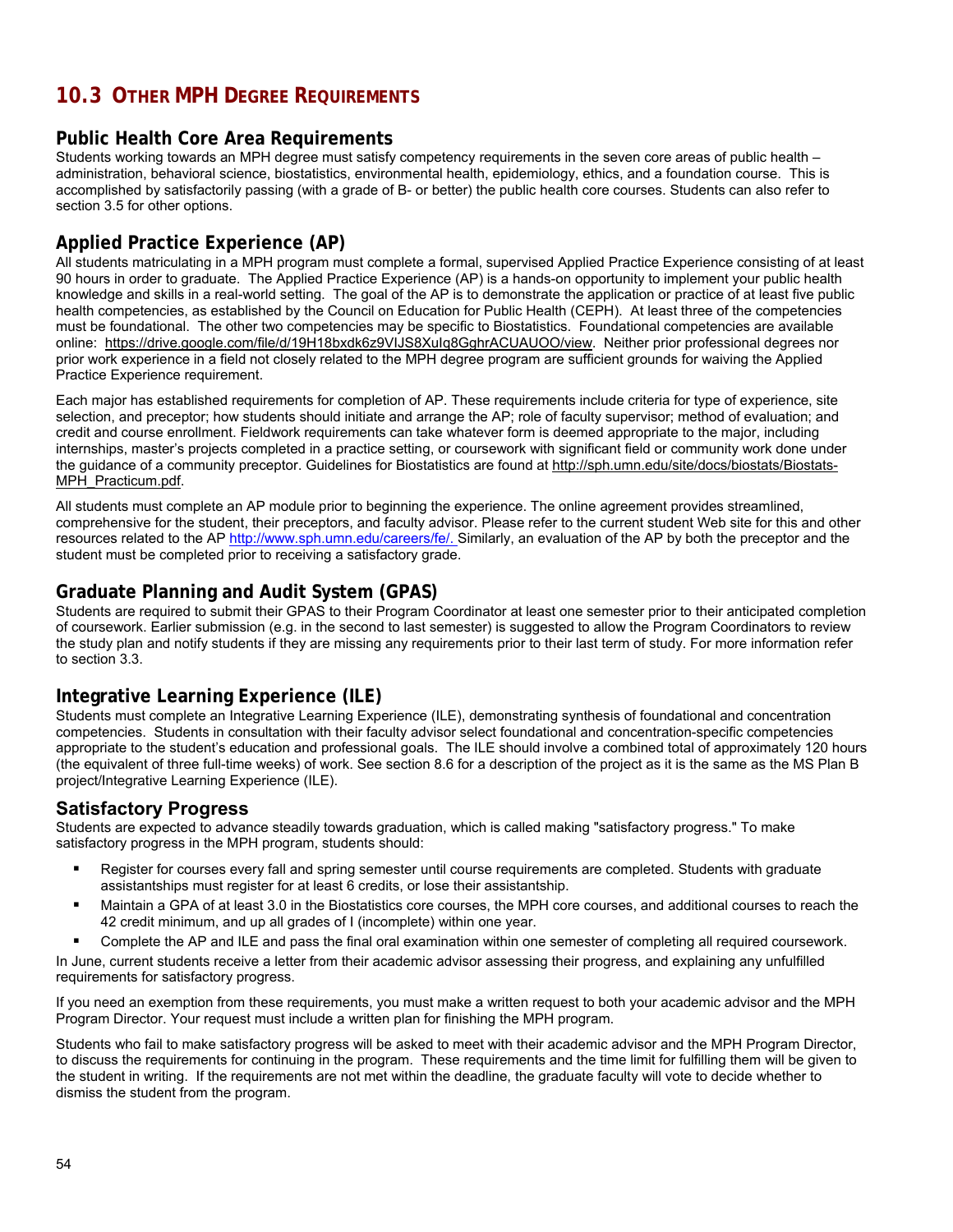## **Time Frame**

The maximum time allowed by the School of Public Health for completion of an MPH degree is five years. The five year period begins with the first term of enrollment after admission to a degree program within the School.

## **Course Substitutions and Waivers**

All student requests that deviate from the degree curriculum requirements outlined in this Guidebook must be made on a *Petition*  form. The *Petition* form can be obtained from the SPH Student Services Center or Program Coordinator or online: http://policy.umn.edu/prod/groups/president/@pub/@forms/@otr/documents/form/otr172.pdf.

NOTE: the process for approving a course substitution or waiver could take up to one month, so plan accordingly.

## **Course Substitution Procedures:**

The following process should be followed when requesting that a course substitute for a required course in your degree program.

- 1. Obtain the course syllabi of the required course in your degree program and the proposed substitute course and a transcript on which the proposed course grade has been posted (if the proposed course has already been completed).
- 2. Complete the *Petition* form with the following information in each section:
	- REQUEST SECTION: describe the course requested for substitution including the course title, number of credits, term and year taken, and the name of the institution where the course was taken. Also list the course/requirement in your degree program for which you are asking for the substitution(s).
	- REASON/EXPLANATION SECTION: Indicate what skills and/or content overlaps between the required course(s) and the proposed substitute course(s).
- 3. Compile the above materials and submit these materials to the Biostatistics Program coordinator who will forward it to the appropriate Biostatistics faculty member/committee. The Biostatistics division will complete the Department section of the *Petition* form and indicate whether or not they approve of the request. The student will be notified via e-mail of the final decision.
- 4. If the substitute course is to replace a School of Public Health Core course (administration-PubH 6751, behavioral/social science-PubH 6020, environmental health-PubH6102, epidemiology-PubH 6320/6341, ethics-PubH 6741, Foundations in Public Health-PubH 6250), there is an additional step to get School level approval. To complete this step, the Program Coordinator will forward materials to the SPH Student Services Center/SPH Educational Policy committee. The student will be notified by the SPH Student Services Center via e-mail of the committee's decision.

## **Application for Degree**

MPH students are required to complete the *Application for Degree* form online. There are strict deadline dates before a student can be cleared for graduation. You must submit the form by the end of the first business day of the month in which you want tor degree conferred. The Application for Degree for professional degree programs is available online at: https://onestop.umn.edu/node/2111/attachment Or at: www.myu.umn.edu: ACADEMICS> DEGREE PROGRESS> APPLY TO GRADUATE.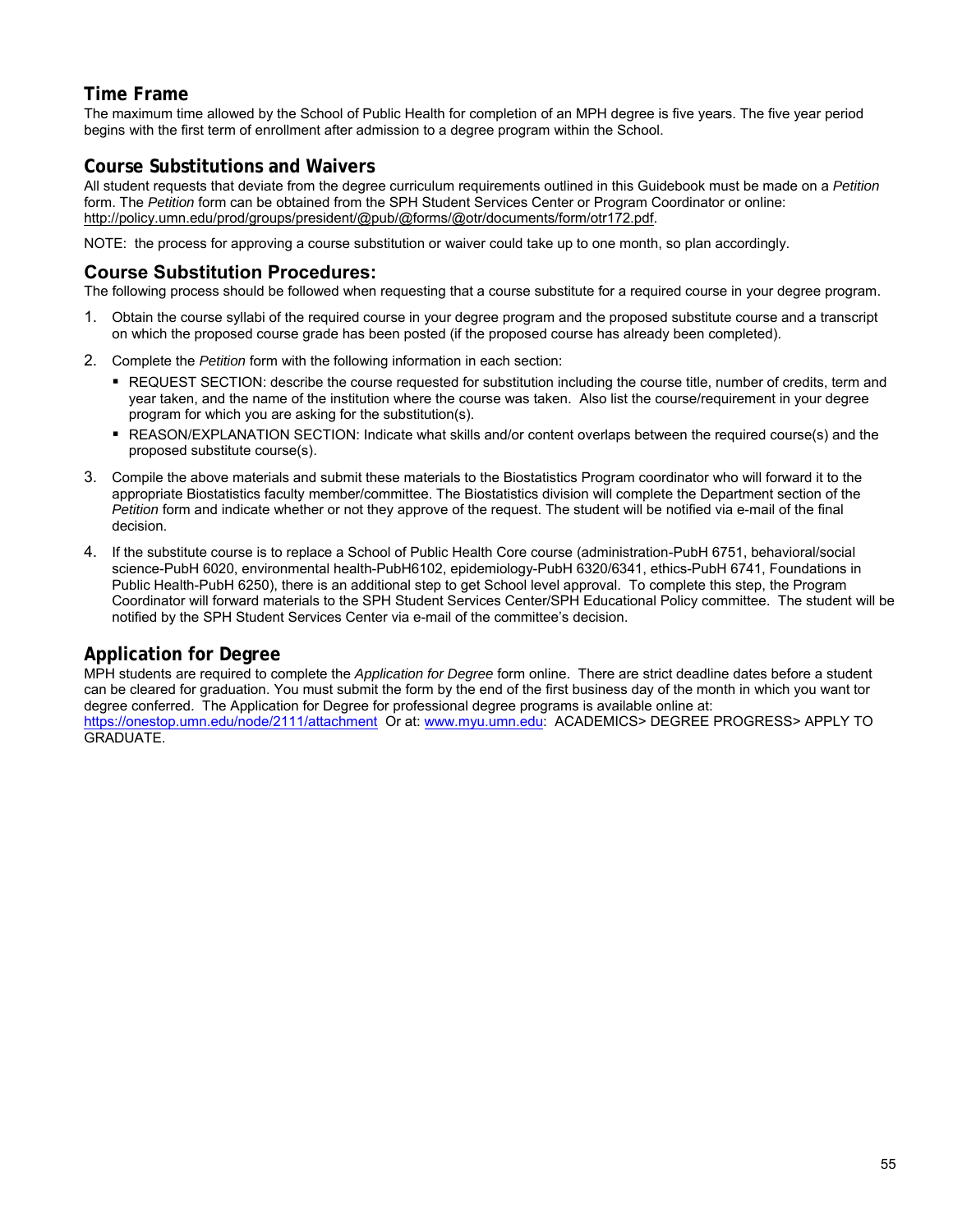# **11. BIOSTATISTICS PHD DEGREE PROGRAM**

# **11.1 BIOSTATISTICS PHD COMPETENCY STATEMENT**

Biostatisticians are key collaborators in scientific research, providing expert advice on and direct involvement in study design, implementation, analysis, inference and communication. The Biostatistics program balances education in applied and theoretical biostatistics, mathematical statistics, and computing, all within the context of public health, medicine, and clinical translational research. Our PhD program is designed to prepare students for careers involving university or college teaching and research, independent biostatistical consulting, work for government agencies such as the National Institutes of Health, Food and Drug Administration, or the Centers for Disease Control and Prevention, or work for pharmaceutical or other companies that do research related to drug or device development for treatment of human illness. The objectives of the degree program are to prepare students for these career paths, with an emphasis on preparation to do research in statistical methods and applications to human studies.

| <b>Biostatistics PhD</b><br><b>Competencies</b>                                                                                                                                                                                                                                   | Math 5615 Introduction to Analysis | Foundations in Public Health<br>6250<br>PUBH | PUBH 7450 Survival Analysis | <b>PUBH 8401 Linear Models</b> | PUBH 8403 Biostat Research Mentoring | PUBH 8412 Advanced Inference | Probability Models<br>8432<br>PUBH <sup>3</sup> | Bayesian Decision Theory<br>PUBH 8442 | Credit: Doctoral<br>PUBH 8888 Thesis | 8101 Theory of Statistics I<br>STAT <sub>i</sub> | STAT 8102 Theory of Statistics II |
|-----------------------------------------------------------------------------------------------------------------------------------------------------------------------------------------------------------------------------------------------------------------------------------|------------------------------------|----------------------------------------------|-----------------------------|--------------------------------|--------------------------------------|------------------------------|-------------------------------------------------|---------------------------------------|--------------------------------------|--------------------------------------------------|-----------------------------------|
| Learn the fundamentals of statistical theory and<br>methods                                                                                                                                                                                                                       | X                                  |                                              | X                           | X                              |                                      | $\mathsf{X}$                 | X                                               | X                                     |                                      | X                                                | X                                 |
| Work independently as a practicing biostatistician, on<br>an equal basis as a collaborator with public health and<br>medical researchers in designing, carrying out, and<br>analyzing clinical trials, case control studies, and other<br>experimental and observational studies. |                                    |                                              |                             |                                | X                                    |                              |                                                 |                                       | $\times$                             |                                                  |                                   |
| Conduct and publish original research, solely or<br>collaboratively, on the theory and methodology of<br>biostatistics.                                                                                                                                                           |                                    |                                              |                             |                                | X                                    |                              |                                                 |                                       | X                                    |                                                  |                                   |
| Develop a biological and public health perspective in<br>research.                                                                                                                                                                                                                |                                    | X                                            |                             |                                |                                      |                              |                                                 |                                       |                                      |                                                  |                                   |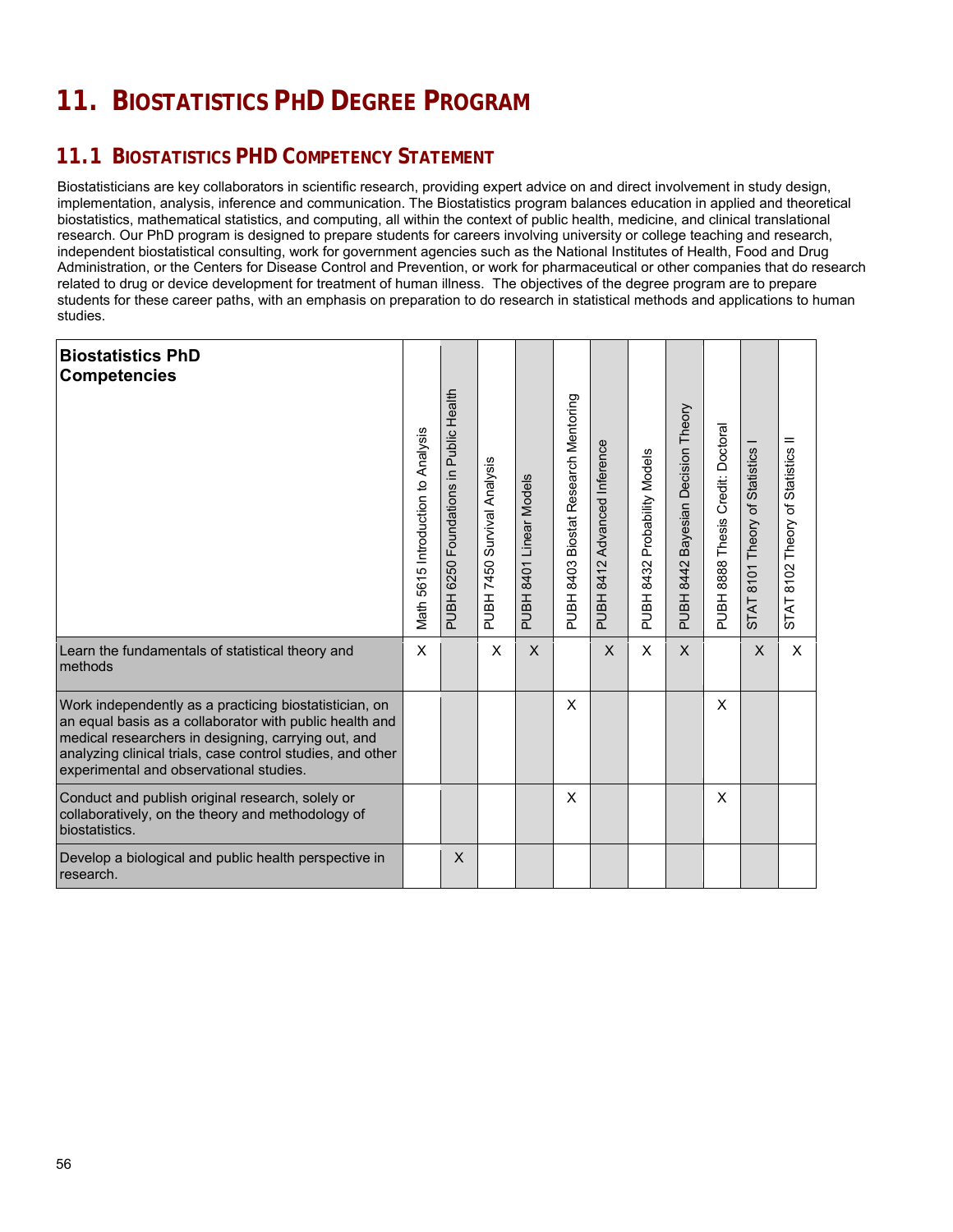# **11.2 REQUIREMENTS**

## **Coursework**

The PhD program requires 7 core courses and 3 electives, a preliminary written examination, a preliminary oral examination, writing the dissertation, and defending the dissertation in a final oral examination.

- Seven core biostatistics courses:
	- PubH 8401 (Linear Models)
	- PubH 8403 (Biostat Research Mentoring)
	- PubH 8412 (Advanced Statistical Inference)
- 9 credits of Biostatistics elective courses chosen from the following:
	- PubH 7420 (Clinical Trials)
	- PubH 7465 (Biostat Consulting)
	- PubH 8422 (Modern Nonparametrics)
	- PubH 8435 (Latent Variable Models)
	- PubH 8445 (Statistics for Human Genetics)
	- PubH 8446 (Advanced Statistical Genetics and Genomics)
	- PubH 8452 (Advanced Longitudinal Data Analysis)
	- PubH 8462 (Advanced Survival Analysis)
	- PubH 8472 (Spatial Biostatistics)
	- PubH 8475 (Statistical Learning and Data Mining)
	- 3 credits of a health science elective are required.
- PubH 8432 (Probability Models)
- PubH 8442 (Bayesian Decision Theory)
- STAT 8101-8102 (Theory of Statistics I and II)
- PubH 8482 (Sequential and Adaptive Methods for Clinical Trials)
- PubH 8485 (Methods for Causal Inference)
- PubH 8492 (Hierarchical and Richly Parameterized Linear Models)
- Other 8000 level biostatistics topics courses that is not included in the Core Curriculum
- 8000 level course offered by the School of Statistics that is not included in the Core Curriculum
- PubH 6250 (Foundations of Public Health) is required. 1 additional health science elective credit must be selected from PubH 6000, 7000, 8000, level courses offered by other divisions in the SPH or other Academic Health Center programs. It is advised to select the health science elective in consultation with an RA or thesis advisor. To use a course outside of PubH or the Academic Health Center, students must get approval from their advisor and the Director of Graduate Studies before registering for the course.
- **Survival Analysis (PubH 7450).**
- At least 24 thesis credits (PubH 8888) while writing the doctoral thesis. Students must pass their preliminary oral examination before they can begin registering for thesis credits, so this examination should be scheduled as early as possible. Students who delay their preliminary oral examination may be forced to delay their graduation by a semester to have time to fulfill the thesis credit requirement.
- Students who are not native-speakers of English must demonstrate proficiency in spoken English, as described in section 7.6. It is best to complete this during the first semester.

All PhD program courses must be taken with the A/F grading option, except for courses only offered pass/fail (S/N).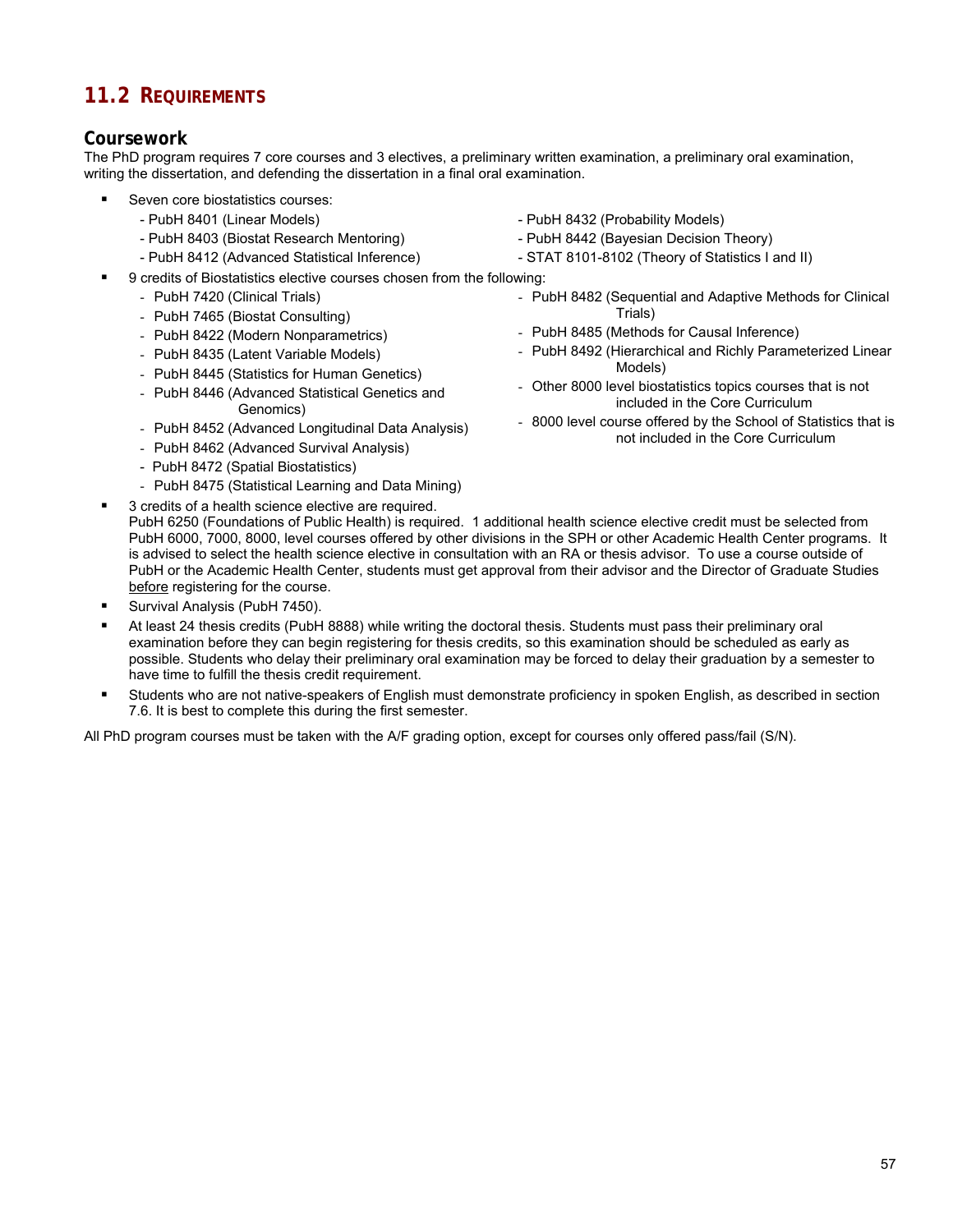## **Sample Biostatistics PhD Course Schedules**

Below are two sample Biostat PhD course schedules. The schedule a student takes will vary depending on their background when admitted to the Biostatistics PhD program. Students are encouraged to consult with their academic advisor and Program Director/Director of Graduate Studies to determine the most appropriate schedule.

Schedule 1: Students admitted to the University of Minnesota with an MS in Statistics or Biostatistics and who have taken courses in Survival Analysis and graduate level mathematical statistics (at the level of STAT 8101-8102) will typically follow the Biostatistics PhD course schedule outlined below.

### **Fall Semester – Year One**

| <b>Course</b> | <b>Title</b>                      | Credits |
|---------------|-----------------------------------|---------|
| PubH 8401     | Linear Models                     | 4       |
| PubH 8403     | <b>Biostat Research Mentoring</b> |         |
| PubH 8432     | <b>Probability Models</b>         |         |

### **Spring Semester – Year One**

|     | Preliminary Written Exam to be taken in August. ** |                                |  |
|-----|----------------------------------------------------|--------------------------------|--|
|     | PubH 8442                                          | Bavesian Decision Theory       |  |
| . . | PubH 8412                                          | Advanced Statistical Inference |  |

\*\* The written exam covers materials from the 4 Biostat courses (PubH 8401, 8412, 8432, 8442)

Additional courses satisfying the 3 biostatistics elective requirements, PubH 7450 and the Health Science electives are typically taken during the second or third year.

**Schedule 2** Students entering the PhD program without a masters degree in Statistics or Biostatistics typically take two years of courses before the PhD written exam. The standard course schedule for a student with this background is outlined below.

#### **Fall Semester – Year One**

| <b>Course</b>    | <b>Title</b>                                                                                          | <b>Credits</b> |
|------------------|-------------------------------------------------------------------------------------------------------|----------------|
| Math 5615H*      | Mathematical Analysis I                                                                               |                |
| or<br>Math 4603* | Advanced Calculus I (strongly recommended for students without a previous<br>course in Real Analysis) |                |
| PubH 7405        | Biostatistics: Regression                                                                             |                |
| <b>Stat 8101</b> | Theory of Statistics I                                                                                |                |

### **Spring Semester – Year One for students entering the program with an undergraduate degree**

| PubH 7406 | Advanced Regression and Design  |  |
|-----------|---------------------------------|--|
| Stat 8102 | Theory of Statistics II         |  |
| Varies    | PubH (Health Sciences) elective |  |
|           |                                 |  |

**Year 1 Masters Written Exam to be taken in May after Spring Semester finals\*\***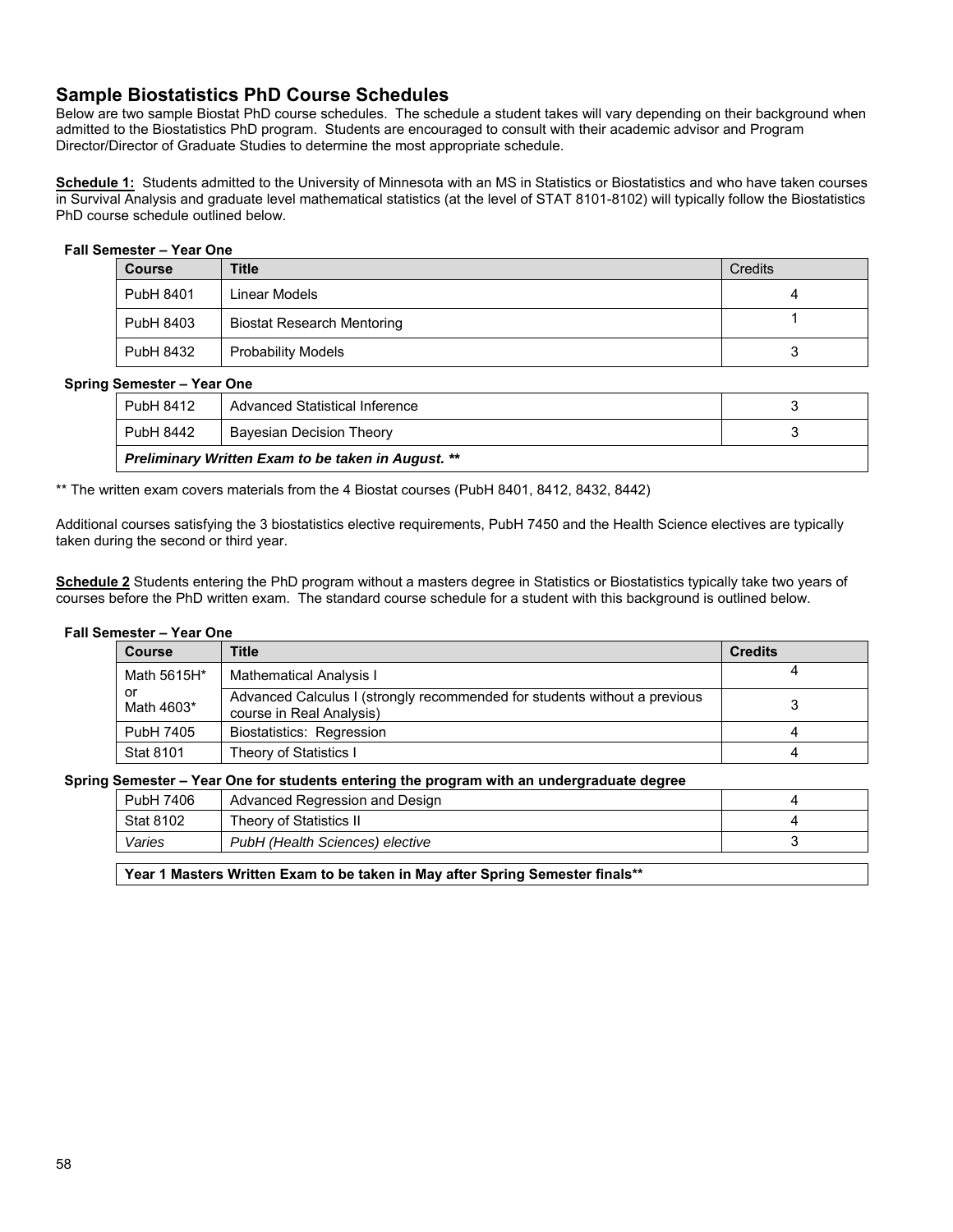### **Fall Semester – Year Two**

| <b>Course</b> | <b>Title</b>               | Credits |
|---------------|----------------------------|---------|
| PubH 8401     | Linear Models              |         |
| PubH 8403     | Biostat Research Mentoring |         |
| PubH 8432     | <b>Probability Models</b>  |         |

### **Spring Semester – Year Two**

| $-1.11$<br>.     |                                 |     |
|------------------|---------------------------------|-----|
| PubH 8412        | Advanced Statistical Inference  |     |
| <b>PubH 8442</b> | <b>Bayesian Decision Theory</b> |     |
| Varies           | Elective Course                 | 1-4 |

### *PhD Preliminary Written Exam to be taken in August. \*\*\**

#### **Fall Semester – Year Three**

| <b>Course</b> | <b>Title</b>             | <b>Credits</b> |
|---------------|--------------------------|----------------|
| 7450<br>PubH  | <b>Survival Analysis</b> |                |
| Varies        | <b>Elective Courses</b>  | 1-4            |

#### **Spring Semester – Year Three**

| <u>sunuvu</u><br>. vu. vv |        |                                          |  |
|---------------------------|--------|------------------------------------------|--|
|                           | Varies | --<br><i>Elective Courses</i>            |  |
|                           | Varies | - -<br><i><b>Elective</b></i><br>Courses |  |

During Year 3 students typically complete the 3 biostatistics elective requirements.

- Students that have not had a previous course in real analysis are required to take one semester of real analysis and are encouraged to take Math 4603 (Math 5615H would also be sufficient). Students that have had a previous course in real analysis are strongly encouraged to take Math 5615H but it is not required.
- \*\* The year 1 written exam covers materials from the 4 Biostat masters level courses (PubH 7405, 7406, Stat 8101, 8102). Schedule 2 students are expected to take the exam at the end of their first year. Students who are expected to take the exam but do not, will be officially recorded as failing the written exam. Exemptions can only be granted by the academic advisor and the Program Director/Director of Graduate Studies, in consultation with the Division Head. To help students prepare, previous years' written exams and answer keys are available for review and photocopying in the Division office.

Students have two chances to pass the year 1 exam. If they do not pass the first time, they must take the exam one year later. A student who fails on the second try or does not take the exam will not be allowed to continue in the PhD program.

\*\*\* The PhD written exam covers materials from the four Biostat PhD courses (PubH 8401, 8412, 8432, 8442).

### **Registration Requirement and Student Status**

Full-time status is required to hold a graduate assistantship. PhD students must register for at least six credits each semester to be certified by the Office of the Registrar as a full time Graduate School student. PhD students may register for pre-thesis credits (PubH 8666) when they have completed all required courses but not yet passed their preliminary oral examination, and need to be registered as full-time students in the Graduate School.

Students should maintain active student status from the beginning of their program until they graduate. To maintain active student status, students must register every fall and spring semester. Students who have completed all required courses may register for Grad 0999, which is free, zero-credit, non-graded and fulfills the registration requirement.

Students who do not register for one semester lose their student status with the Graduate School. To regain student status, they must reapply (http://www.sph.umn.edu/site/docs/isph/Change-of-Status-Request.pdf).

# **11.3 TECHNICAL RESEARCH WRITING AND RESEARCH PRESENTATIONS**

While not required within the Biostatistics PhD curriculum, PhD students are encouraged to consider taking a course or two in technical research writing and/or research presentations. Some course options include:

- GRAD 8101 Teaching in Higher Education, 3 cr
- Writ 5051 Research Writing Practice for Non-native Speakers, 3 cr
- Writ 5052 Research Presentations and Conference Writing for Non-native speakers of English, 3 cr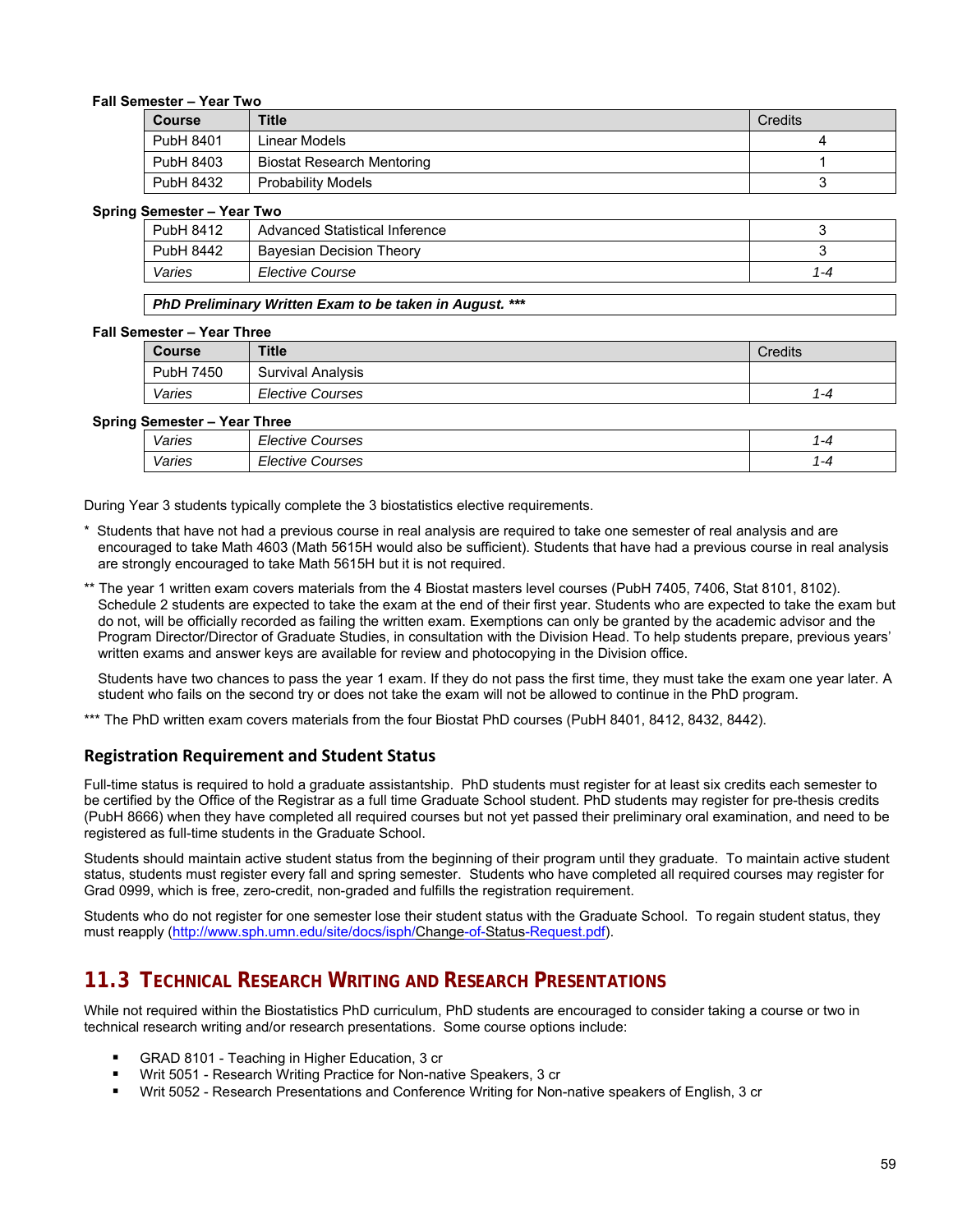In addition, the Preparing Future Faculty program may be of interest to students who are interested in an academic career. More information at https://cei.umn.edu/preparing-future-faculty-program.

# **11.4 MINOR FIELD**

Minor field courses must be in a single field. The minor field must be declared before the student passes the preliminary oral examination and the Program Director/Director of Graduate Studies for the minor field must be consulted concerning the requirements early in the program of study and also must approve and sign the Graduate Planning and Audit System planner before it is submitted to the Graduate Student Services and Progress office. One committee member for the preliminary oral examination must be Graduate Faculty in the minor field.

# **11.5 PRELIMINARY WRITTEN PHD EXAMINATION**

The preliminary written PhD examination is offered once each year in August. The exam covers these four core courses:

**PubH 8401 Linear Models** 

- PubH 8432 Probability Models
- PubH 8412 Advanced Statistical Inference
- 
- PubH 8442 Bayesian Decision Theory

Students are expected to take the exam the first time it is given after the student completes these courses. Students who are expected to take the exam but do not, will be officially recorded as failing the written exam. Exemptions can only be granted by the academic advisor and the Program Director/Director of Graduate Studies, in consultation with the Division Head. To help students prepare, previous years' written exams and answer keys are available for photocopying from the Biostatistics office.

The exam is closed-book, four hours long, and consists of questions that may touch on several courses. Students are issued hand calculators for the exam and may not use their own calculator. Students' names are masked by assigning individual code letters when the test is given, and names remain masked when test papers are graded. The masking is removed when the faculty meets to discuss the test scores, and in addition to the exam results there is a broad assessment of the student's record and research potential. All these factors are weighed with the examination scores in deciding who passes the comprehensive written examination. Examination answers are available to students after the grading, but exam scores are not released.

When a student passes the exam, the Biostatistics division will record the Preliminary Written Examination results with the Graduate School.

Students have two chances to pass the exam. If they do not pass the first time, they must take the exam one year later. A student who fails on the second try or does not take the exam will not be allowed to continue in the PhD program.

# **11.6 GRADUATE PLANNING AND AUDIT SYSTEM (GPAS)**

At the end of the second year of the PhD program, or at least 1 semester prior to their preliminary oral exam, students must submit their Graduate Planning and Audit System (GPAS) planner. This form collects all the required coursework for the MS degree, both courses completed and those not yet taken.

## **11.7 SATISFACTORY PROGRESS IN THE PHD PROGRAM**

The faculty expects that students will advance steadily towards graduation, which is called making "satisfactory progress." To make satisfactory progress in the PhD program, a student should:

- Register for program courses every fall and spring semester until course requirements are completed. Students with graduate assistantships must register for at least 6 credits to maintain their full-time status, or lose their assistantship. Students who have not passed their preliminary oral examination may register for Doctoral Pre-Thesis Credits (PubH 8666) for up to 2 semesters, if necessary to fulfill this requirement.
- Maintain a GPA of at least 3.3 in the required PhD courses (listed on the Graduate Planning and Audit System planner), and make up all grades of I (incomplete) within one year.
- Perform at or above expectations (i.e. motivation/initiative, dependability, ability to work with others, quality of oral/written communication) in Graduate Assistantship/Fellowship appointments.
- Complete the required courses and the preliminary written examination according to the Schedule (1 or 2) under which the student was admitted.
	- $\triangleright$  For Schedule 1 students, this means completing the required preparatory coursework in the first year and taking the PhD written examination at the end of the first year. Students have two chances to pass the PhD written exam. If they do not pass the first time, they must take the exam the following year. A student who fails on the second try or does not take the exam will not be allowed to continue in the PhD program.
	- $\triangleright$  For Schedule 2 students, this means completing preparatory coursework during the first two years, taking the Masters/Year 1 written examination at the end of the first year, and taking the PhD written examination at the end of the second year. Students have two chances to pass each exam. If they do not pass an exam the first time,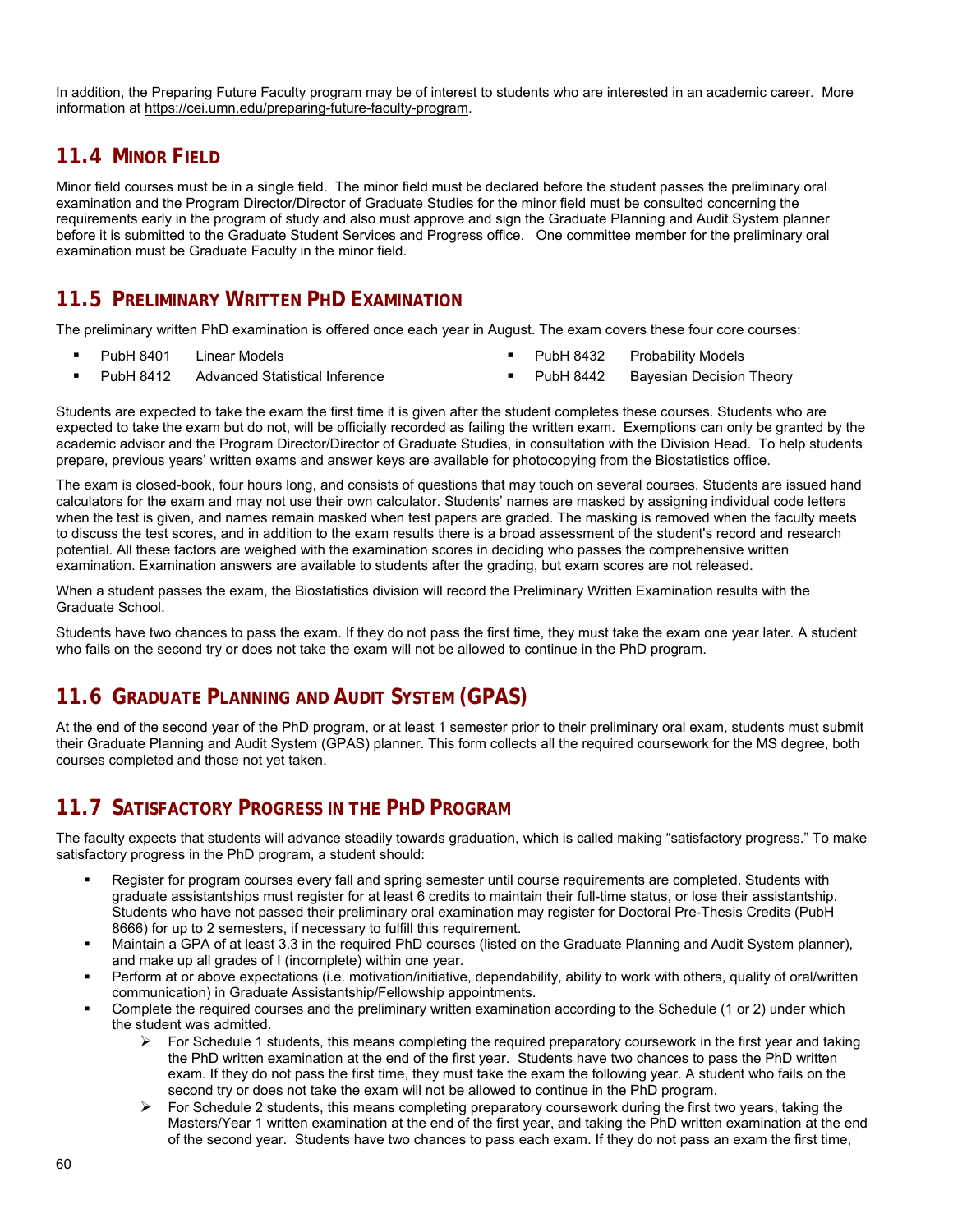they must take it the following year. A student who fails either exam on the second try will not be allowed to continue in the PhD program.

- Take the preliminary oral examination within two years of completing the PhD written examination.
- After passing the preliminary oral examination, begin registering for thesis credits (PubH 8888) to fulfill the minimum of 24 credits.
- File a yearly Progress Report to be approved by the faculty. In the report, a student will indicate when they have taken or expect to take required courses and exams, and (once the written examination has been completed) their plans for starting/continuing/completing thesis or dissertation work, including expected graduation date. If a student has requested and/or received any exemptions from any of the above requirements, these should also be recorded. Reports are due by May 31 each academic year. The faculty will review and discuss progress reports at the June faculty meeting. If a student progress report is not approved, the student will be asked to revise it in consultation with their academic advisor and the Program Director/Director of Graduate Studies. Students will receive a letter from their academic advisor assessing their progress, and explaining any unfulfilled requirements for satisfactory progress. Failure to file an approved progress report within 90 days of the progress report due date constitutes not making satisfactory progress.

A student failing to satisfy any of the above criteria could be deemed to not be making satisfactory progress in the PhD program.

If a student needs an exemption from these requirements, they must make a written request to both the student's academic advisor and the Program Director/DGS. The request must include a justification for requesting the exemption.

If the Division determines that a student is not making satisfactory progress, the faculty reserves the right to:

- Require the student to meet with their academic advisor and the Program Director/DGS, to discuss the requirements for continuing in the program.
- Revisit funding status for the coming school year.
- Vote to decide whether to dismiss student from the program.

# **11.8 PRELIMINARY ORAL EXAMINATION AND THE DISSERTATION**

PhD students are expected to begin considering dissertation areas and advisors after passing the PhD preliminary written examination, and to have begun work on their dissertation in earnest by their third year. As the plan of the dissertation becomes definite, it forms the basis for the preliminary oral examination.

At least one month prior to the student's preliminary oral exam (and after the Graduate Planning and Audit System (GPAS) planner has been approved by the Graduate Student Services and Progress office), the student should notify the Graduate Student Services and Progress office of their committee members (https://onestop.umn.edu/academics/examination-committees). This online form collects committee member's names and their role on the committee. The preliminary oral examination committee consists of at least four faculty with graduate education responsibilities: three from Biostatistics (including the adviser), and one from outside Biostatistics. All committee members must be listed as a Faculty with Graduate Education Responsibilities with the Graduate School (https://apps.asr.umn.edu/faculty\_roles/). The Preliminary Oral Exam Chair will be the student's dissertation advisor. This is in contrast to the Final Oral Examination Committee, where neither the advisor (nor co-advisor) can be the Chair.

For students declaring a minor, a faculty member from the minor department must be included on the committee. This person and will also fulfill the external member requirement.

Once the student obtains their thesis advisor's approval they can schedule their preliminary oral exam. The preliminary oral examination should be scheduled at least one week in advance with the Graduate Student Services and Progress (https://onestop.umn.edu/academics/doctoral-oral-exam-scheduling). The Graduate Student Services and Progress office will prepare the *Preliminary Oral Examination Report* form.

Thesis proposal material should be submitted to committee members at least a week before the examination.

The format for the preliminary oral examination is usually an oral presentation of the student's thesis proposal to their examination committee. The presentation often summarizes completed work, work in preparation, and planned work: "what the student has already done, what they know they can do, and what they think they can do."

It is expected that a PhD thesis in Biostatistics will contain material of sufficient breadth, depth, and sophistication to yield at least two papers that are strong submissions to scholarly journals of quality comparable to the *Journal of the American Statistical Association, Biometrika, Journal of the Royal Statistical Society (Series B), Biometrics, Statistics in Medicine, Bioinformatics, Genetic Epidemiology, Human Heredity, American Journal of Epidemiology, Journal of Clinical Epidemiology*, or *Statistical Science*. Thesis research often yields an additional submission to a journal in an area of substantive application.

Upon passing the preliminary oral examination, the committee will sign the *Preliminary Oral Examination Report* form. This form must be submitted to the Graduate Student Services and Progress office no later than the working day after the exam to reflect doctoral candidacy.

Students wishing to see examples of completed dissertations can go to the following website: http://conservancy.umn.edu/handle/11299//45272. The collection can be sorted by name, or one can browse the collection by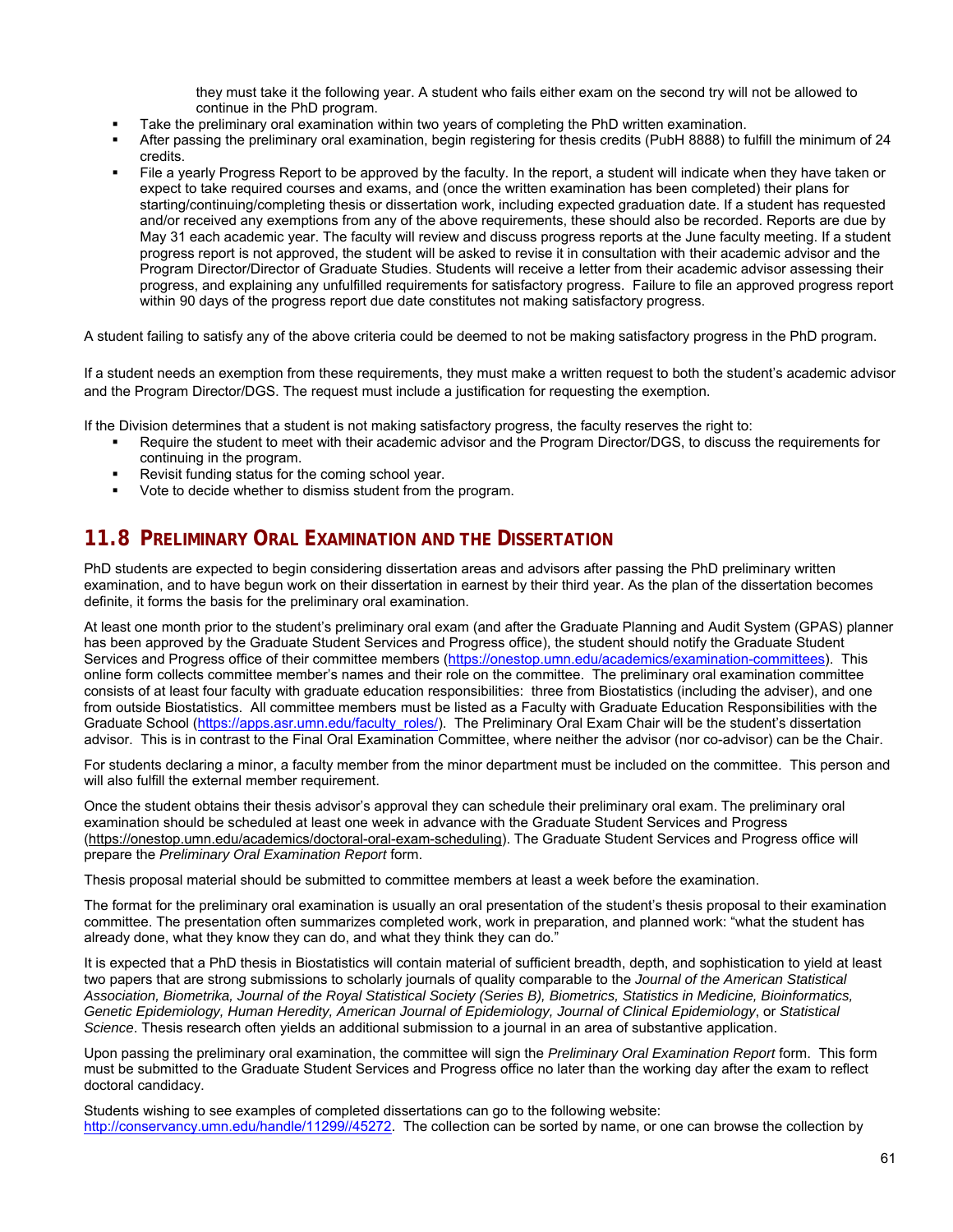dates, authors, titles, subjects and types. In addition, completed dissertations from previous students are in the Biostatistics Reading Room.

## **Doctoral Dissertation Fellowship**

There is a great advantage to scheduling the preliminary oral examination before January of a student's second or third year: students are eligible for a Graduate School Dissertation Fellowship, which provides support during one's final year to work on their thesis. Please see the Director of Graduate Studies for more information about this award or https://grad.umn.edu/funding/currentstudents/apply-through-program/doctoral-dissertation-fellowship.

# **11.9 FORMS, FINAL ORAL EXAMINATION, AND GRADUATING**

The final oral examination is a 50-minute public seminar where the student presents their dissertation results, followed by a defense of the dissertation before the final oral exam committee.

There are several things that must be done after passing the preliminary oral examination, before a student can take the final oral examination and graduate. PhD students are required to submit numerous forms to the Graduate Student Services and Progress office to report details about their degree coursework, examining committee members, and to obtain approvals at each step. It is important to initiate the required forms far enough in advance to allow time for automated routing for approvals and allow for delays. The Graduate Student Services and Progress office will not allow students to defend the doctoral thesis until all required forms have been submitted and approved.

- 1. As stated above, upon passing the preliminary oral examination, the committee will sign the *Preliminary Oral Examination Report* form.
- 2. Begin registering for thesis credits (PubH 8888): 24 credits are required. Note that full financial support pays for only 14 credits per semester, so a student will need at least two semesters to get these credits unless the student pays for the credits over 14 out of pocket.
- 3. Another time constraint is that the final oral examination must be at least 15 weeks after the preliminary oral examination.
- 4. Register every spring and fall semester to maintain active student status while working on their thesis. If a student has completed all required credits including thesis credits (and does not hold a Graduate Assistantship), they may register for Grad 0999, which is free, zero-credit, non-graded and fulfills the registration requirement.
- 5. At least one semester prior to the student's final oral defense, the student must notify the Graduate Student Services and Progress office of their doctoral final exam committee members (https://onestop.umn.edu/academics/examinationcommittees). The final oral exam committee usually is the same as the preliminary oral exam committee. The student and advisor should discuss who should be the chair; the final oral exam chair cannot be the student's advisor or co-advisor. A minimum of four members are required: three from Biostatistics (including their adviser), and one from outside Biostatistics. All committee members must be listed as Faculty with Graduate Education Responsibilities with the Graduate School (https://apps.asr.umn.edu/faculty\_roles/).
- 6. After notifying the Graduate Student Services and Progress office of the student's final oral defense committee, the graduation packet may be requested (https://apps.grad.umn.edu/secure/gradpacket/). The Graduation Packet contains all the forms and instructions needed to finish including: graduation instructions, the *Thesis Reviewer's Report* form link, and the process for completing the Application for Degree.
- 7. Once a date for the final oral examination has been arranged with the committee members, inform Megan Schlick (in A460 Mayo) of the scheduled date and time. Megan will arrange a room for the presentation, as well as coordinate access to the online exit interview form. The exit interview is a way for graduating students to give comments on the Biostatistics program. Students may also schedule a meeting with the Division Head to discuss their experiences and provide feedback on the program, if desired.
- 8. Notify the Graduate Student Services and Progress office of the scheduled exam at least one week in advance via their online form (https://onestop.umn.edu/academics/doctoral-oral-exam-scheduling).
- 9. Finish thesis to their advisor's satisfaction.
- 10. The Graduate School awards degrees administratively every month. The earliest a doctoral student can graduate is at the end of the month of final oral examination. Before the first working day of the anticipated graduation month, complete the Application for Degree process via MyU (https://onestop.umn.edu/academics/apply-graduate).
- 11. Three or four weeks before the scheduled final oral examination, submit a copy of your thesis to the committee.
- 12. At least one week before the final oral defense student should initiate the T*hesis Reviewer's Report* via a link in their graduation packet. When the student submits the Reviewers' Report, each of their reviewers receives an email with a link to the form. All reviewers should respond to the form at least 3-4 days before the defense.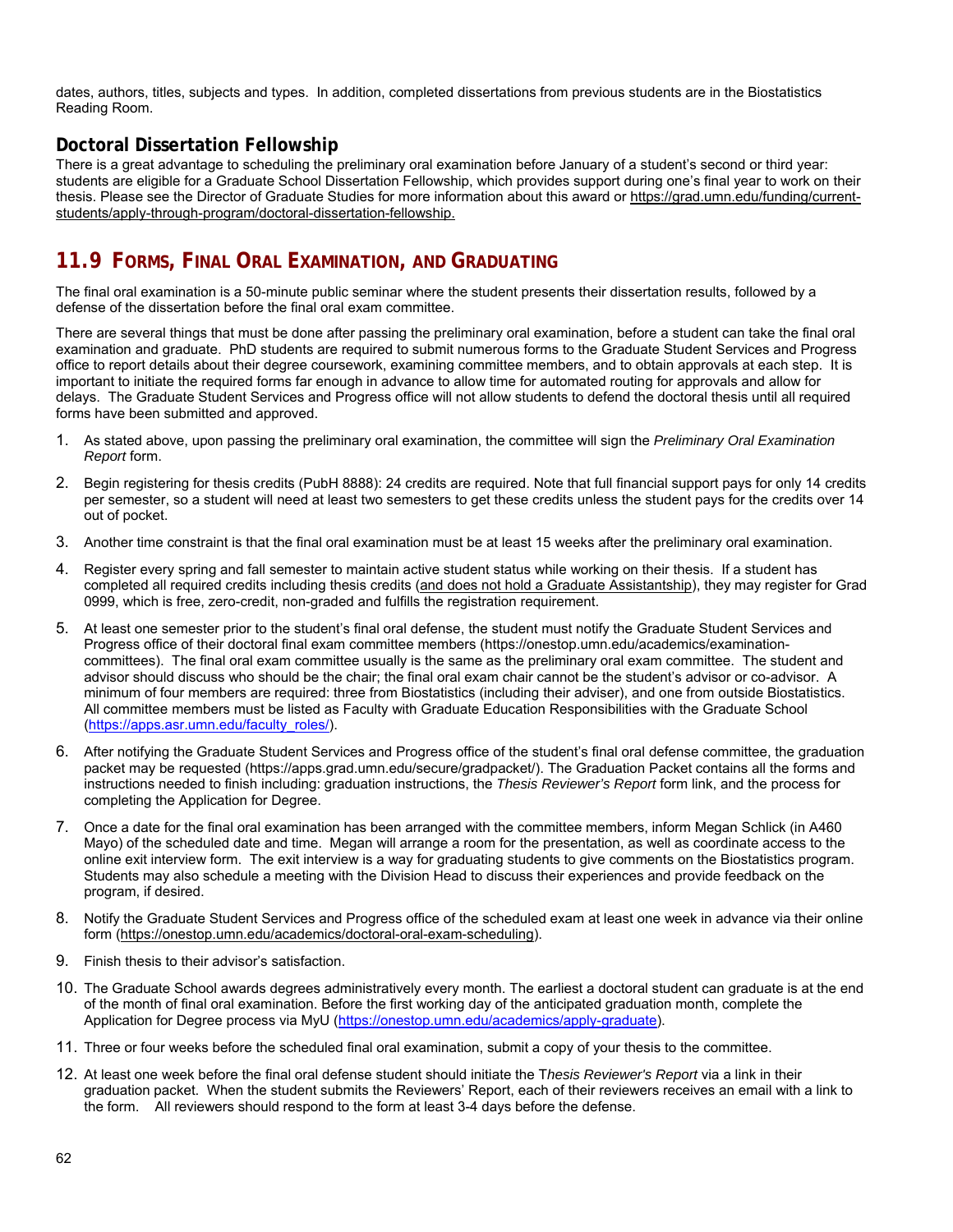- 13. Once the *Thesis Reviewer's Report* is approved by the Graduate Student Services and Progress office, the student will be notified via email with a link to complete the *Final Exam* form workflow. Students should initiate the *Final Exam* form at least 1 day before their final defense.
- 14. After passing the final oral examination, the exam committee will electronically sign and submit the *Final Oral Examination Report*.
- 15. The dissertation must be submitted and approved by the Graduate Student Services and Progress office by the last working day of the anticipated month of completion. Consult Graduation Packet for formatting guidelines and procedure.
- 16. Submit an electronic copy of your thesis to the Biostatistics Reading Room.
- 17. Graduates are invited to attend a commencement ceremony; the School of Public Health holds commencement every May.
- 18. Complete the School of Public Health Alumni Survey at: https://secure.ahc.umn.edu/PublicHealth/careersurvey.
- 19. Finally, the Biostatistics office will give all graduating student an *Alumni Information* form. Students are asked to fill out the contact information so we can keep in touch. Students should copy any files from their biostat network computer account, and return any Reading Room materials. Students must also return all University keys to the Biostatistics Division office.

For detailed explanations of the forms and requirements, please consult the steps toward graduation at (https://assets.asr.umn.edu/files/gssp/otr204g\_Doctoral\_Philosophy\_Education\_GPAS.pdf).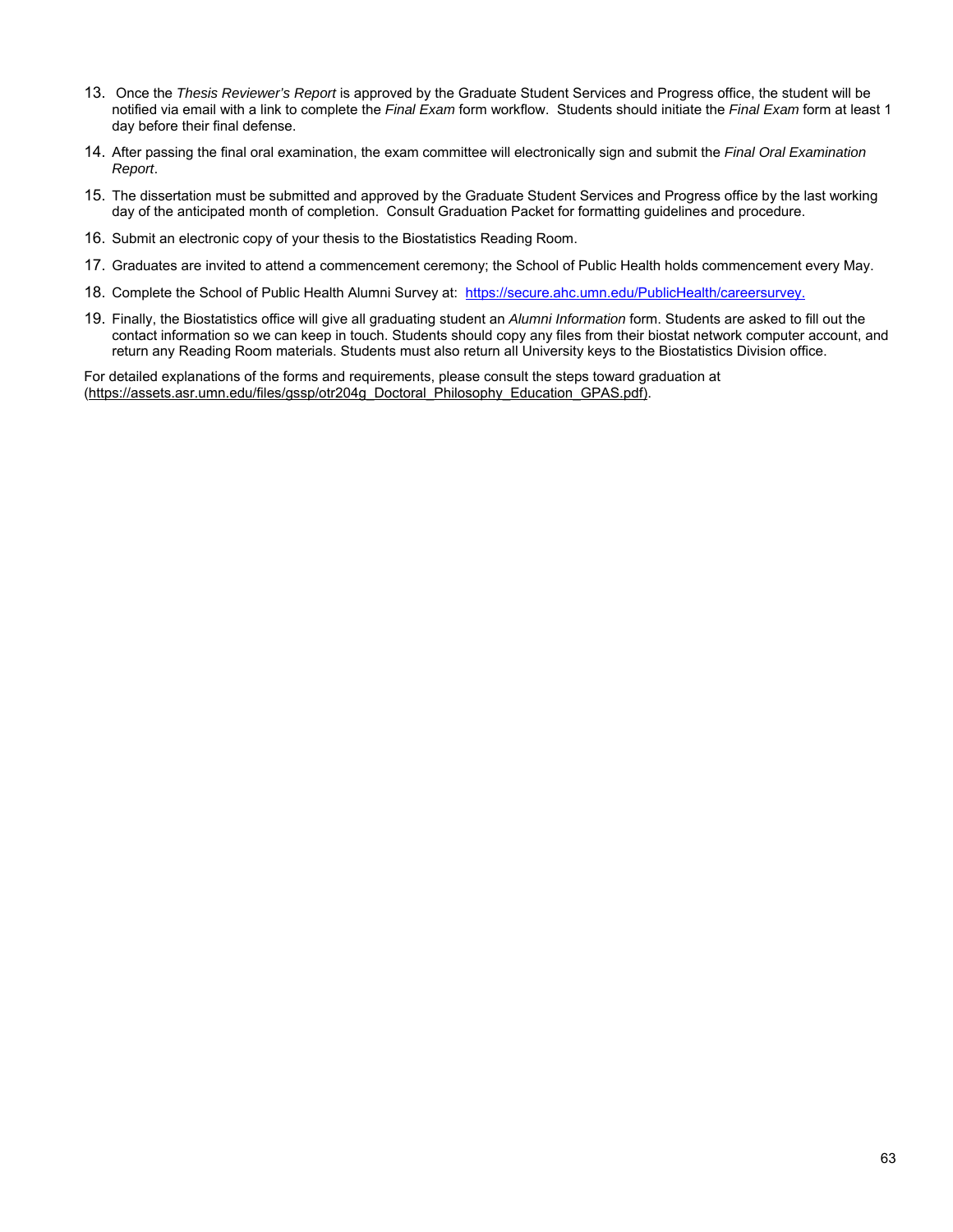# **12. BIOSTATISTICS MINOR DEGREE**

# **12.1 BIOSTATISTICS MINOR DEGREE REQUIREMENTS**

The Graduate Minor in Biostatistics is designed for students in non-biostatistics graduate degree programs at the University of Minnesota. The minor in Biostatistics is designed to familiarize students with the statistical tools necessary for analyzing health science data. By taking public health courses tailored specifically towards teaching fundamentals of statistical methodologies and programming techniques, students will develop an appreciation for tools that enable them to be involved in the design and analysis of quantitative studies as part of their future professional career or graduate study in an applied field.

All students completing a Biostatistics Minor must have a member of the Biostatistics faculty on their final exam committee. Paperwork to complete the request for a minor can be found at the Graduate School's website: even if a student is completing a degree that is not administered by the Graduate School, they still must complete the Graduate School form to request a minor.

A student requesting an exception to the minor degree requirements must contact the Biostatistics Director of Graduate Studies. If the DGS determines that graduate level coursework equivalent to one (or more) of the minor requirement(s) has been taken elsewhere, then the DGS may grant the student permission to substitute other (typically interpreted as more advanced) Biostatistics coursework in place of the coursework listed in the minor requirements. The student may not 'place out' of the Biostatistics coursework or transfer the equivalent coursework in from another institution. This policy holds for both the 'required' courses in the minor as well as the 'choose 2' (elective) courses in the minor, and for both the masters minor and the PhD minors.

**Questions?** Contact the Biostatistics Director of Graduate Studies (bstdgs@umn.edu).

# **12.2 COURSE OPTIONS**

One course may be taken S/N and all other courses must be taken A/F.

### **Biostatistics Master's Degree Minor**

### **Choose two courses from:**

 PubH 7415, Introduction to Clinical Trials, 3 cr [PubH 6414 or PubH 6450 or one semester graduate-level introductory biostatistics or statistics] \*OR\*

PubH 7420, Clinical Trials, 3 cr. [PubH 6451 or PubH 7406]

- PubH 7430, Statistical Methods for Correlated Data, 3 cr [PubH 6451 or PubH 7406 or STAT 5303 and SAS at the level of 6420]
- PubH 7435, Latent Variable Models, 3 cr [PubH 6451]
- PubH 7440, Introduction to Bayesian Data Analysis, 3 cr [STAT 5101-02 or PubH 7405-06]
- PubH 7445, Statistics in Genetics and Molecular Biology, 3cr [PubH 6451]
- PubH 7450, Survival Analysis, 3 cr [PubH 7406 and STAT 5102]
- PubH 7470, Statistics for Translational and Clinical Research, 3 cr [PubH 6450-51]
- PubH 7475, Statistical Learning and Data Mining, 3 cr [PubH 6451 or PubH 7406]
- PubH 7485, Methods for Causal Inference, 3 cr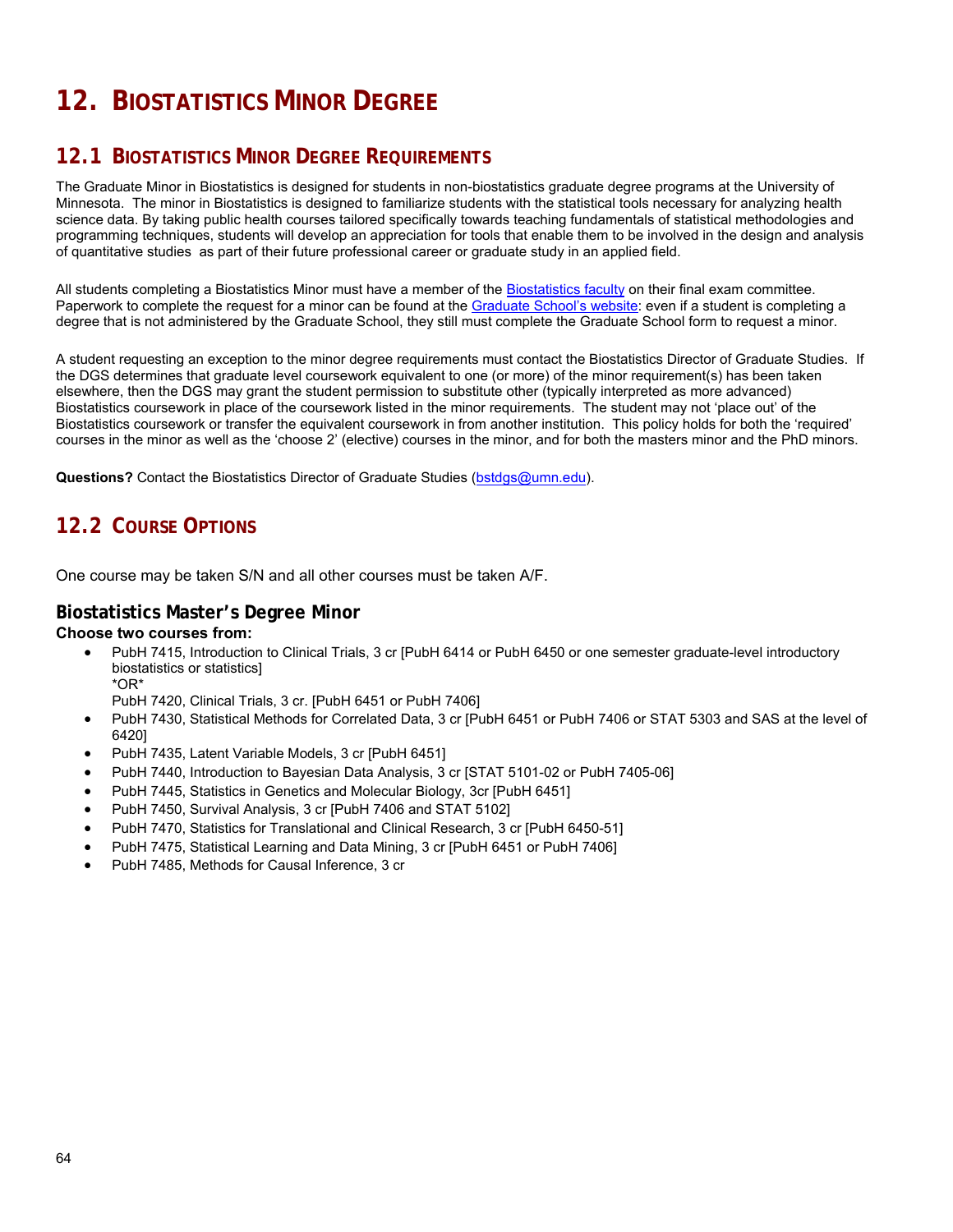## **Biostatistics PhD Minor, for non-statistics students**

## **Either these two courses:**

- PubH 7401, Fundamentals of Biostatistical Inference, 4 cr
- PubH 7402, Biostatistical Modeling and Methods, 4 cr [PubH 7401 (Fund. Biostat Inf.)]

## **Or these two courses:**

- PubH 7405, Biostatistics: Regression, 4 cr. [STAT 5101 or co-rec STAT 5101]
- PubH 7406, Advanced Regression and Design, 4 cr [PubH 7405 and STAT 5102 or co-rec STAT 5102]

## **Plus two courses from:**

- PubH 7415, Introduction to Clinical Trials, 3 cr [PubH 6414 or PubH 6450 or one semester graduate-level introductory biostatistics or statistics] \*OR\*
	- PubH 7420, Clinical Trials, 3 cr. [PubH 6451 or PubH 7406]
- PubH 7430, Statistical Methods for Correlated Data, 3 cr [PubH 6451 or PubH 7406 or STAT 5303 and SAS at the level of 6420]
- PubH 7435, Latent Variable Models, 3 cr [PubH 6451]
- PubH 7440, Introduction to Bayesian Data Analysis, 3 cr [STAT 5101-02 or PubH 7405-06]
- PubH 7445, Statistics in Genetics and Molecular Biology, 3cr [PubH 6451]
- PubH 7450, Survival Analysis, 3 cr [PubH 7406 and STAT 5102 or STAT 8102]
- PubH 7470, Statistics for Translational and Clinical Research, 3 cr [PubH 6450-51]
- PubH 7475, Statistical Learning and Data Mining, 3 cr [PubH 6451 or PubH 7406]
- PubH 7485, Methods for Causal Inference, 3 cr

Students take the required set of two courses first, before taking their choice of two courses from the "Plus 2″ list of eight.

# **For graduate students in statistics, the PhD minor requirements include:**

## **These two courses:**

- PubH 7420, Clinical Trials, 3 cr [PubH 6451 or PubH 7406]
- PubH 7450, Survival Analysis, 3 cr [PubH 7406 and STAT 5102]

## **Plus two courses from:**

- PubH 8422, Modern Non-parametrics, 3 cr [PubH 7406, STAT 5102]
- PubH 8442, Bayesian Decision Theory and Data Analysis, 3 cr [PubH 7460, STAT 5101, STAT 5102, STAT 8311]
- PubH 8452, Advanced Longitudinal Data Analysis, 3 cr [Stat 5101, STAT 8311 and SAS or R experience]
- PubH 8462, Advanced Survival Analysis, 3cr [PubH 7450, PubH 8432 and STAT 5102]
- PubH 8472, Spatial Biostatistics, 3 cr [STAT 5101, STAT 5102 and recommend Stat 8311, PubH 8442 or PubH 7440]
- PubH 8482, Sequential Clinical Trials, 3cr [PubH 7450, 8432, STAT 5102]
- PubH 8475, Methods for Causal Inference, 3 cr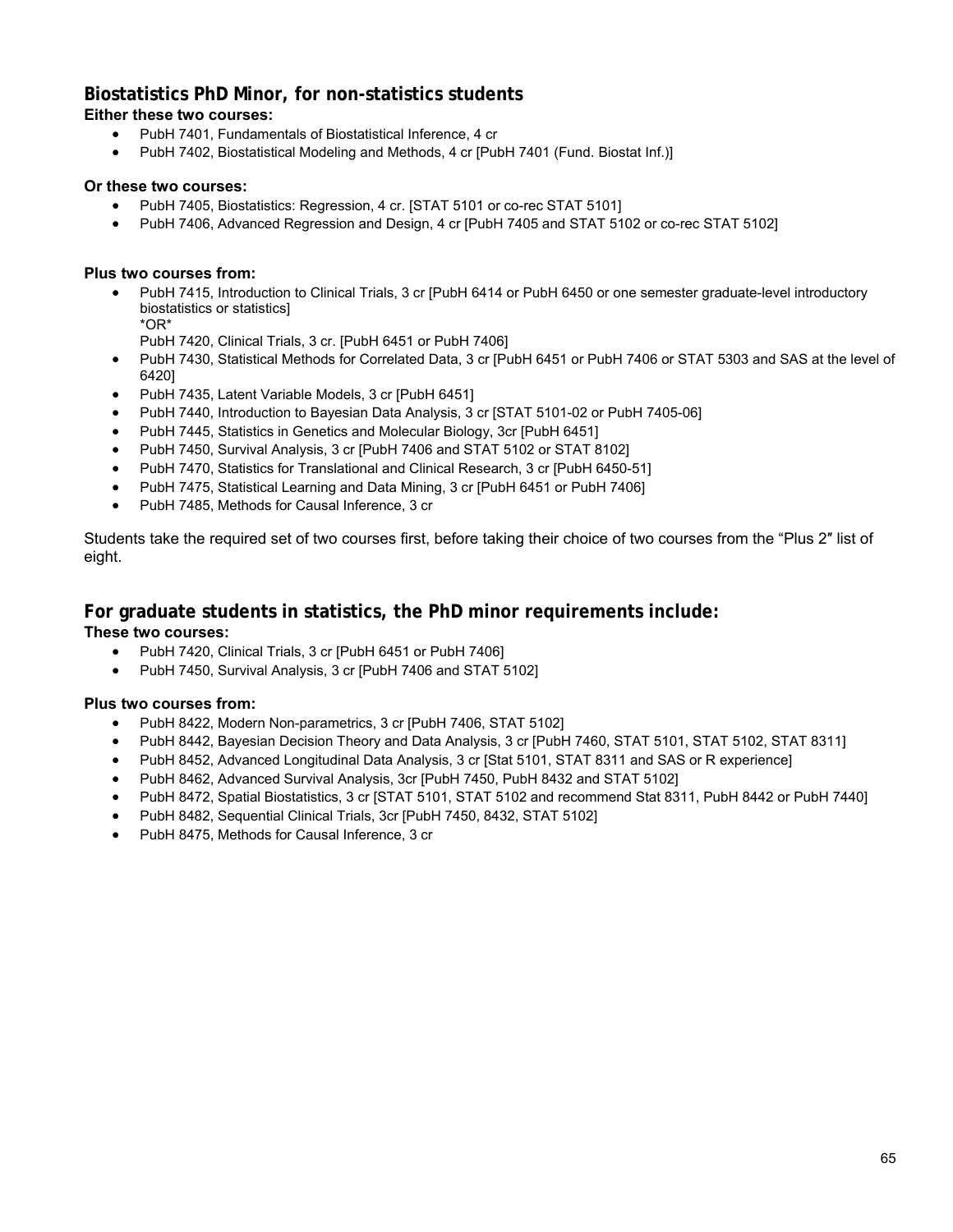# **13. BIOSTATISTICS FACULTY WITH GRADUATE EDUCATION RESPONSIBILITIES**

The University of Minnesota faculty and researchers included in this section are eligible to serve as a biostatistics faculty member on master's and doctoral committees.

### **Saonli Basu**

Professor of Biostatistics

M.S., 1998, Statistics, Indian Statistical Institute, Kolkata, India Ph.D., 2005, Statistics, University of Washington

Saonli Basu's research interest includes statistical genetics, correlated data analysis and data mining. Currently Dr. Basu is working on modeling gene-environment interaction and analyzing high-dimensional genetic data to study association between genes and multiple traits in case-control or family studies. Her methodological research is supported by NIH/NIDA R21 and R01. She is a member of the Biostatistics and Bioinformatics Core of the Masonic Cancer Center. She is also involved in multiple research projects with the Division of Epidemiology & Community Health. Her collaborative work involves addressing statistical issues in family-based or cohort-based genome-wide association studies.

### **Ann M. Brearley**

Assistant Professor of Biostatistics

Ph.D., 1986, Chemistry, University of Minnesota M.S., 2008, Biostatistics, University of Minnesota

Ann Brearley divides her time between collaborative research and teaching. She is a member of the Biostatistical Design and Analysis Center (BDAC) of the Clinical and Translational Science Institute (CTSI) where her collaborative research interests include the design, monitoring and analysis of clinical trials, particularly medical research aimed at helping people in low and middle income countries (LMIC), evidence-based medicine, and meta-analysis. Ann develops and/or teaches in-person and online courses in introductory biostatistics, biostatistical literacy, clinical trials, and consulting. Her current teaching interests include biostatistical literacy, active learning, online learning, project-based learning, use of 'The Islands' in teaching, methods for teaching consulting skills, methods for training future teachers, collaborative teaching, and evaluation. She received the Charles N. Hewitt Creative Teaching Award from the University of Minnesota, School of Public Health in 2014.

### **Haitao Chu**

Professor of Biostatistics

M.D., 1995, Preventive Medicine, West China University of Medical Sciences M.S., 2002, Biostatistics, Emory University Ph.D., 2003, Biostatistics, Emory University

Haitao Chu's research interests include: evidence-based medicine; meta-analysis; precision medicine; epidemiology methods; latent class models; statistical methods for mismeasured, missing, and correlated data; statistical methods for survival and longitudinal data; statistical methods for observational studies and randomized clinical trials; and applied Bayesian methods. His application research interests focus on infectious diseases, cancer, cardiovascular disease and injury prevention.

#### **John E. Connett** Professor of Biostatistics

A.M., 1964, Mathematics, University of Missouri Ph.D., 1969, Mathematics, University of Maryland

John Connett has research interests in clinical trials in lung disease, ophthalmology and cardiovascular disease, case-control studies, estimation of odds ratio, random effects and longitudinal models, coefficient-of-variation models for laboratory data, variance estimation, and statistical computing. He is currently PI for the Statistical and Data Coordinating Center for two ongoing multicenter clinical trials in lung disease and for a clinical trial of strategies to treat cardiac arrest patients, and Director of the Biostatistics, Epidemiology and Research Design center in the Clinical and Translational Science Institute.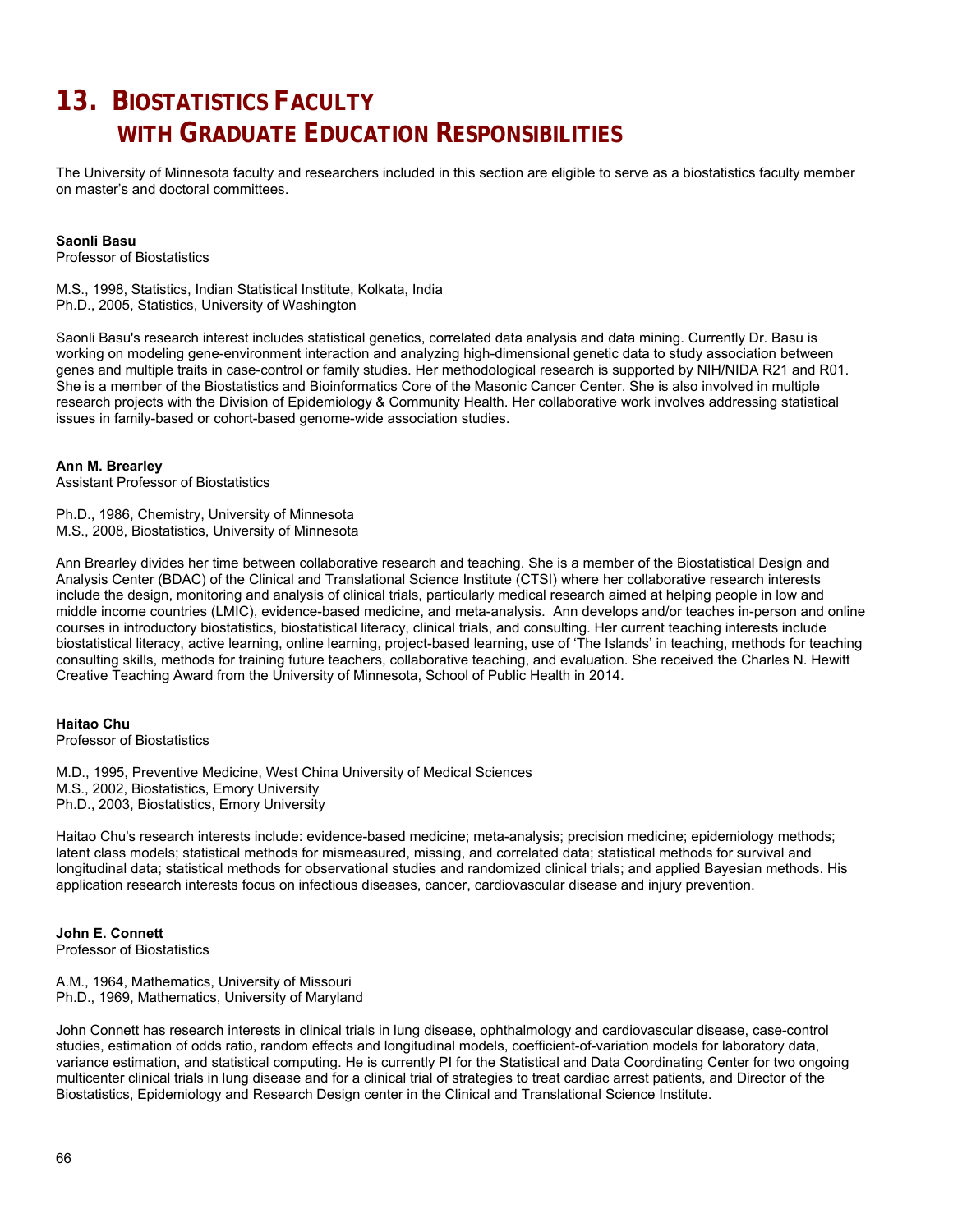**Mariza de Andrade**  Adjunct Professor Mayo Clinic Cancer Center Professor of Biostatistics Mayo Clinic College of Medicine

M.Sc., 1978, Statistics, Institute of Pure and Applied Mathematics, Rio de Janeiro, Brazil M.Sc., 1988, Biostatistics, University of Washington, Seattle, WA Ph.D., 1990, Biostatistics, University of Washington, Seattle, WA

Mariza de Andrade's research interests include admixture mapping, and methods for diagnostic, longitudinal and multivariate traits for linkage analysis of quantitative phenotypes using variance components approach, and extending these methods for association studies using family and population-based data. Mariza is also involved in a wide range of genome-wide association studies using family and case-control designs for complex disorders from various networks: Genes. Environment Association. Studies (GENEVA), Cohorts for Heart & Aging Research in Genomic Epidemiology (CHARGE), Electronic Medical Records & Genomics (eMERGE), Genetic Epidemiology Network of Atherosclerosis (GENOA), and Genetic Epidemiology of Lung Cancer Consortium (GELCC). She is an active collaborator with various investigators at Mayo Clinic, the Universities of Michigan and Cincinnati, MD Anderson Cancer Center in Houston, TX, and University of Sao Paulo, Sao Paulo, Brazil.

### **Sue Duval**

Associate Professor of Medicine and Biostatistics

Ph.D., 1999, Biostatistics, University of Colorado Health Sciences Center

Statistical methods in epidemiology, meta-analysis methods and their applications, publication bias, evidence-based healthcare, systematic review methods, resuscitation medicine, peripheral artery disease and cardiovascular disease epidemiology.

### **Lynn E. Eberly**

Professor of Biostatistics

M.S., 1994, Statistics, Cornell University Ph.D., 1997, Statistics, Cornell University

Lynn Eberly's current research interests involve methods and applications for multi-modal medical imaging data, such as MRI, diffusion MRI, functional MRI, and MR spectroscopy, any of which may involve clustered, longitudinal, and functional data. She has particular interest in the areas of neurology/neuroscience, psychiatry/psychology, and endocrinology. Lynn is a collaborator on many projects related to imaging in these areas. She teaches introductory clinical trials for students, professionals, and researchers in the allied health sciences and research skills for Biostatistics doctoral students. She was given the Leonard M. Schuman Award for Excellence in Teaching in the School of Public Health in 2002. She is a Fellow of the American Statistical Association and was the inaugural winner of the Biostatistician Mentor of the Year Award in 2016, given by the University's Clinical and Translational Science Institute.

### **Mark Fiecas**

Assistant Professor of Biostatistics

Ph.D., 2012, Biostatistics, Brown University

Mark's methodological research interests include time series analysis, spatio-temporal models, and estimating high-dimensional parameters. He is also interested in neuroimaging studies and imaging genetics.

#### **Birgit Grund**

Associate Professor of Statistics

M.S., 1982, Math/Statistics, Humboldt-Universität (Berlin) Ph.D., 1987, Math/Statistics, Humboldt-Universität (Berlin)

Birgit Grund has research interests in the design, conduct and analysis of clinical trials, and their application in AIDS research; other research interests include nonparametric curve estimation and smoothing methods.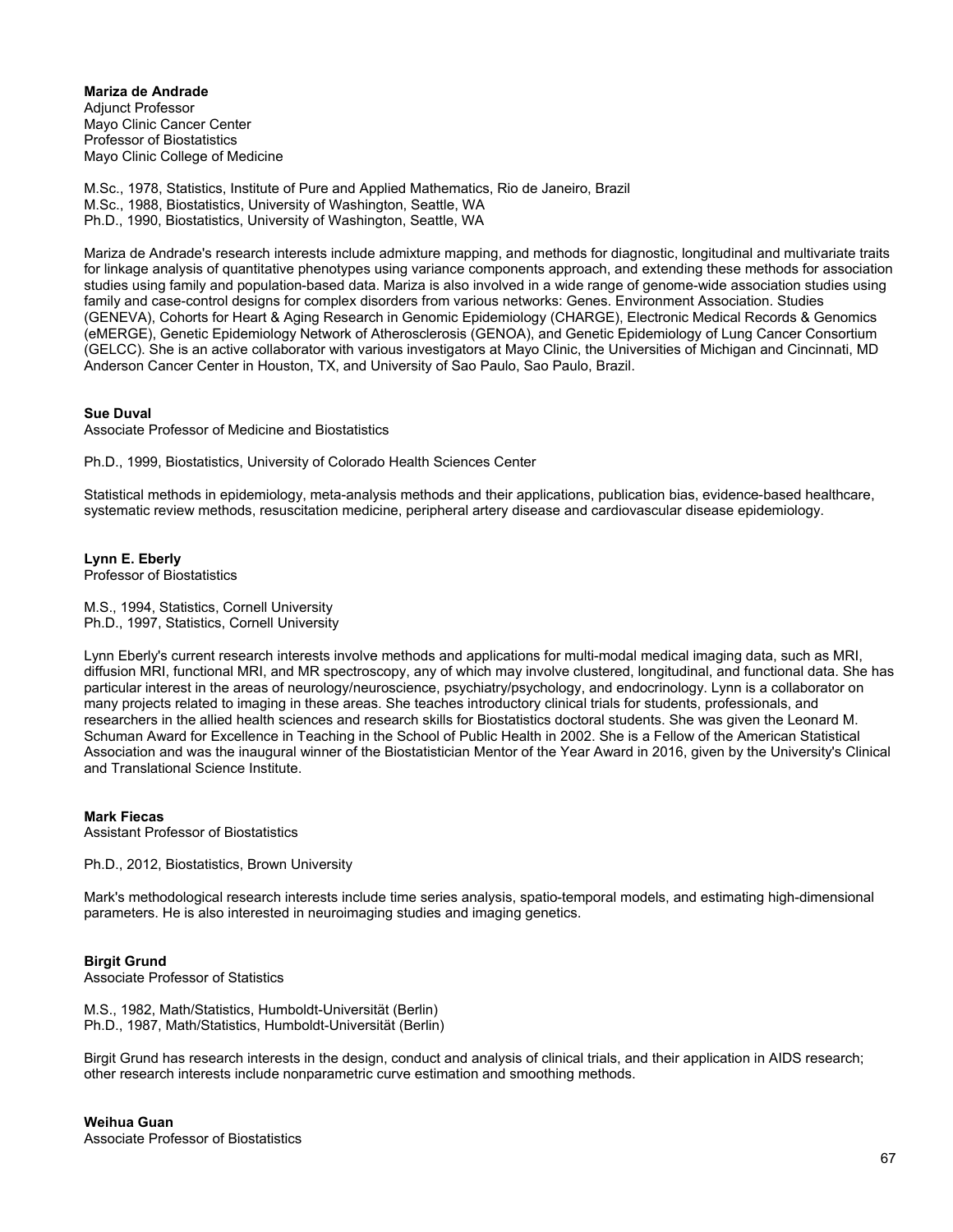M.S., 2001, Statistics, Texas A&M University Ph.D., 2010, Biostatistics, University of Michigan

Weihua Guan has research interests in statistical genetics, and identification of genes involved in complex diseases and traits, with special interests on developing statistical and analytical methods for the genetic and epigenetic data using new high-throughput technologies.

### **Erika Helgeson**

Assistant Professor of Biostatistics

Ph.D., 2017, Biostatistics, University of North Carolina

Erika Helgeson's methodological research interests include statistical machine learning and nonparametric methods for complex, high-dimensional data. Her current work is in the development of novel methods to identify and validate clusters in highdimensional low-sample size data sets. Her applied research interests include transplantation and chronic pain conditions, specifically temporomandibular disorders and canine osteoarthritis.

### **James S. Hodges**

Professor of Biostatistics

M.A., 1986, Public Affairs, University of Minnesota Ph.D., 1985, Statistics, University of Minnesota

Jim has collaborated with researchers in many areas of health care including endocrinology, dentistry, neurology, infectious diseases, cardiovascular diseases, psychology/psychiatry, cancer, rheumatology, nephrology, and gastroenterology as well as researchers in sociology, demography, marketing, wildlife management, ornithology, horticulture, combat analysis, military logistics, simulation models, and airport safety. His statistical research is in hierarchical and other richly-parameterized models.

### **Katherine Huppler Hullsiek**

Senior Research Associate, Biostatistics

M.S., 1989, Mathematics, St. Cloud State University M.S., 1996, Biostatistics, University of Minnesota Ph.D., 1999, Biostatistics, University of Minnesota

Kathy Huppler Hullsiek has research interests in the design, conduct and analysis of clinical trials and cohort data related to coinfection with HIV and cryptococcal meningitis. She is the statistician for several studies in Uganda and South Africa that evaluate treatment strategies for those with cryptococcal meningitis and screening strategies for those at risk for cryptococcal meningitis.

#### **Joseph Koopmeiners** Associate Professor of Biostatistics Interim Division Head

M.S., 2004, Biostatistics, University of Minnesota Ph.D., 2009, Biostatistics, University of Washington

Joe Koopmeiners's research interests include Bayesian adaptive methods for clinical trial, causal inference and the development of novel imaging biomarkers for cancer detection and prognosis. Dr. Koopmeiners is also a member of the Biostatistics and Bioinformatics Core of the University of Minnesota Masonic Cancer Center. Dr. Koopmeiners' statistical methods research is strongly motivated by his collaborative research in the cancer research, which are currently focused on the areas of tobacco regulatory science and the development of imaging technology as a diagnostic tool for prostate cancer.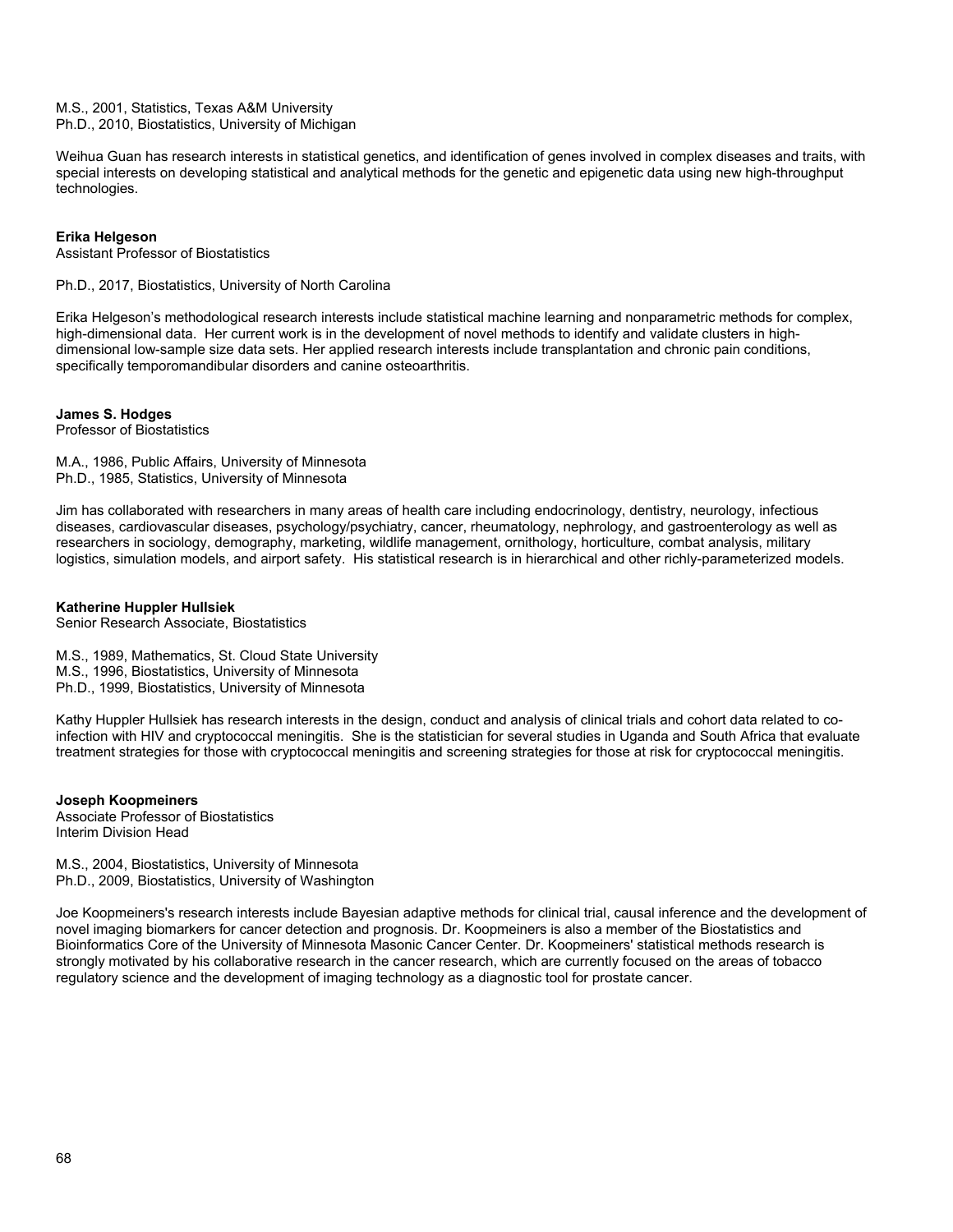### **Chap T. Le** Distinguished Professor of Biostatistics Director of Biostatistics Masonic Cancer Center - University of Minnesota

M.A., 1971, Mathematics, California State University - Fresno Ph.D., 1978, Statistics, University of New Mexico

Dr. Le teaches PubH 7405 (Biostatistics Regression) and PubH 7470 (Biostatistics for Translational and Clinical Research), both in the fall semesters and short course (PubH 6432) in the summer. His collaboration has focused on analyses of survival and categorical data from clinical and translational research projects. His methodological research interests include epidemiological methods, crossover designs, survival analysis, logistic regression, correlated binary data, ordered alternatives, ROC curves, the design and analysis of in vitro experiments for studying cancer drugs (chemo combination therapies) and, recently, personalized medicine (regression models for individualized diagnosis).

Dr. Le is the author of many research articles and several textbooks: Fundamentals of Biostatistical Inference (1992), Health and Numbers (1995, 2001, and 2010), Applied Survival Analysis (1997), Applied Categorical Data Analysis (1998), Introductory Biostatistics (2003, 2016 – Second Edition with Lynn Eberly), and Statistics Quick Reference Guide (2007), Categorical Data and Translational Research (2010).

### **Eric Lock**

Assistant Professor of Biostatistics

Ph.D., 2012, Statistics, University of North Carolina

Eric's research concerns the analysis of high-dimensional and complex data, with a focus on applications in genomics and molecular biology. His particular interests include the integration of multi-source data, tensor methods for multi-way data, exploratory factorization and clustering methods, and Bayesian nonparametric inference.

### **Xianghua Luo**

Associate Professor of Biostatistics

M.S., 2000, Quaternary Geology, Peking University Ph.D., 2005, Biostatistics, Johns Hopkins University

Xianghua Luo's research interests include methods and applications for recurrent event data, survival data, and longitudinal data; design and analysis of clinical trials. Collaborations include cancer research, blood and marrow transplantation (BMT), tobacco use and smoking cessation. Dr. Luo is a member of the Biostatistics Core of the Masonic Cancer Center.

### **Theodore Lystig**

Adjunct Assistant Professor of Biostatistics Senior Director, Corporate Biostatistics, Medtronic

M.S., 1998, Biostatistics, University of Washington Ph.D., 2001, Biostatistics, University of Washington

Ted Lystig's research interests include design and analysis of clinical trials for medical devices, active surveillance, signal detection, evidence synthesis, multiple testing, statistical genetics, goodness of fit for longitudinal data, and hidden Markov models.

### **Richard F. MacLehose**

Associate Professor of Epidemiology and Community Health

Ph.D., 2005, Epidemiology, University of North Carolina at Chapel Hill

Dr. MacLehose is an epidemiologic methodologist. He collaborates on a range of applied research ranging from cardiovascular to cancer epidemiology. His methodological research focuses uses Bayesian methods and focuses on development of methods for quantitative bias analysis in epidemiologic research.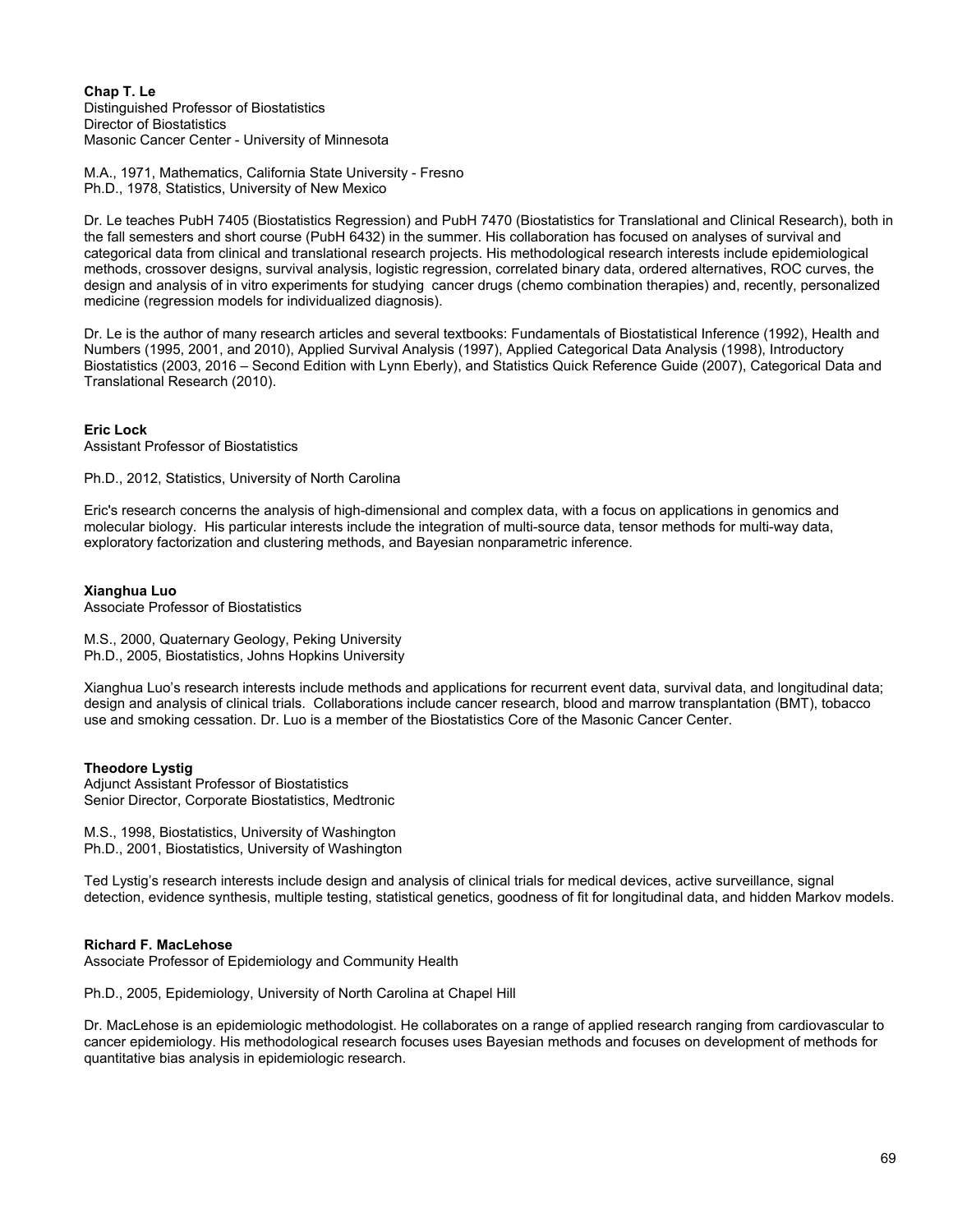### **Sumithra Mandrekar**

**Adjunct Professor** Professor of Biostatistics - College of Medicine, Mayo Clinic

Ph.D., 2002, Interdisciplinary - Statistics, Psychology, Internal Medicine and Biomedical Engineering, The Ohio State University

Dr. Mandrekar is Professor of Biostatistics and Oncology at Mayo Clinic, Rochester MN; and is the Section Head for the Cancer Center Statistics at the Mayo Clinic and Group Statistician for the Alliance for Clinical Trials in Oncology. Her primary research interests include designs for predictive biomarker validation both in the initial and definitive setting, novel trial designs for dosefinding trials, and general clinical trial methodology related to identification of alternative Phase II cancer clinical trial endpoints. Her collaborative research areas include lung cancer and leukemia clinical trials, as well as early phase trials in cancer chemoprevention.

### **Edward McFowland III**

Assistant Professor of Information and Decision Sciences – Carlson School of Management

Ph.D., 2015, Information Systems and Management, Carnegie Mellon University

Edward's interests include the development of computationally efficient algorithms for large-scale statistical machine learning and hypothesis testing. More specifically, his research seeks to structure and solve problems of causal inference, hypothesis generation, and model validation as the tasks of anomalous pattern detection and discovery. As a data and computational social scientist, Edward's broad research goal is bridging the gap between machine learning, statistics, and the social sciences, both through the application of statistical machine learning methods to social science problems and through the integration of statistical machine learning and econometric methodologies.

### **Andy Mugglin**

Research Associate Professor of Biostatistics

Ph.D., 1999, Biostatistics, University of Minnesota

Andy Mugglin's research interests include clinical trials, Bayesian, adaptive, and other innovative clinical trial designs; Bayesian hierarchical modeling, spatio-temporal modeling, and computing. He also consults extensively in clinical study design for the medical device and pharmaceutical industries and serves on Data Monitoring Committees for various ongoing clinical trials.

#### **Thomas Murray**

Assistant Professor of Biostatistics

M.S., 2011, Biostatistics, University of Minnesota Ph.D., 2014, Biostatistics, University of Minnesota

Thomas Murray's methodological research primarily involves the design of Bayesian adaptive clinical trials with an emphasis on precision medicine and analysis methods for evaluating dynamic treatment regimes or sequentially adaptive individualized treatment rules. His applied areas of interest include cancer, cardiovascular disease, end-stage renal disease, neurological disorders, and child language disorders.

### **James D. Neaton**

Professor of Biostatistics

M.S., 1970, Biometry, University of Minnesota Ph.D., 1984, Biometry, University of Minnesota

Jim Neaton's research interests are in the design and conduct of clinical trials. He currently is the leader of a large international clinical trials network called INSIGHT that is studying treatments for HIV and other infectious diseases. He is also actively involved trials for the prevention and treatment of Ebola virus disease in West Africa. He serves on data monitoring committees for studies sponsored by the National Institutes of Health and the pharmaceutical and device industry. He is a past member of the Cardiovascular and Renal Advisory Committee and Endocrinologic and Metabolic Drugs Advsiory Committee of the Food and Drug Administration. He is Fellow of the American Statistical Association and the Society for Clinical Trials. Dr. Neaton also is an Adjunct Professor of Medicine and holds the title Distinguished International Professor as a result of receiving the University of Minnesota Global Engagement Award. He is a member of the Academic Health Center Academy for Excellence in Health Research. He directs a T32 program for doctoral students who are interested in clinical trials in heart, lung, and blood disease.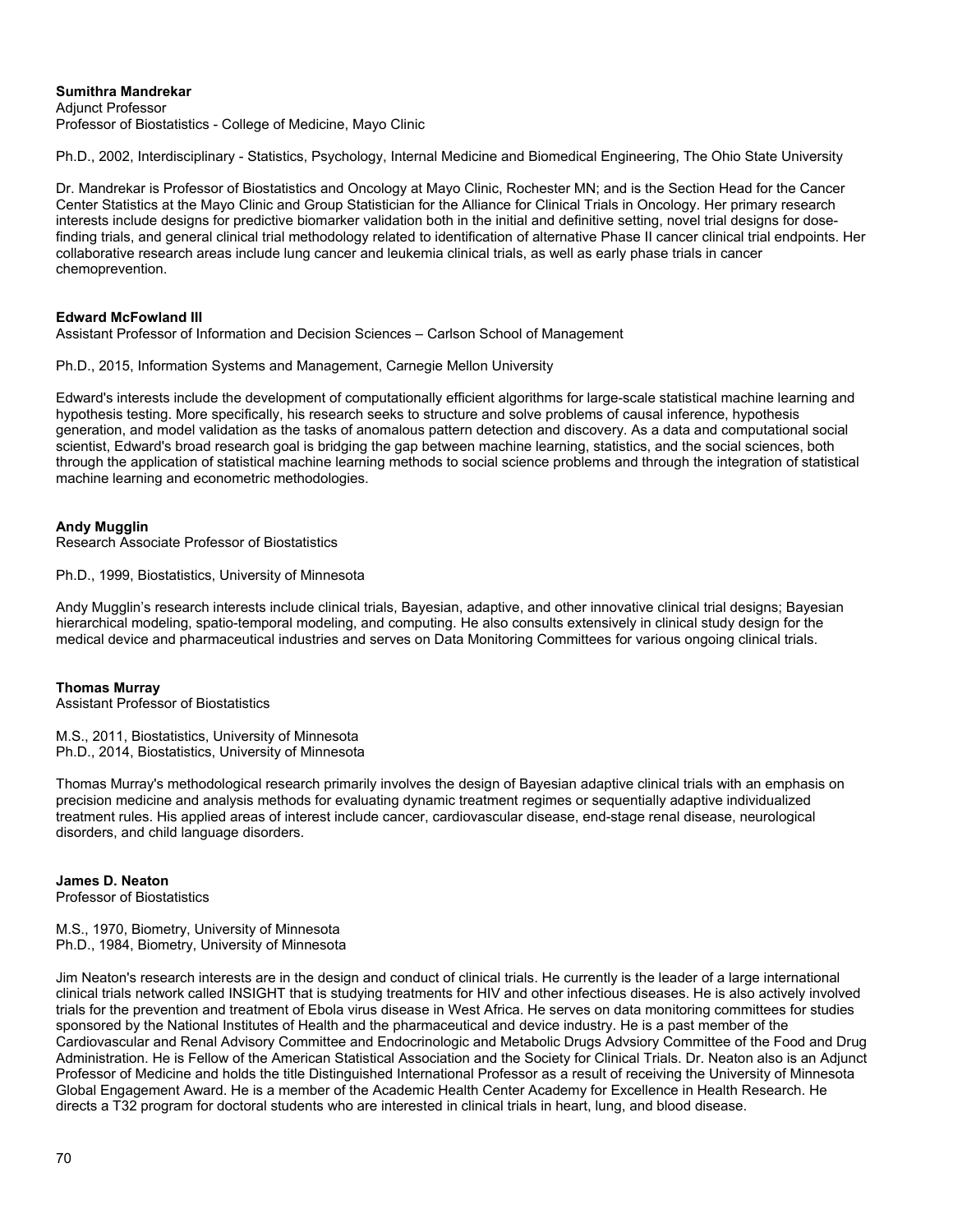**David Nelson** Adjunct Assistant Professor Associate Professor of Medicine Senior Statistician, Center for Chronic Disease Outcomes Research Minneapolis VA Medical Center

M.S., 1994, Statistics, University of Minnesota Ph.D., 1998, Statistics, University of Minnesota

David Nelson is developing methods for inference in observational studies and model diagnostics using sufficiency and propensity theory. He also is interested in stepwise Bayes methods for finite population sampling and nonparametric statistical analysis.

### **Wei Pan**

Professor of Biostatistics

M.S., 1995, Statistics, University of Wisconsin, Madison Ph.D., 1997, Statistics, University of Wisconsin, Madison

Wei Pan has research interests in statistical genomics and genetics, neuroimaging data analysis, machine learning and data mining. He has taught courses on survival analysis, categorical data analysis, linear models and generalized linear models, microarray data analysis, statistical learning and data mining.

### **Ashley Petersen**

Assistant Professor of Biostatistics

Ph.D., 2016, Biostatistics, University of Washington

Ashley Petersen's research focuses on developing methods in the area of statistical learning. In particular, her interest is in building flexible and interpretable data-adaptive models that are useful in modern settings with large numbers of covariates. Additionally, she develops methods for the analysis of calcium imaging data. She is a member of the Biostatistics and Bioinformatics Core of the Masonic Cancer Center, where she collaborates with investigators on a range of applications, including research on tobacco use and health disparities.

## **Cavan Reilly**

Professor of Biostatistics

M.A., 1995, Economics, New School for Social Research M.A., 1996, Statistics, Columbia University Ph.D., 2000, Statistics, Columbia University

Cavan Reilly has research interests in a variety of areas including clinical trials and in the clinical application of high dimensional biological assays. He primarily works on problems in infectious diseases including Ebola virus disease and HIV/AIDS.

### **Kyle Rudser**

Associate Professor of Biostatistics

M.S., 2005, Biostatistics, University of Washington Ph.D., 2007, Biostatistics, University of Washington

Kyle Rudser's research interests include the design, monitoring, and analysis of clinical trials, survival analysis, longitudinal analysis, and nonparametric approaches. He is a member of the Biostatistical Design and Analysis Center (BDAC), a group that is part of the Clinical and Translational Science Institute (CTSI), which is involved in a wide variety of collaborative projects with investigators throughout the Schools of Medicine, Nursing, Dentistry, and Public Health and Colleges of Pharmacy and Veterinary Medicine. He also leads the scientific and data coordinating center for a research consortium regarding the prevention of lower urinary tract symptoms.